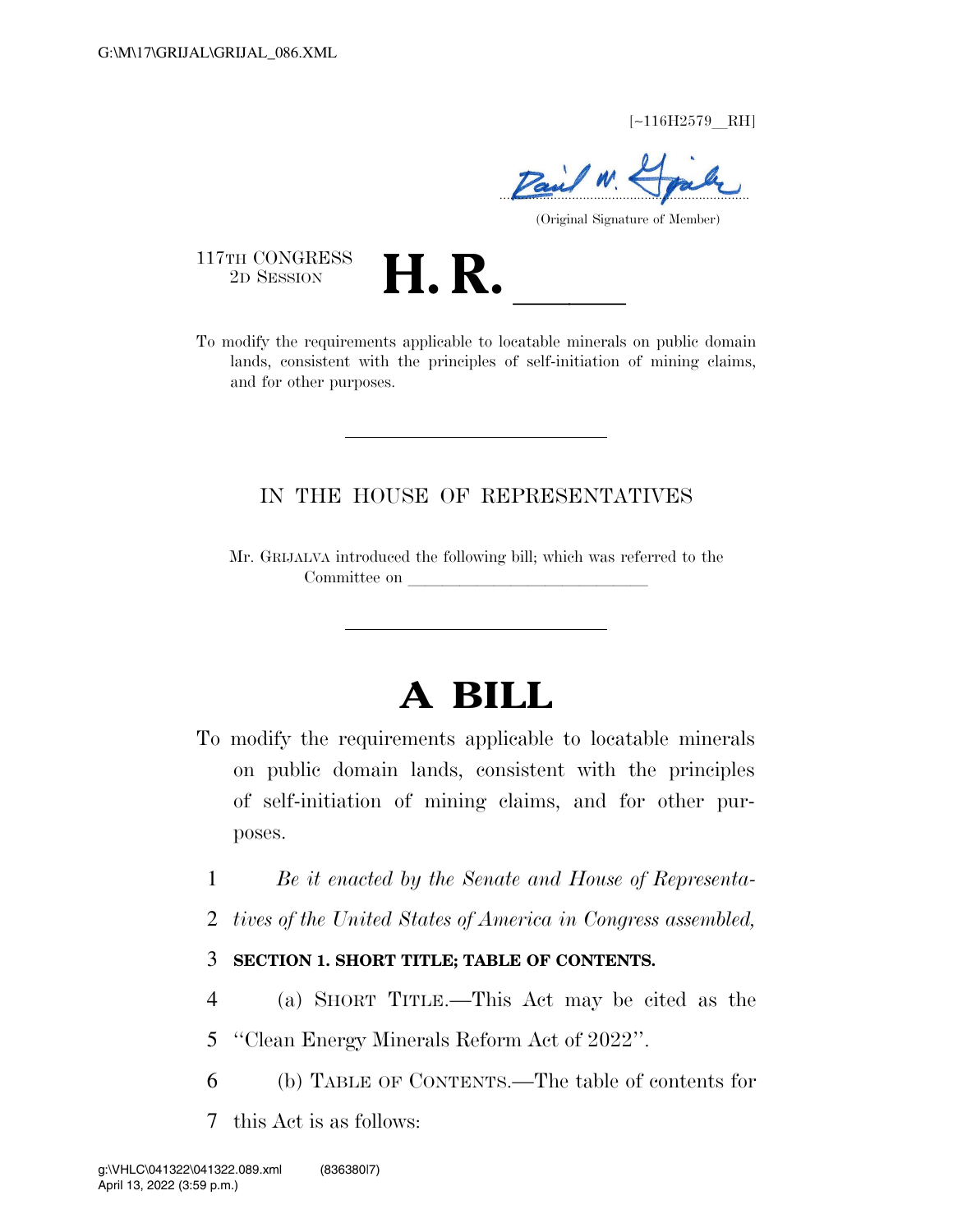- Sec. 1. Short title; table of contents.
- Sec. 2. Definitions and references.
- Sec. 3. Application rules.

#### TITLE I—MINERAL LEASING, EXPLORATION, AND DEVELOPMENT

- Sec. 101. Closure to entry and location.
- Sec. 102. Limitation on patents.
- Sec. 103. Prospecting license and hardrock leases.
- Sec. 104. Competitive leasing.
- Sec. 105. Small miners leases.
- Sec. 106. Lands containing nonhardrock minerals; other uses.
- Sec. 107. Royalty.
- Sec. 108. Existing production.
- Sec. 109. Hardrock mining claim maintenance fee.
- Sec. 110. Effect of payments for use and occupancy of claims.
- Sec. 111. Protection of special places.
- Sec. 112. Suitability determination.

#### TITLE II—CONSULTATION PROCEDURE

- Sec. 201. Requirement for consultation.
- Sec. 202. Timing.
- Sec. 203. Scoping stage consultation.
- Sec. 204. Decision stage procedures.
- Sec. 205. Documentation and reporting.
- Sec. 206. Implementation.
- Sec. 207. Sensitive Tribal information.

#### TITLE III—ENVIRONMENTAL CONSIDERATIONS OF MINERAL EXPLORATION AND DEVELOPMENT

- Sec. 301. General standard for hardrock mining on Federal land.
- Sec. 302. Permits.
- Sec. 303. Exploration permit.
- Sec. 304. Operations permit.
- Sec. 305. Persons ineligible for permits.
- Sec. 306. Financial assurance.
- Sec. 307. Operation and reclamation.
- Sec. 308. State law and regulation.

#### TITLE IV—ABANDONED HARDROCK MINE RECLAMATION

- Sec. 401. Establishment of Fund.
- Sec. 402. Contents of Fund.
- Sec. 403. Displaced material reclamation fee.
- Sec. 404. Use of the Fund.

#### TITLE V—ADDITIONAL PROVISIONS

- Sec. 501. Policy functions.
- Sec. 502. User fees and inflation adjustment.
- Sec. 503. Inspection and monitoring.
- Sec. 504. Citizens suits.
- Sec. 505. Administrative and judicial review.
- Sec. 506. Reporting requirements.
- Sec. 507. Enforcement.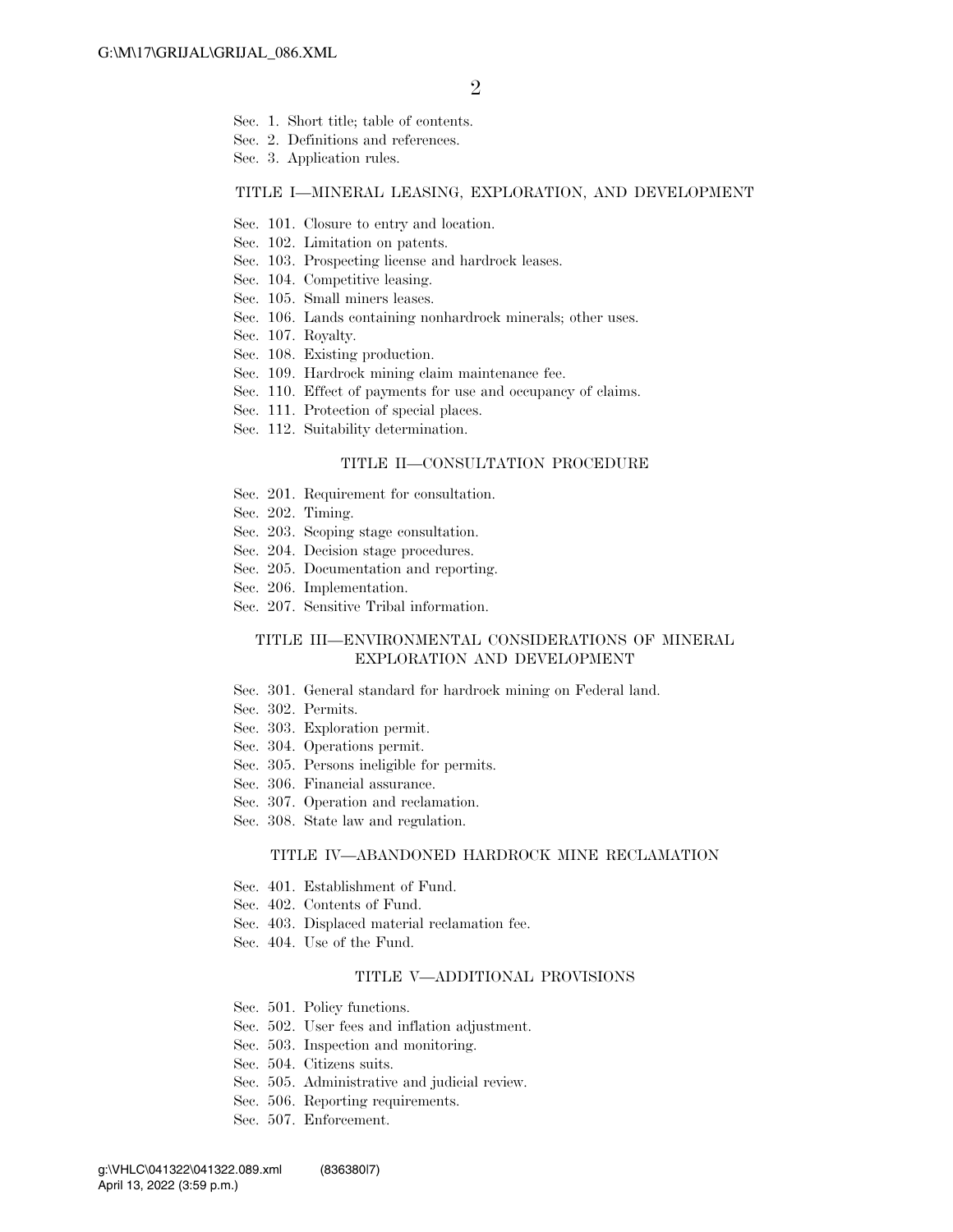|             | Sec. 508. Regulations.<br>Sec. 509. Oil shale claims.<br>Sec. 510. Savings clause.<br>Sec. 511. Availability of public records.<br>Sec. 512. Miscellaneous powers.<br>Sec. 513. Mineral materials.<br>Sec. 514. Effective date. |
|-------------|---------------------------------------------------------------------------------------------------------------------------------------------------------------------------------------------------------------------------------|
| $\mathbf 1$ | SEC. 2. DEFINITIONS AND REFERENCES.                                                                                                                                                                                             |
| 2           | (a) IN GENERAL.—As used in this Act:                                                                                                                                                                                            |
| 3           | (1) The term "adjacent land" means any land                                                                                                                                                                                     |
| 4           | not more than two miles from the boundary of a de-                                                                                                                                                                              |
| 5           | scribed land tract.                                                                                                                                                                                                             |
| 6           | (2) The term "affiliate" means, with respect to                                                                                                                                                                                 |
| 7           | any person, any of the following:                                                                                                                                                                                               |
| 8           | (A) Any person who controls, is controlled                                                                                                                                                                                      |
| 9           | by, or is under common control with such per-                                                                                                                                                                                   |
| 10          | son.                                                                                                                                                                                                                            |
| 11          | (B) Any partner of such person.                                                                                                                                                                                                 |
| 12          | (C) Any person owning at least 10 percent                                                                                                                                                                                       |
| 13          | of the voting shares of such person.                                                                                                                                                                                            |
| 14          | (3) The term "agency" means any authority of                                                                                                                                                                                    |
| 15          | the United States that is an "agency" under section                                                                                                                                                                             |
| 16          | $3502(1)$ of title 44, United States Code.                                                                                                                                                                                      |
| 17          | (4) The term "applicant" means any person ap-                                                                                                                                                                                   |
| 18          | plying for a permit, license, or lease under this Act                                                                                                                                                                           |
| 19          | or a modification to or a renewal of a permit, li-                                                                                                                                                                              |
| 20          | cense, or lease under this Act.                                                                                                                                                                                                 |
| 21          | (5) The term "beneficiation" means the crush-                                                                                                                                                                                   |
| 22          | ing and grinding of hardrock mineral ore and such                                                                                                                                                                               |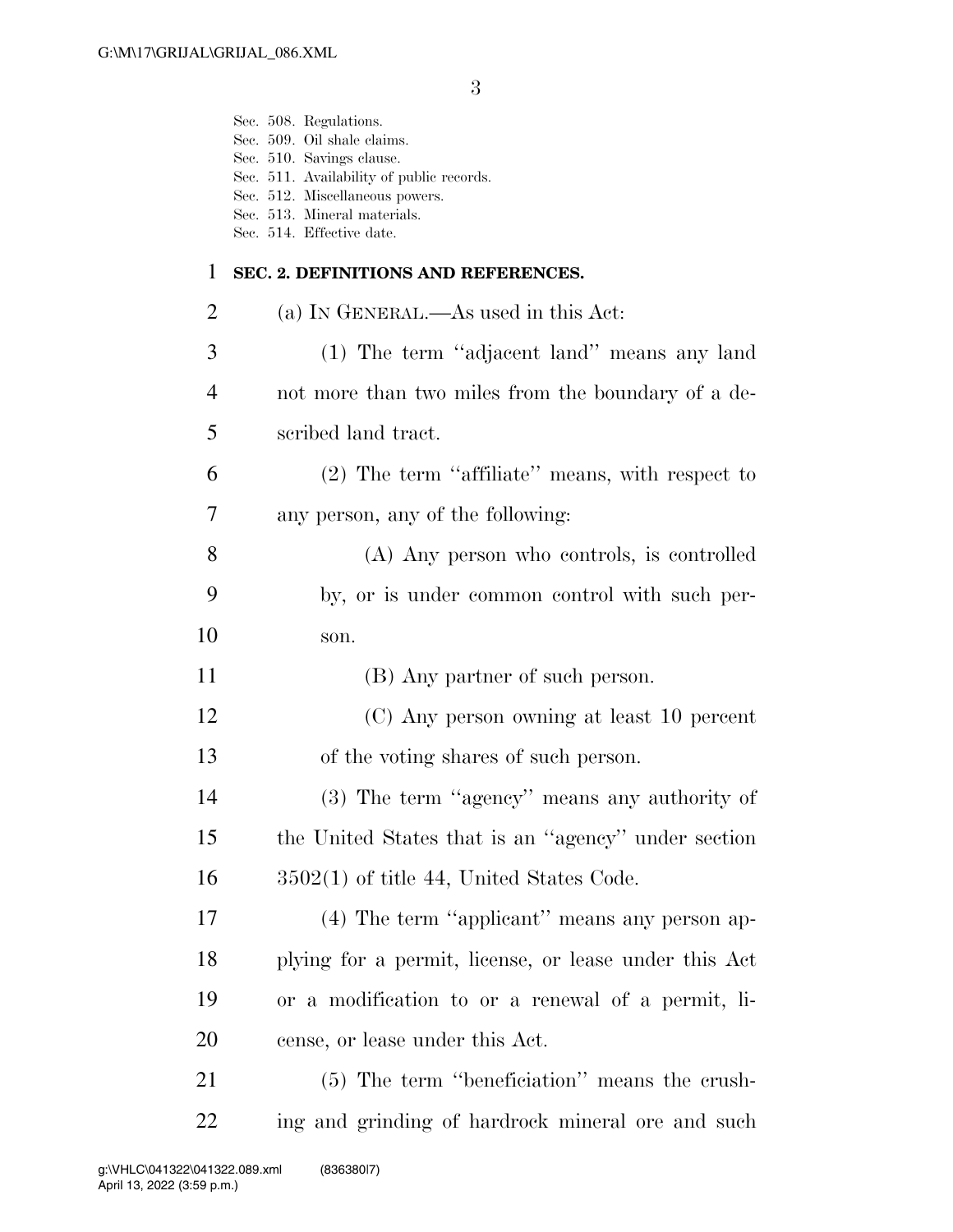| $\mathbf{1}$   | processes as are employed to free the mineral from     |
|----------------|--------------------------------------------------------|
| $\overline{2}$ | other constituents, including physical and chemical    |
| 3              | separation techniques.                                 |
| $\overline{4}$ | $(6)$ The term "casual use"—                           |
| 5              | $(A)$ subject to subparagraphs $(B)$ and $(C)$ ,       |
| 6              | means mineral activities that do not ordinarily        |
| 7              | result in any disturbance of public lands and re-      |
| 8              | sources;                                               |
| 9              | (B) includes collection of geochemical,                |
| 10             | rock, soil, or mineral specimens using                 |
| 11             | handtools, hand panning, or nonmotorized sluic-        |
| 12             | ing; and                                               |
| 13             | (C) does not include—                                  |
| 14             | (i) the use of mechanized earth-mov-                   |
| 15             | ing equipment, suction dredging, or explo-             |
| 16             | sives;                                                 |
| 17             | (ii) the use of motor vehicles in areas                |
| 18             | closed to off-road vehicles;                           |
| 19             | (iii) the construction of roads or drill               |
| 20             | pads; and                                              |
| 21             | (iv) the use of toxic or hazardous ma-                 |
| 22             | terials.                                               |
| 23             | (7) The term "claim holder" means a person             |
| 24             | holding a mining claim, millsite claim, or tunnel site |
| 25             | claim located under the general mining laws and        |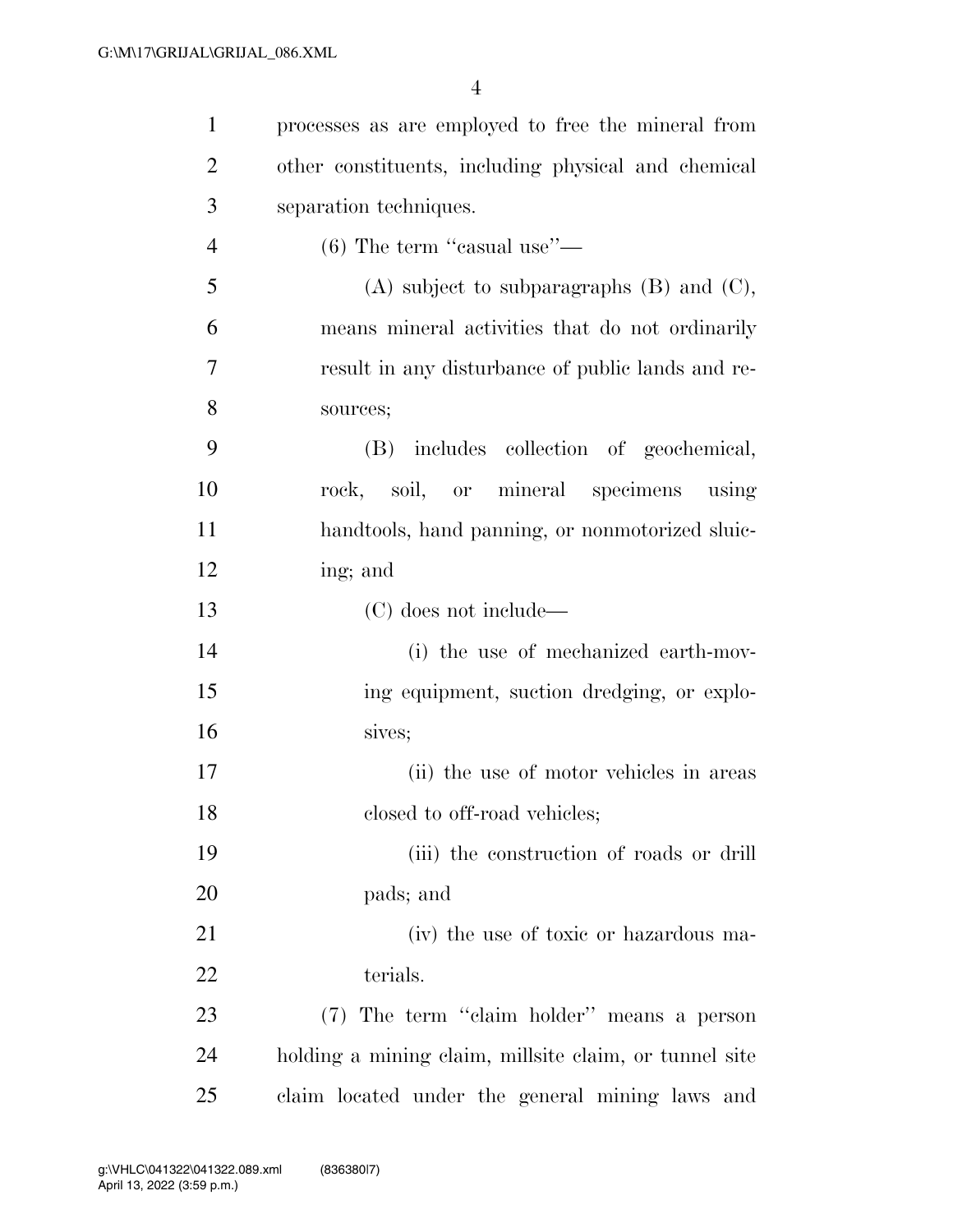maintained in compliance with such laws. Such term may include an agent of a claim holder.

 (8) The term ''control'' means having the abil- ity, directly or indirectly, to determine (without re- gard to whether exercised through one or more cor- porate structures) the manner in which an entity conducts mineral activities, through any means, in- cluding ownership interest, authority to commit the entity's real or financial assets, position as a direc- tor, officer, or partner of the entity, or contractual arrangement.

 (9) The term ''crude ore'' means ore in its un- processed form, containing profitable amounts of the target mineral.

 (10) The term ''displaced material'' means any crude ore and waste dislodged from its location at the time hardrock mineral activities begin at a sur-face, underground, or in-situ mine.

19 (11) The term "exploration"—

20 (A) subject to subparagraphs (B) and (C), means creating surface disturbance other than casual use, to evaluate the type, extent, quan-23 tity, or quality of minerals present;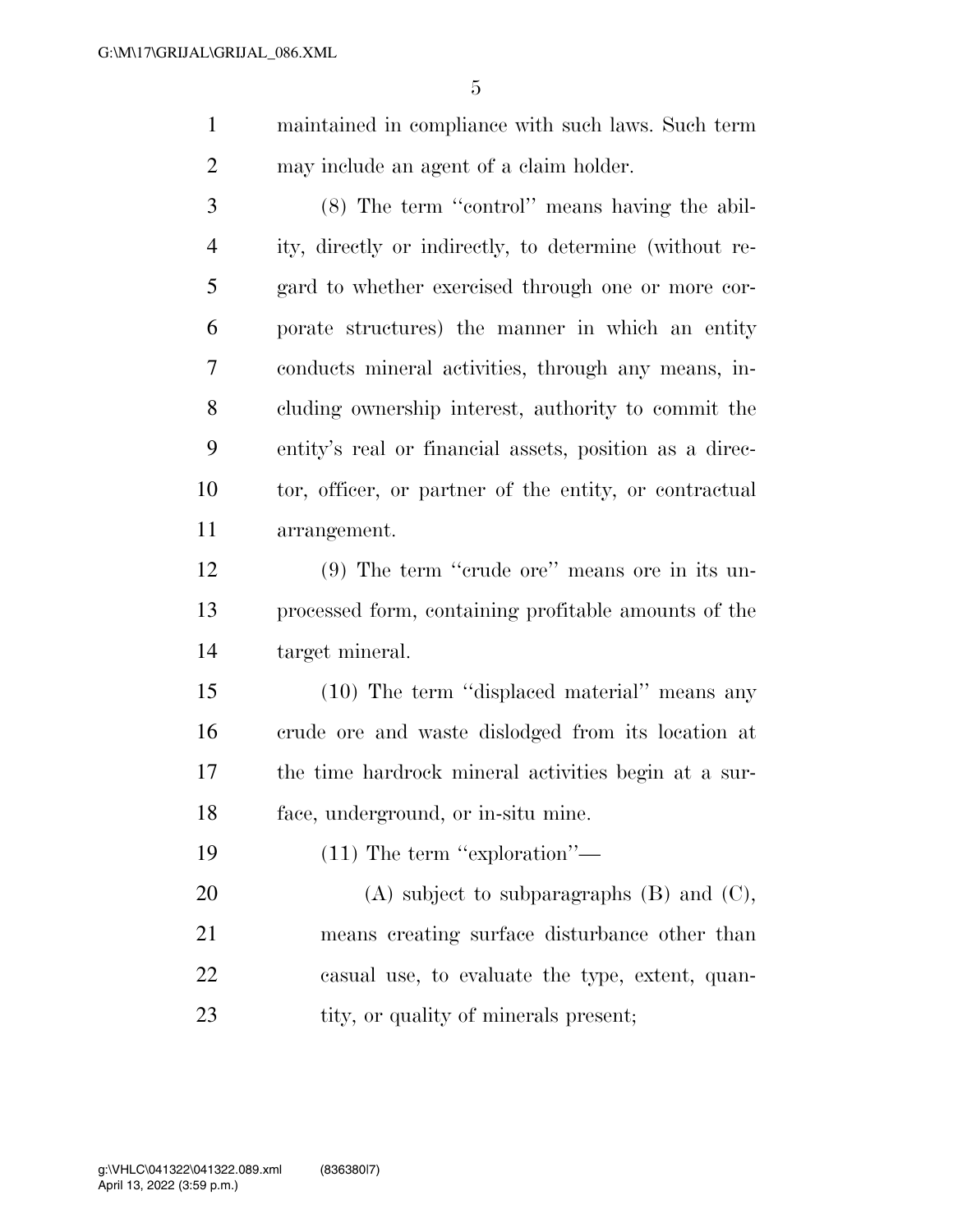| $\mathbf{1}$   | (B) includes mineral activities associated            |
|----------------|-------------------------------------------------------|
| $\overline{2}$ | with sampling, drilling, and analyzing hardrock       |
| 3              | mineral values; and                                   |
| $\overline{4}$ | (C) does not include extraction of mineral            |
| 5              | material for commercial use or sale.                  |
| 6              | (12) The term "Federal land" means any land,          |
| 7              | and any interest in land, that is owned by the        |
| 8              | United States, except lands in the National Park      |
| 9              | System, Indian lands, and lands on the Outer Conti-   |
| 10             | nental Shelf.                                         |
| 11             | (13) The term "Fund" means the Hardrock               |
| 12             | Minerals Reclamation Fund established by this Act.    |
| 13             | (14) The term "Indian lands" means lands held         |
| 14             | in trust for the benefit of an Indian Tribe or indi-  |
| 15             | vidual or held by an Indian Tribe or individual sub-  |
| 16             | ject to a restriction by the United States against    |
| 17             | alienation, or held by an Alaska Native village, vil- |
| 18             | lage corporation, or regional corporation as defined  |
| 19             | in or established pursuant to the Alaska Native       |
| 20             | Claims Settlement Act (43 U.S.C. 1601 et seq.).       |
| 21             | (15) The term "Indian Tribe" means any In-            |
| 22             | dian Tribe, band, nation, pueblo, or other organized  |
| 23             | group or community, including any Alaska Native       |
| 24             | village, village corporation, or regional corporation |
| 25             | as defined in or established pursuant to the Alaska   |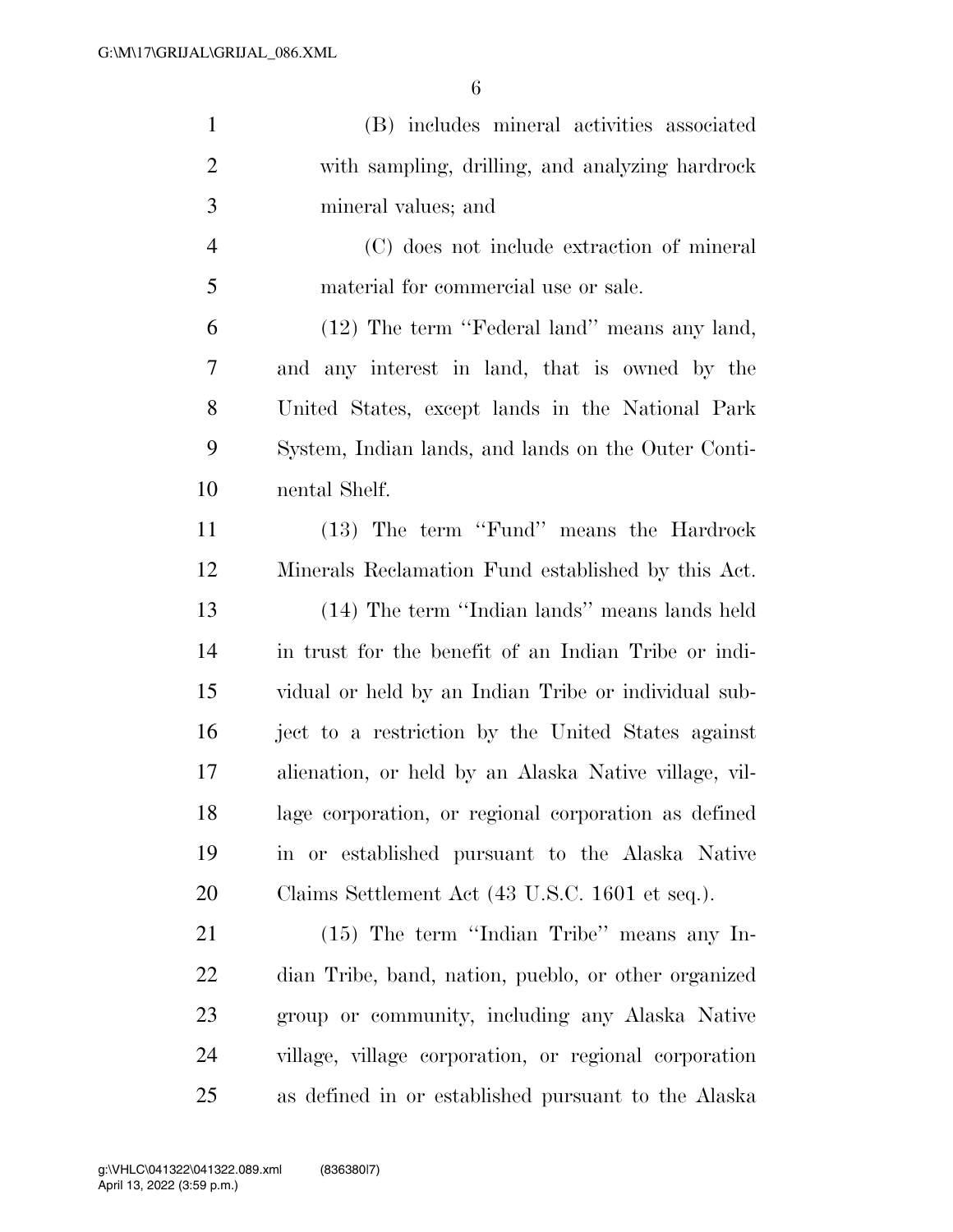| $\mathbf{1}$   | Native Claims Settlement Act (43 U.S.C. 1601 et           |
|----------------|-----------------------------------------------------------|
| $\overline{2}$ | seq.), that is recognized as eligible for the special     |
| 3              | programs and services provided by the United States       |
| $\overline{4}$ | to Indians because of their status as Indians.            |
| 5              | $(16)$ The term "hardrock mineral"—                       |
| 6              | $(A)$ subject to subparagraph $(B)$ , means               |
| 7              | any mineral that was subject to location under            |
| 8              | the general mining laws as of the date of enact-          |
| 9              | ment of this Act, and that is not subject to dis-         |
| 10             | position under—                                           |
| 11             | (i) the Mineral Leasing Act (30)                          |
| 12             | U.S.C. $181$ et seq.);                                    |
| 13             | the Geothermal Steam Act of<br>(ii)                       |
| 14             | 1970 (30 U.S.C. 1001 et seq.);                            |
| 15             | (iii) the Act of July 31, 1947, com-                      |
| 16             | monly known as the Materials Act of 1947                  |
| 17             | $(30 \text{ U.S.C. } 601 \text{ et seq.});$ or            |
| 18             | (iv) the Mineral Leasing for Acquired                     |
| 19             | Lands Act $(30 \text{ U.S.C. } 351 \text{ et seq.});$ and |
| 20             | (B) does not include any mineral that is                  |
| 21             | subject to a restriction against alienation im-           |
| 22             | posed by the United States and is—                        |
| 23             | (i) held in trust by the United States                    |
| 24             | for any Indian or Indian Tribe, as defined                |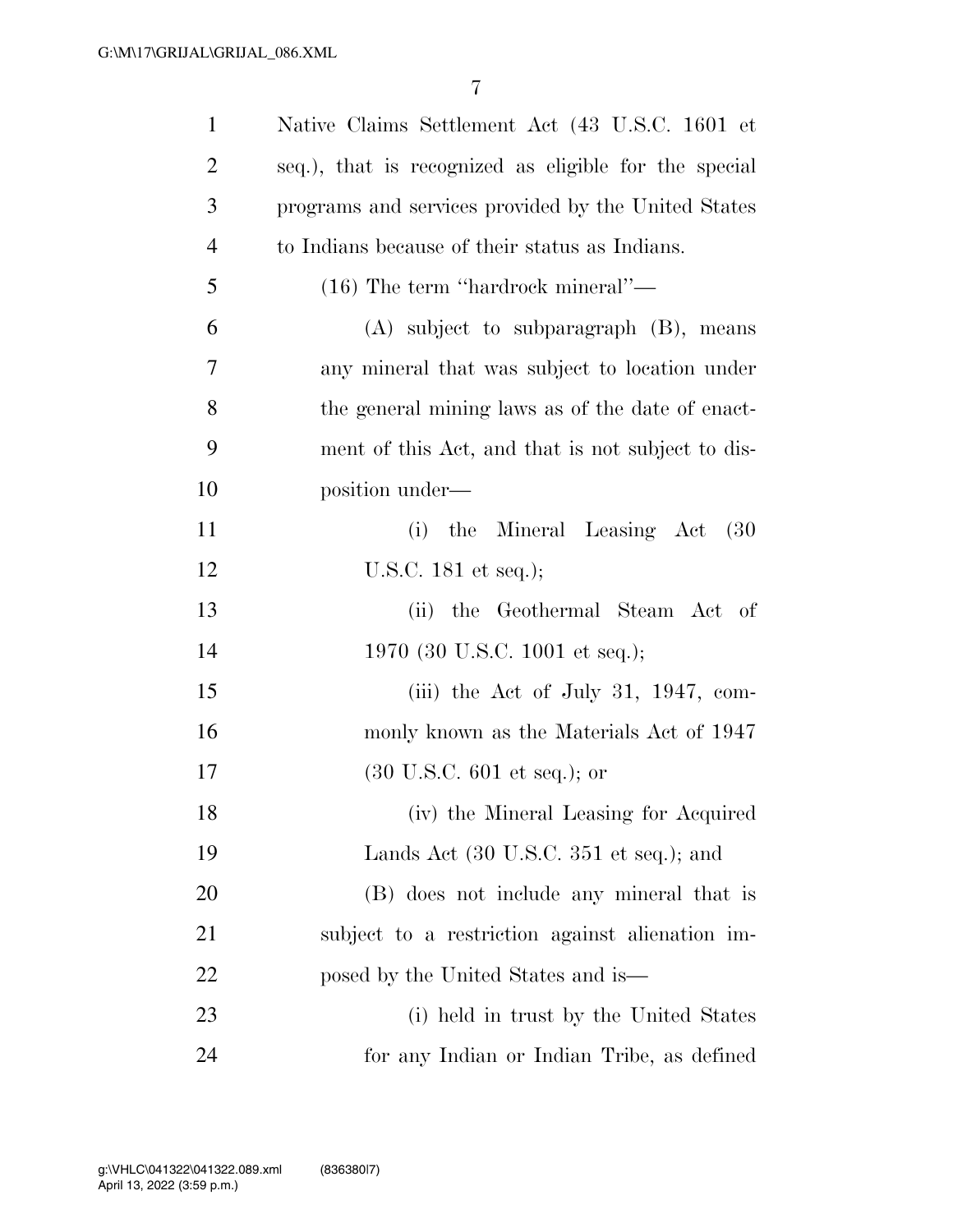| $\mathbf{1}$   | in section 2 of the Indian Mineral Develop-              |
|----------------|----------------------------------------------------------|
| $\overline{2}$ | ment Act of 1982 (25 U.S.C. 2101); or                    |
| 3              | (ii) owned by any Indian or Indian                       |
| $\overline{4}$ | Tribe, as defined in that section.                       |
| 5              | (17) The term "mineral activities" means any             |
| 6              | activity on a mining claim, millsite claim, or tunnel    |
| 7              | site claim, or a lease, license, or permit issued under  |
| 8              | this Act, for, related to, or incidental to, mineral ex- |
| 9              | ploration, mining, beneficiation, processing, or rec-    |
| 10             | lamation activities for any hardrock mineral.            |
| 11             | (18) The term "memorandum of agreement"                  |
| 12             | means a document that records the terms and condi-       |
| 13             | tions agreed upon by an agency and an Indian Tribe       |
| 14             | through the consultation process regarding an activ-     |
| 15             | ity.                                                     |
| 16             | (19) The term "National Conservation System              |
| 17             | unit" means any unit of the National Park System,        |
| 18             | National Wildlife Refuge System, National Wild and       |
| 19             | Scenic Rivers System, National Wilderness Preserva-      |
| 20             | tion System, National Landscape Conservation Sys-        |
| 21             | tem, or National Trails System, or a National Con-       |
| 22             | servation Area, a National Recreation Area, a Wil-       |
| 23             | derness Study Area, a National Monument, or any          |
| 24             | unit of the National Wilderness Preservation System      |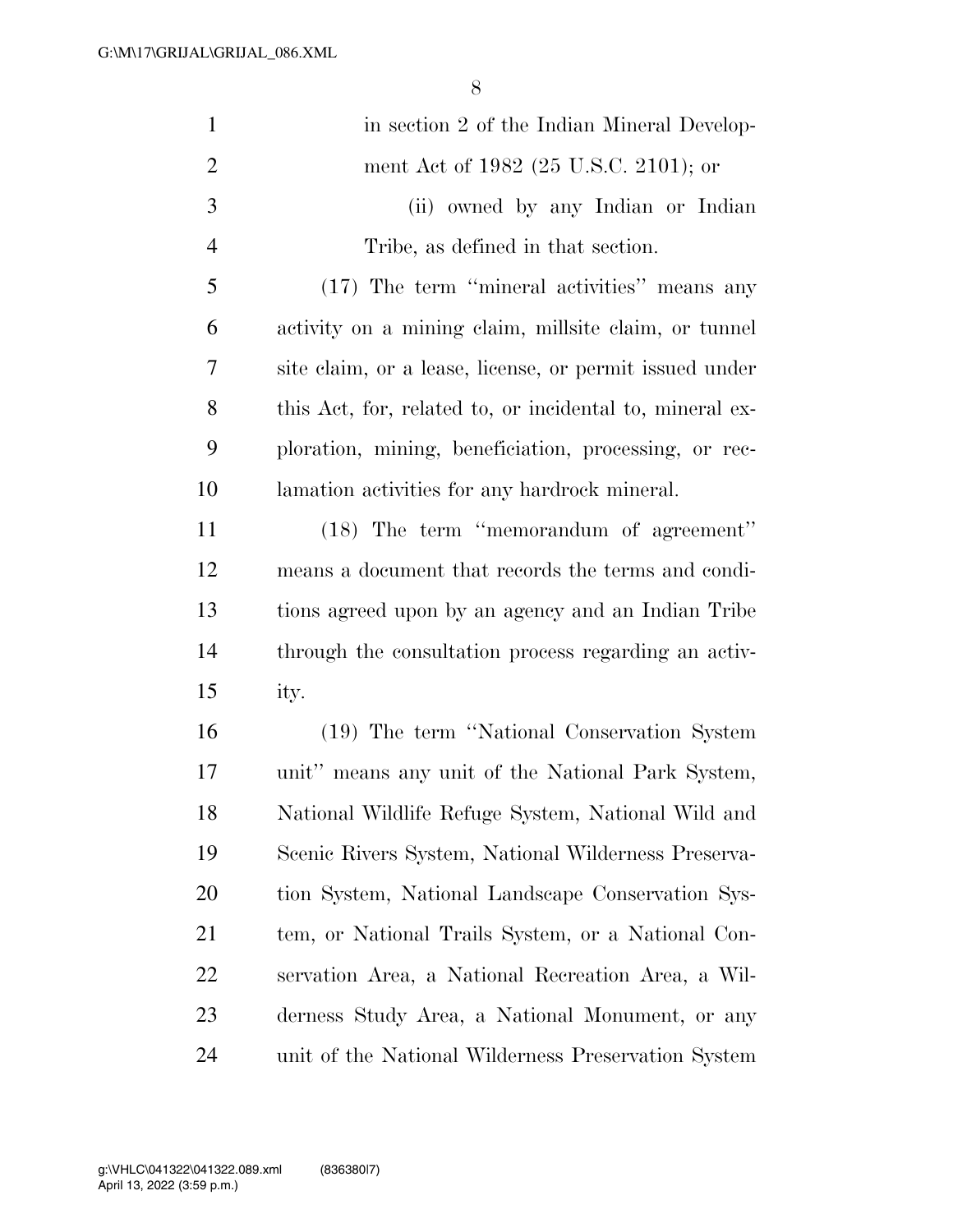| $\mathbf{1}$   | or lands within the National Forest System, includ-  |
|----------------|------------------------------------------------------|
| $\overline{2}$ | ing:                                                 |
| 3              | (A) National Volcanic Monuments.                     |
| $\overline{4}$ | (B) Recreation Areas, Scenic Recreation              |
| 5              | Areas, and Winter Recreation Areas.                  |
| 6              | (C) Scenic Areas, Scenic-Research Areas,             |
| 7              | Scenic Highways, National Scenic and Wildlife        |
| 8              | Areas.                                               |
| 9              | (D) National Game and Wildlife Preserves.            |
| 10             | (E) Special Management, Wildlife, Con-               |
| 11             | servation and Protection Areas, including bo-        |
| 12             | tanical, hydrological (watershed), geological,       |
| 13             | historical, paleontological, and zoological areas.   |
| 14             | (F) Experimental Forests, Ranges, and                |
| 15             | Watersheds.                                          |
| 16             | (G) Research Sites and Research Natural              |
| 17             | Areas.                                               |
| 18             | (H) Inventoried Roadless Area, Colorado              |
| 19             | Roadless Area, and Idaho Roadless Area.              |
| 20             | (I) Recommended Wilderness and Primi-                |
| 21             | tive Areas.                                          |
| 22             | $(20)$ The term "operator" means any person          |
| 23             | proposing or authorized by a permit issued under     |
| 24             | this Act to conduct mineral activities and any agent |
| 25             | of such person.                                      |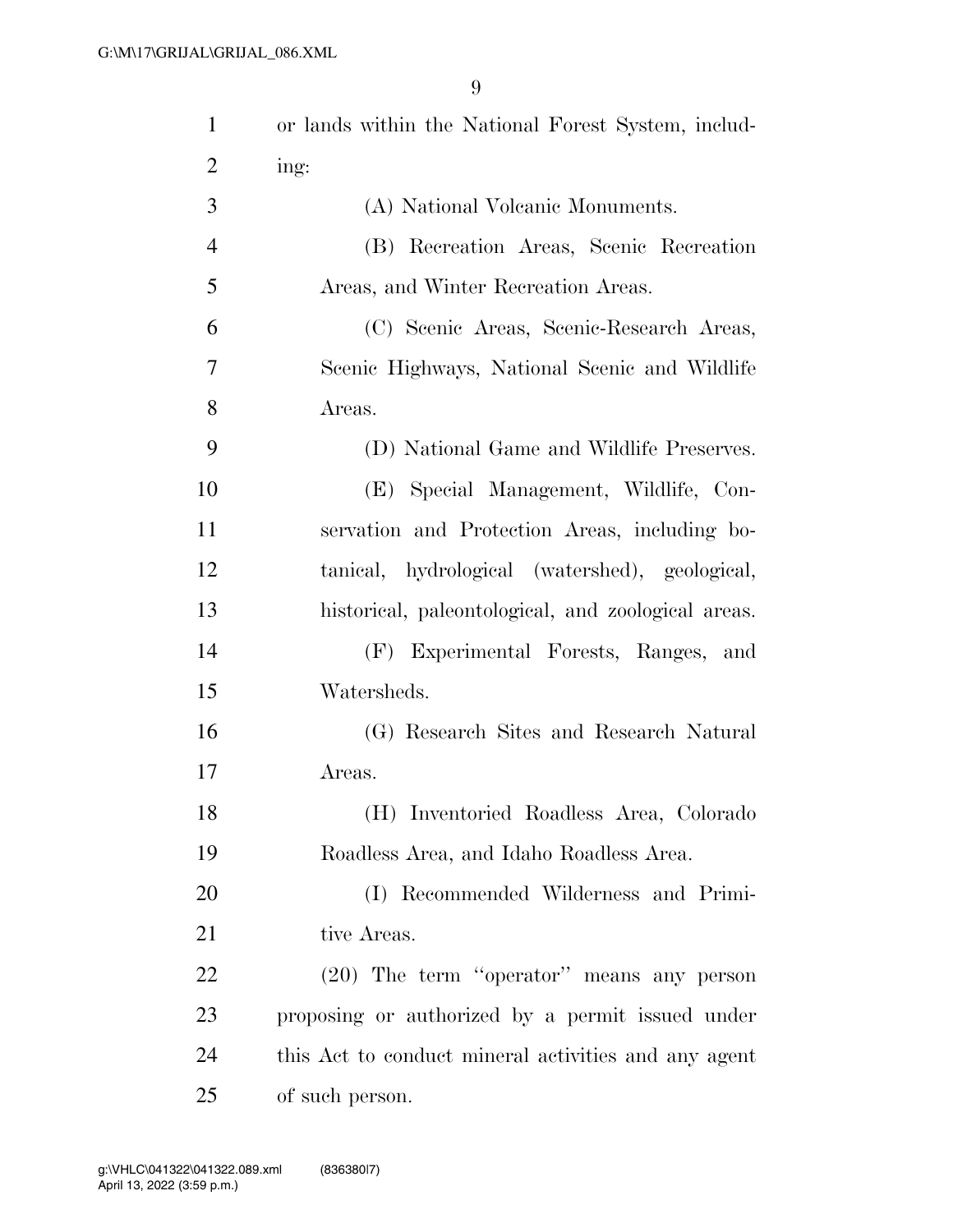| $\mathbf{1}$   | (21) The term "person" means an individual,            |
|----------------|--------------------------------------------------------|
| $\overline{2}$ | Indian Tribe, partnership, association, society, joint |
| 3              | venture, joint stock company, firm, company, cor-      |
| $\overline{4}$ | poration, cooperative, or other organization and any   |
| 5              | instrumentality of State or local government includ-   |
| 6              | ing any publicly owned utility or publicly owned cor-  |
| 7              | poration of State or local government.                 |
| 8              | (22) The term "processing" means processes             |
| 9              | downstream of beneficiation employed to prepare        |
| 10             | locatable mineral ore into the final marketable prod-  |
| 11             | uct, including smelting and electrolytic refining.     |
| 12             | (23) The term "sacred site" means any specific         |
| 13             | delineated location on Federal land that is identified |
| 14             | by an Indian Tribe—                                    |
| 15             | (A) as sacred by virtue of its established             |
| 16             | religious significance to, or ceremonial use by,       |
| 17             | an Indian religion; or                                 |
| 18             | (B) to be of established cultural signifi-             |
| 19             | cance.                                                 |
| 20             | (24) The term "Secretary" means the Secretary          |
| 21             | of the Interior, unless otherwise specified.           |
| 22             | (25) The term "Secretary concerned" means—             |
| 23             | (A) the Secretary of Agriculture (acting               |
| 24             | through the Chief of the Forest Service) with          |
| 25             | respect to National Forest System land; and            |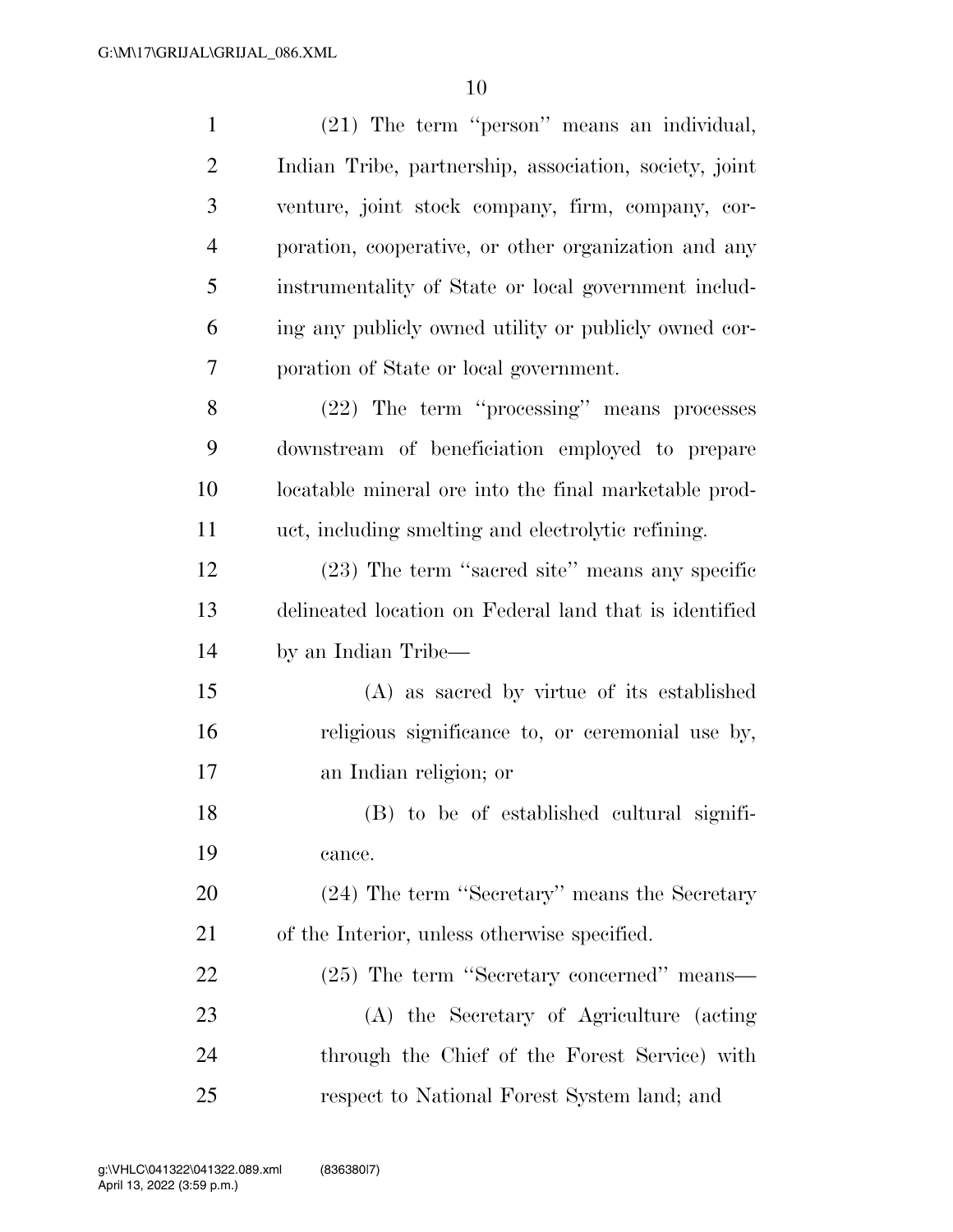| $\mathbf{1}$   | (B) the Secretary of the Interior (acting         |
|----------------|---------------------------------------------------|
| $\overline{2}$ | through the Director of the Bureau of Land        |
| 3              | Management) with respect to other Federal         |
| $\overline{4}$ | land.                                             |
| 5              | $(26)(A)$ The term "small miner" means a per-     |
| 6              | son (including all related parties thereto) that— |
| 7              | (i) holds not more than 10 mining claims,         |
| 8              | mill sites, or tunnel sites, or any combination   |
| 9              | thereof, on public lands;                         |
| 10             | (ii) holds leases and permits under this Act      |
| 11             | with respect to not more than 200 acres of Fed-   |
| 12             | eral land;                                        |
| 13             | (iii) certifies to the Secretary in writing       |
| 14             | that the person had annual gross income in the    |
| 15             | preceding calendar year from mineral produc-      |
| 16             | tion in an amount less than $$50,000$ ; and       |
| 17             | has performed assessment work re-<br>(iv)         |
| 18             | quired under the Mining Law of 1872 (30           |
| 19             | U.S.C. 28 et seq.) to maintain any mining         |
| 20             | claims held by the person (including such re-     |
| 21             | lated parties) for the assessment year ending on  |
| 22             | noon of September 1 of the calendar year in       |
| 23             | which payment of the claim maintenance fee        |
| 24             | was due.                                          |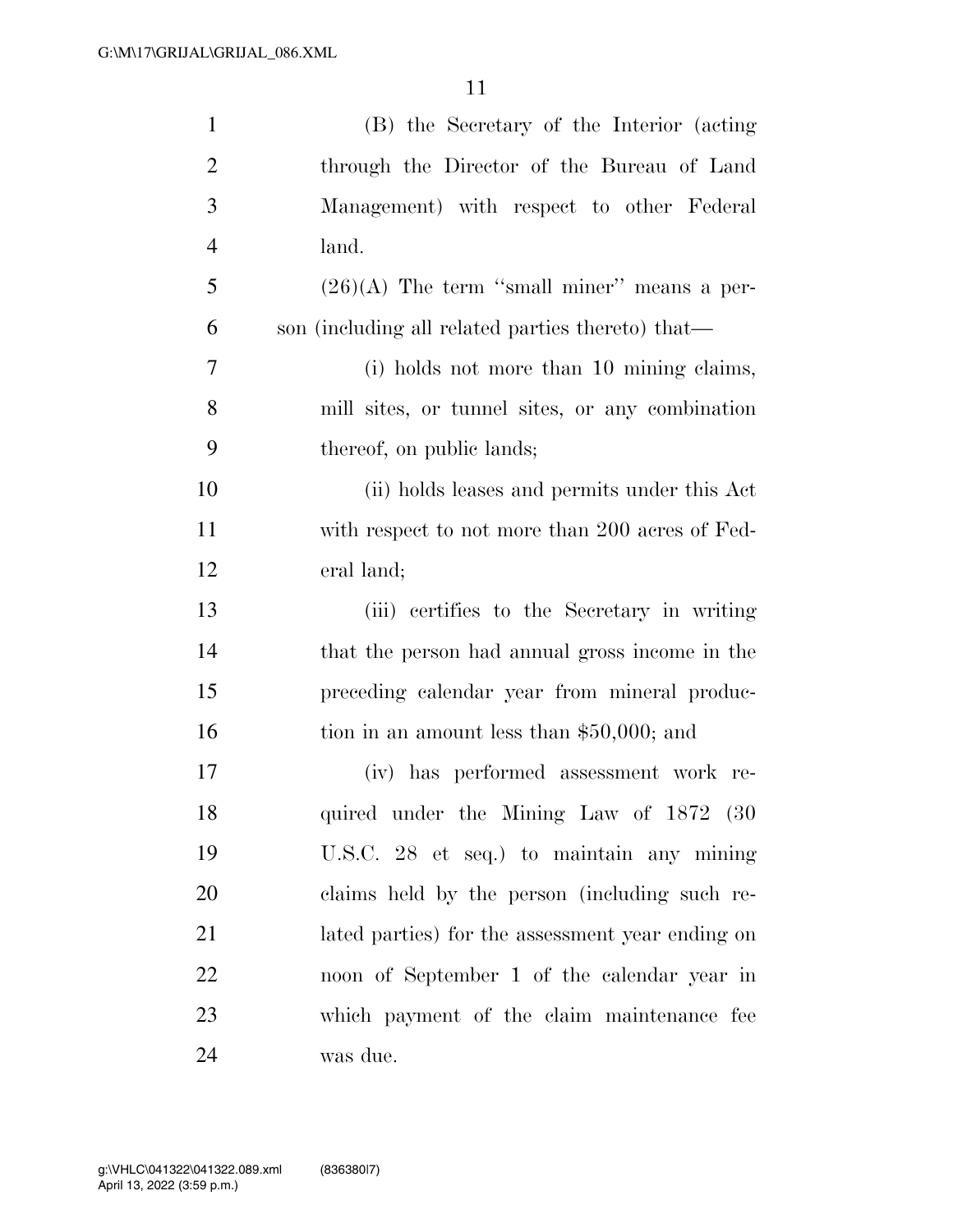| $\mathbf{1}$   | $(B)$ For purposes of subparagraph $(A)$ , with re-   |
|----------------|-------------------------------------------------------|
| $\overline{2}$ | spect to any person, the term "all related parties"   |
| 3              | $means$ —                                             |
| $\overline{4}$ | (i) the spouse and dependent children (as             |
| 5              | defined in section 152 of the Internal Revenue        |
| 6              | Code of 1986), of the person concerned; or            |
| $\overline{7}$ | (ii) a person affiliated with the person con-         |
| 8              | cerned, including—                                    |
| 9              | (I) another person controlled by, con-                |
| 10             | trolling, or under common control with the            |
| 11             | person concerned; or                                  |
| 12             | (II) a subsidiary or parent company                   |
| 13             | or corporation of the person concerned.               |
| 14             | $(C)$ For purposes of subparagraph $(A)(iii)$ , the   |
| 15             | dollar amount shall be applied, for a person, to the  |
| 16             | aggregate of all annual gross income from mineral     |
| 17             | production under all mining claims held by or as-     |
| 18             | signed to such person or all related parties with re- |
| 19             | spect to such person, including mining claims lo-     |
| 20             | cated or for which a patent was issued before the     |
| 21             | date of the enactment of this Act.                    |
| 22             | (27) The term "temporary cessation" means a           |
| 23             | halt in mine-related production activities for a con- |
| 24             | tinuous period of no longer than 5 years.             |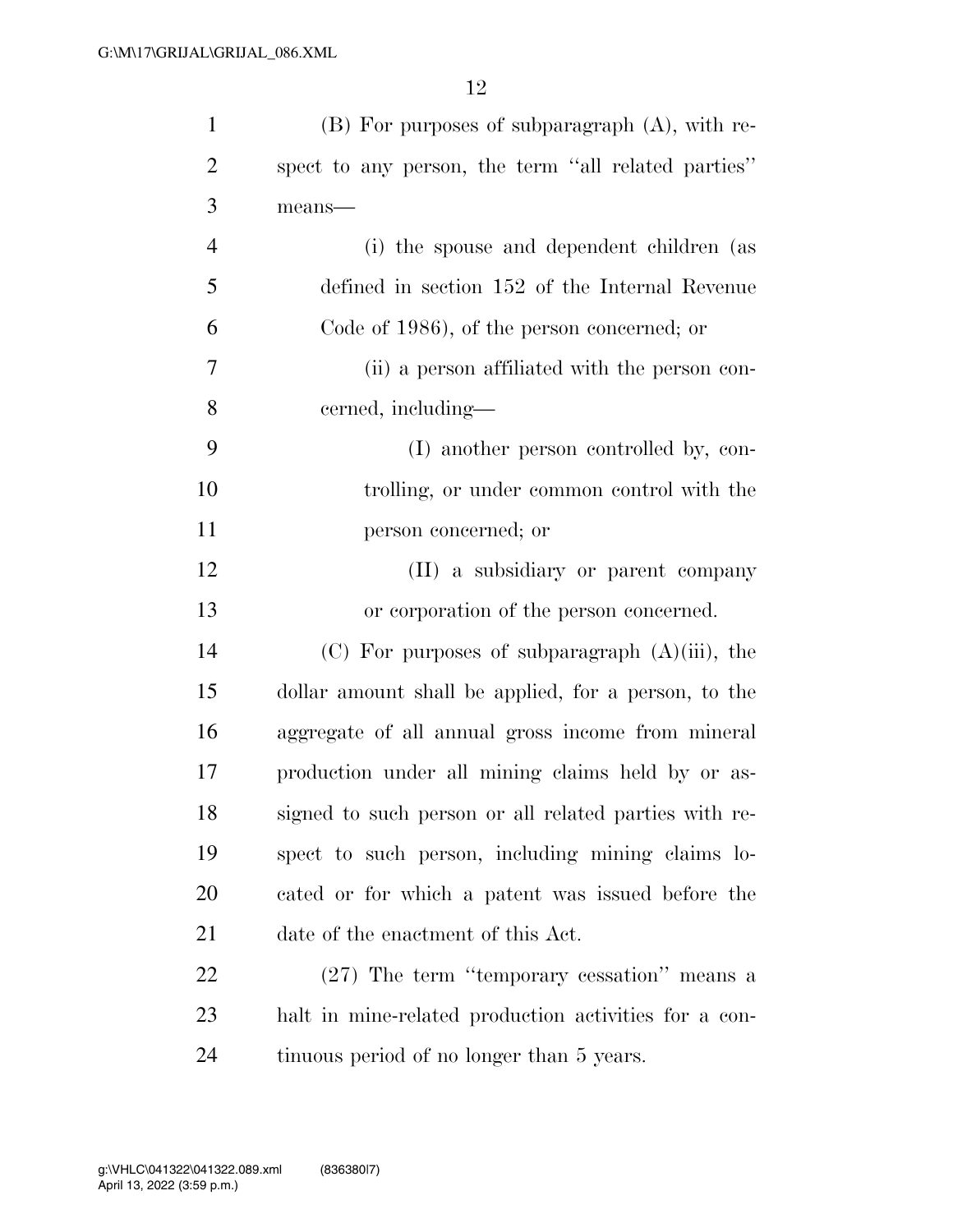| $\mathbf{1}$   | $(28)$ The term "ton" means $2,000$ pounds av-              |
|----------------|-------------------------------------------------------------|
| $\overline{2}$ | oirdupois (.90718 metric ton).                              |
| 3              | (29) The term "undue degradation" means ir-                 |
| $\overline{4}$ | reparable harm to significant scientific, cultural, or      |
| 5              | environmental resources on public lands.                    |
| 6              | (30) The term "valuable mineral deposit"                    |
| $\tau$         | means a deposit of hardrock minerals that is of suf-        |
| 8              | ficient value for a prudent operator to economically        |
| 9              | mine.                                                       |
| 10             | (31) The term "waste" means rock that must                  |
| 11             | be fractured and removed in order to gain access to         |
| 12             | crude ore.                                                  |
| 13             | (b) REFERENCES TO OTHER LAWS.—                              |
| 14             | (1) GENERAL MINING LAWS.—Any reference in                   |
| 15             | this Act to the term "general mining laws" is a ref-        |
| 16             | erence to those Acts that generally comprise chap-          |
| 17             | ters 2, 12A, and 16, and sections $161$ and $162$ , of      |
| 18             | title 30, United States Code.                               |
| 19             | $(2)$ ACT OF JULY 23, 1955.—Any reference in                |
| 20             | this Act to the Act of July 23, 1955, is a reference        |
| 21             | to the Act entitled "An Act to amend the Act of             |
| 22             | July 31, 1947 $(61 \text{ Stat. } 681)$ and the mining laws |
| 23             | to provide for multiple use of the surface of the           |
| 24             | same tracts of the public lands, and for other pur-         |
| 25             | poses" (30 U.S.C. 601 et seq.).                             |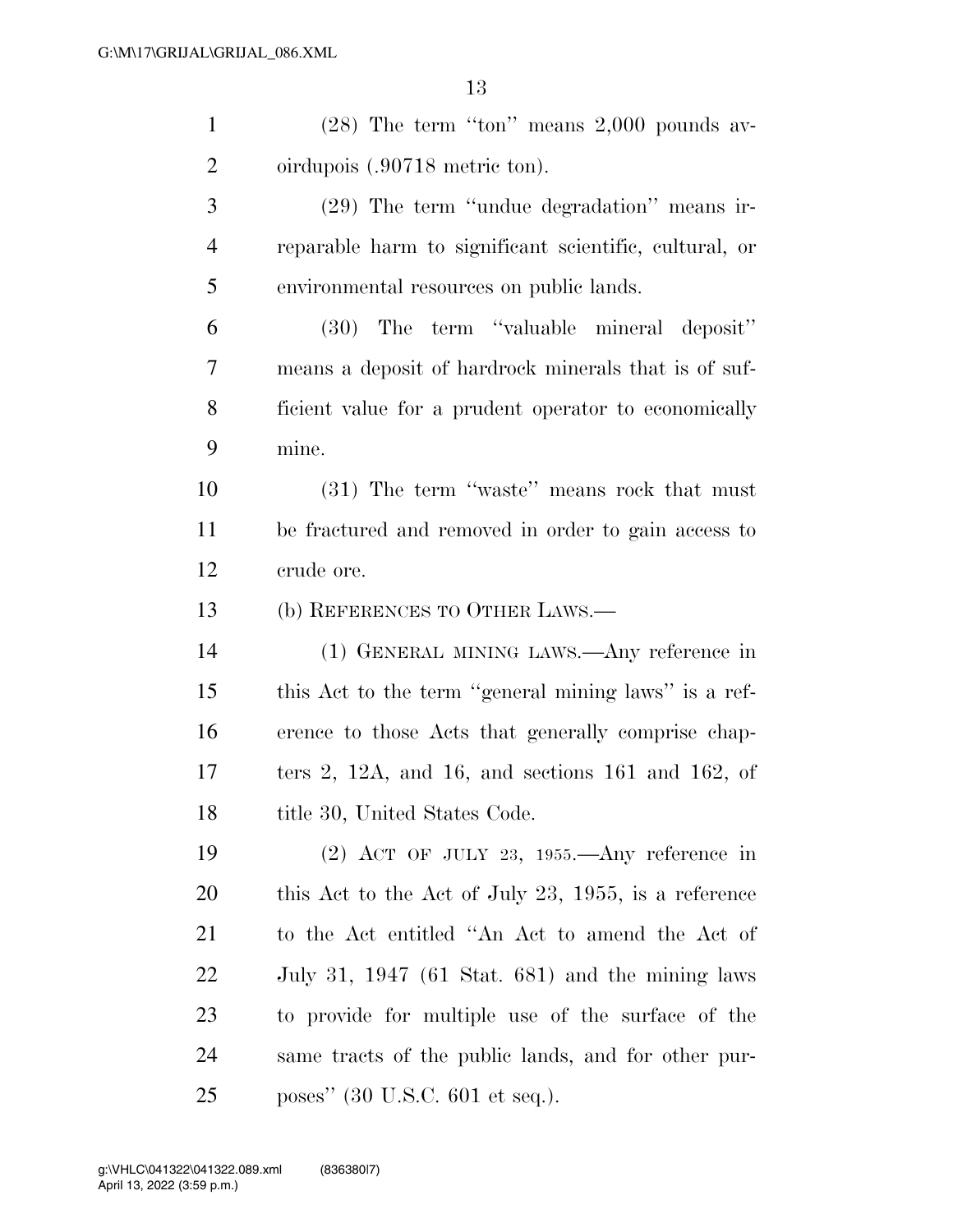## **SEC. 3. APPLICATION RULES.**

 (a) IN GENERAL.—This Act applies to any mining claim, millsite claim, or tunnel site claim located under the general mining laws, before or on the date of enact-ment of this Act.

 (b) APPLICATION OF ACT TO BENEFICIATION AND PROCESSING OF NON-FEDERAL MINERALS ON FEDERAL LANDS.—The provisions of this Act shall apply in the same manner and to the same extent to mining claims, millsite claims, tunnel site claims, and any land included in a lease or license issued under this Act, used for beneficiation or processing activities for any hardrock min-eral.

## **TITLE I—MINERAL LEASING, EX-**

## **PLORATION, AND DEVELOP-MENT**

#### **SEC. 101. CLOSURE TO ENTRY AND LOCATION.**

 (a) CLOSURE.—Except as otherwise provided in this section, as of the effective date of this Act all Federal lands are closed to entry and location under the general mining laws, and no new rights under the general mining laws may be acquired.

(b) EXISTING NONPRODUCING CLAIMS.—

24 (1) CLAIMS WITHOUT PLAN OF OPERATIONS.— Any claim under the general mining laws existing on 26 the effective date of this Act for which a plan of op-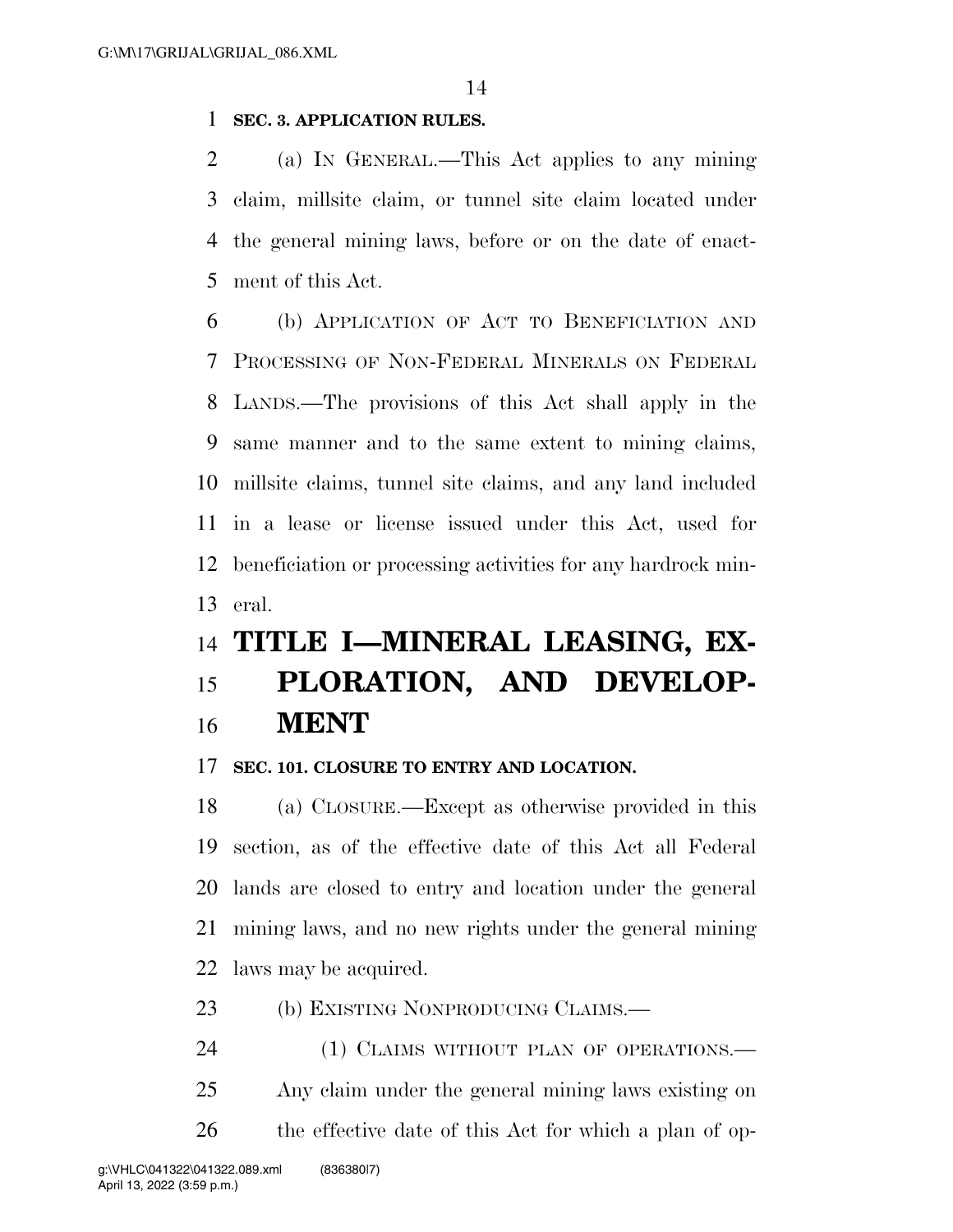| $\mathbf{1}$   | erations is not approved, or a notice of operations is  |
|----------------|---------------------------------------------------------|
| $\overline{2}$ | not filed, before such date shall be subject to the re- |
| 3              | quirements of this Act, and may remain in effect        |
| $\overline{4}$ | until not later than the end of the 10-year period be-  |
| 5              | ginning on the date of enactment of this Act if the     |
| 6              | claimholder remains in compliance with section 109,     |
| 7              | unless the claim holder—                                |
| 8              | $(A)$ relinquishes the claim; or                        |
| 9              | (B) demonstrates eligibility for a lease and            |
| 10             | requests conversion under the regulations               |
| 11             | issued under subsection (d).                            |
| 12             | (2) SHORTENING OF PERIOD.—The 10-year pe-               |
| 13             | riod referred to in paragraph (1) shall be shortened    |
| 14             | to 3 years if—                                          |
| 15             | $(A)$ the claim is for an area that is located          |
| 16             | in an area withdrawn or temporarily segregated          |
| 17             | from location under the general mining laws as          |
| 18             | of the effective date of this Act; or                   |
| 19             | (B) the claim belongs to a small miner.                 |
| 20             | (3) CONVERSION.—Upon showing to the satis-              |
| 21             | faction of the Secretary of a valuable mineral deposit  |
| 22             | on lands subject to such a claim, the Secretary may     |
| 23             | convert the claim to a noncompetitive lease under       |
| 24             | the regulations issued under subsection (d).            |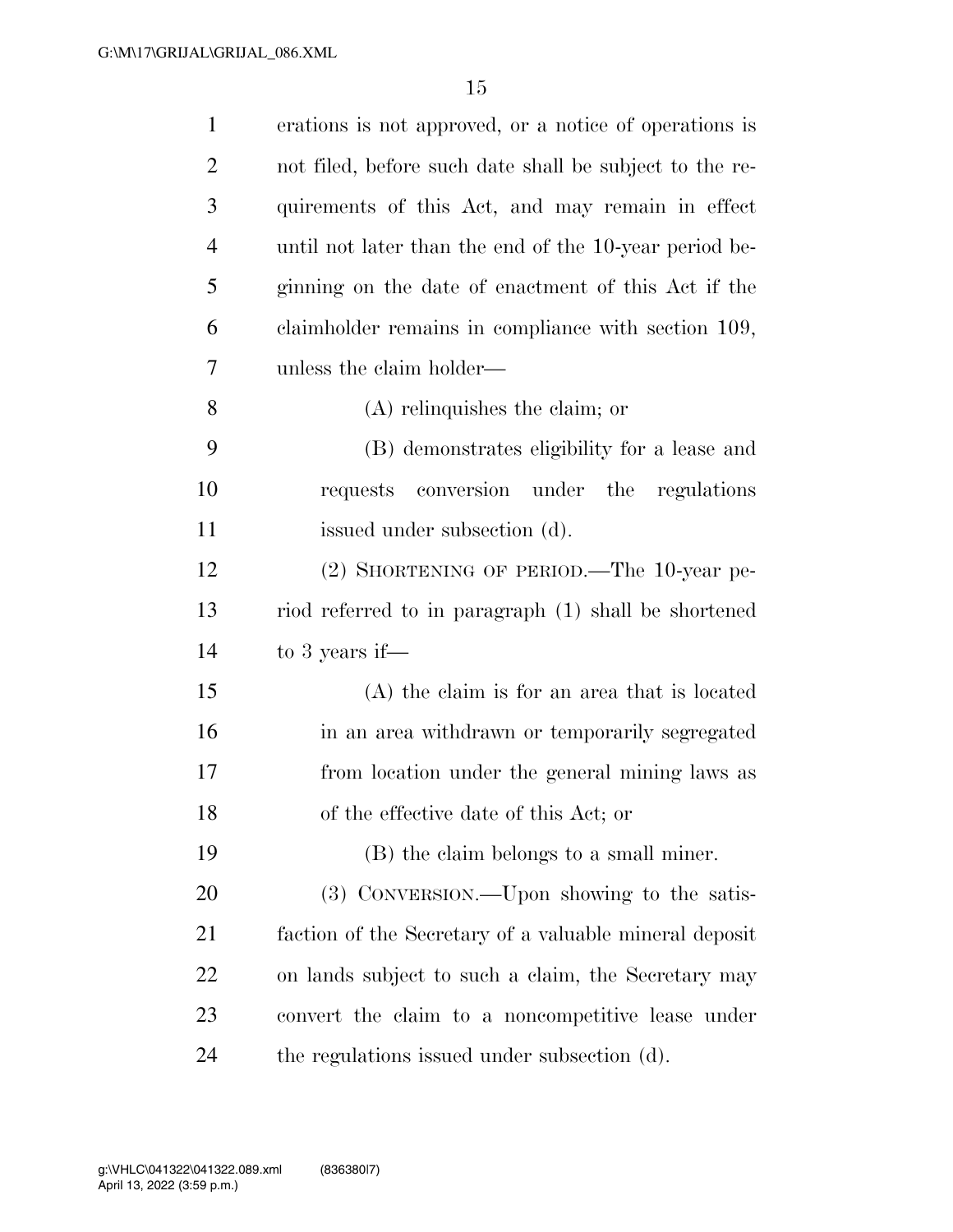| $\mathbf{1}$   | (4) CLAIMS NOT CONVERTED.—Any such claims              |
|----------------|--------------------------------------------------------|
| $\overline{2}$ | not converted to leases at the end of the applicable   |
| 3              | period under paragraph $(1)$ or $(2)$ shall be consid- |
| $\overline{4}$ | ered invalid and void.                                 |
| 5              | (c) EXISTING CLAIMS WITH PLAN OF OPERATION.—           |
| 6              | $(1)$ IN GENERAL.—In the case of any claim             |
| 7              | under the general mining laws for which a plan of      |
| 8              | operations has been approved but for which oper-       |
| 9              | ations have not commenced before the date of enact-    |
| 10             | ment of this Act—                                      |
| 11             | $(A)$ during the 10-year period beginning on           |
| 12             | the date of enactment of this Act—                     |
| 13             | (i) mineral activities on lands subject                |
| 14             | to such claim shall be subject to such plan            |
| 15             | of operations; and                                     |
| 16             | (ii) modification of such plan may be                  |
| 17             | made in accordance with the provisions of              |
| 18             | law applicable before the date of the enact-           |
| 19             | ment of this Act if such modifications are             |
| 20             | considered minor by the Secretary con-                 |
| 21             | cerned; and                                            |
| 22             | (B) the operator shall bring such mineral              |
| 23             | activities into compliance with this Act by the        |
| 24             | end of such 10-year period.                            |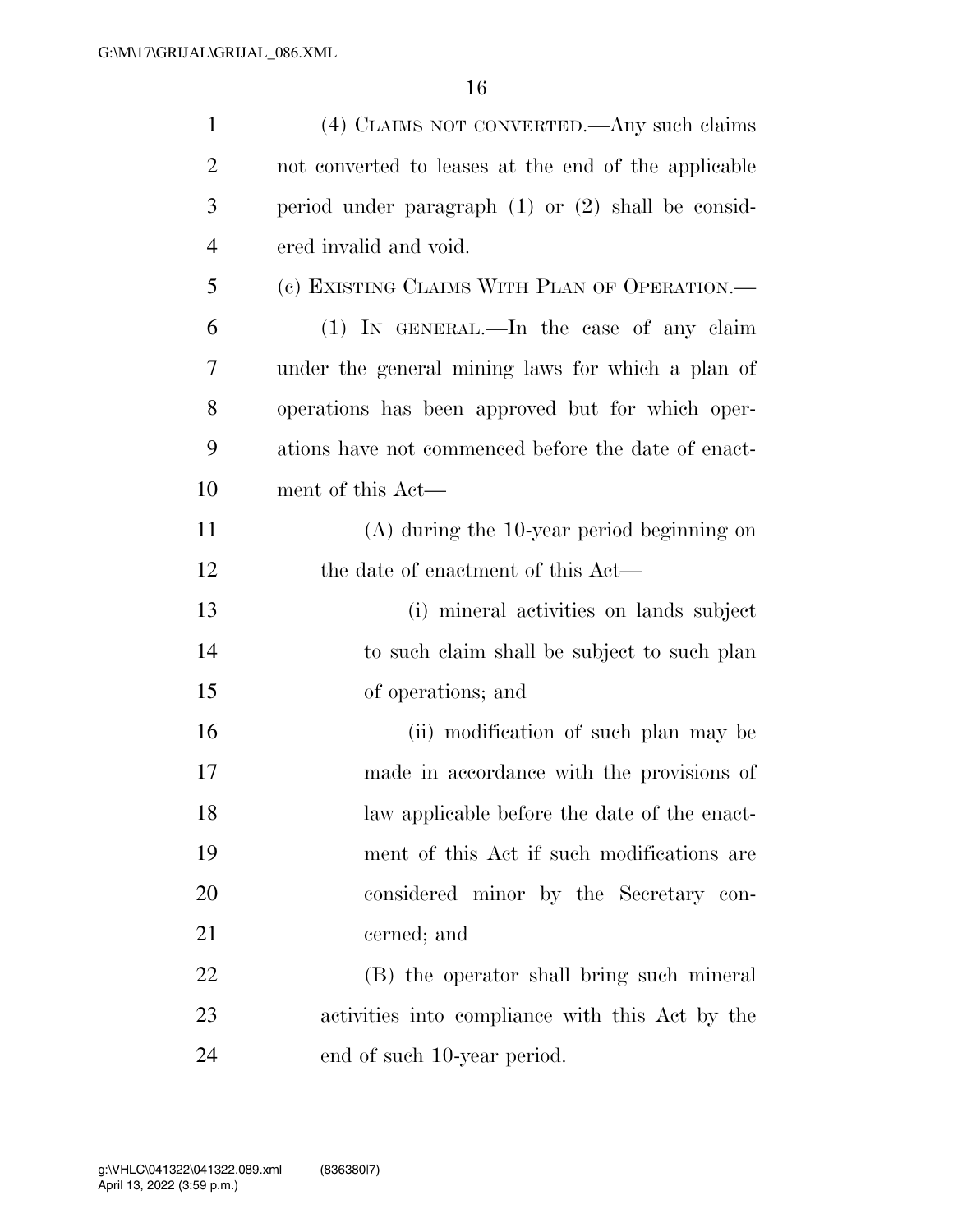(2) ACTIVITIES PENDING DECISION ON MODI- FICATION TO PLAN OF OPERATIONS.—If an applica- tion for modification of a plan of operations referred 4 to in paragraph  $(1)(A)(ii)$  has been timely submitted and an approved plan expires before the Secretary concerned takes action on the application, mineral activities and reclamation may continue in accord- ance with the terms of the expired plan until such Secretary makes an administrative decision on the application.

 (3) CONVERSION REQUIREMENT.—Any claims referred to in paragraph (1) may remain in effect for a period of up to 10 years. Any claim not con- verted to a lease under subsection (d) before the end of that period shall be subject to a fee of \$100 per acre per day until the claim is converted to a lease. 17 (d) CONVERSION REGULATIONS.—

 (1) IN GENERAL.—The Secretary shall issue regulations not later than one year after the date of the enactment of this Act to provide for the conver- sion of mining claims to noncompetitive mining leases.

 (2) CONTENT.—The regulations issued under paragraph (1) shall—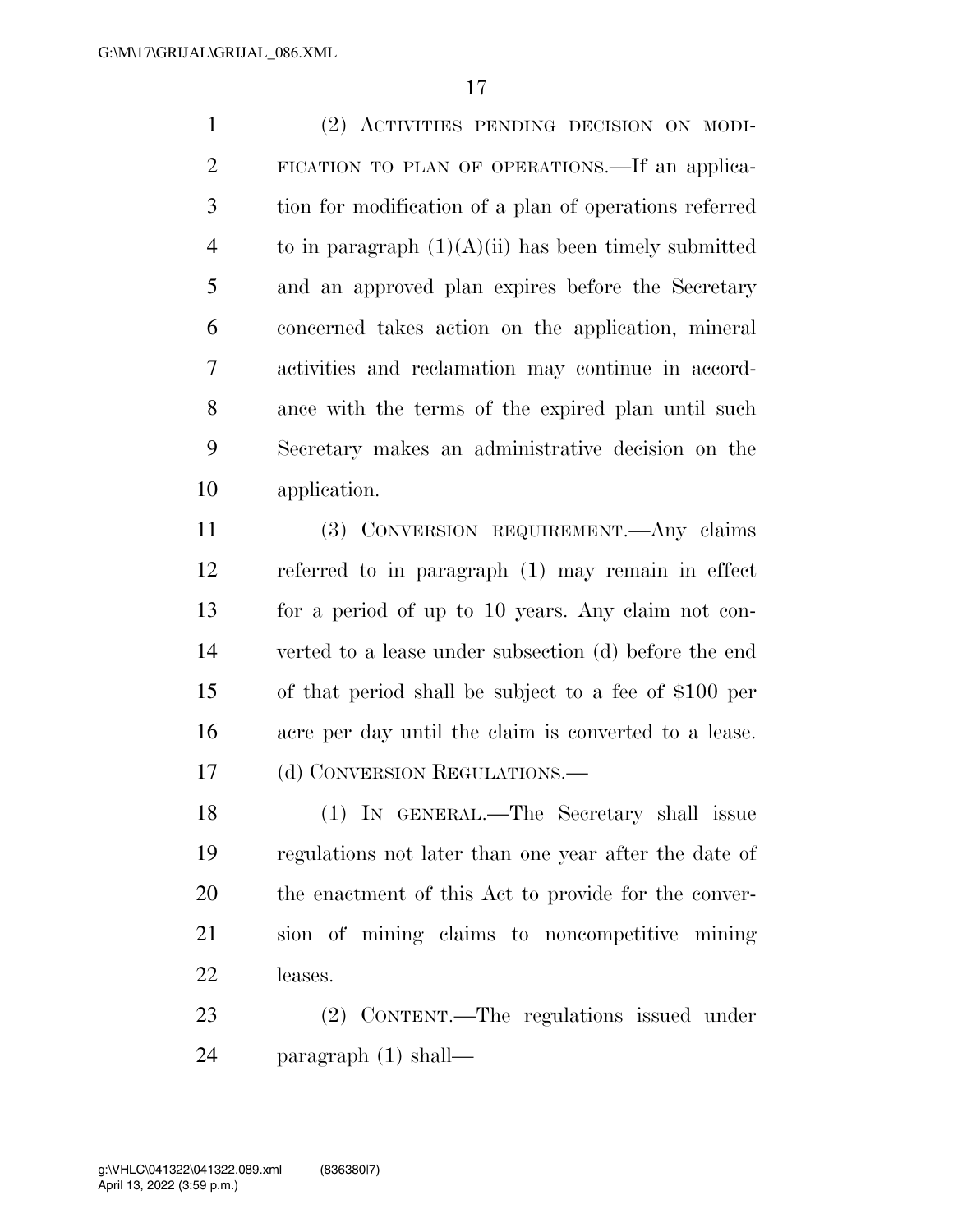| $\mathbf{1}$   | $(A)$ prohibit the conversion of a mining        |
|----------------|--------------------------------------------------|
| $\overline{2}$ | claim to a mining lease by a claimholder who is  |
| 3              | in violation of this Act or other State or Fed-  |
| $\overline{4}$ | eral environmental, health, or worker safety     |
| 5              | law;                                             |
| 6              | (B) allow the Secretary to exercise discre-      |
| 7              | tion to include nonmineral lands within the      |
| 8              | boundaries of any mill site associated with the  |
| 9              | mining claim to be converted to a noncompeti-    |
| 10             | tive lease;                                      |
| 11             | (C) prohibit the area in any noncompetitive      |
| 12             | mining lease issued under this subsection to ex- |
| 13             | ceed the maximum area authorized by this Act     |
| 14             | to be leased to any person;                      |
| 15             | (D) require the consent of the surface           |
| 16             | managing agency for conversion of a mining       |
| 17             | claim to a noncompetitive mining lease;          |
| 18             | (E) require the fiscal terms of the con-         |
| 19             | verted noncompetitive mining lease to be the     |
| 20             | same as provided in this Act for other hardrock  |
| 21             | mining leases;                                   |
| 22             | (F) require compliance with all provisions       |
| 23             | of this Act; and                                 |
| 24             | (G) include any other terms the Secretary        |
| 25             | considers appropriate.                           |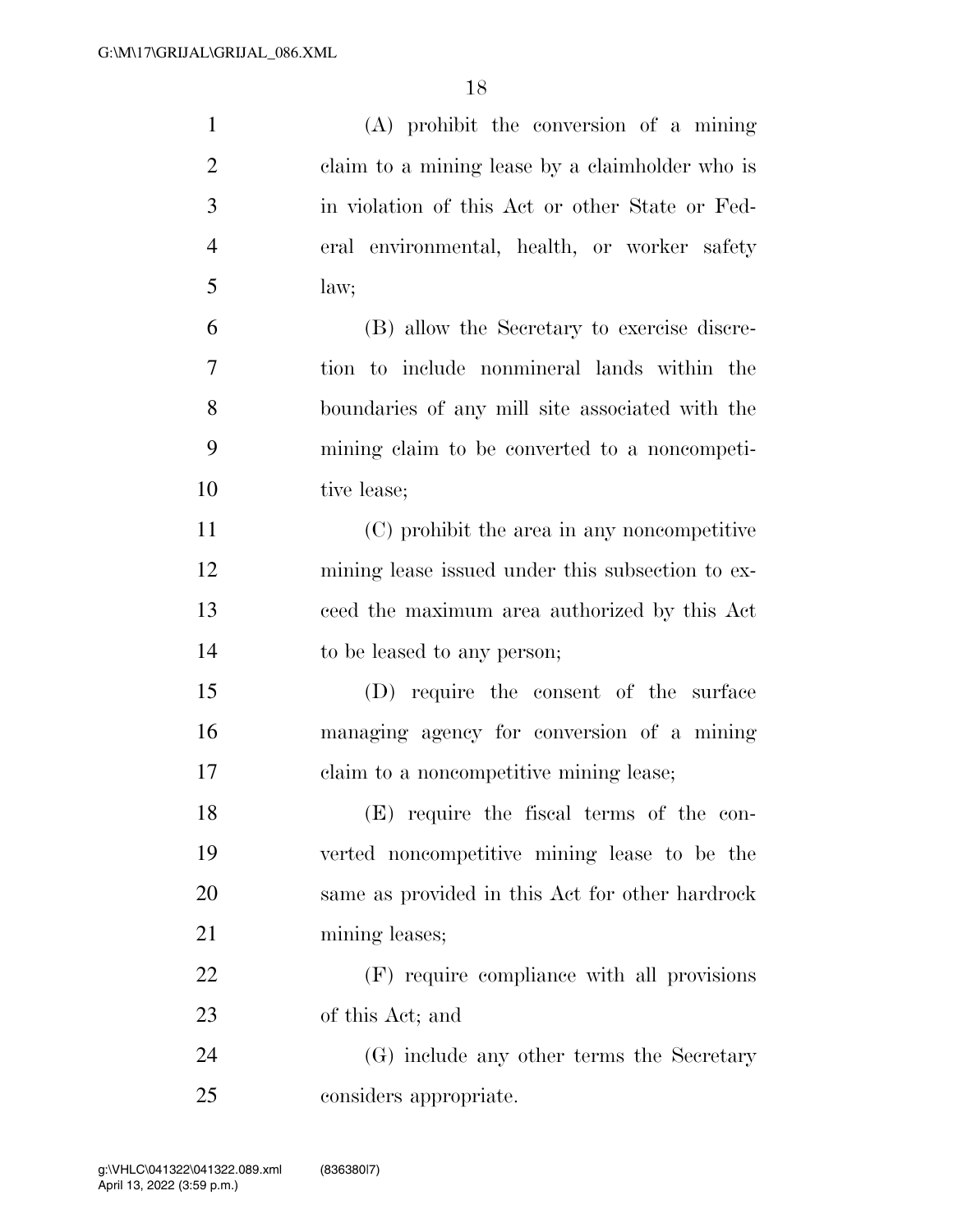(e) NATIONAL ENVIRONMENTAL POLICY ACT.—The Secretary is not required to conduct an environmental analysis under the National Environmental Policy Act of 1969 (42 U.S.C. 4321 et seq.) for the issuance of a non- competitive lease under this section, unless the non- competitive lease modifies or extends the surface disturb- ance already authorized under a mine plan of operations covering the mining claim that is converted.

## **SEC. 102. LIMITATION ON PATENTS.**

(a) MINING CLAIMS.—

 (1) DETERMINATIONS REQUIRED.—After the date of enactment of this Act, no patent shall be issued by the United States for any mining claim lo- cated under the general mining laws unless the Sec-retary determines that, for the claim concerned—

 (A) a patent application was filed with the Secretary on or before September 30, 1994; and

 (B) all requirements established under sec- tions 2325 and 2326 of the Revised Statutes (30 U.S.C. 29 and 30), in the case of a vein or lode claim, or sections 2329, 2330, 2331, and 23 2333 of the Revised Statutes (30 U.S.C. 35, 36, and 37), in the case of a placer claim, were fully complied with by that date.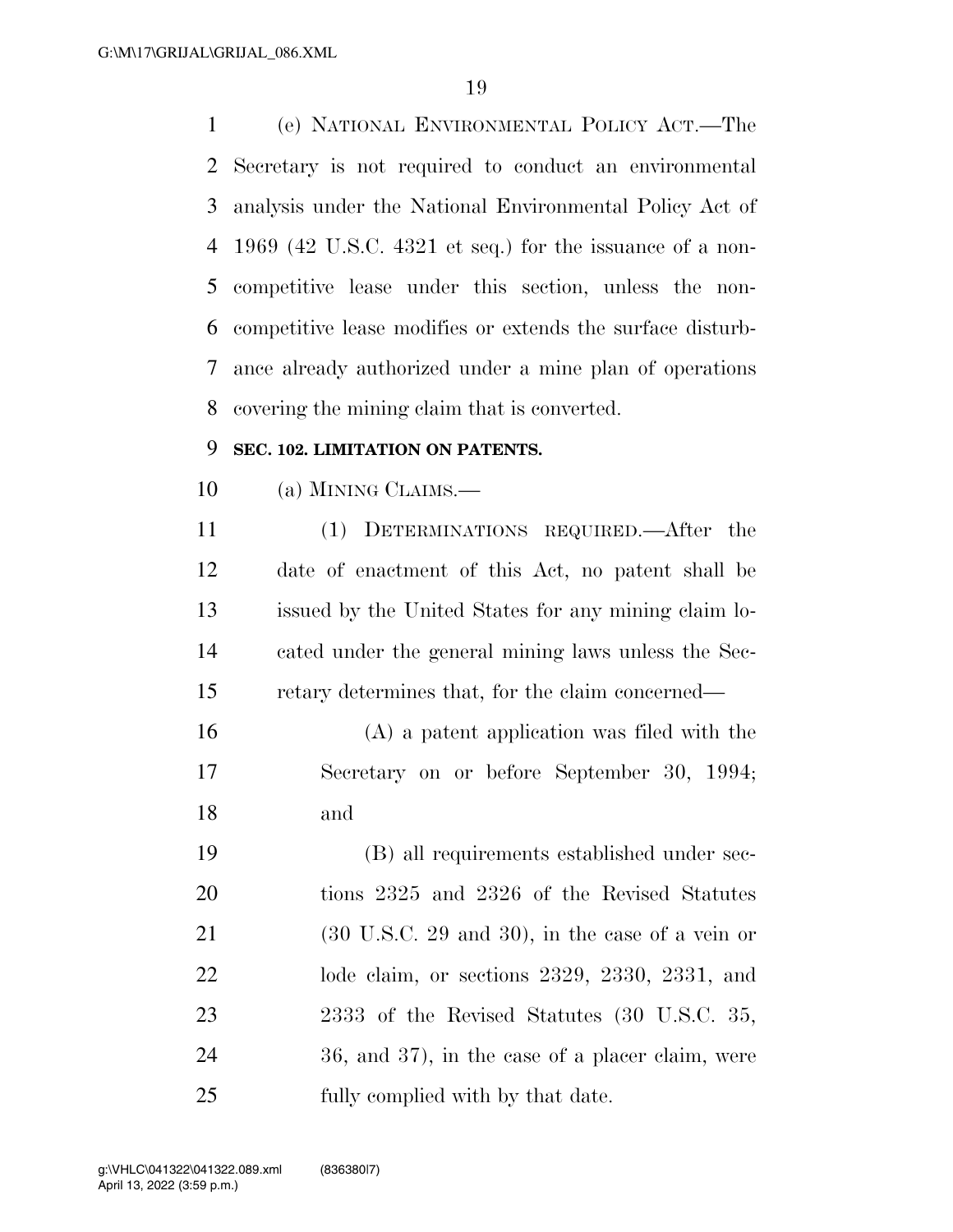| $\mathbf{1}$   | (2) RIGHT TO PATENT.—If the Secretary makes              |
|----------------|----------------------------------------------------------|
| $\overline{2}$ | the determinations referred to in subparagraphs (A)      |
| 3              | and $(B)$ of paragraph $(1)$ for any mining claim, the   |
| $\overline{4}$ | holder of the claim shall be entitled to the issuance    |
| 5              | of a patent in the same manner and degree to which       |
| 6              | such claim holder would have been entitled to prior      |
| 7              | to the enactment of this Act, unless such determina-     |
| 8              | tions are withdrawn or invalidated by the Secretary      |
| 9              | or by a court of the United States.                      |
| 10             | (b) MILLSITE CLAIMS.—                                    |
| 11             | DETERMINATIONS REQUIRED.—After the<br>(1)                |
| 12             | date of enactment of this Act, no patent shall be        |
| 13             | issued by the United States for any millsite claim lo-   |
| 14             | cated under the general mining laws unless the Sec-      |
| 15             | retary determines that for such millsite—                |
| 16             | $(A)$ a patent application for the land sub-             |
| 17             | ject to such claim was filed with the Secretary          |
| 18             | on or before September 30, 1994; and                     |
| 19             | (B) all requirements applicable to such                  |
| 20             | patent application were fully complied with be-          |
| 21             | fore that date.                                          |
| 22             | (2) RIGHT TO PATENT.—If the Secretary makes              |
| 23             | the determinations described in subparagraphs (A)        |
| 24             | and $(B)$ of paragraph $(1)$ for any millsite claim, the |
| 25             | holder of the claim shall be entitled to the issuance    |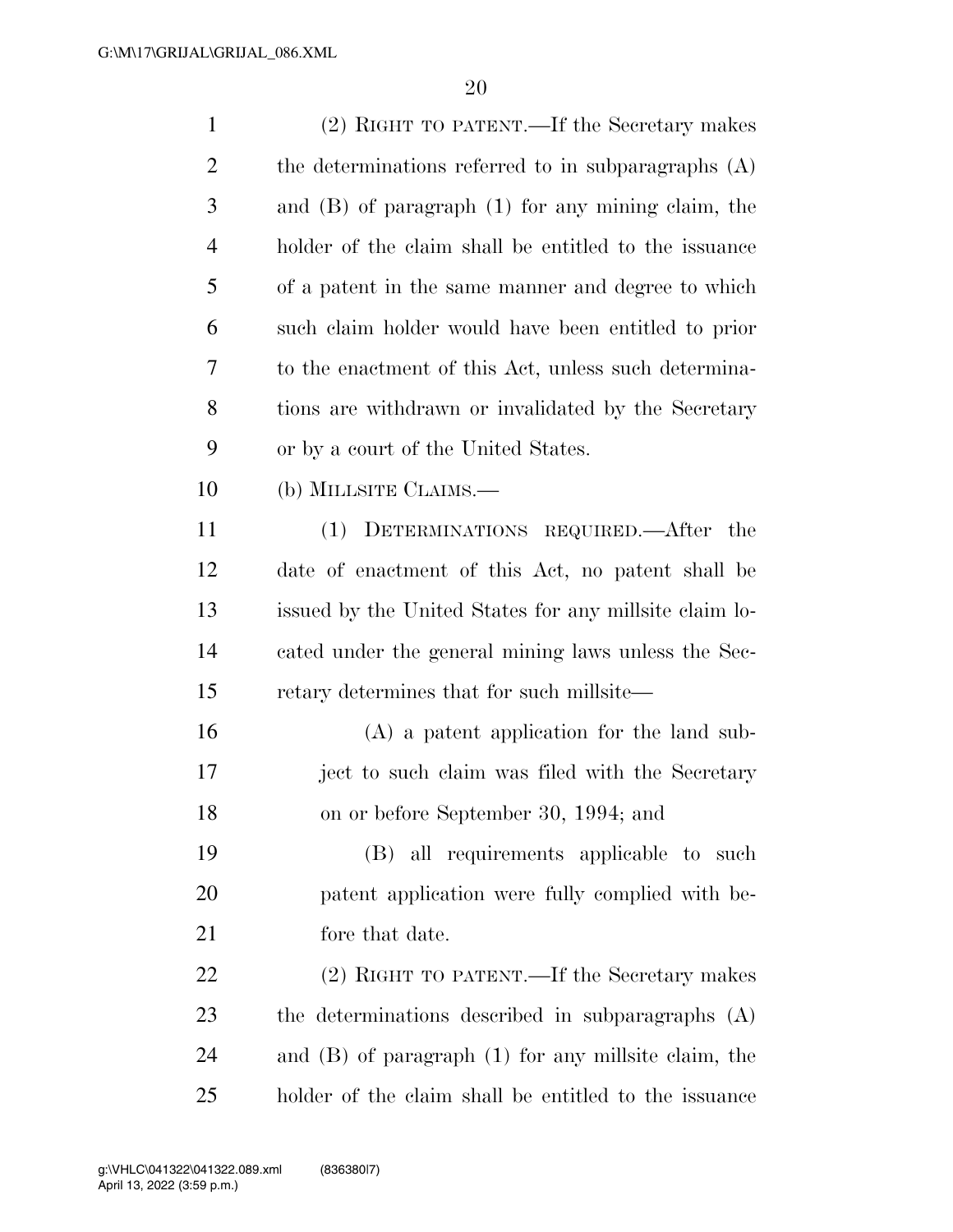of a patent in the same manner and degree to which such claim holder would have been entitled to prior to the enactment of this Act, unless such determina- tions are withdrawn or invalidated by the Secretary or by a court of the United States.

### **SEC. 103. PROSPECTING LICENSE AND HARDROCK LEASES.**

 (a) IN GENERAL.—No person may conduct mineral prospecting for commercial purposes for any hardrock mineral on Federal lands without a prospecting license or a small miners lease.

- (b) PROSPECTING LICENSES.—
- (1) IN GENERAL.—The Secretary may, under such rules and regulations as the Secretary may pre- scribe and with the concurrence of the relevant sur- face management agency, grant an applicant a prospecting license that shall give the exclusive right to prospect for specified hardrock minerals on Fed- eral lands for a period of not exceeding two years. (2) MAXIMUM AREA.—The area subject to such a license shall not exceed 2,560 acres of land, in rea-sonably compact form.

 (3) LICENSE APPLICATION FEE.—The Sec- retary shall charge a fee for each license application to cover the costs of processing the license, and the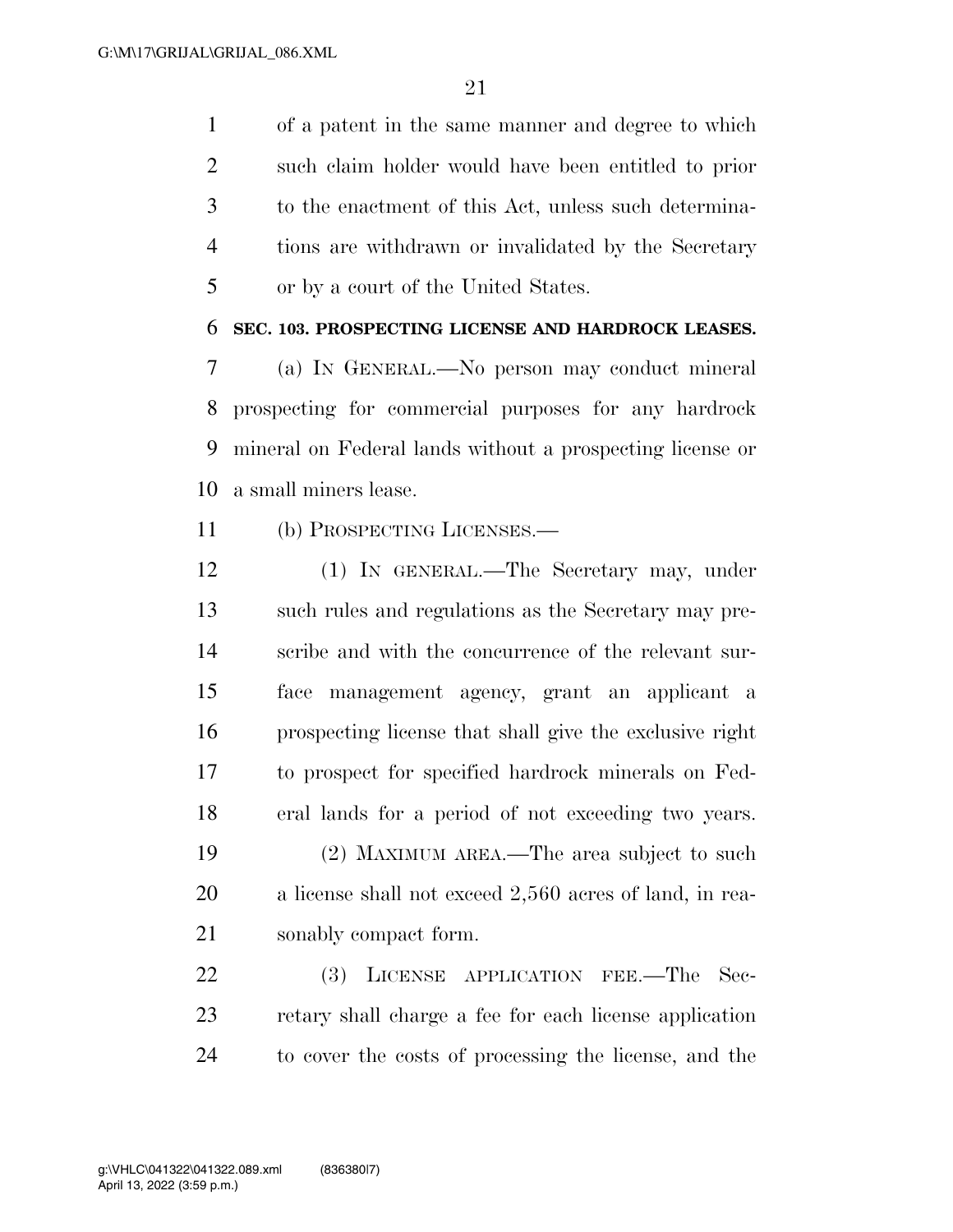license shall be subject to annual rentals equal to 2 \$10 per acre per year.

 (4) TERMS AND CONDITIONS.—A prospecting li- cense must conform with the terms and conditions of a comprehensive land use plan approved under the Federal Land Policy and Management Act of 1976 (43 U.S.C. 1701 et seq.) or the Forest and Rangeland Renewable Resources Planning Act of 1974 (16 U.S.C. 1600 et seq.). For areas where a comprehensive land use plan treating hardrock min- ing as a multiple-use activity has not been com- pleted, the Secretary concerned shall ensure that the land to be covered by the license is suitable for min-eral activities.

 (5) EXTENSION.—A prospecting license may be extended for up to an additional four years upon a showing by the licensee that the licensee explored with reasonable diligence and was unable to deter- mine the existence and workability of a valuable de- posit covered by the license, or that the failure to perform diligent prospecting activities was due to conditions beyond the licensee's control.

23 (c) NONCOMPETITIVE LEASES.—

24 (1) IN GENERAL.—Upon a showing to the satis-faction of the Secretary by a prospecting licensee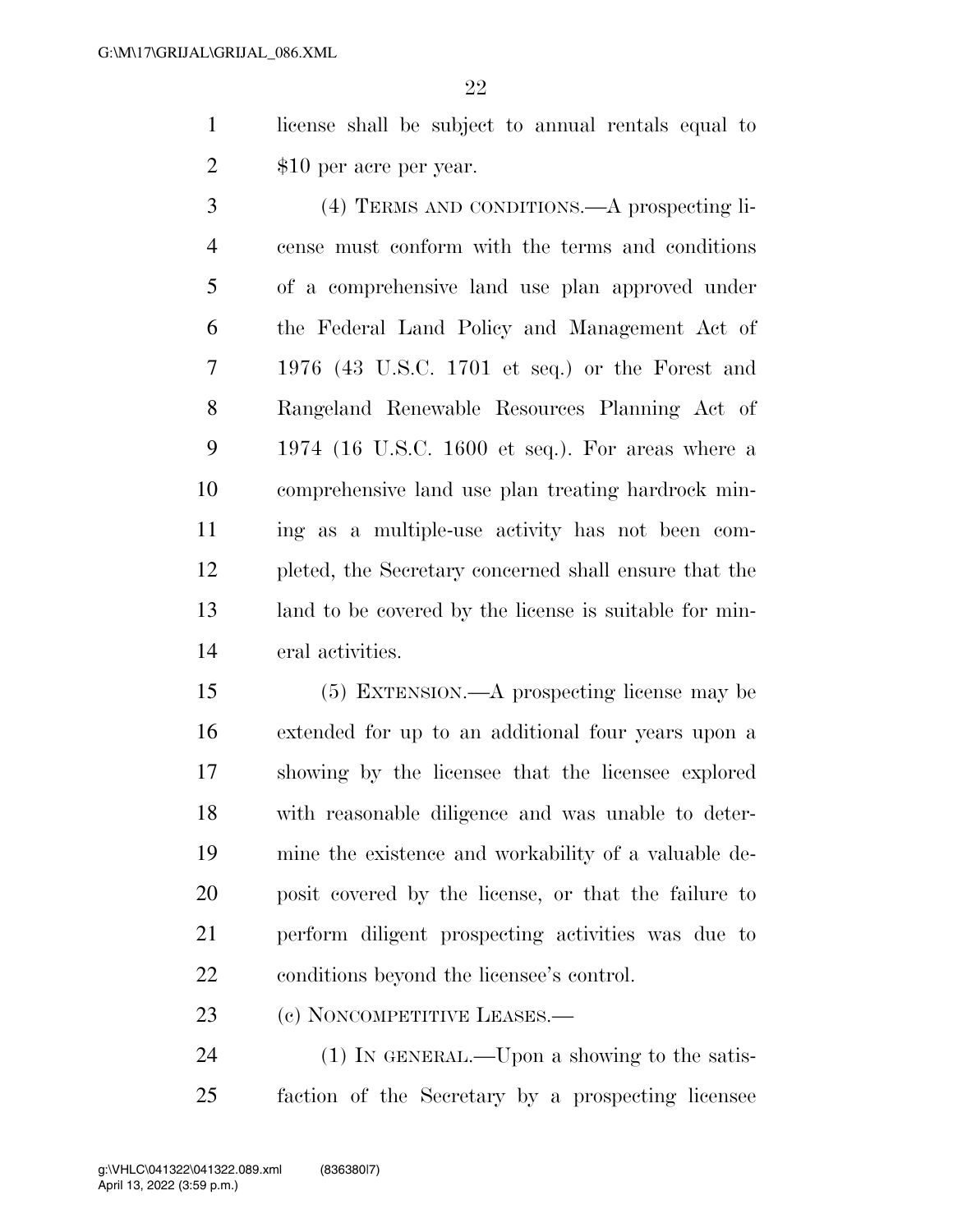under subsection (a) that a valuable deposit of a hardrock mineral has been discovered by the licensee within an area covered by the prospecting license and with the consent of the surface agency, the li- censee shall be entitled to a lease for any or all of the land included in the prospecting license, as well as any nonmineral lands necessary for processing or milling operations, at a royalty of no less than 12.5 percent of the gross value of production of hardrock minerals or mineral concentrates or products derived from hardrock minerals under the lease. Rentals for such lease shall be set by the Secretary at no less 13 than \$10 per acre per year, with rentals paid in any one year credited against royalties accruing for that year. The recipient of such lease is not entitled to an operations permit. (2) LEASE PERIOD.—

18 (A) IN GENERAL.—A lease under this sec- tion shall be for a period of 20 years, with the right to renew for successive periods of 10 years 21 if hardrock minerals are being produced in com-mercial quantities under the lease.

 (B) EXTENSION DURING NONPRODUC- TION.—If hardrock minerals are not being pro-duced in commercial quantities at the end of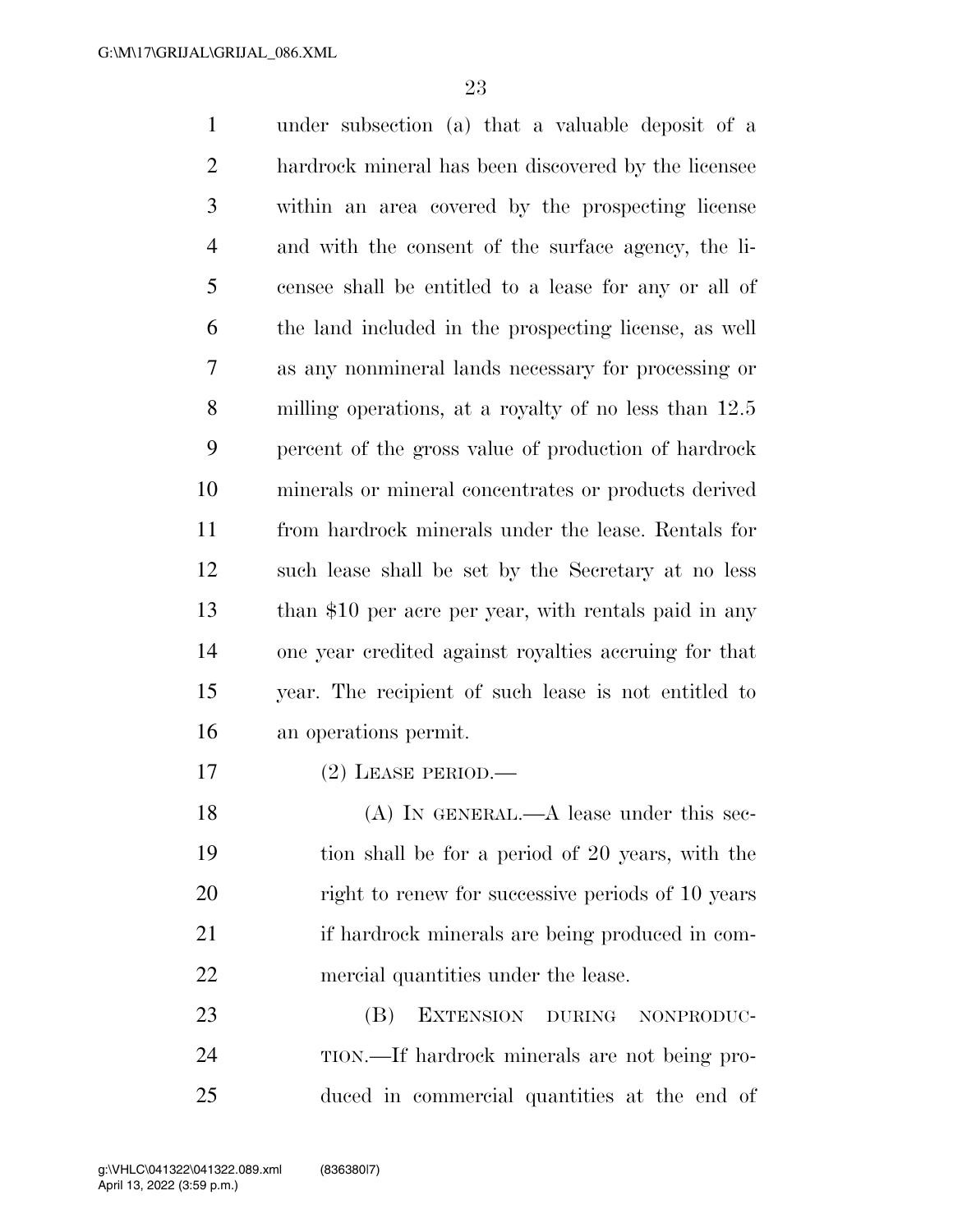| $\mathbf{1}$   | the primary term or any subsequent term of                  |
|----------------|-------------------------------------------------------------|
| $\overline{2}$ | such a lease, the Secretary may issue a 10-year             |
| 3              | extension of the lease in the interest of con-              |
| $\overline{4}$ | servation, reclamation maintenance, or upon a               |
| 5              | successful showing by the lessee that the lease             |
| 6              | cannot be successfully operated at a profit or              |
| 7              | for other reasons. No more than one extension               |
| 8              | under this subparagraph may be issued.                      |
| 9              | (d) CUMULATIVE ACREAGE LIMITATION.—No person                |
| 10             | may take, hold, own, or control at one time, whether ac-    |
| 11             | quired directly from the Secretary under this Act or other- |
| 12             | wise, hardrock mining leases or licenses for an aggregate   |
| 13             | of more than 20,480 acres in any one State.                 |
| 14             | (e) REDUCTION OF ROYALTY RATE.—                             |
| 15             | $(1)$ Subject to paragraph $(2)$ , The Secretary—           |
| 16             | (A) may reduce the royalty rate for a lease                 |
| 17             | upon a showing by clear and convincing evi-                 |
| 18             | dence by the person conducting mineral activi-              |
| 19             | ties under the lease that production would not              |
| 20             | occur without the reduction in royalty; and                 |
| 21             | (B) may reduce royalty and rental rates                     |
| 22             | for a lease to encourage exploration for and de-            |
| 23             | velopment of hardrock minerals classified as                |
| 24             | strategic and critical by the Department of En-             |
| 25             | ergy.                                                       |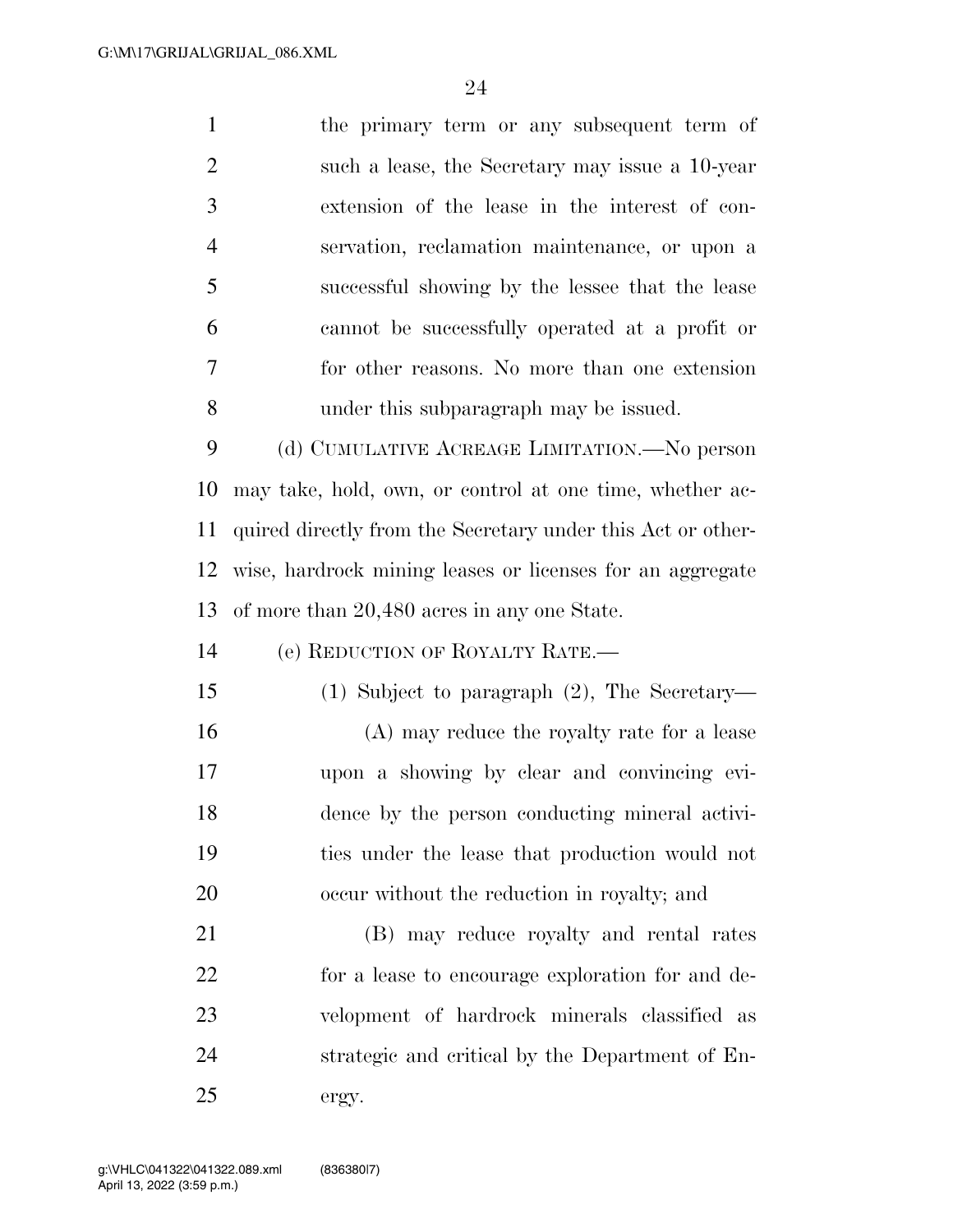(2) The Secretary may not reduce the royalty rate for a lease pursuant to paragraph (1) to a roy-alty rate of less than 6.25 percent.

 (f) PROTECTION OF LAND AND OTHER RE- SOURCES.—The Secretary may include in any lease or li- cense issued under this Act such provisions as are nec- essary to adequately protect the lands and other resources in the vicinity of the area subject to the lease or license. For land not managed by the Department of the Interior, the Secretary shall consult with the appropriate surface management agency in formulating such provisions.

#### **SEC. 104. COMPETITIVE LEASING.**

 (a) IN GENERAL.—Subject to sections 111 and 112, Federal lands known to contain valuable deposits of hardrock minerals that are not covered by claims, licenses, or leases may only be open to hardrock mineral exploration or development through competitive leasing by the Sec- retary by such methods the Secretary may adopt by regu- lation and in such areas as the Secretary may determine, including nonmineral lands the Secretary considers nec- essary for processing or milling operations. The total area of land subject to any such lease shall not exceed 2,560 acres.

 (b) TERMS AND REQUIREMENTS.—All terms and re-quirements for competitive leases under this section shall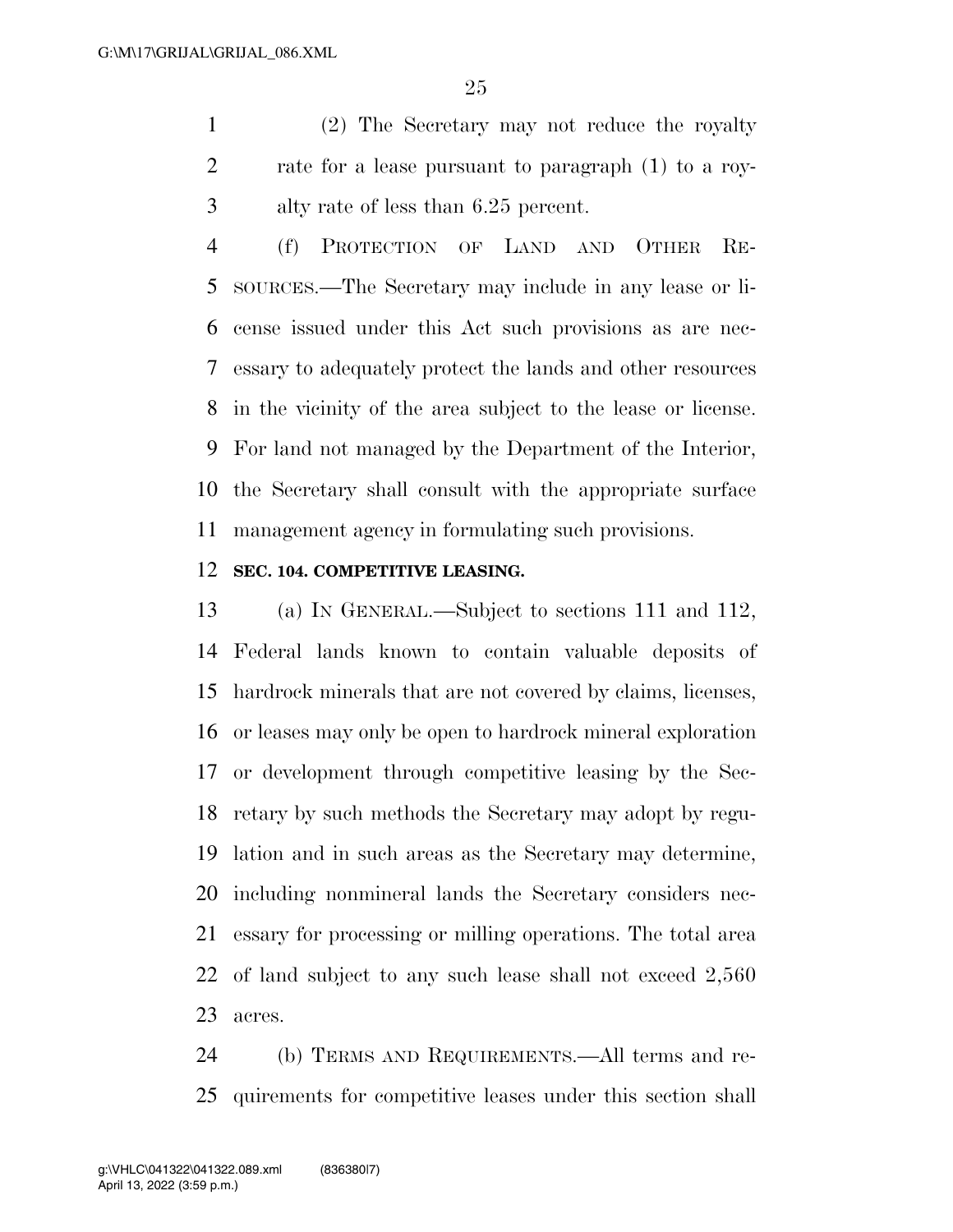be the same as if the leases were issued noncompetitively under section 103(c).

**SEC. 105. SMALL MINERS LEASES.** 

 (a) IN GENERAL.—The Secretary may issue small miners leases to qualified small miners that apply, under such rules and regulations as the Secretary may prescribe, including conditions to require diligent development of the lease and to ensure protection of surface resources and groundwater.

 (b) EXCLUSIVE RIGHT.—A small miners lease shall give the leaseholder the exclusive right to prospect for hardrock minerals for 3 years on up to 200 acres of con-tiguous or non-contiguous Federal land.

 (c) APPLICATION FEE.—The Secretary shall charge a reasonable application fee for such a lease.

 (d) RENTALS.—Rentals for such a lease shall be \$5 per acre per year for the first 3 years.

 (e) RENEWAL.—Such leases may be renewed for ad- ditional 3-year periods, with no limit, with a \$10 per acre per year rental charged for renewed leases.

 (f) CHALLENGE.—Any individual may file a challenge with the Secretary that a leaseholder is in violation of the diligence terms of a small miners lease or does not qualify as a small miner. A small miners lease that is under such a challenge may not be renewed unless the Secretary has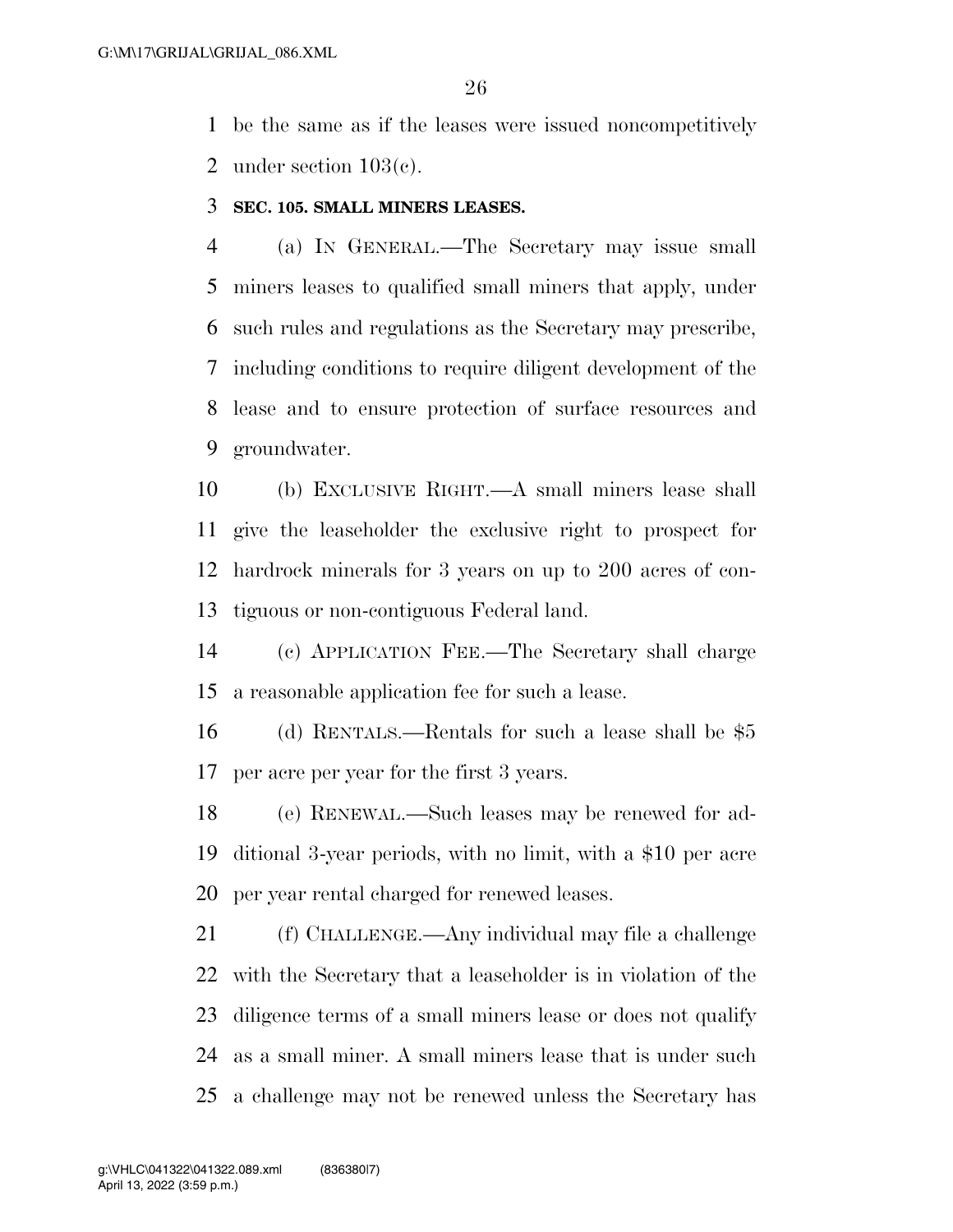determined that the leaseholder is a small miner and is in compliance with all the terms of the lease.

 (g) NO ROYALTIES.—No royalties shall be charged for commercial production under a small miners lease.

 (h) CONVERSION OF EXISTING CLAIMS.—An existing claim, as of the date of enactment of this Act, that belongs to an individual that qualifies as a small miner may be converted to a small miners lease under the same terms and conditions that apply to other small miners leases, ex-cept that such lease—

 (1) shall not be subject to rental during the pri-mary term of the lease;

 (2) shall be subject to a rental of \$5 per acre per year for the first 3-year renewal of the lease; and

 (3) shall be subject to a rental of \$10 per acre per year for any subsequent 3-year renewal of the lease.

(i) LIMITATIONS.—A small miners lease—

 (1) may only be held by the primary lease- holder, a spouse thereof, or a direct descendent thereof;

 (2) may not be sold or transferred, other than to a spouse or direct descendent of the primary leaseholder; and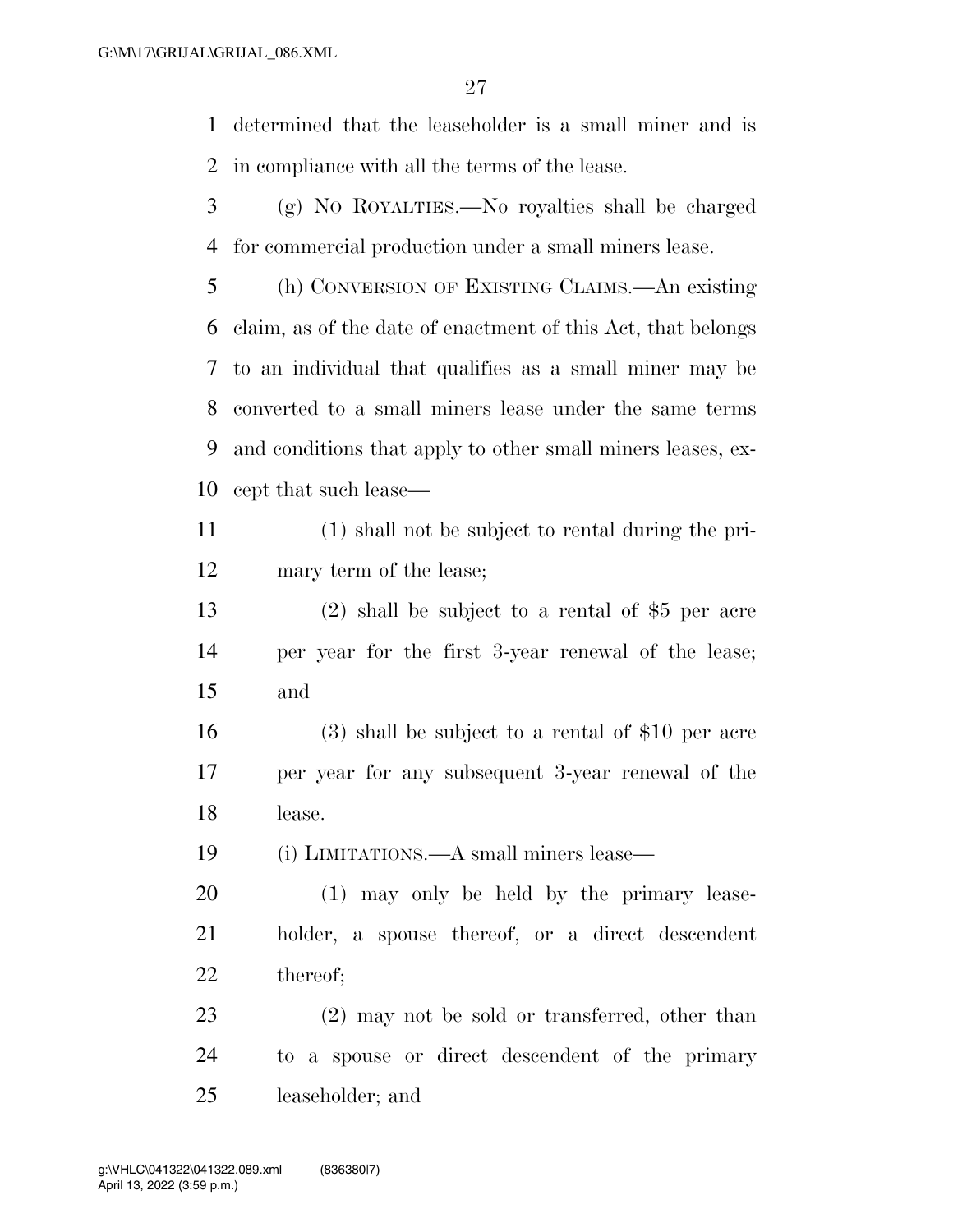(3) is subject to all permitting requirements under this Act.

 (j) CONVERSION TO HARDROCK MINERAL LEASE.— If, with regards to a lease, the leaseholder no longer quali- fies as a small miner at the time such leaseholder applies for a renewal of such lease, such leaseholder shall not be eligible to renew the small miners lease, but shall be eligi- ble for a noncompetitive hardrock mineral lease issued 9 under section  $103(c)$ . Notwithstanding section  $103(c)(1)$ , royalties under such a lease shall only be due on the gross income that exceeds the amount of gross income specified in such definition as of the time the hardrock mineral lease is issued.

## **SEC. 106. LANDS CONTAINING NONHARDROCK MINERALS; OTHER USES.**

 (a) IN GENERAL.—In issuing licenses and leases under this Act for lands that contain deposits of coal or other nonhardrock minerals, the Secretary shall reserve to the United States such nonhardrock minerals for disposal under applicable laws.

 (b) OTHER USES OF LICENSED AND LEASED LANDS.—

23 (1) IN GENERAL.—The Secretary shall promul- gate regulations to allow for other uses of the lands covered by a prospecting license under this Act, in-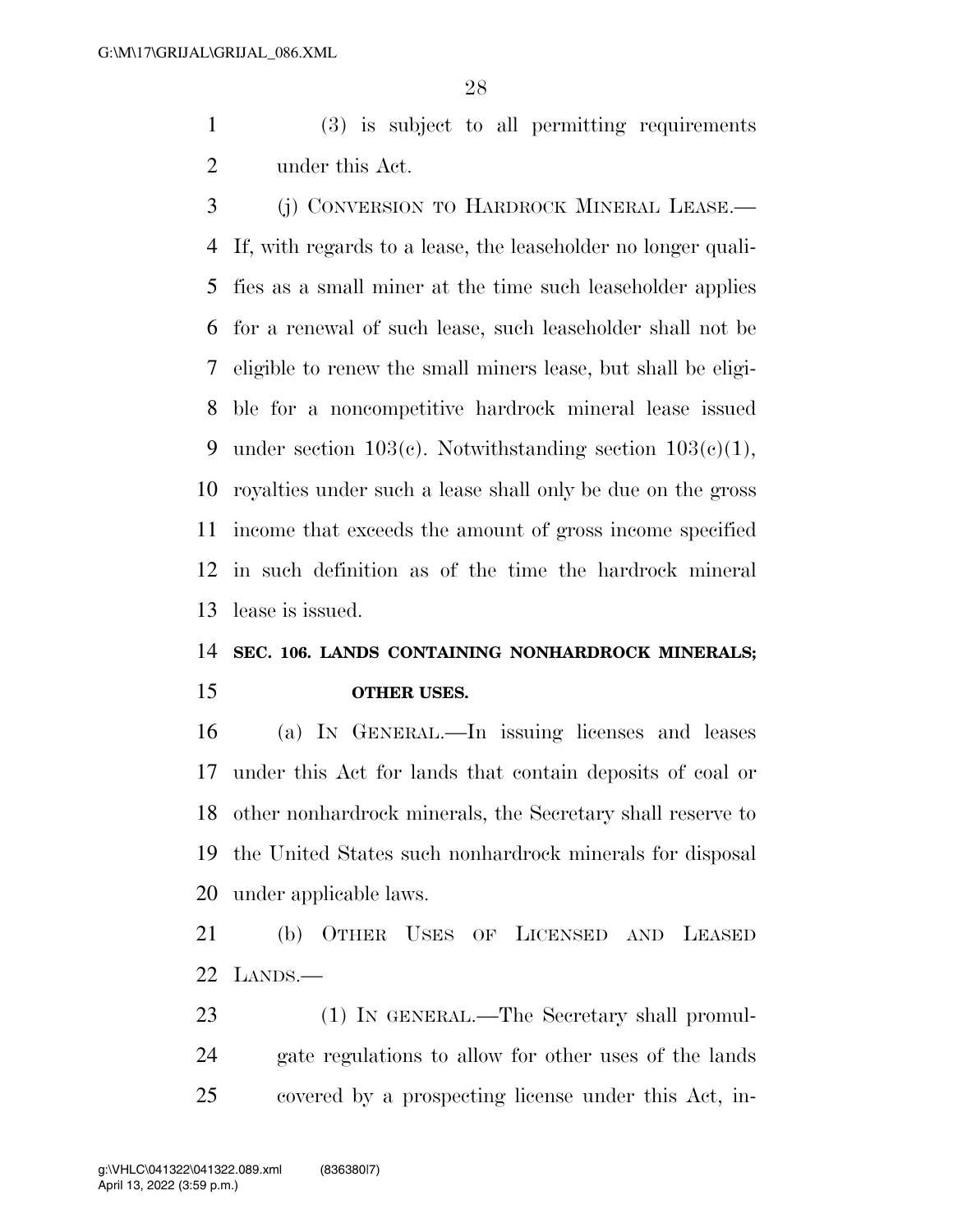cluding leases for other minerals, if such other uses would not unreasonably interfere with operations under the prospecting license.

 (2) PROSPECTING LICENSES.—The Secretary shall include in such prospecting licenses such terms and conditions as the Secretary finds necessary to avoid unreasonable interference with other uses oc-curring on, or other leases of, the licensed lands.

 (3) LEASES.—The Secretary shall include in leases under this Act stipulations to allow for simul- taneous operations under other leases for the same lands.

**SEC. 107. ROYALTY.** 

 (a) EXISTING PRODUCTION.—Production of hardrock minerals on Federal land under an operations permit from which valuable hardrock minerals were produced in com- mercial quantities before the date of the enactment of this Act, other than production under a small miners lease, shall be subject to a royalty established by the Secretary at no less than 8 percent of the gross value of such produc- tion, or of mineral concentrates or products derived from hardrock minerals. Any Federal land added through a plan modification to an operations permit on Federal land that is submitted after the date of enactment of this Act shall be subject to a royalty established by the Secretary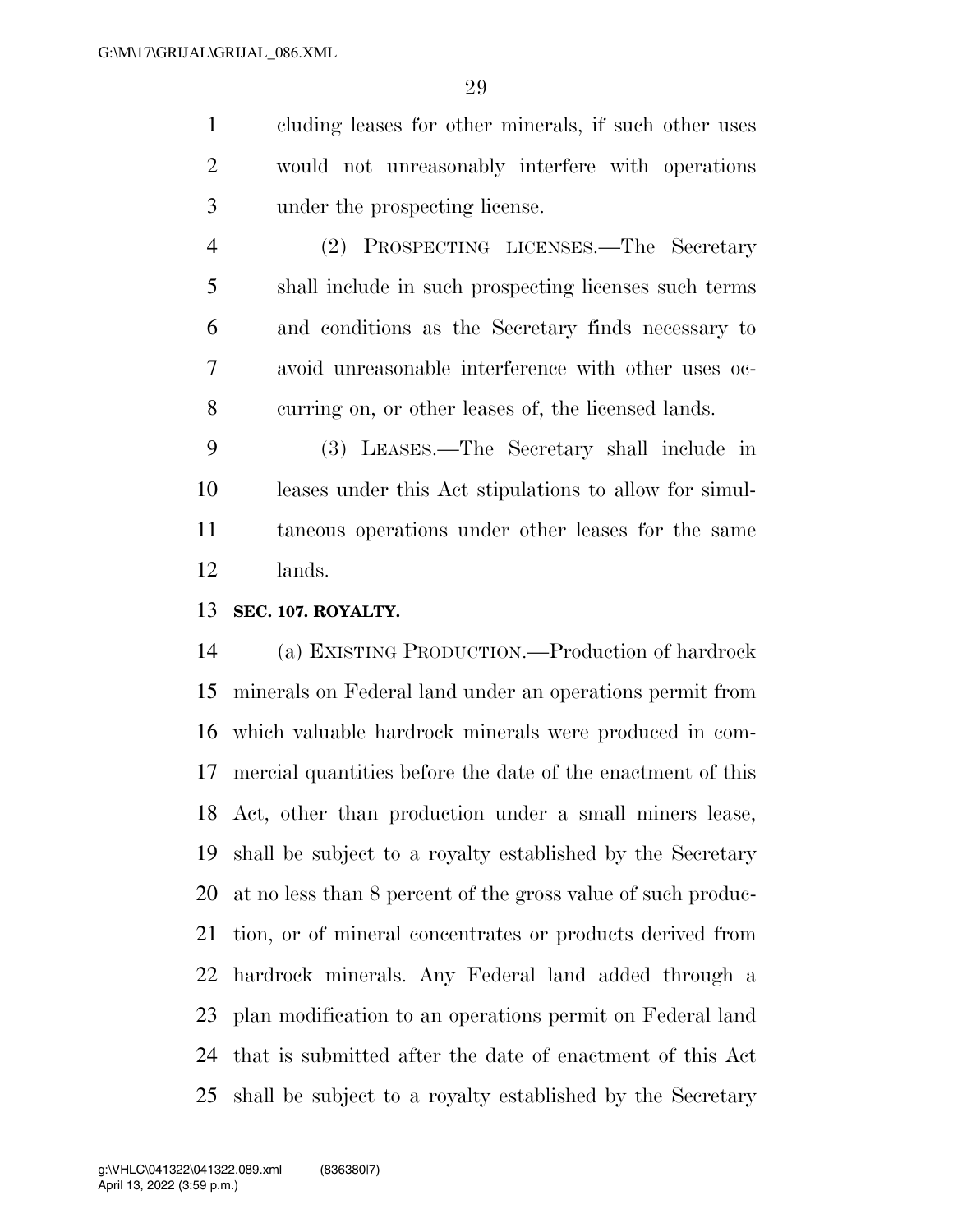for such lease of no less than 12.5 percent of the gross value of production of hardrock minerals, or mineral con-centrates or products derived from hardrock minerals.

 (b) LIABILITY.—The claim or leaseholder, or any op- erator to whom the claim or lease holder has assigned the obligation to make royalty payments under the claim or lease and any person who controls such claim or lease holder or operator, shall be liable for payment of such roy-alties.

 (c) DISPOSITION.—Of the revenues collected under this title, including rents, royalties, claim maintenance fees, interest charges, fines, and penalties—

 (1) 25 percent shall be paid to the State within the boundaries of which the leased, licensed, or claimed lands, or operations subject to such interest charges, fines, or penalties are or were located; and (2) the remainder shall be deposited in the ac-count established under section 401.

 (d) DUTIES OF CLAIM OR LEASE HOLDERS, OPERA-TORS, AND TRANSPORTERS.—

 (1) REGULATION.—The Secretary shall pre-22 scribe by rule the time and manner in which—

 (A) a person who is required to make a royalty payment under this section shall make such payment; and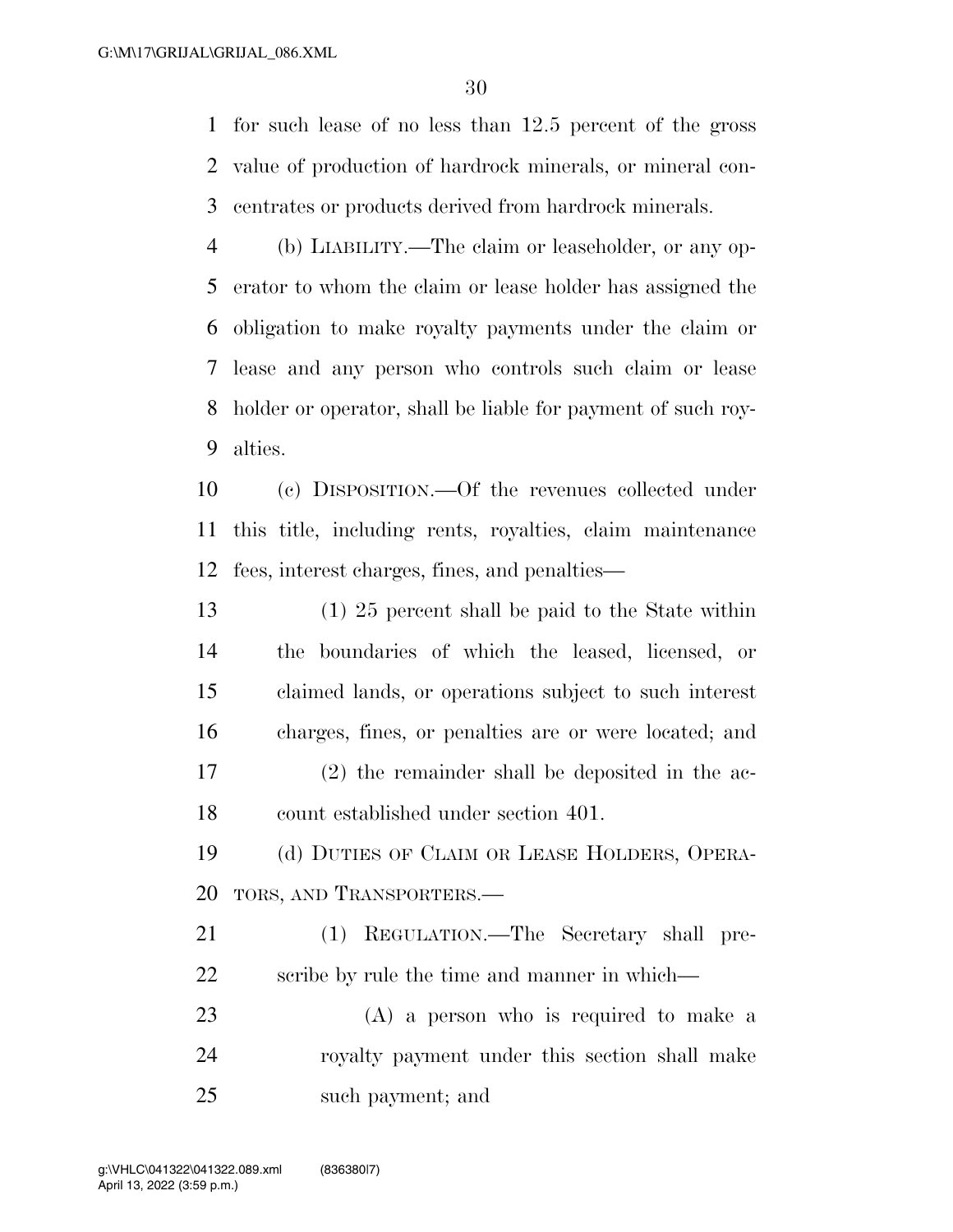(B) shall notify the Secretary of any as- signment that such person may have made of the obligation to make any royalty or other pay- ment under a mining claim or lease under this title.

 (2) WRITTEN INSTRUMENT.—Any person pay- ing royalties under this section shall file a written instrument, together with the first royalty payment, affirming that such person is responsible for making proper payments for all amounts due for all time pe- riods for which such person has a payment responsi-bility.

 (3) ADDITIONAL AMOUNTS.—Such responsi- bility for the periods referred to in paragraph (2) shall include any and all additional amounts billed by the Secretary and determined to be due by final agency or judicial action.

 (4) JOINT AND SEVERAL LIABILITY.—Any per- son liable for royalty payments under this section who assigns any payment obligation shall remain 21 jointly and severally liable for all royalty payments due for the period.

 (5) OBLIGATIONS.—A person conducting min-eral activities shall—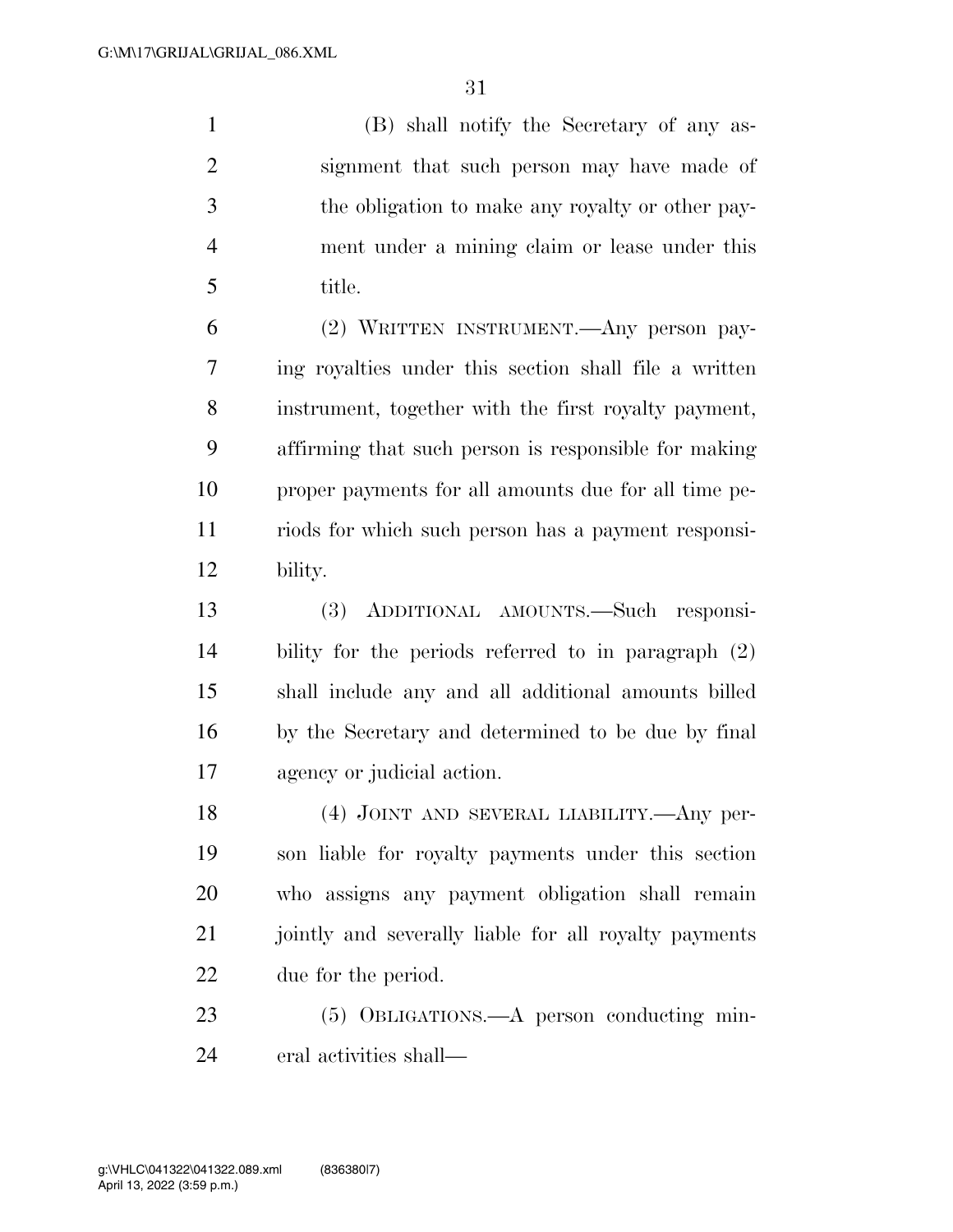(A) develop and comply with the site secu- rity provisions in the operations permit de- signed to protect from theft the hardrock min- erals, concentrates, or products derived there- from that are produced or stored on the area subject to a mining claim or lease, and such provisions shall conform with such minimum standards as the Secretary may prescribe by rule, taking into account the variety of cir- cumstances on areas subject to mining claims and leases; and

 (B) not later than the 5th business day after production begins anywhere on an area subject to a mining claim or lease, or produc- tion resumes after more than 90 days after pro- duction was suspended, notify the Secretary, in the manner prescribed by the Secretary, of the date on which such production has begun or re-sumed.

20 (6) REQUIRED DOCUMENTATION.—The Sec- retary may by rule require any person engaged in transporting a hardrock mineral, concentrate, or product derived therefrom to carry on his or her per- son, in his or her vehicle, or in his or her immediate control, documentation showing, at a minimum, the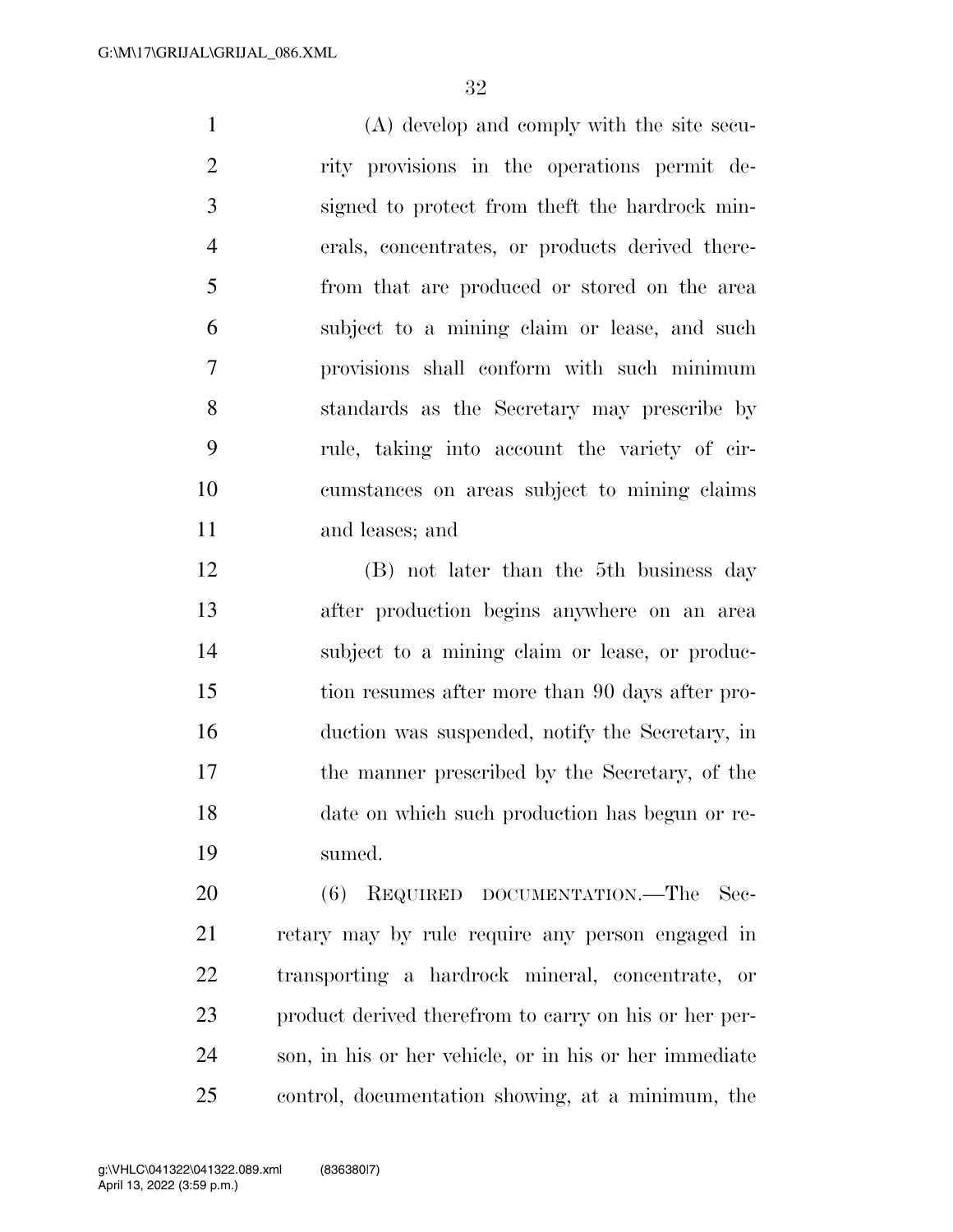amount, origin, and intended destination of the hardrock mineral, concentrate, or product derived therefrom in such circumstances as the Secretary determines is appropriate.

 (e) RECORDKEEPING AND REPORTING REQUIRE-MENTS.—

 (1) IN GENERAL.—A claim or lease holder, op- erator, or other person directly involved in devel- oping, producing, processing, transporting, pur- chasing, or selling hardrock minerals, concentrates, or products derived therefrom, subject to this Act, through the point of royalty computation shall estab- lish and maintain any records, make any reports, and provide any information that the Secretary may reasonably require for the purposes of implementing this section or determining compliance with rules or orders under this section. Such records shall include periodic reports, records, documents, and other data. Such reports may also include pertinent technical and financial data relating to the quantity, quality, composition volume, weight, and assay of all min-erals extracted from the mining claim or lease.

23 (2) AVAILABILITY FOR INSPECTION.—Upon the request of any officer or employee duly designated by the Secretary conducting an audit or investiga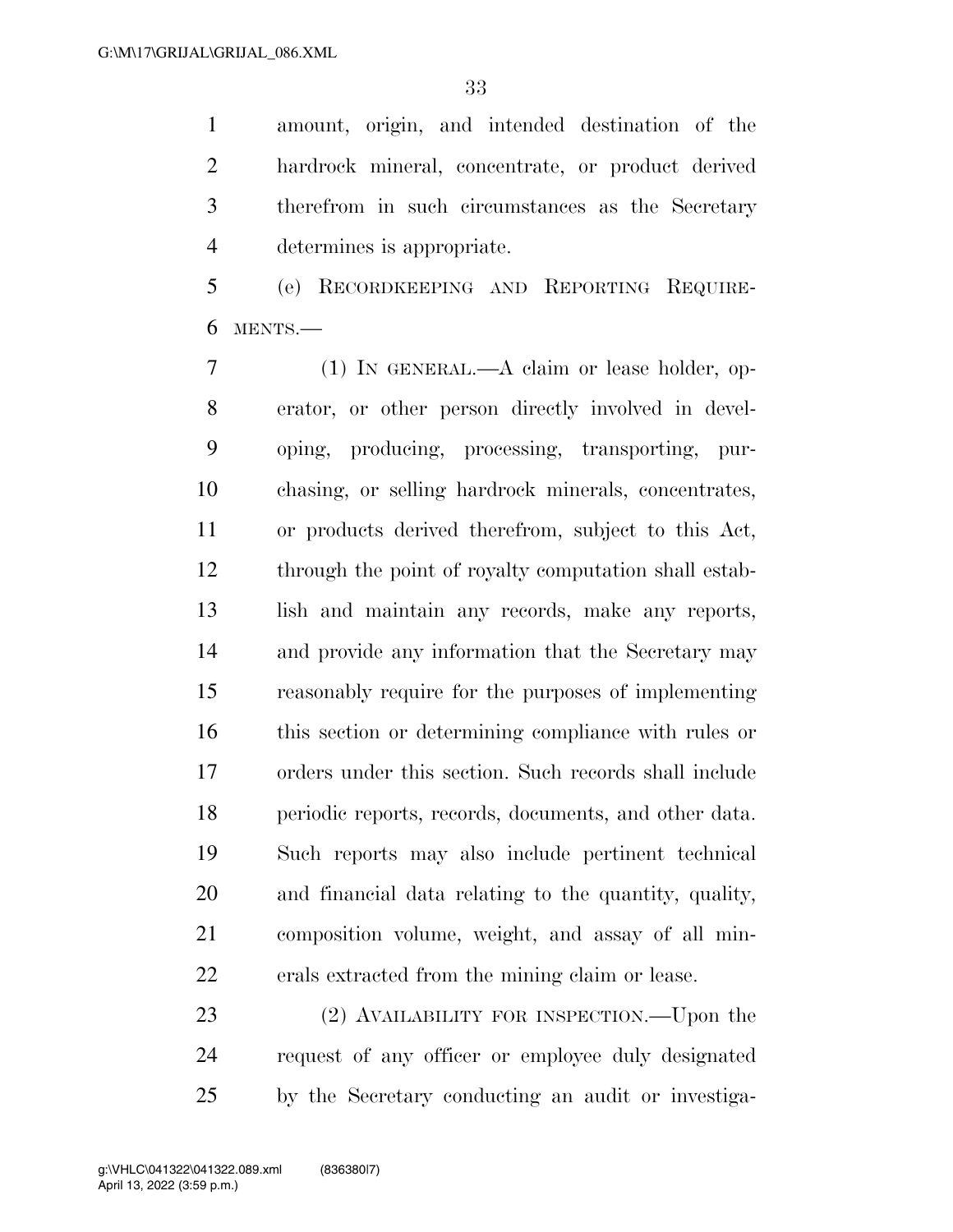tion pursuant to this section, the appropriate records, reports, or information that may be re- quired by this section shall be made available for in-spection and duplication by such officer or employee.

 (3) FORFEITURE.—Failure by a claim or lease holder, operator, or other person referred to in the first sentence to cooperate with such an audit, pro- vide data required by the Secretary, or grant access to information may, at the discretion of the Sec- retary, result in involuntary forfeiture of the claim or lease.

 (4) MAINTENANCE OF RECORDS.—Records re- quired by the Secretary under this section shall be maintained for 7 years after release of financial as- surance under section 306 unless the Secretary noti- fies the operator that the Secretary has initiated an audit or investigation involving such records and that such records must be maintained for a longer period. In any case when an audit or investigation is underway, records shall be maintained until the Secretary releases the operator of the obligation to maintain such records.

 (f) AUDITS.—The Secretary is authorized to conduct such audits of all claim or lease holders, operators, trans-porters, purchasers, processors, or other persons directly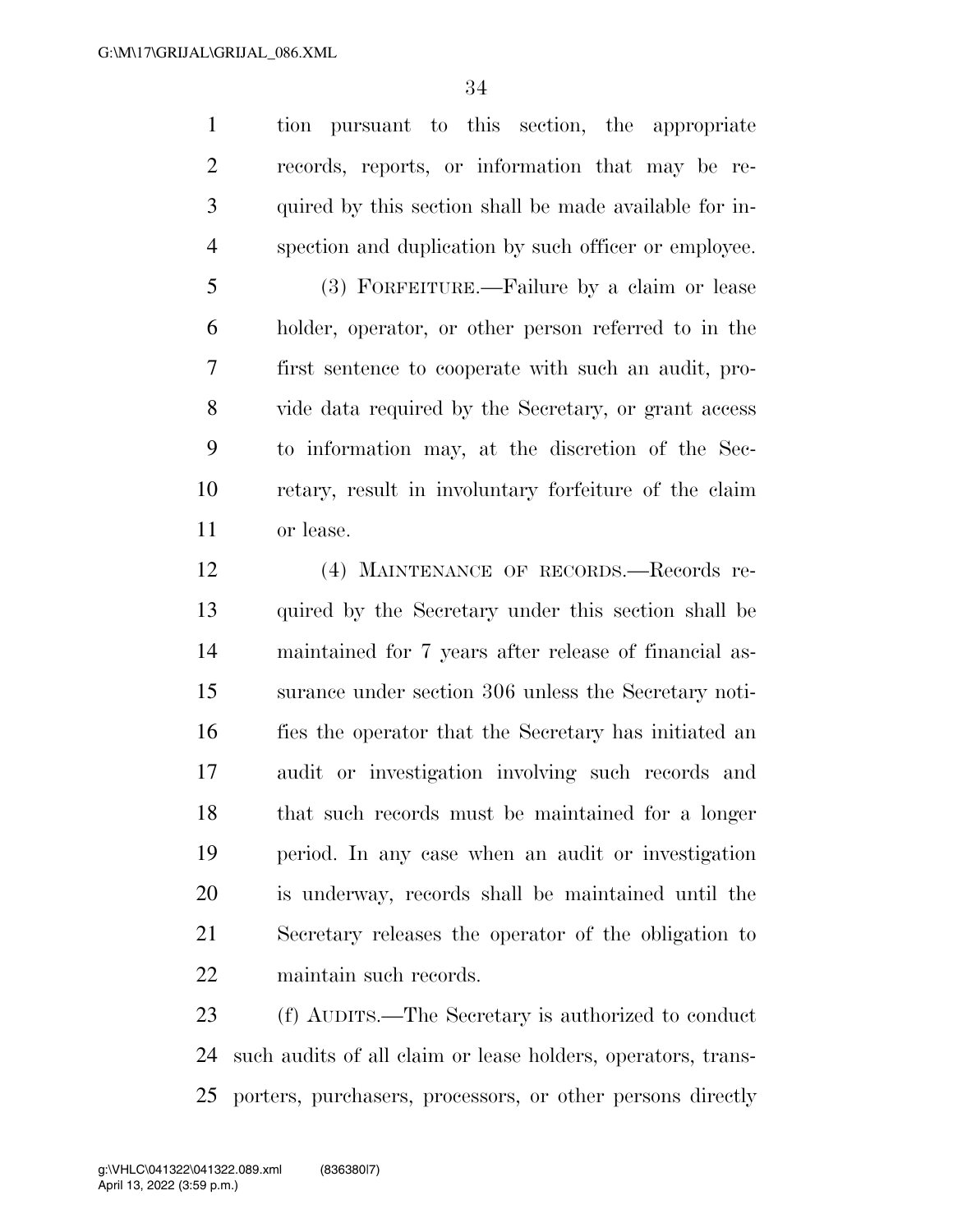or indirectly involved in the production or sale of minerals covered by this Act, as the Secretary deems necessary for the purposes of ensuring compliance with the require- ments of this section. For purposes of performing such audits, the Secretary shall, at reasonable times and upon request, have access to, and may copy, all books, papers and other documents that relate to compliance with any provision of this section by any person.

9 (g) COOPERATIVE AGREEMENTS.—

 (1) IN GENERAL.—The Secretary is authorized to enter into cooperative agreements with the Sec- retary of Agriculture to share information con- cerning the royalty management of hardrock min- erals, concentrates, or products derived therefrom, to carry out inspection, auditing, investigation, or en- forcement (not including the collection of royalties, civil or criminal penalties, or other payments) activi- ties under this section in cooperation with the Sec- retary, and to carry out any other activity described in this section.

 (2) SECRETARY OF AGRICULTURE.—Except as provided in paragraph (3), and pursuant to a coop- erative agreement, the Secretary of Agriculture shall, upon request, have access to all royalty ac-counting information in the possession of the Sec-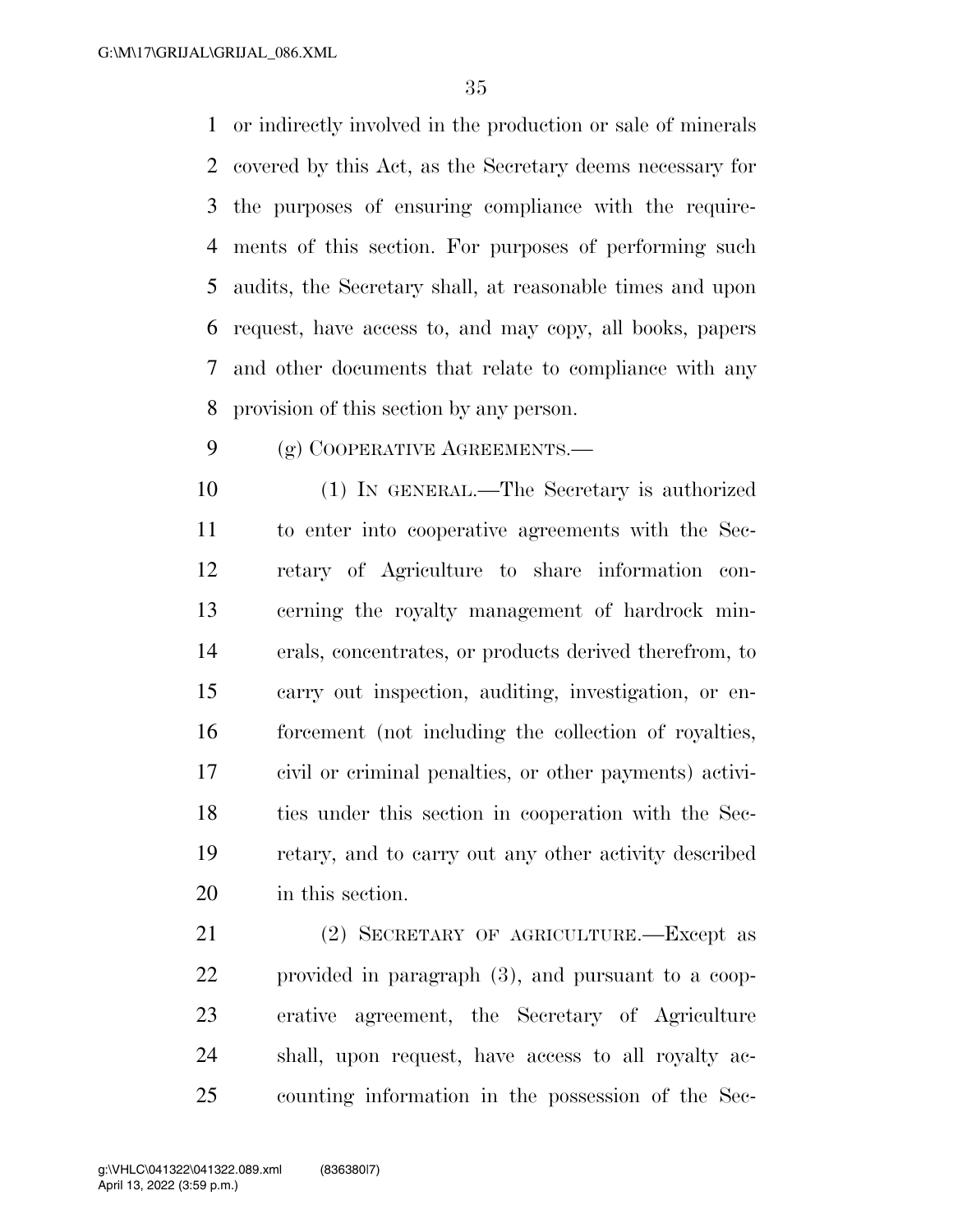retary respecting the production, removal, or sale of hardrock minerals, concentrates, or products derived therefrom from claims or leases on lands open to lo-cation under this Act.

 (3) TRADE SECRETS.—Trade secrets, propri- etary, and other confidential information protected from disclosure under section 552 of title 5, United States Code, shall be made available by the Sec- retary to other Federal agencies as necessary to as- sure compliance with this Act and other Federal laws. The Secretary, the Secretary of Agriculture, the Administrator of the Environmental Protection Agency, and other Federal officials shall ensure that such information is provided protection in accord-ance with the requirements of that section.

 (h) INTEREST AND SUBSTANTIAL UNDERREPORTING ASSESSMENTS.—

 (1) PAYMENTS NOT RECEIVED.—In the case of mining claims or leases where royalty payments are not received by the Secretary on the date that such payments are due, the Secretary shall charge inter- est on such underpayments at the same interest rate 23 as the rate applicable under section  $6621(a)(2)$  of the Internal Revenue Code of 1986. In the case of an underpayment, interest shall be computed and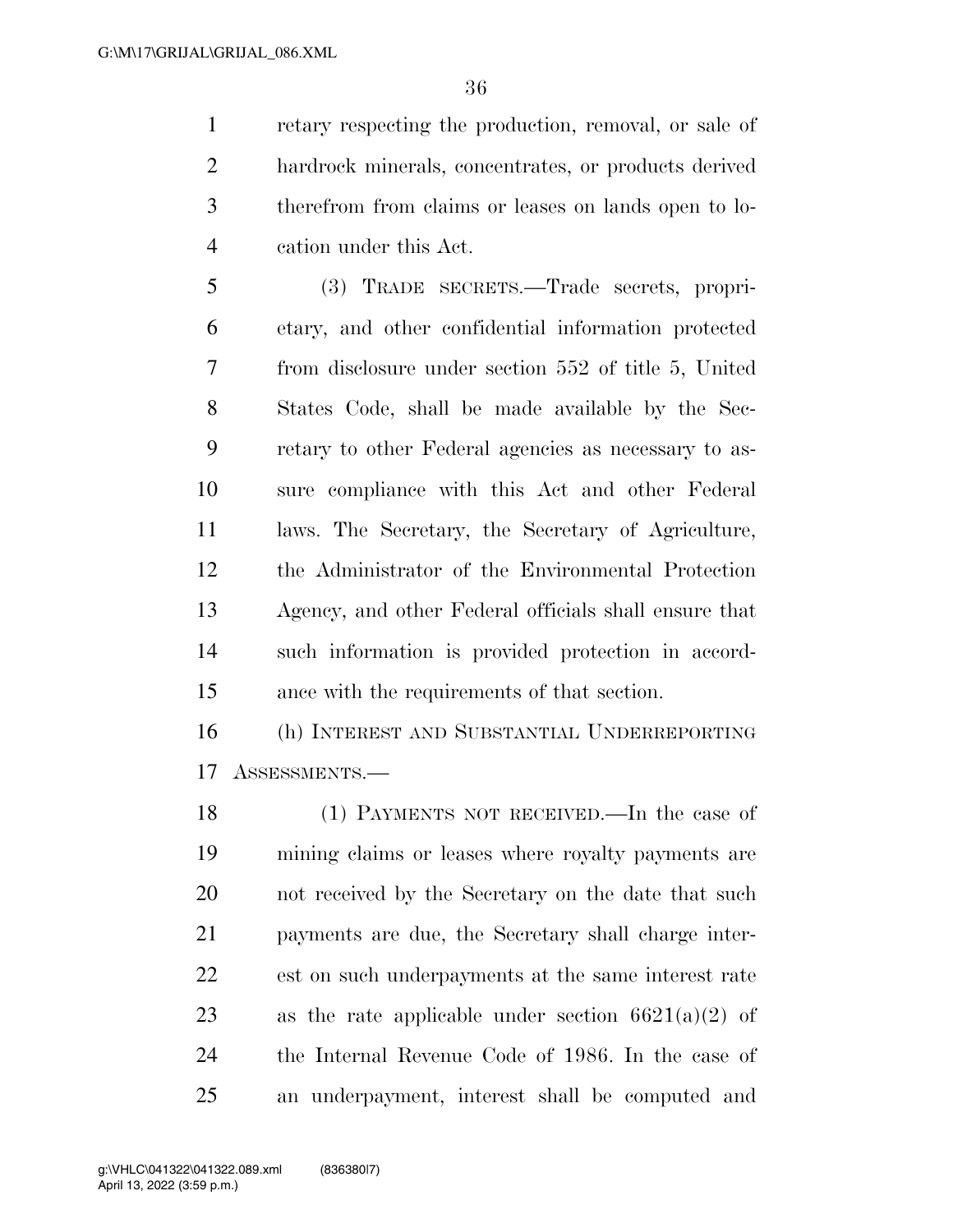- charged only on the amount of the deficiency and not on the total amount.
- (2) UNDERREPORTING.—If there is any under- reporting of royalty owed on production from a claim or lease for any production month by any per- son liable for royalty payments under this section, the Secretary shall assess a penalty of not greater than 25 percent of the amount of that under-reporting.
- (3) SELF-REPORTING.—The Secretary may waive or reduce the assessment provided in para- graph (2) of this subsection if the person liable for royalty payments under this section corrects the underreporting before the date such person receives notice from the Secretary that an underreporting may have occurred, or before 90 days after the date of the enactment of this section, whichever is later.
- (4) WAIVER.—The Secretary shall waive any portion of an assessment under paragraph (2) of this subsection attributable to that portion of the underreporting for which the person responsible for 22 paying the royalty demonstrates that—
- (A) such person had written authorization from the Secretary to report royalty on the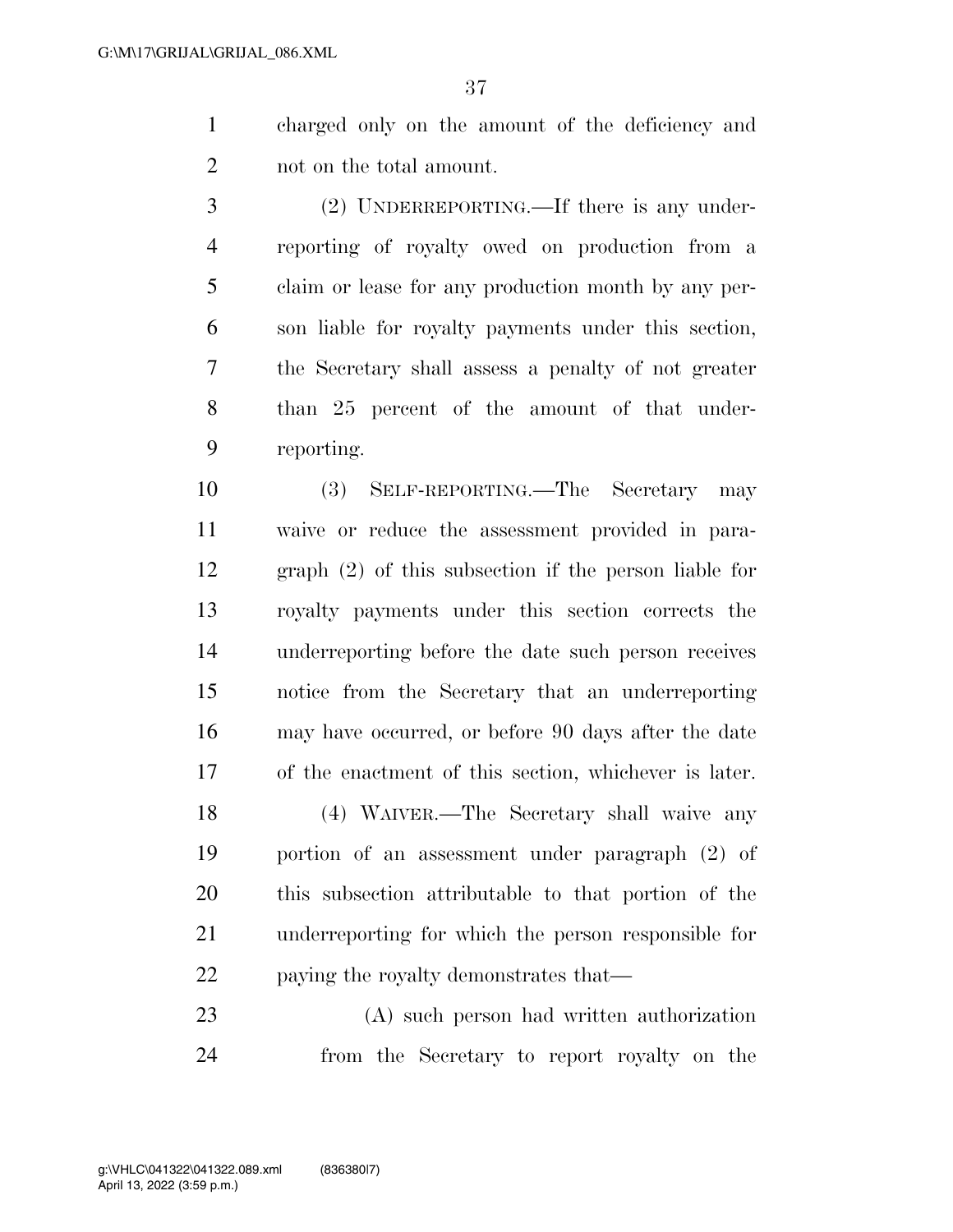| $\mathbf{1}$   | value of the production on basis on which it was                |
|----------------|-----------------------------------------------------------------|
| $\overline{2}$ | reported;                                                       |
| 3              | (B) such person had substantial authority                       |
| $\overline{4}$ | for reporting royalty on the value of the produc-               |
| 5              | tion on the basis on which it was reported;                     |
| 6              | (C) such person previously had notified the                     |
| 7              | Secretary, in such manner as the Secretary may                  |
| 8              | by rule prescribe, of relevant reasons or facts                 |
| 9              | affecting the royalty treatment of specific pro-                |
| 10             | duction which led to the underreporting; or                     |
| 11             | (D) such person meets any other exception                       |
| 12             | which the Secretary may, by rule, establish.                    |
| 13             | (5) DEFINITION.—For the purposes of this sub-                   |
| 14             | section, the term "underreporting" means the dif-               |
| 15             | ference between the royalty on the value of the pro-            |
| 16             | duction that should have been reported and the roy-             |
| 17             | alty on the value of the production which was re-               |
| 18             | ported, if the value that should have been reported             |
| 19             | is greater than the value that was reported.                    |
| 20             | <b>HARDROCK</b><br>(6)<br><b>MINERALS</b><br><b>RECLAMATION</b> |
| 21             | FUND.—All penalties collected under this subsection             |
| 22             | shall be deposited in the Hardrock Minerals Rec-                |
| 23             | lamation Fund established by this Act.                          |
| 24             | (i) EXPANDED ROYALTY OBLIGATIONS.—Each per-                     |
| 25             | son liable for royalty payments under this section shall        |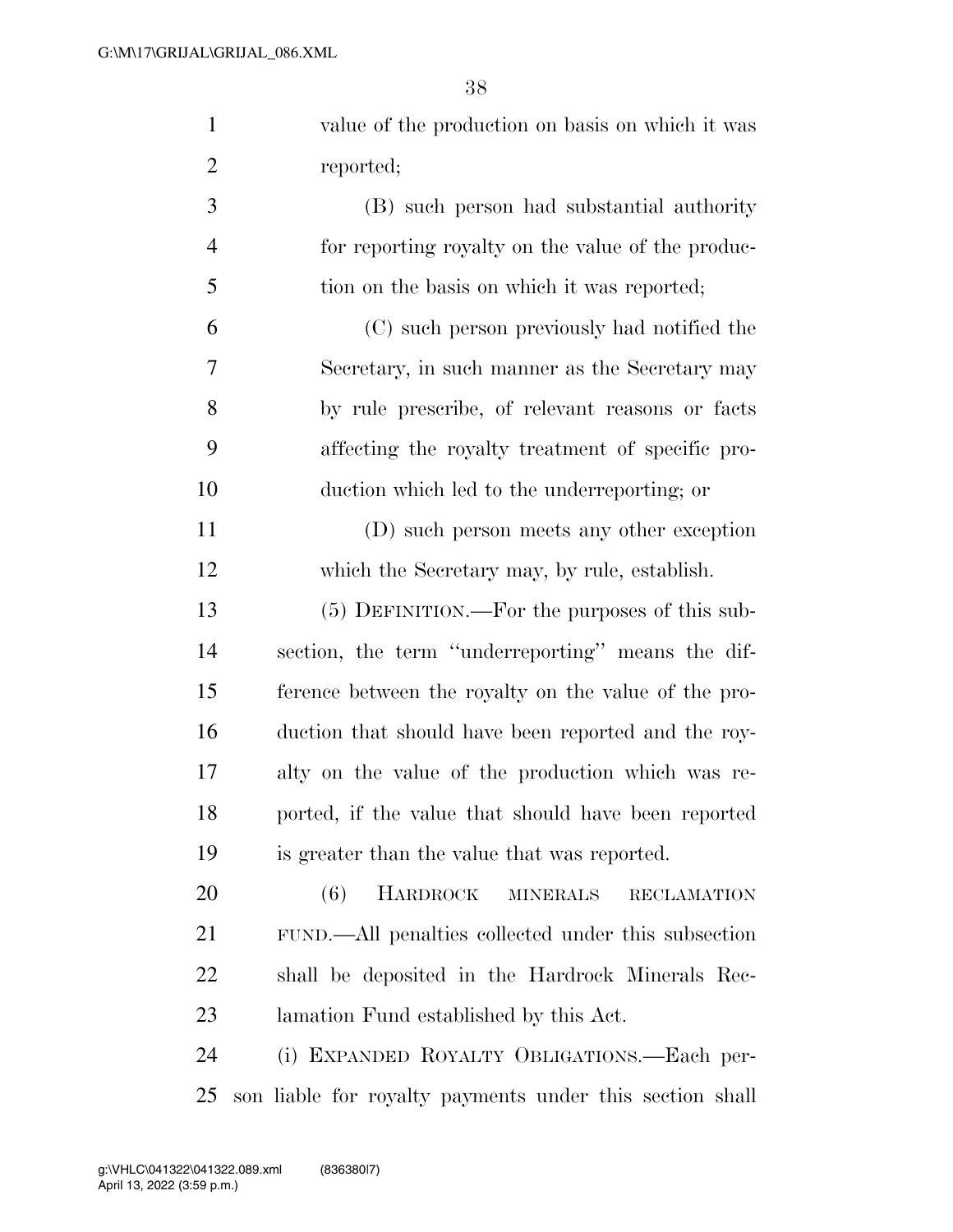be jointly and severally liable for royalty on all hardrock minerals, concentrates, or products derived therefrom lost or wasted from a mining claim or lease when such loss or waste is due to negligence on the part of any person or due to the failure to comply with any rule, regulation, or order issued under this section.

 (j) GROSS INCOME FROM MINING DEFINED.—For the purposes of this section, for any hardrock mineral, the term ''gross income from mining'' has the same meaning as the term ''gross income'' in section 613(c) of the Inter-nal Revenue Code of 1986.

 (k) EFFECTIVE DATE.—Royalties under this Act shall take effect with respect to the production of hardrock minerals after the enactment of this Act, but any royalty payments attributable to production during the first 12 calendar months after the enactment of this Act shall be payable at the expiration of such 12-month period.

 (l) FAILURE TO COMPLY WITH ROYALTY REQUIRE- MENTS.—Any person who fails to comply with the require- ments of this section or any regulation or order issued to implement this section shall be liable for a civil penalty under section 109 of the Federal Oil and Gas Royalty Management Act (30 U.S.C. 1719) to the same extent as if the claim or lease maintained in compliance with this Act were a lease under such Act.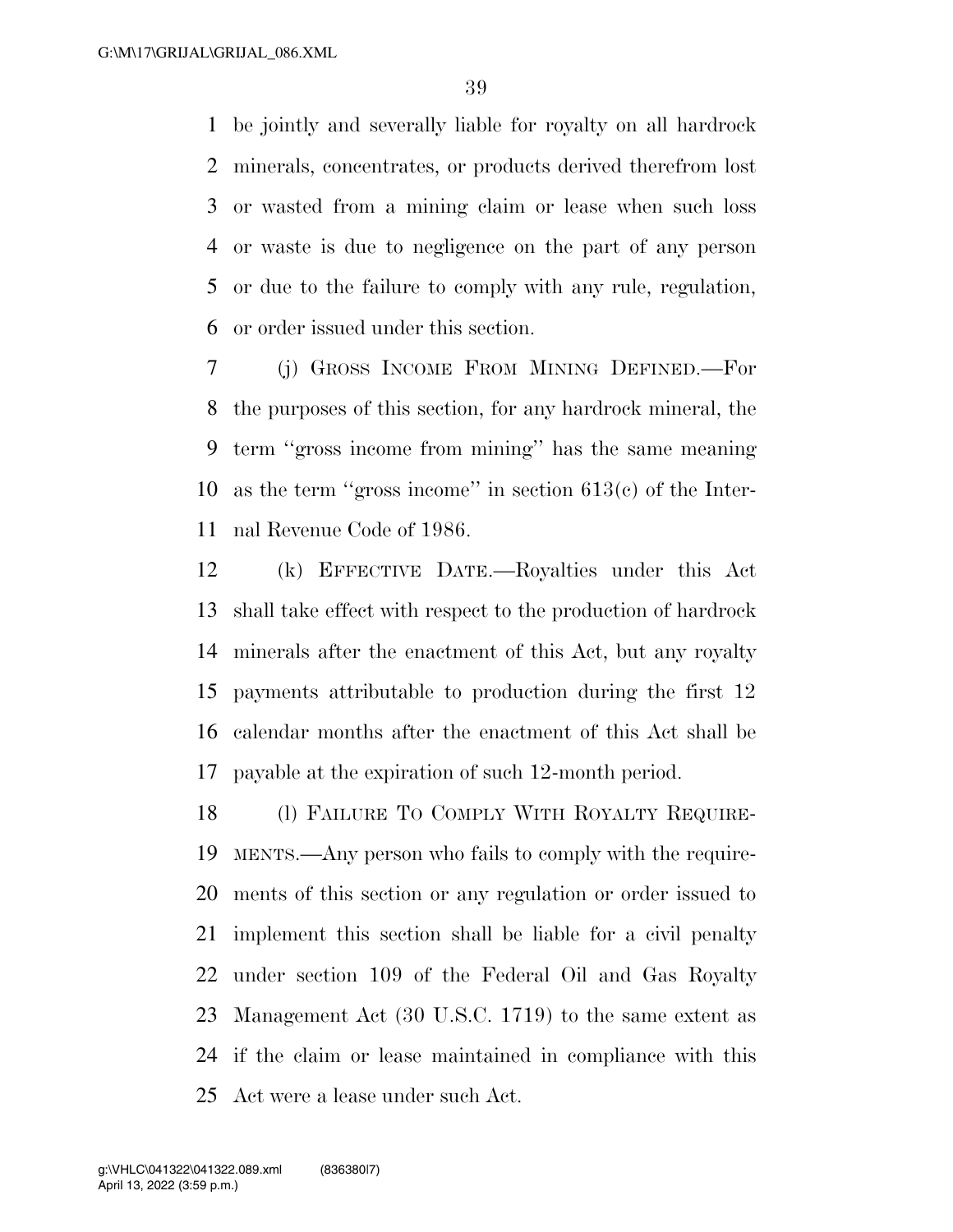#### **SEC. 108. EXISTING PRODUCTION.**

 The holder of a mining claim located or converted under this Act for which mineral activities have already commenced under an approved plan of operations as of the date of enactment of this Act shall have the exclusive right of possession and use of the claimed land for mineral activities, including the right of ingress and egress to such claimed lands for such activities, subject to the rights of the United States under this Act and other applicable Federal law. Such rights of the claim holder shall termi- nate upon completion of mineral activities on such lands to the satisfaction of the Secretary.

#### **SEC. 109. HARDROCK MINING CLAIM MAINTENANCE FEE.**

- (a) FEE.—
- (1) IN GENERAL.—
- (A) REQUIRED FEES.—Except as provided 17 in section  $2511(e)(2)$  of the Energy Policy Act of 1992 (30 U.S.C. 242), or as otherwise pro- vided in this Act, for each unpatented mining claim, mill, or tunnel site on federally owned lands, whether located before or on the date of enactment of this Act, each claimant shall pay to the Secretary, on or before August 31 of each year, a claim maintenance fee of \$200 per claim to hold such unpatented mining claim, mill or tunnel site for the assessment year be-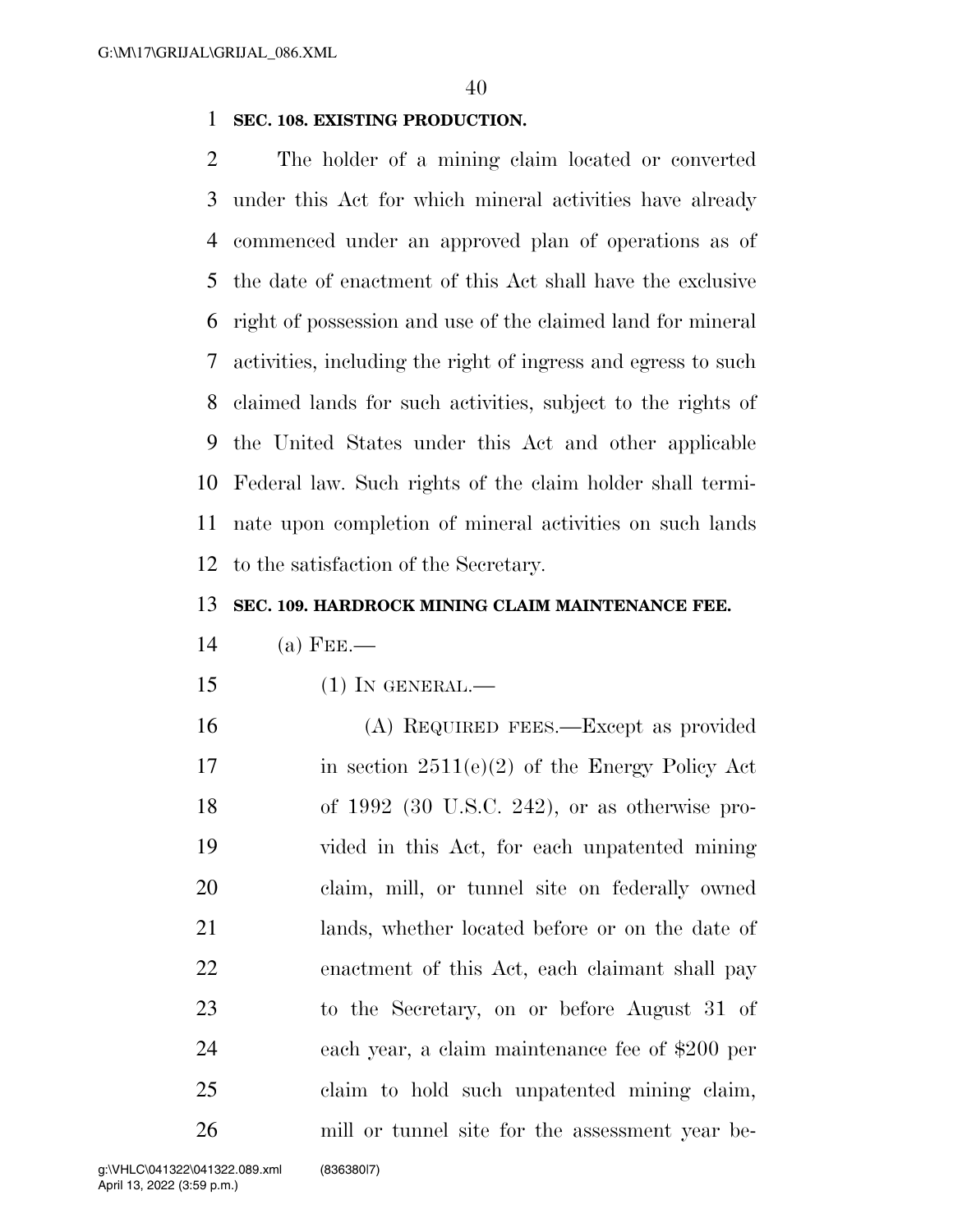| $\mathbf{1}$   | ginning at noon on the next day, September 1.           |
|----------------|---------------------------------------------------------|
| $\overline{2}$ | Such claim maintenance fee shall be in lieu of          |
| 3              | the assessment work requirement contained in            |
| $\overline{4}$ | the Mining Law of 1872 (30 U.S.C. 28 et seq.)           |
| 5              | and the related filing requirements contained in        |
| 6              | section 314 (a) and (c) of the Federal Land             |
| 7              | Policy and Management Act of 1976 (43 U.S.C.            |
| 8              | 1744 (a) and (c)).                                      |
| 9              | (B) FEE ADJUSTMENTS.—Any adjustment                     |
| 10             | to the fees under this subsection under section         |
| 11             | 502 shall begin to apply the calendar year fol-         |
| 12             | lowing the calendar year in which such adjust-          |
| 13             | ment is made.                                           |
| 14             | (C)<br>EXCEPTION FOR SMALL MINERS.-                     |
| 15             | Subparagraph $(A)$ and the assessment work re-          |
| 16             | quirement contained in the Mining Law of 1872           |
| 17             | (30 U.S.C. 28 et seq.) shall not apply with re-         |
| 18             | spect to any claim held by a small miner.               |
| 19             | (2) Moneys received under this subsection that          |
| 20             | are not otherwise allocated for the administration of   |
| 21             | the mining laws by the Department of the Interior       |
| 22             | shall be deposited in the Hardrock Minerals Rec-        |
| 23             | lamation Fund established by section 401.               |
| 24             | (b) Co-OWNERSHIP.—The co-ownership provisions of        |
| 25             | the Mining Law of 1872 (30 U.S.C. 28 et seq.) shall re- |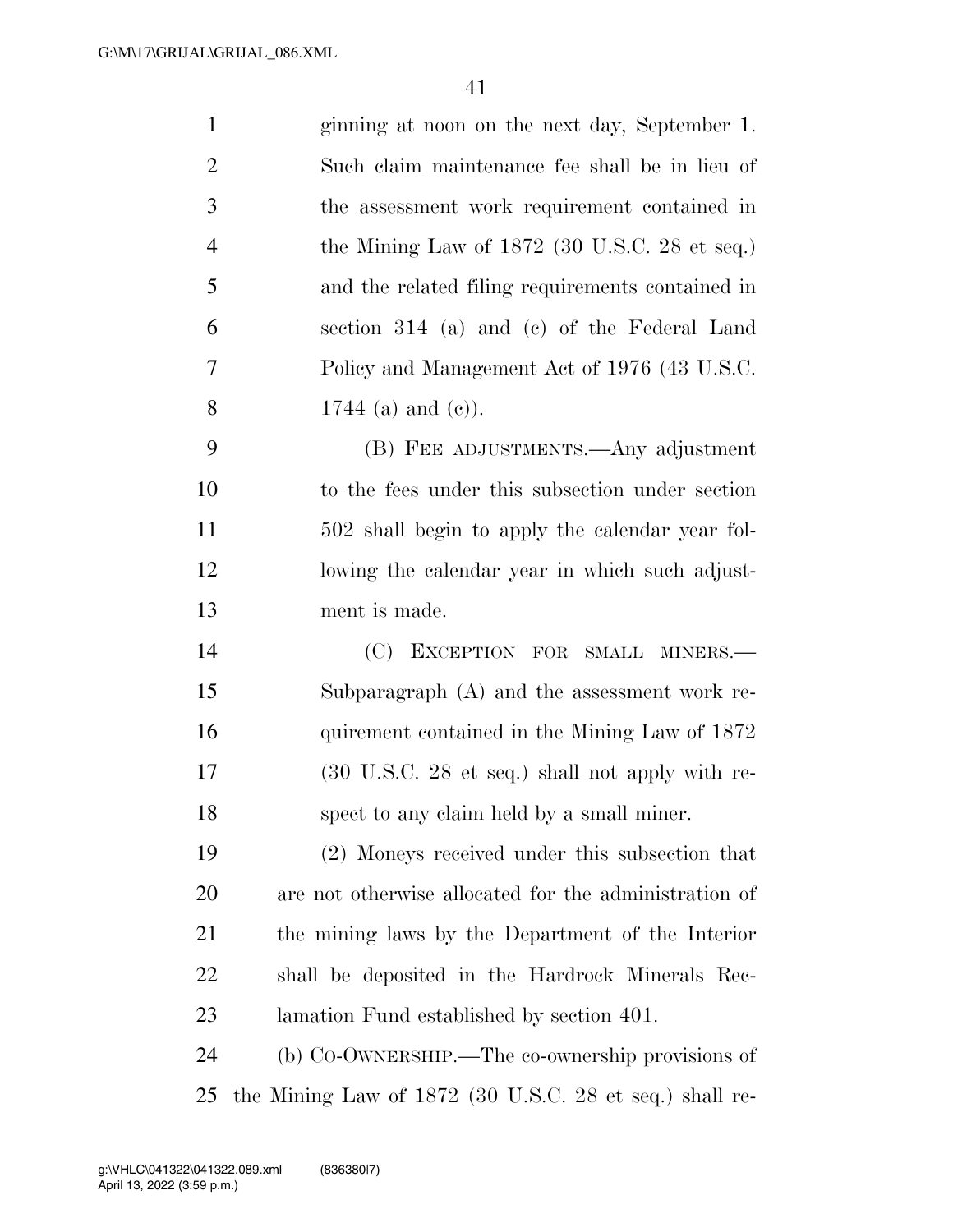main in effect except that the annual claim maintenance fee, where applicable, shall replace applicable assessment requirements and expenditures.

 (c) FAILURE TO PAY.—Failure to pay the claim maintenance fee as required by subsection (a) shall conclu- sively constitute a forfeiture of the unpatented mining claim, mill or tunnel site by the claimant and the claim shall be deemed null and void by operation of law.

9 (d) OTHER REQUIREMENTS.—

 (1) REQUIRED FILINGS.—Nothing in this sec- tion shall change or modify the requirements of sec- tion 314(b) of the Federal Land Policy and Manage- ment Act of 1976 (43 U.S.C. 1744(b)), or the re- quirements of section 314(c) of the Federal Land Policy and Management Act of 1976 (43 U.S.C. 1744(c)) related to filings required by section 314(b), which remain in effect.

 (2) MINING LAW OF 1872.—Section 2324 of the Revised Statutes of the United States (30 U.S.C. 28) is amended by inserting ''or section 103(a) of the Clean Energy Minerals Reform Act of 2022'' after ''Act of 1993''.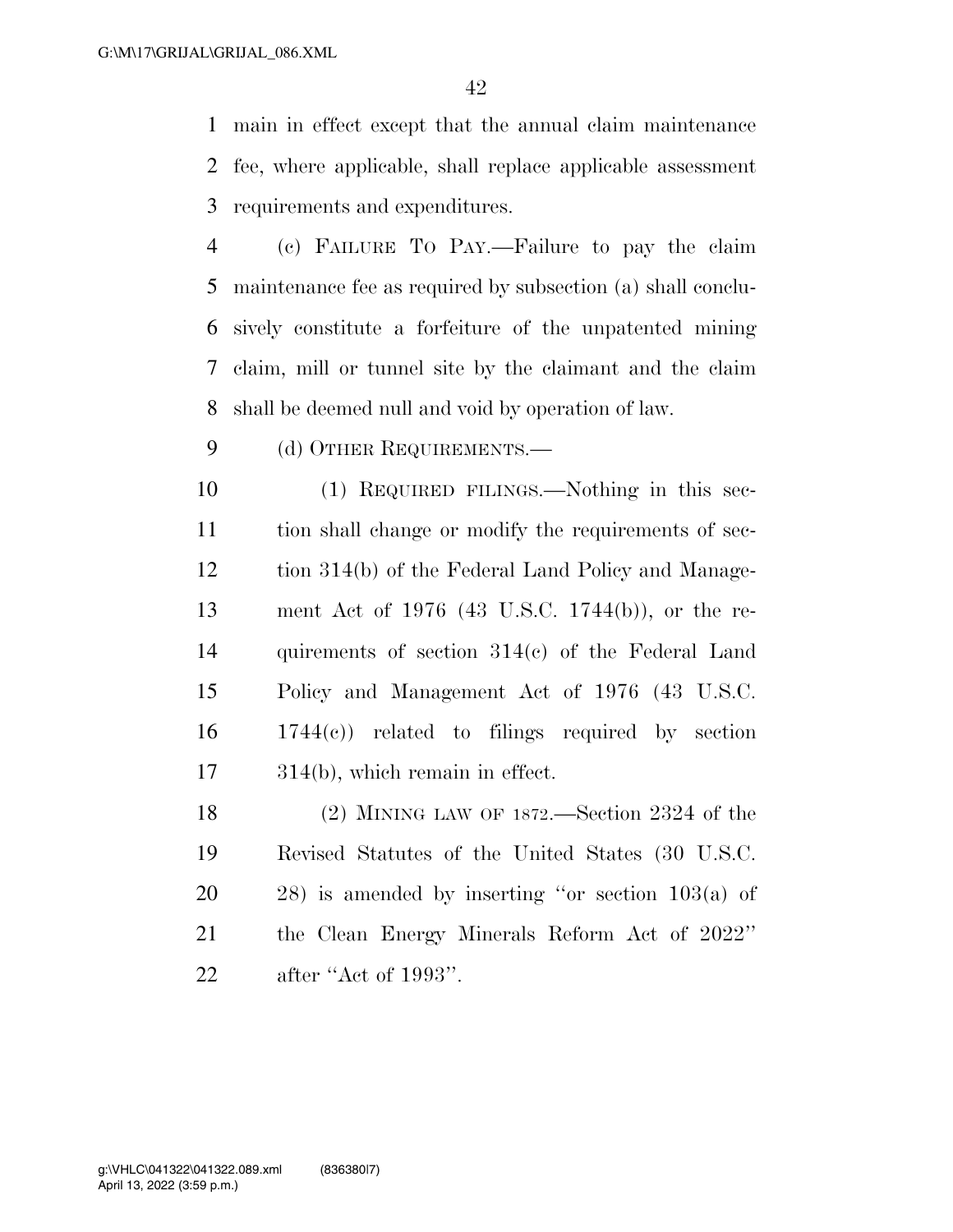### **SEC. 110. EFFECT OF PAYMENTS FOR USE AND OCCUPANCY OF CLAIMS.**

 Except as otherwise provided in section 101, timely payment of the claim maintenance fee required by section 109 or any related law relating to the use of Federal land, asserts the claimant's authority to use and occupy the Federal land concerned for prospecting and exploration, consistent with the requirements of this Act and other ap-plicable law.

#### **SEC. 111. PROTECTION OF SPECIAL PLACES.**

 (a) PROTECTION OF NATIONAL PARK SYSTEM UNITS AND NATIONAL MONUMENTS.—No permit shall be issued under this Act that authorizes mineral activities that would impair the land or resources of a unit of the Na- tional Park System or a national monument. For purposes of this subsection, the term ''impair'' includes any diminu- tion of the affected land including wildlife, scenic assets, water resources, air quality, and acoustic qualities, or other changes that would impair a citizen's experience at the National Park System unit or a national monument. (b) PROTECTION OF CONSERVATION AREAS.—In 22 order to protect the resources and values of National Con- servation System units, the Secretary, as appropriate, shall utilize authority under this Act and other applicable law to the fullest extent necessary to prevent mineral ac-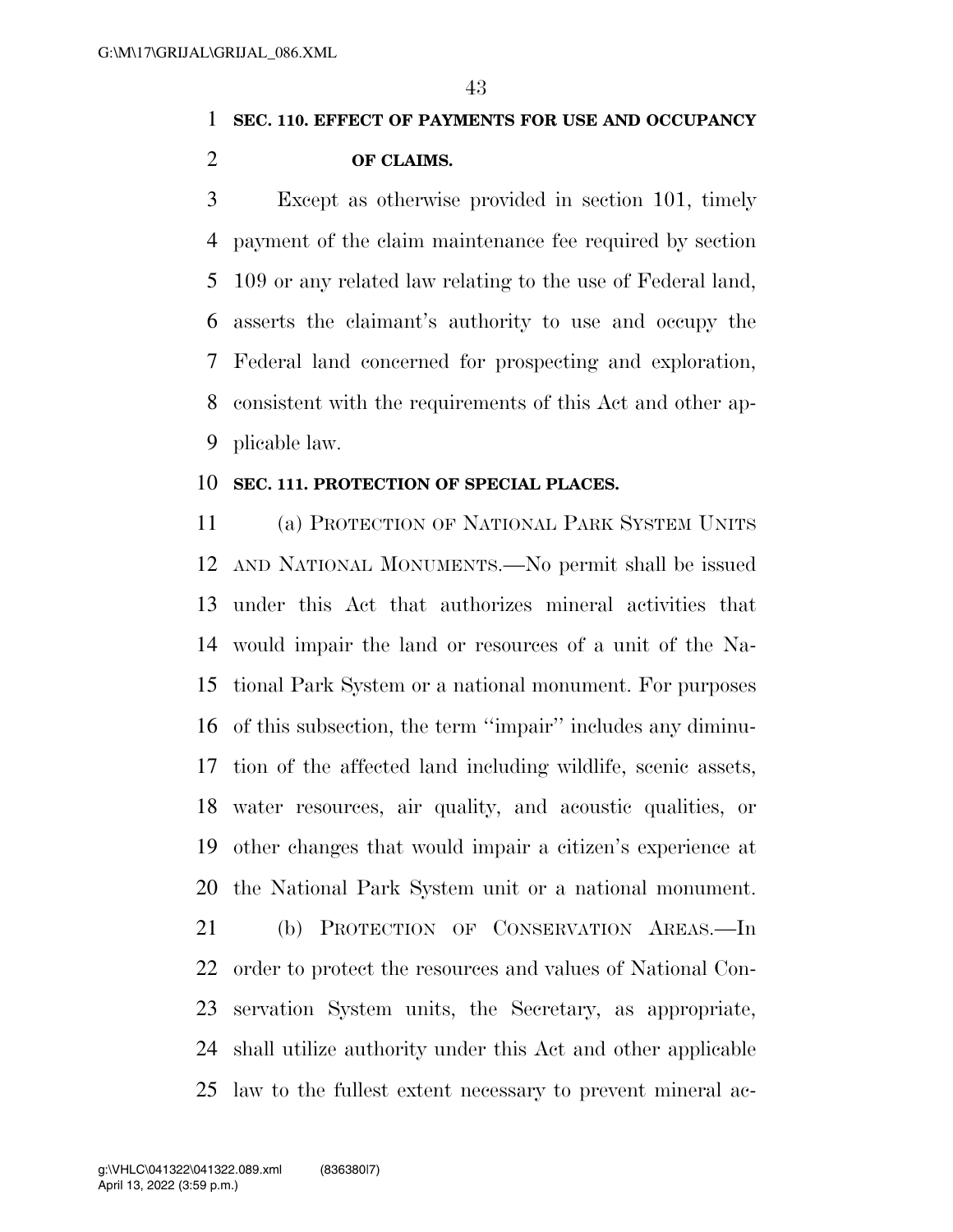tivities that could have an adverse impact on the resources or values for which such units were established.

 (c) LANDS NOT OPEN TO MINING.—Notwithstanding any other provision of law and subject to valid existing rights, no hardrock mining activity shall be allowed in any of the following:

- (1) Sacred sites.
- (2) Wilderness study areas.
- (3) Designated critical habitat.

(4) Areas of critical environmental concern.

- (5) Units of the National Conservation System.
- (6) Areas designated for inclusion in the Na- tional Wild and Scenic Rivers System pursuant to the Wild and Scenic Rivers Act (16 U.S.C. 1271 et seq.), areas designated for potential addition to such system pursuant to section 5(a) of that Act (16 U.S.C. 1276(a)), and areas determined to be eligible 18 for inclusion in such system pursuant to section  $5(d)$ of such Act (16 U.S.C. 1276(d)).

 (7) Inventoried Roadless Areas under the Roadless Area Conservation Rule, part 294 of title 36, Code of Federal Regulations, Colorado Roadless Areas, or Idaho Roadless Areas.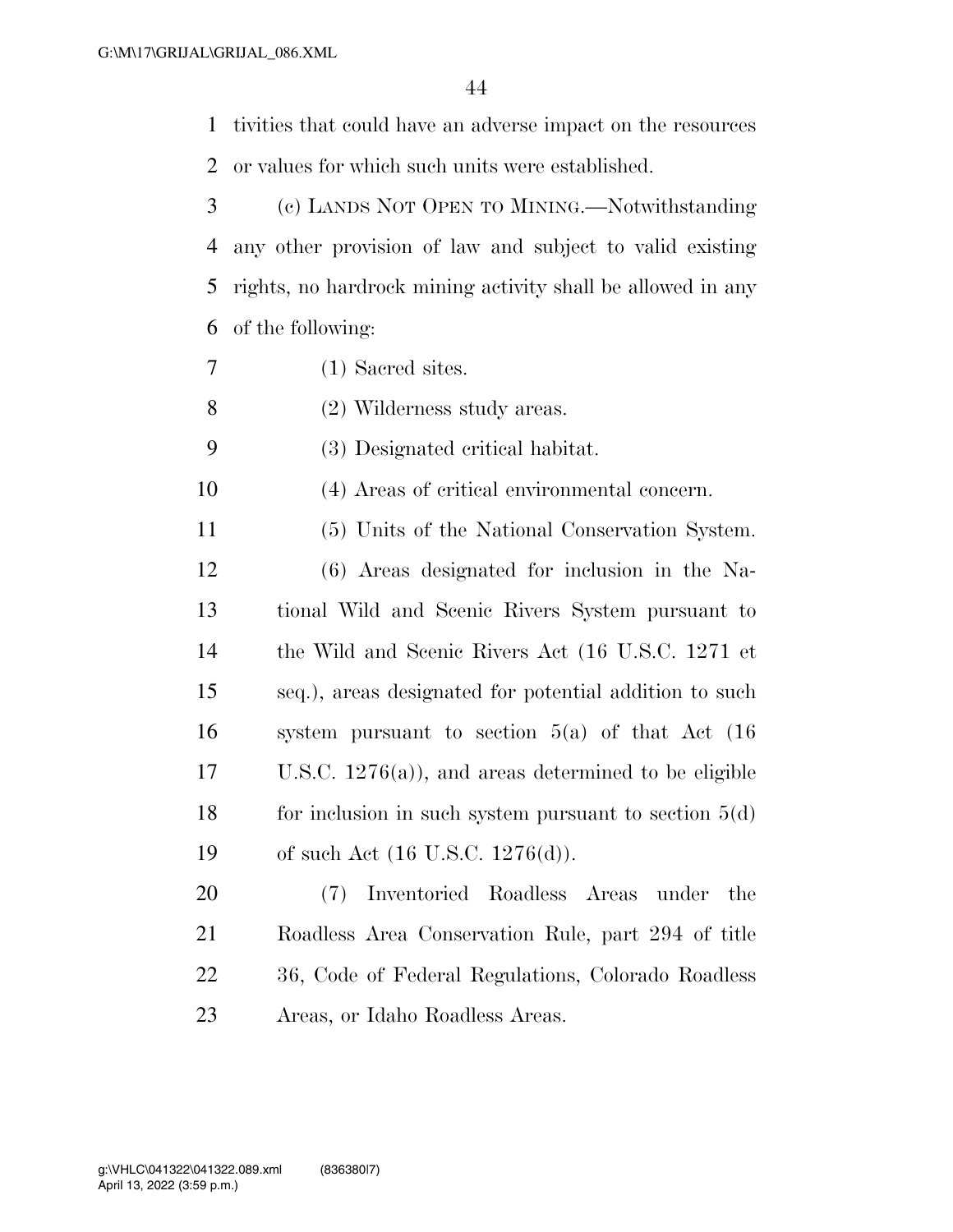#### **SEC. 112. SUITABILITY DETERMINATION.**

 (a) IN GENERAL.—The Secretary concerned shall make each determination of whether lands are suitable for mineral activities that is otherwise required by this Act, in accordance with subsection (b).

(b) SUITABILITY.—

 (1) IN GENERAL.—The Secretary concerned shall consider lands suitable for mineral activities if the Secretary concerned finds that such activities would not result in undue degradation to a special characteristic described in paragraph (2) that cannot be prevented by the imposition of conditions in the permit required for such activities under title III.

 (2) SPECIAL CHARACTERISTICS.—For purposes of paragraph (1) the Secretary concerned shall con- sider each of the following to be a special char-acteristic:

 (A) The existence of a significant water re- source or supply in or associated with such lands, including any aquifer or aquifer recharge area.

 (B) The presence on such lands, or any adjacent land, of a publicly owned place that is listed on, or determined by the Secretary of the Interior to be eligible for listing on, the Na-26 tional Register of Historic Places.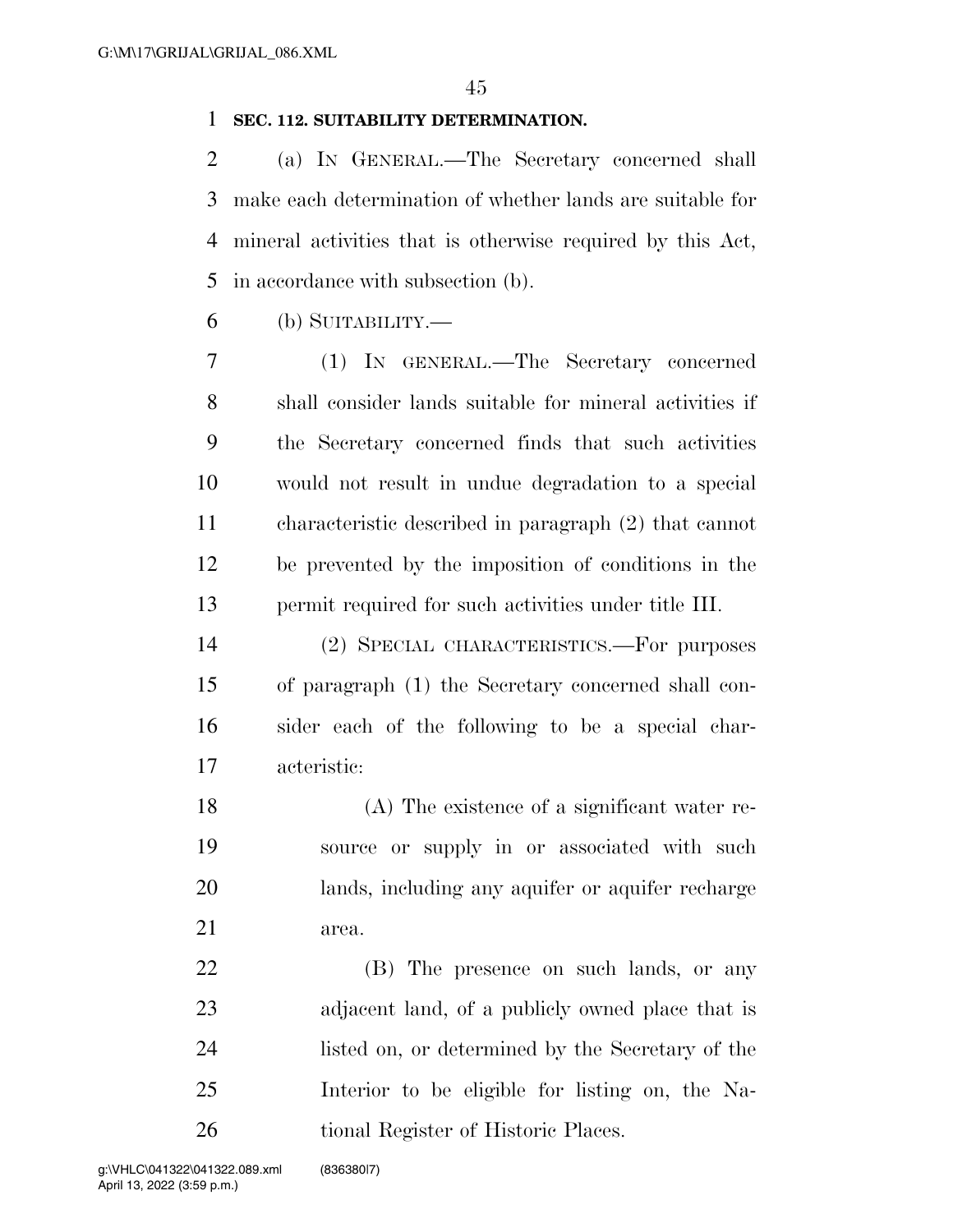| $\mathbf{1}$   | (C) The designation of all or any portion              |
|----------------|--------------------------------------------------------|
| $\overline{2}$ | of such lands, or any adjacent land, as a Na-          |
| 3              | tional Conservation System unit.                       |
| $\overline{4}$ | (D) The designation of all or any portion              |
| 5              | of such lands, or any adjacent land, as critical       |
| 6              | habitat under the Endangered Species Act of            |
| 7              | 1973 (16 U.S.C. 1531 et seq.).                         |
| 8              | (E) The designation of all or any portion              |
| 9              | of such lands, or any adjacent land, as a class        |
| 10             | I area under section 162 of the Clean Air Act          |
| 11             | (42 U.S.C. 7472).                                      |
| 12             | (F) The presence of such other resource                |
| 13             | values as the Secretary concerned may by rule          |
| 14             | specify, determined based upon field testing,          |
| 15             | evaluation, or credible information that verifies      |
| 16             | such values.                                           |
| 17             | (G) The designation of such lands, or adja-            |
| 18             | cent land, as a Research Natural Area.                 |
| 19             | (H) The presence on such lands, or any                 |
| 20             | adjacent land, of a sacred site.                       |
| 21             | (I) The presence or designation of such                |
| 22             | lands adjacent to lands not open to mining pur-        |
| 23             | suant to section 111.                                  |
| 24             | (3) A determination under this subsection of           |
| 25             | suitability for mineral activities shall be made after |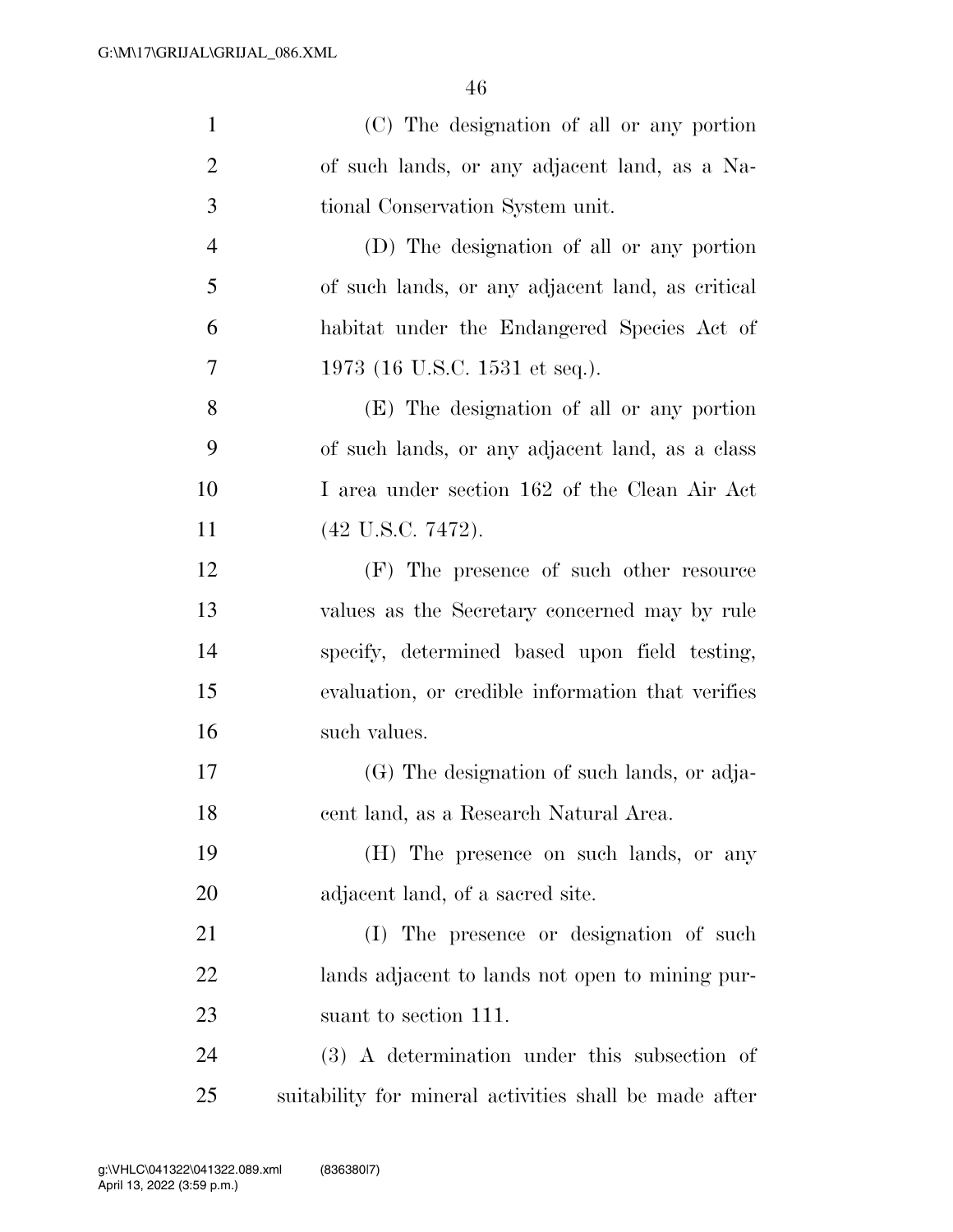publication of notice and an opportunity for submis- sion of public comment for a period of not less than 60 days.

 (4) Any determination made in accordance with this subsection with respect to lands shall be incor- porated into each Federal land use plan applicable to such lands, at the time such plan is adopted, re- vised, or significantly amended pursuant to any Fed-eral law other than this Act.

 (c) CHANGE REQUEST.—The Secretary concerned shall, by rule, provide for an opportunity for any person to request a change in determination for any Federal land found suitable under subsection (a).

 (d) EXISTING OPERATIONS.—Nothing in this section shall be construed as affecting lands on which mineral ac- tivities were being conducted on the date of enactment of this Act under an approved plan of operations or under notice.

## **TITLE II—CONSULTATION PROCEDURE**

#### **SEC. 201. REQUIREMENT FOR CONSULTATION.**

 (a) SCOPE.—Agencies shall ensure meaningful and timely consultation with Indian Tribes and Tribal officials prior to undertaking any mineral activities that may have substantial direct, indirect, or cumulative impacts on—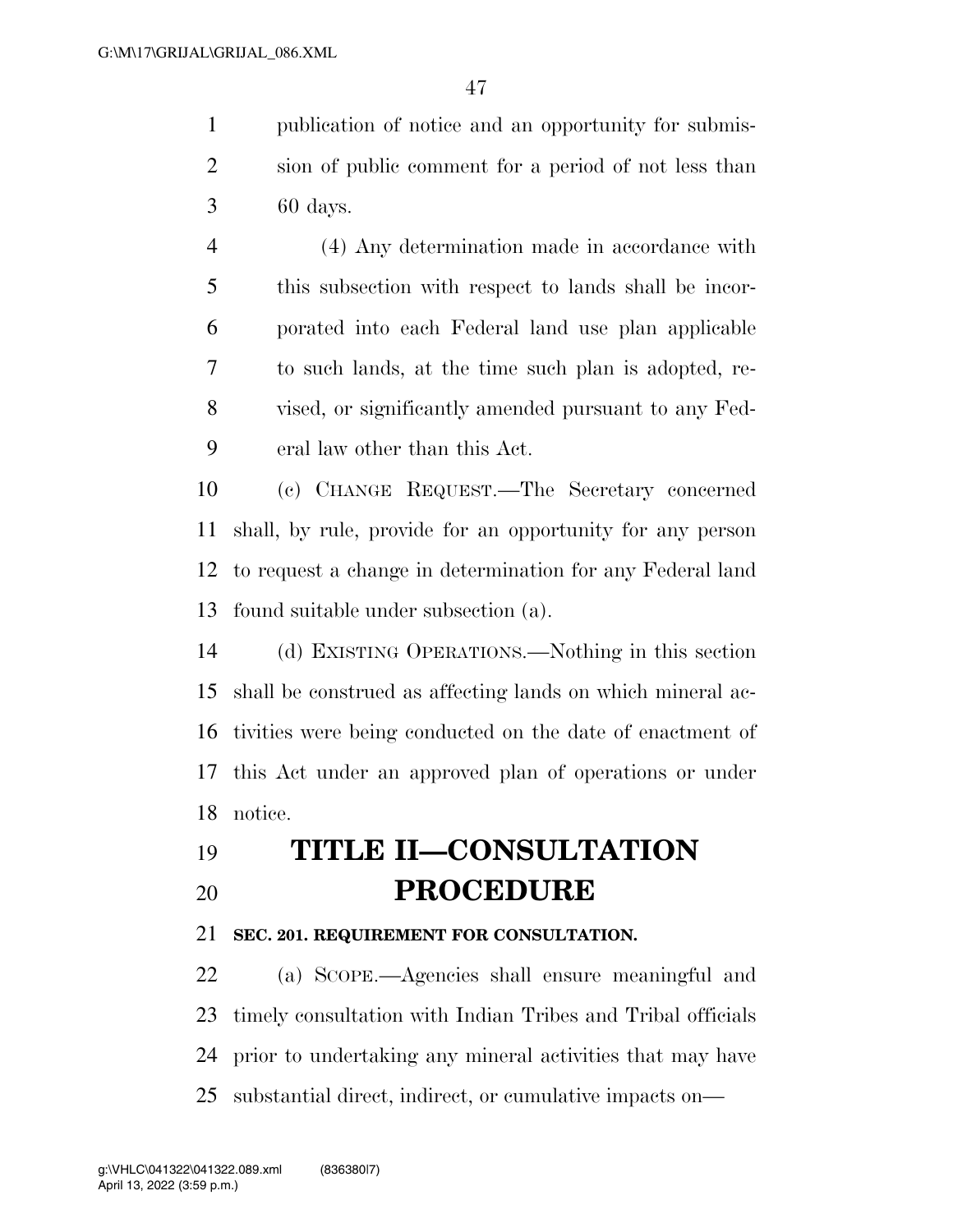| $\mathbf{1}$   | (1) the lands, including allotted, ceded, or tradi-           |
|----------------|---------------------------------------------------------------|
| $\overline{2}$ | tional lands, or interests of an Indian Tribe or a            |
| 3              | member of an Indian Tribe;                                    |
| $\overline{4}$ | (2) any part of any Federal land that shares a                |
| 5              | border with Indian country, as such term is defined           |
| 6              | in section 1151 of title 18, United States Code;              |
| 7              | (3) the relationship between the Federal Gov-                 |
| $8\,$          | ernment and an Indian Tribe; or                               |
| 9              | (4) the distribution of power and responsibil-                |
| 10             | ities between the Federal Government and an Indian            |
| 11             | Tribe.                                                        |
| 12             | (b) MULTIAGENCY MINERAL ACTIVITIES.—If more                   |
| 13             | than one agency is involved in a mineral activity, some       |
| 14             | or all of the agencies may designate a lead agency, which     |
| 15             | shall be responsible for fulfilling the consultation required |
| 16             | under subsection (a). an agency that does not designate       |
| 17             | a lead agency shall remain individually responsible for the   |
| 18             | consultation required under subsection (a). All agencies      |
| 19             | involved in the mineral activity shall remain involved in     |
| 20             | and engaged with the consultation process regardless of       |
| 21             | whether or not a lead agency has been designated.             |
| 22             | (c) LIMITATION.—Nothing in this Act shall exempt              |

 an agency from additional consultation required under any other law or from taking any other consultative actions as required by any other law or agency prerogative in addi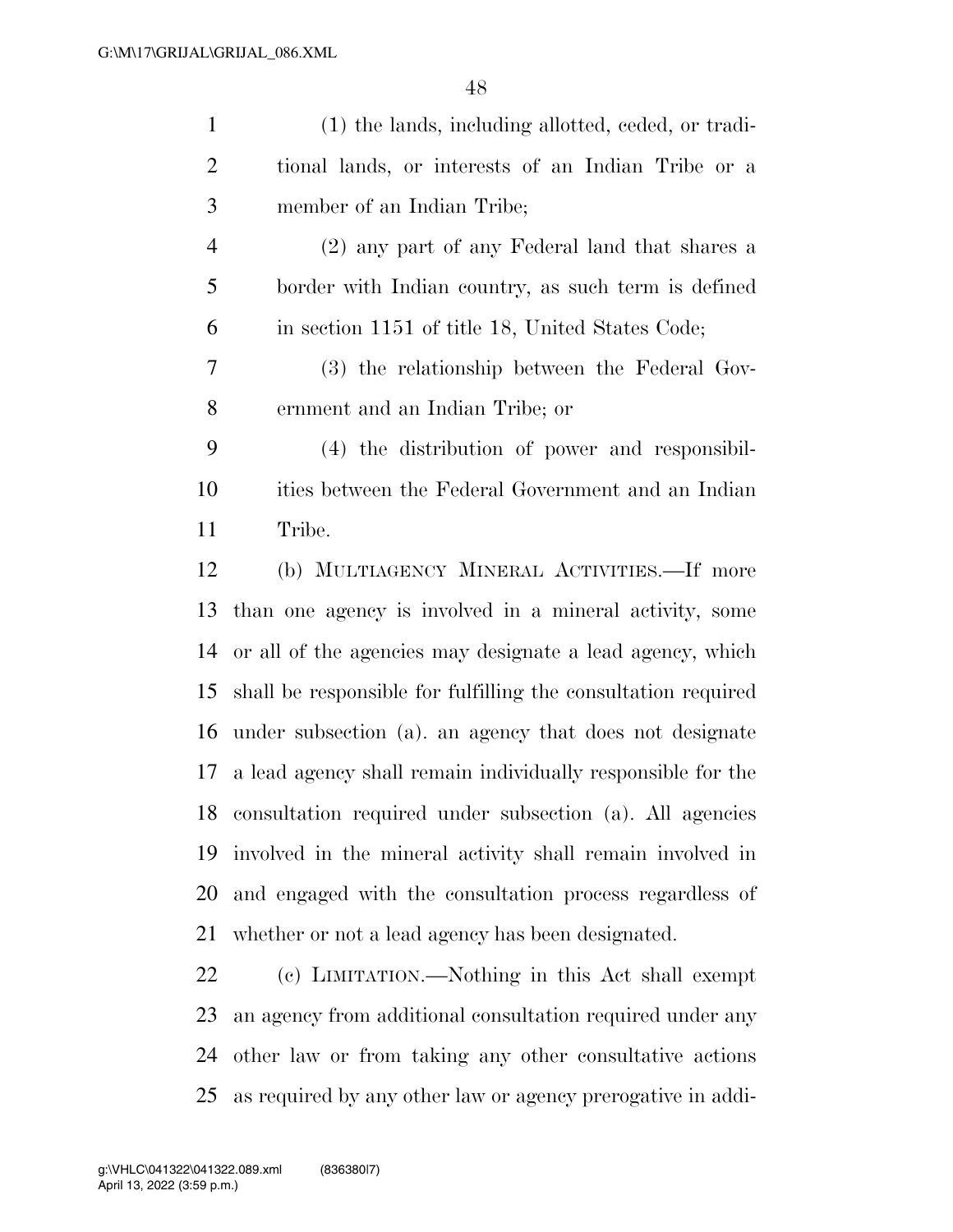tion to those required by this Act. Nor does it preclude an agency from additional consultation that complies with agency regulations for consultation, advances agency con- sultation practices, or supports agency efforts to build or strengthen government-to-government relationships with an Indian Tribe.

(d) TEMPORARY WAIVER.—

 (1) IN GENERAL.—The agency may temporarily waive the requirements of this title in all or any por- tion of any emergency area during all or any portion of an emergency period.

 (2) DURATION OF WAIVER.—A temporary waiv- er under this subsection shall end upon the termi-nation of the applicable emergency period.

 (3) DEFINITIONS.—For the purposes of this subsection—

 (A) the term ''emergency area'' means a geographical area in which there exists an emergency or disaster declared by the President 20 pursuant to the National Emergencies Act (50 U.S.C. 1601 et seq.) or the Robert T. Stafford Disaster Relief and Emergency Assistance Act (42 U.S.C. 5121 et seq.); and

24 (B) the term "emergency period" means the period during which there exists an emer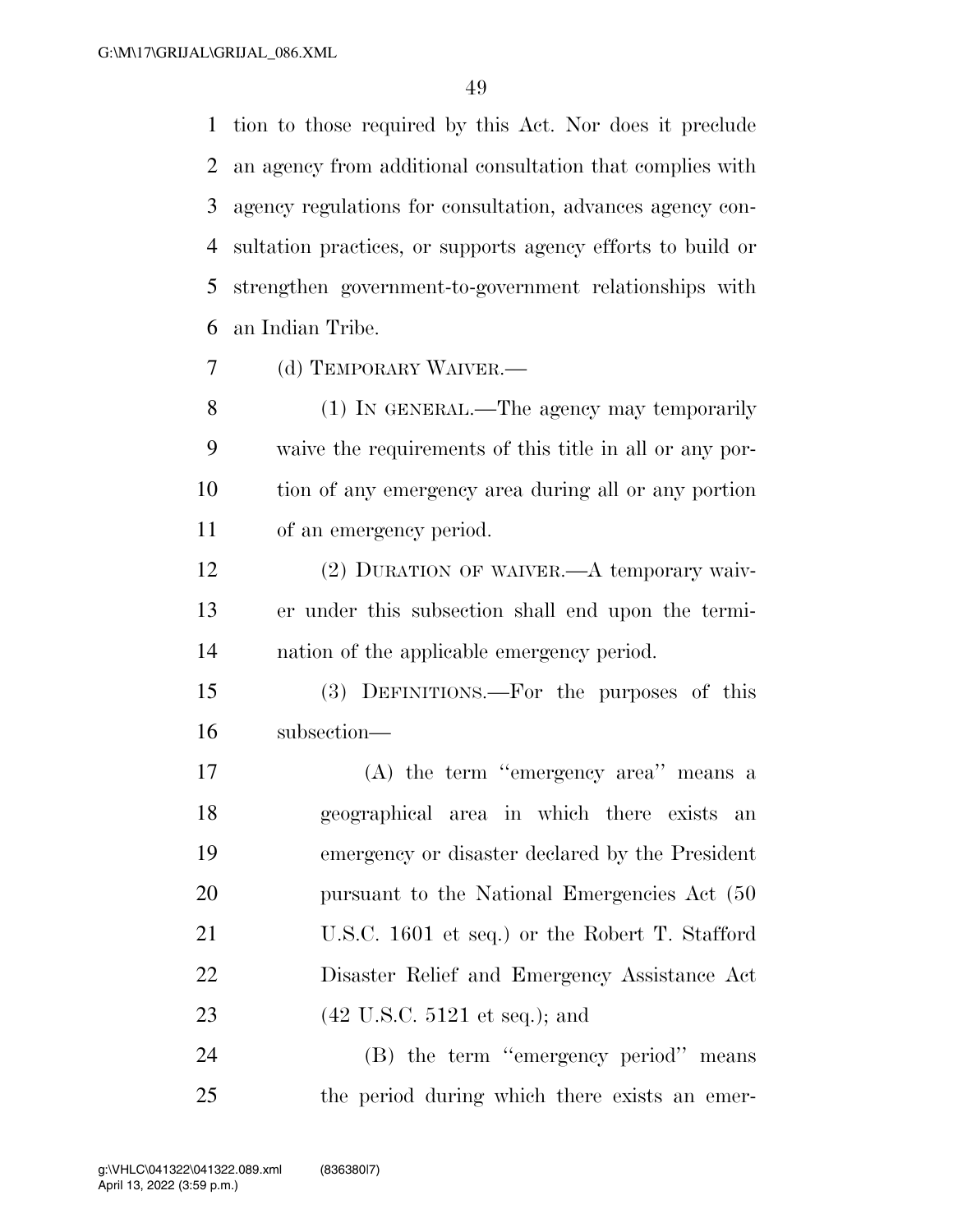gency or disaster declared by the President pur- suant to the National Emergencies Act (50 U.S.C. 1601 et seq.) or the Robert T. Stafford Disaster Relief and Emergency Assistance Act (42 U.S.C. 5121 et seq.).

#### **SEC. 202. TIMING.**

 Consultation under sections 203 and 204 shall be completed before any Federal funds are expended for the mineral activity and before the issuance of any license.

#### **SEC. 203. SCOPING STAGE CONSULTATION.**

 (a) PLANNING DOCUMENT.—As early as possible in the planning stage of a mineral activity, the agency shall compile a draft of the scope of the project. The agency shall make a reasonable and good faith effort, consistent with section 800.4(b)(1) of title 36, Code of Federal Regu- lations, as such regulation was in effect on July 6, 2004, to identify areas that contain sites important to Indian Tribes whether or not such sites are explicitly known to the agency. The agency shall make a reasonable and good faith effort to identify any geographic areas important to Indian Tribes that might be affected and any other antici-pated impacts to Tribal interests.

 (b) INITIAL CONSULTATION CONTACT.—The agen-cy—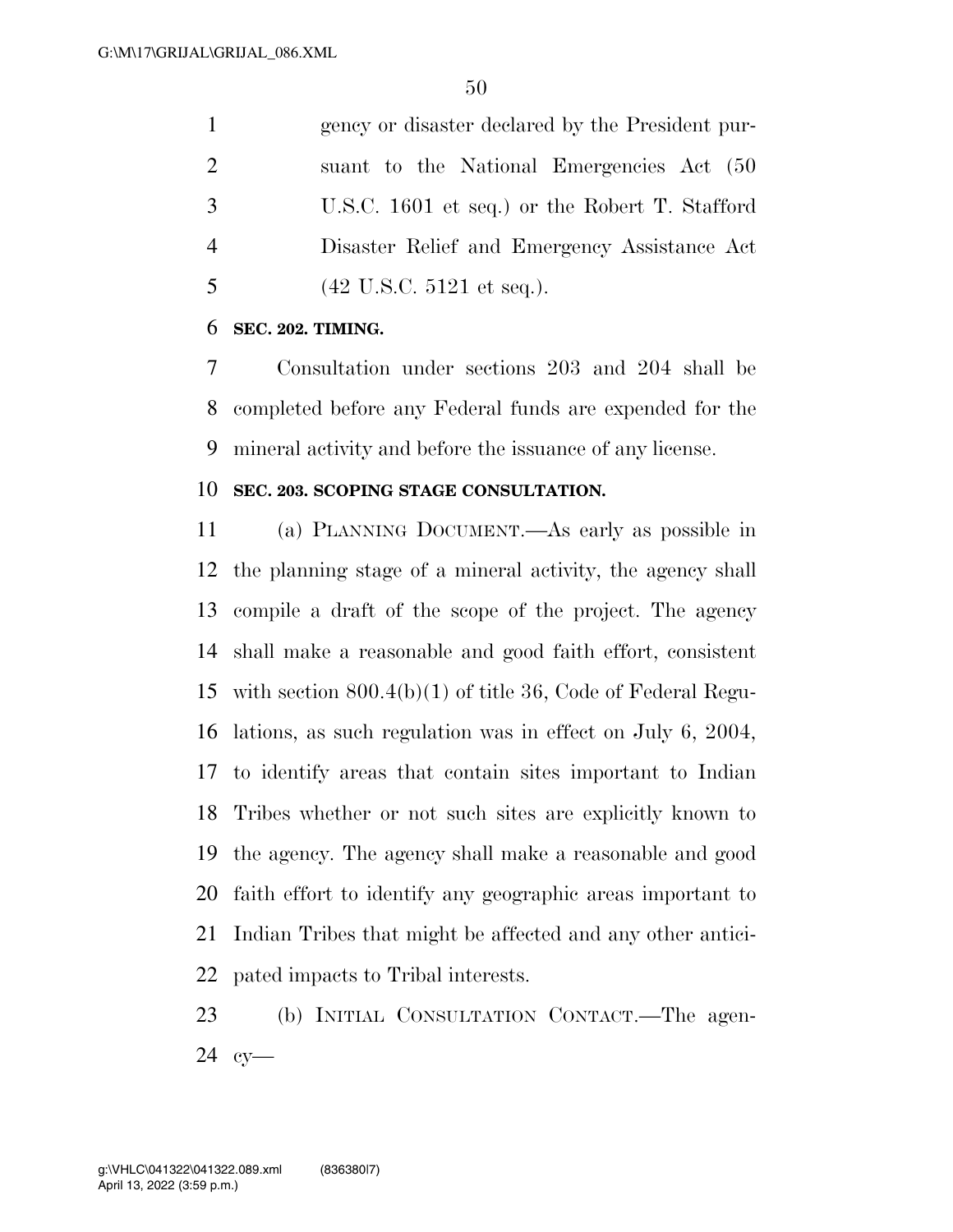(1) shall send, via United States mail and, if possible, email, a copy of the planning document and a letter requesting consultation meetings to the rel- evant Tribal Government officials, including the Tribal leader and all members of any elected Tribal governing body, relevant Tribal governmental agen- cies (including the Tribal Historic Preservation Offi- cer or cultural resource manager), owners of indi- vidual allotments, other stakeholders identified by the Tribe, and relevant non-Tribal stakeholders (in- cluding the State Historic Preservation Officer and local governments that have jurisdiction on any af-fected land via agreement with the agency); and

 (2) shall follow up with phone calls to confirm receipt of the documents by all intended recipients. (c) CONSULTATION MEETING ARRANGEMENTS.—The agency shall negotiate with the affected Indian Tribes to determine the time, place, agenda, travel funds, facilitator, format, and goals of a consultation meeting. The agency shall keep thorough documentation of all steps taken to contact and engage the affected Indian Tribes in consulta- tion. If, after a good faith effort, the agency fails to en- gage the affected Indian Tribes, it may terminate its scoping stage consultation efforts by providing all con-sultation partners with a written notification and expla-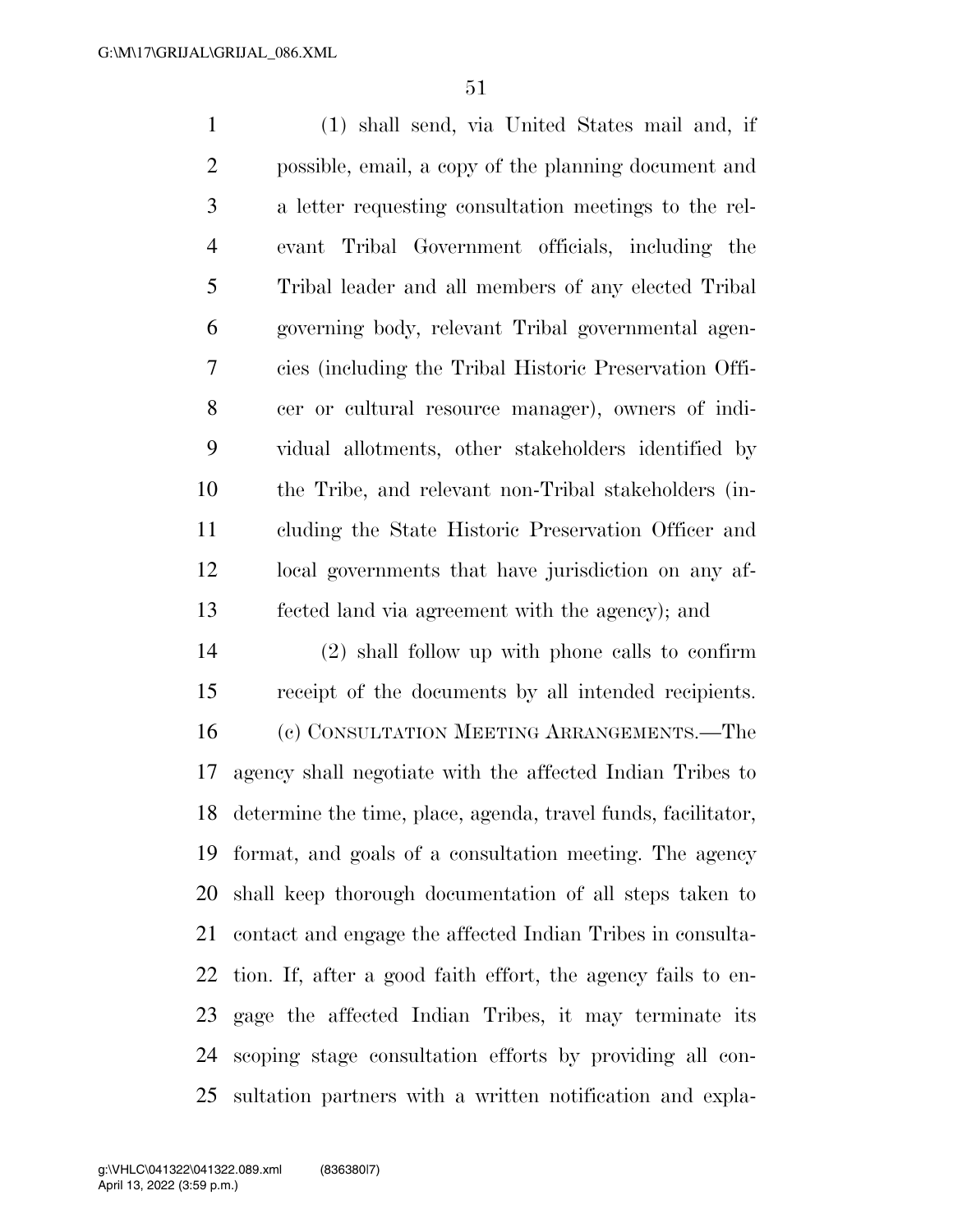nation for its decision to end scoping stage consultation efforts, signed by the head of the agency, and proceed to the decision stage procedures described in section 204. A good faith effort to consult must involve consistent and sustained efforts to contact and engage with the appro- priate-level officials via the available channels of commu-nication (United States mail, e-mail, and telephone).

8 (d) SCOPING STAGE CONSULTATION MEETING.—A scoping stage consultation meeting shall begin with con- firmation of the format, facilitator, and agenda, with ade- quate time scheduled for introductions and for interaction throughout the meeting among participants. Whenever possible, Tribal stakeholders (such as allottees or inter- ested Tribal members) shall be brought into the on-going planning process directly by forming ad hoc workgroups (including Tribal leaders or their designees) and, if appro- priate, initiating a process for consensual development of regulations, such as negotiated rulemaking. A scoping stage consultation meeting shall conclude with planning for the next meeting, if necessary.

 (e) TERMINATION OF SCOPING STAGE CONSULTA-22 TION WITH A MEMORANDUM OF AGREEMENT.

23 (1) TERMINATION.—Except as provided by sub- section (c), scoping stage consultation shall termi-nate upon the execution of a memorandum of agree-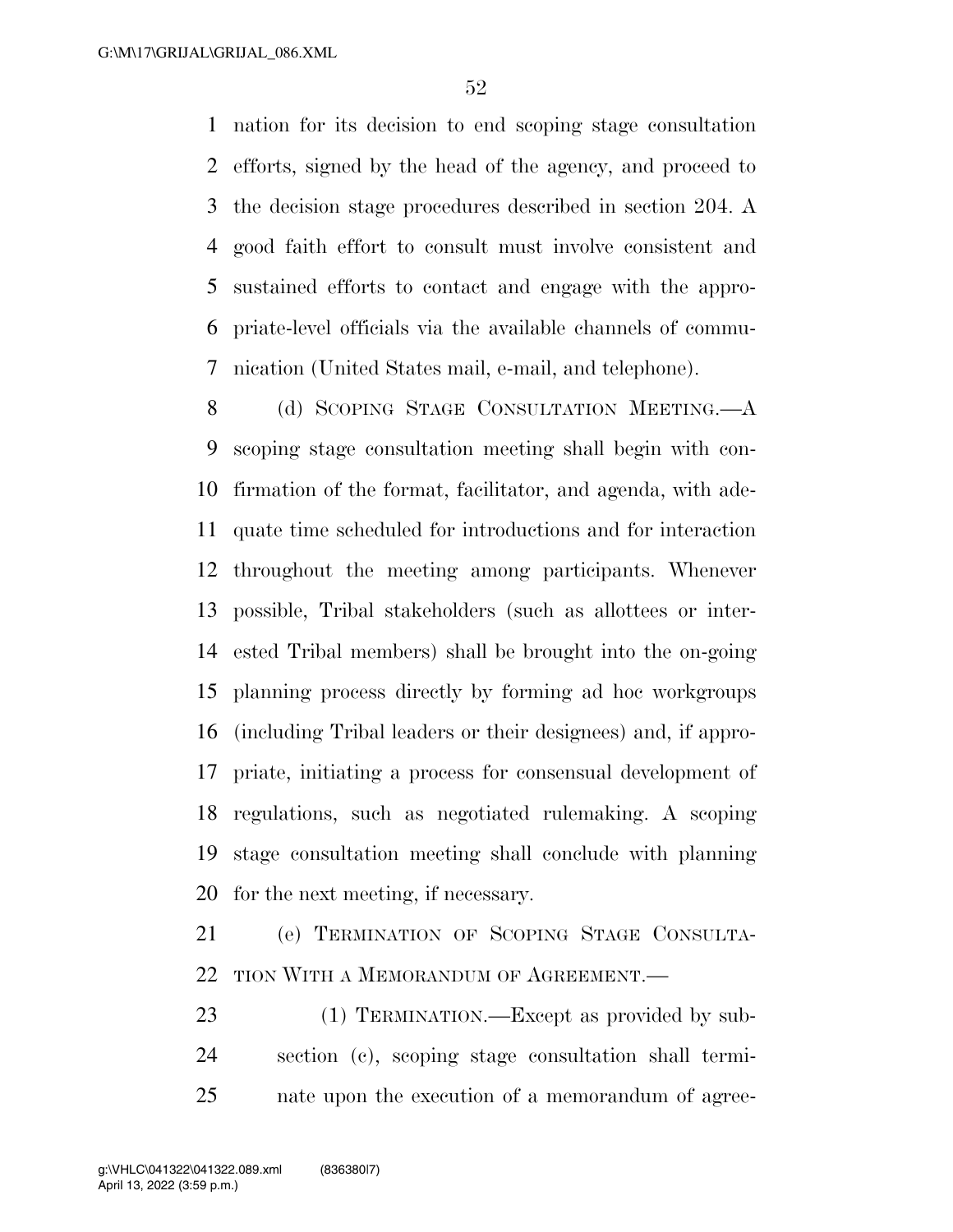ment signed by the head of the agency and the af-fected Indian Tribes.

 (2) SIGNATORIES.—The affected Indian Tribes and the agency may jointly invite additional parties to be signatories of the memorandum of agreement. The signatories have sole authority to execute, amend, or terminate the memorandum of agreement. If any signatory determines that the terms of the memorandum of agreement cannot be carried out, the signatories shall consult to seek amendment of the memorandum of agreement. If the memorandum of agreement is not amended, any signatory may ter- minate the agreement, and the process will return to scoping stage consultation. The agency shall provide all nonsignatory consulting partners with the oppor- tunity to submit a written statement, explanation, or comment on the consultation proceedings that shall become part of the agency's official consultation record.

 (3) MEMORANDUM OF AGREEMENT.—The memorandum of agreement— (A) may address multiple activities if— (i) the activities are similar and repet-

 itive or are multistate or regional in scope, or where routine management activities are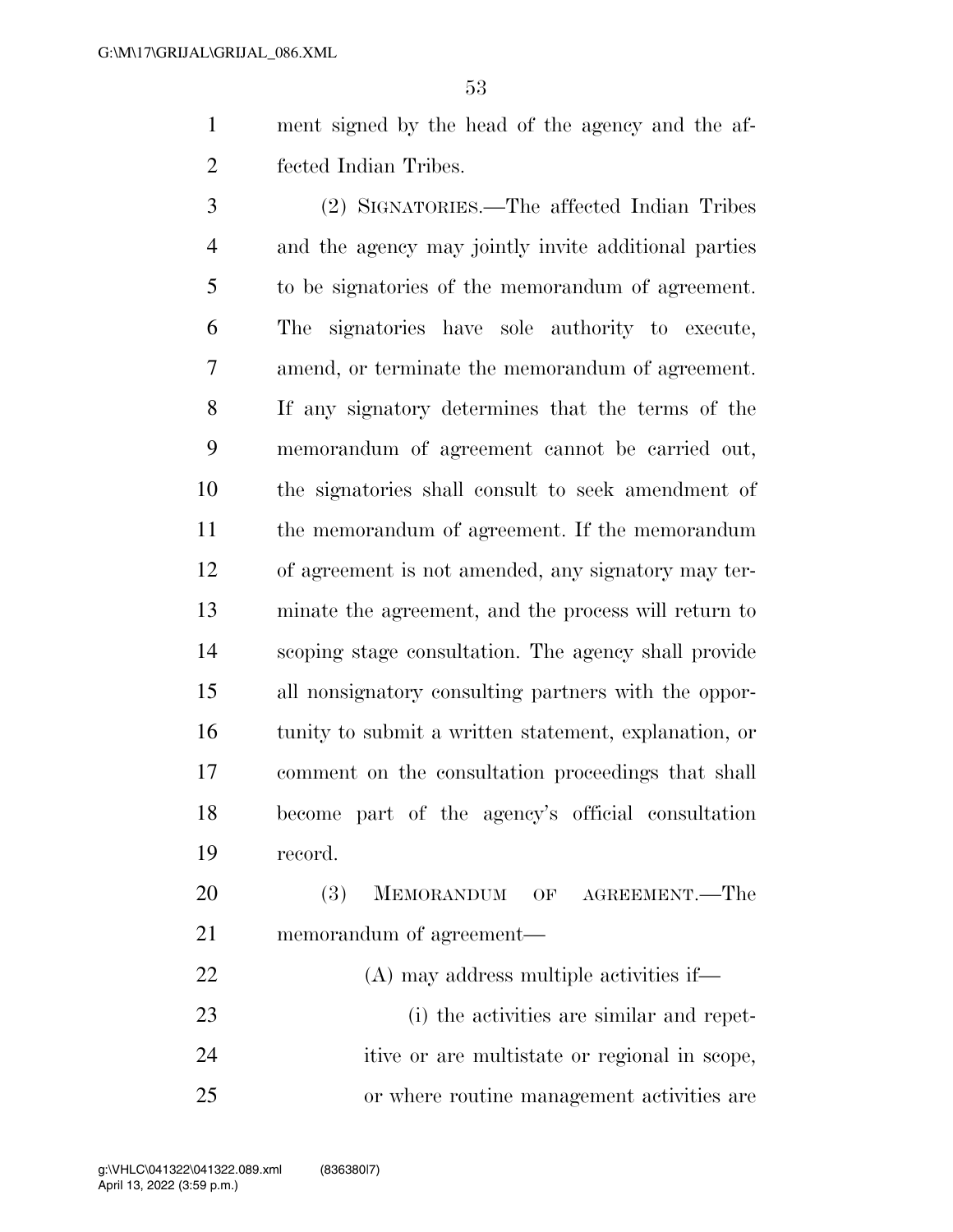| $\mathbf{1}$   | undertaken at Federal installations, facili-      |
|----------------|---------------------------------------------------|
| $\overline{2}$ | ties, or other land management units; and         |
| 3              | (ii) the scope of the activities is clear-        |
| $\overline{4}$ | ly delineated;                                    |
| 5              | (B) may establish standard processes for          |
| 6              | categories of activities determined<br>certain    |
| 7              | through consultation and defined in the memo-     |
| 8              | randum of agreement;                              |
| 9              | (C) shall include a provision for monitoring      |
| 10             | and reporting on its implementation;              |
| 11             | (D) shall include provisions for termination      |
| 12             | or reconsideration if the activity has not been   |
| 13             | completed within a specified time;                |
| 14             | (E) shall include provisions to address new       |
| 15             | discoveries, which may include halting the activ- |
| 16             | ity and returning to scoping stage consultation;  |
| 17             | shall include provisions to address<br>(F)        |
| 18             | changes or modifications to the scope or nature   |
| 19             | of the activity, impacts or conditions of the     |
| 20             | project or site;                                  |
| 21             | (G) may incorporate relevant Tribal laws,         |
| 22             | standards, regulations, or policies;              |
| 23             | (H) may include provisions for the protec-        |
| 24             | tion of culturally sensitive information; and     |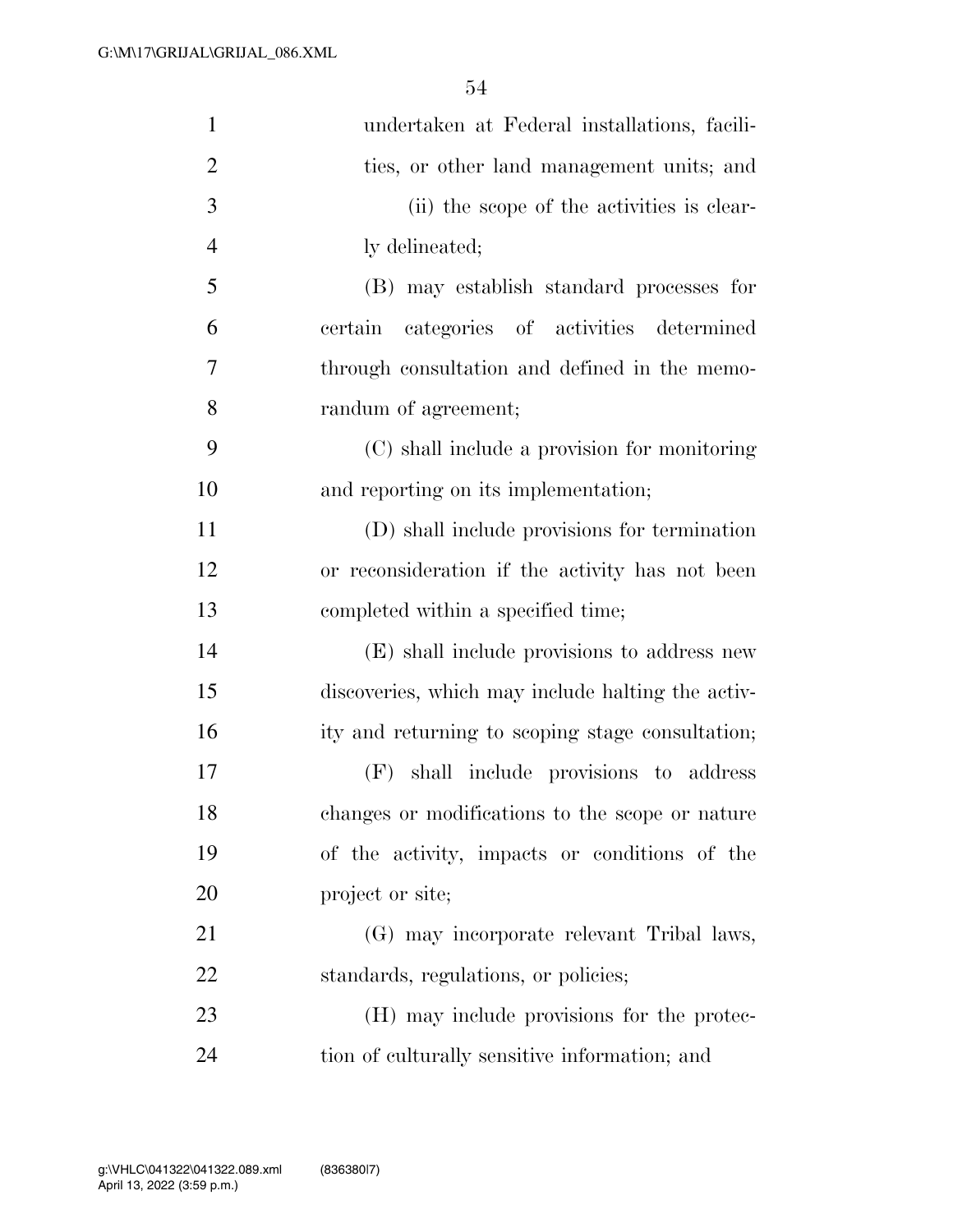(I) shall include provisions to address and 2 resolve disputes.

 (f) TERMINATION OF SCOPING STAGE CONSULTA- TION WITHOUT A MEMORANDUM OF AGREEMENT.—The agency shall make a good faith effort through sustained interaction and collaboration to reach a consensus result- ing in a memorandum of agreement. If, after a good faith effort and a reasonable amount of time given the nature and complexities of the proposed activity and potential im- pacts, the agency determines that further consultation will not be productive, it may terminate consultation by pro- viding all consultation partners with a written notification and explanation for its decision, signed by the head of the agency, and proceed to the decision stage procedures de- scribed in section 204. Any decision by an agency to termi- nate consultation must be supported by an adequate docu- mentation and evidence of its good faith efforts and the basis for its decision. The affected Indian Tribes may at any point decide to terminate consultation. In case of ter- mination by either party, the agency shall provide the af- fected Indian Tribes or other affected parties with the op- portunity to submit a written statement, explanation, or comment on the consultation proceedings that will become part of the agency's official consultation record.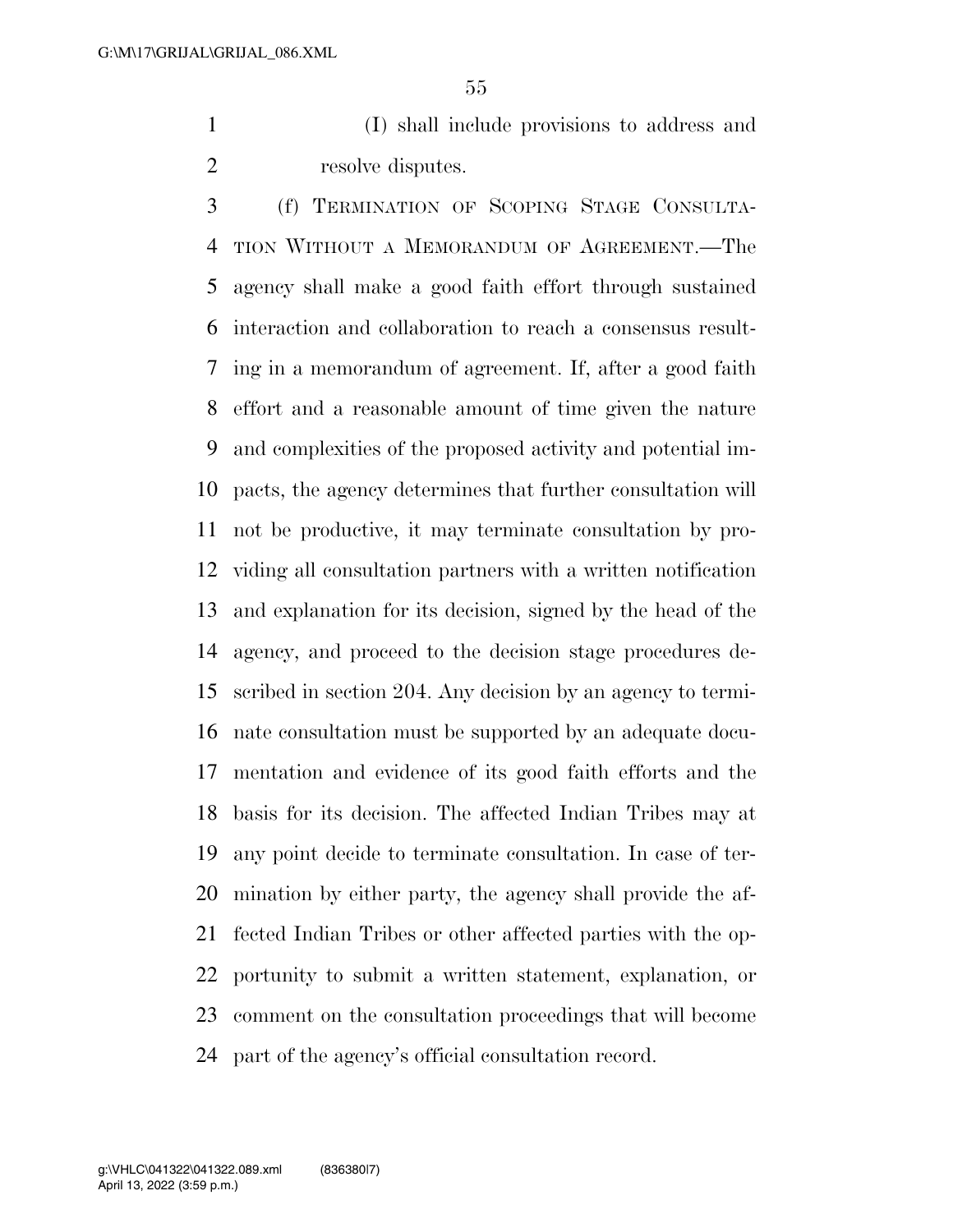#### **SEC. 204. DECISION STAGE PROCEDURES.**

 (a) PROPOSAL DOCUMENT.—The agency shall com- pile a document consisting of the plan for the activity, its anticipated impacts to Tribal interests, any memorandum of agreement, and any written statements made by con- sulting partners during the scoping stage as described in section 203. The agency shall include sufficient supporting documentation to the extent permitted by law and within available funds to enable any reviewing parties to under- stand its basis. The agency may use documentation pre- pared to comply with other laws to fulfill the requirements of this provision to the extent that such documentation is sufficiently pertinent to and focused on the relevant issues as to allow reasonable ease of review. The agency shall mail and, if possible, email a copy of the Proposal Document to all affected Indian Tribes and stakeholders, including those that withdrew from the process. At a min- imum, the document shall go to the Tribal leader, all members of any elected Tribal governing body, and stake- holders. The agency shall follow up to confirm receipt of the document. After these steps have been completed, the Proposal Document shall be published in the Federal Reg-ister, subject to the provisions of section 207.

 (b) PUBLIC COMMENT PERIOD.—The agency shall provide a period of not less than 90 days after publication in the Federal Register for comments on the Proposal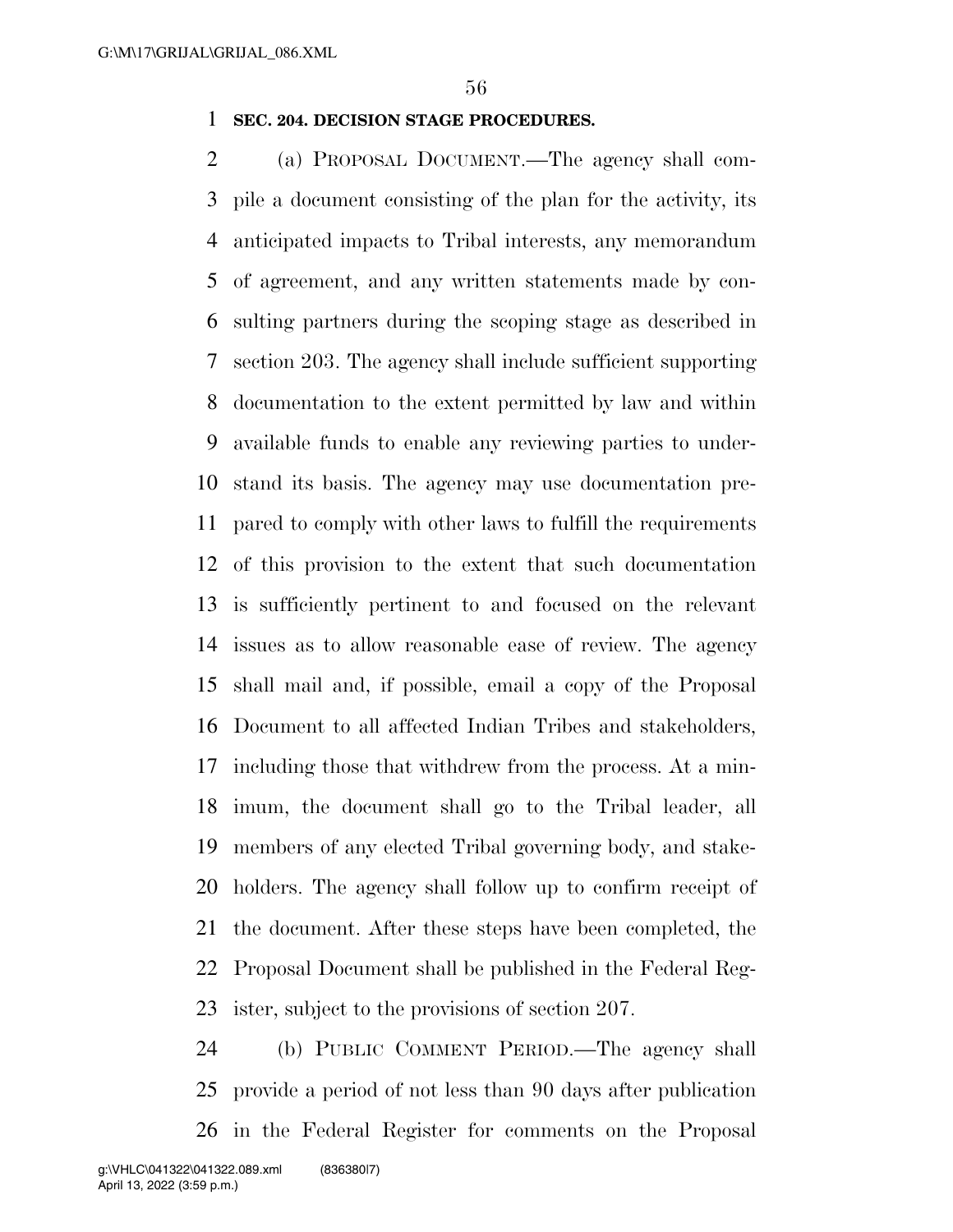Document. A reasonable extension shall be granted upon request of not less than 30 days by any member of any of the affected Indian Tribal governing bodies or a stake-holder.

 (c) PRELIMINARY DECISION.—After expiration of the comment period, the agency shall prepare a preliminary decision letter, signed by the head of the agency. The let- ter shall state the decision to proceed or not proceed with the mineral activity, the decision's rationale, any changes in the proposal made in response to comments, and any points where the decision conflicts with the expressed re- quests of any of the affected Indian Tribes or stake- holders. It shall particularly address why the decision was made to disregard any such requests. The agency shall mail and, if possible, email a copy of the letter to all af- fected Indian Tribes and stakeholders, including those that withdrew from the process. At a minimum, the letter shall go to the Tribal leader, all members of the Tribal governing body, and stakeholders. The agency shall follow up to confirm receipt of the letter.

 (d) FINAL DECISION.—The agency shall provide a 60-day period following the issuance of the preliminary de- cision letter for response by the affected Indian Tribes and stakeholders. Thereafter, the agency shall notify in writ-ing, signed by the head of the agency, the affected Indian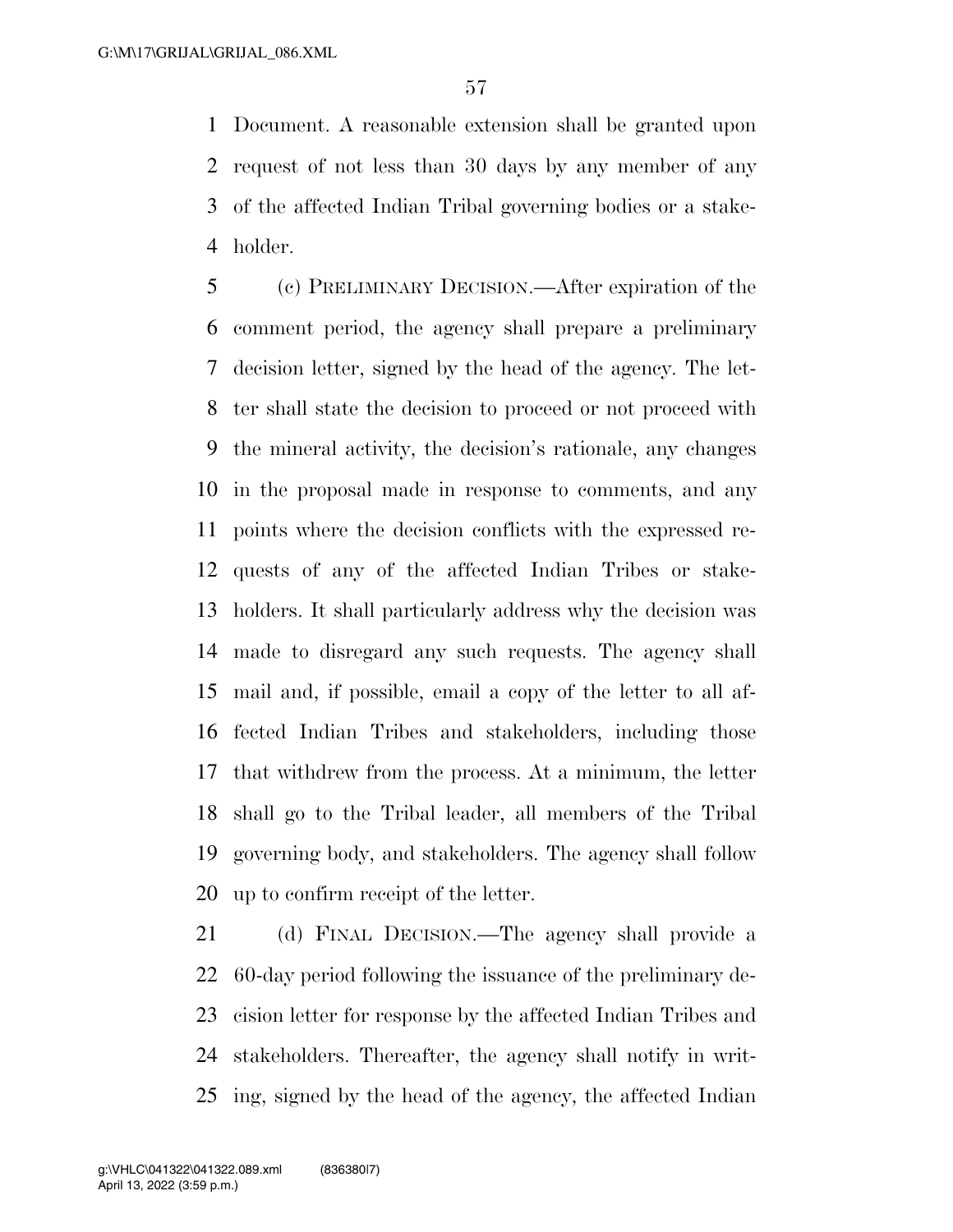Tribes and stakeholders, including those that withdrew from the process, of the agency's final decision.

#### **SEC. 205. DOCUMENTATION AND REPORTING.**

 (a) OFFICIAL CONSULTATION RECORD.—The agency shall keep an official consultation record that allows accu- rate tracking of the process so that agencies and con- sulting parties can correct any errors or omissions, and provides an official record of the process that can be re- ferred to in any litigation that may arise. The agency shall document all efforts to initiate consultation as well as doc- umenting the process once it has begun. Such documenta- tion, including correspondence, telephone logs, and emails, shall be included in the agency's official consultation record. The agency shall also keep notes so that the con- sultation record documents the content of consultation meetings, site visits, and phone calls in addition to infor-mation about dates and who participated.

 (b) PAYMENT FOR TRIBAL DOCUMENTATION WORK.—If the agency asks an Indian Tribe for specific information or documentation regarding the location, na- ture, and condition of individual sites, to conduct a survey, or in any way fulfill the duties of the agency in a role similar to that of a consultant or contractor, then the agency must pay for such services, if so requested by the Indian Tribe, as it would for any private consultant or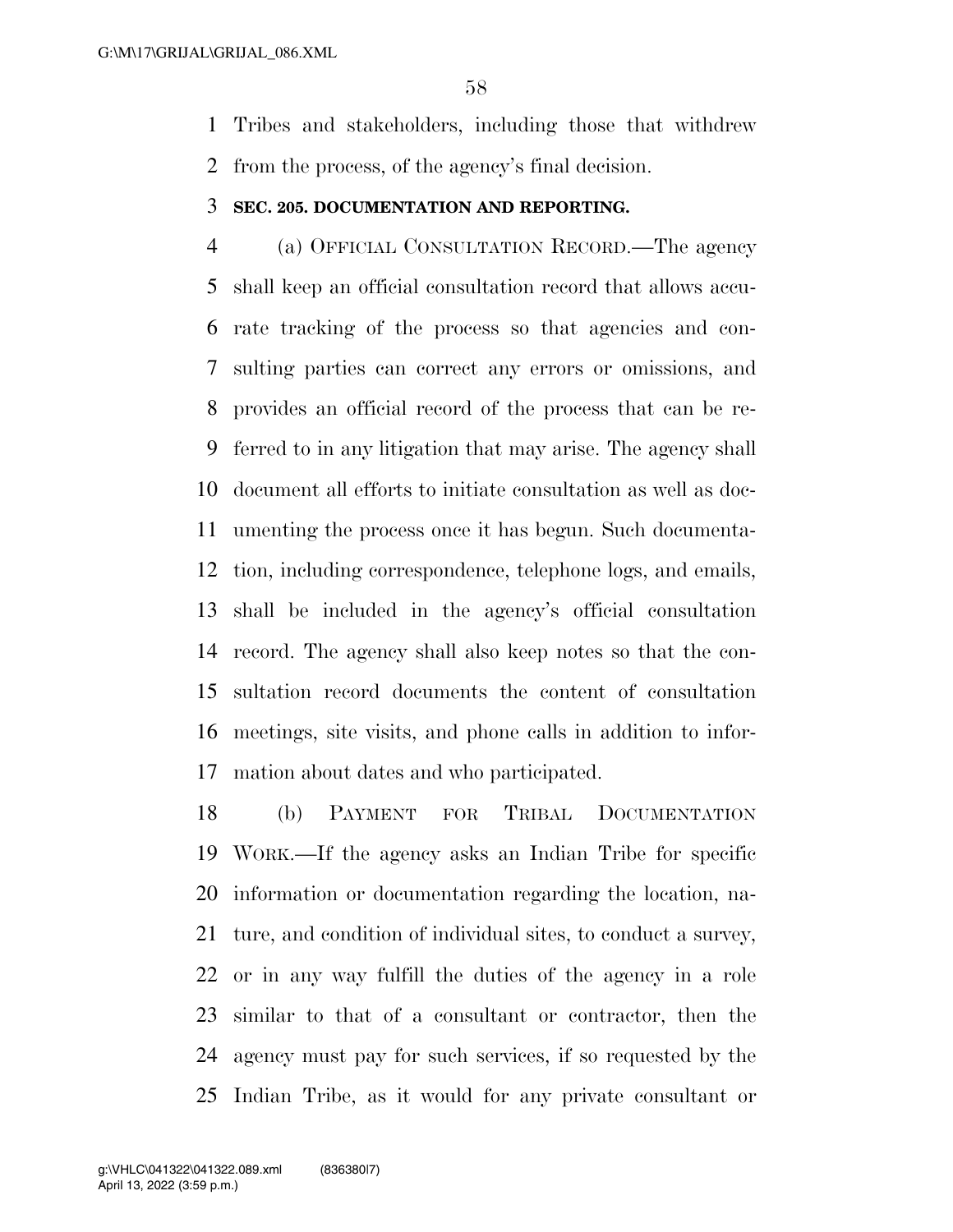contractor. An Indian Tribe may select a contractor to perform such work on its behalf, to be paid for by the agency.

 (c) REPORT TO CONGRESS.—Each agency shall on a biennial basis submit to Congress a report on its consulta-tion activities.

#### **SEC. 206. IMPLEMENTATION.**

 Not later than 30 days after the date of the enact- ment of this Act, the head of each agency shall designate an official with principal responsibility for the agency's re- view of existing consultation and coordination policies and procedures, and implementation of this Act. Not later than 60 days after the effective date of this order, the des- ignated official shall submit to the Office of Management and Budget a description of the agency's revised consulta-tion process in conformity with this Act.

#### **SEC. 207. SENSITIVE TRIBAL INFORMATION.**

 (a) CLOSED MEETINGS.—Notwithstanding any provi- sion of the Administrative Procedures Act, consultation meetings shall be closed to the public at the request of the Indian Tribal Government.

 (b) SENSITIVE INFORMATION.—Notwithstanding any provision of section 552 of title 5, United States Code (commonly known as the Freedom of Information Act), the Administrative Procedures Act, or any other applicable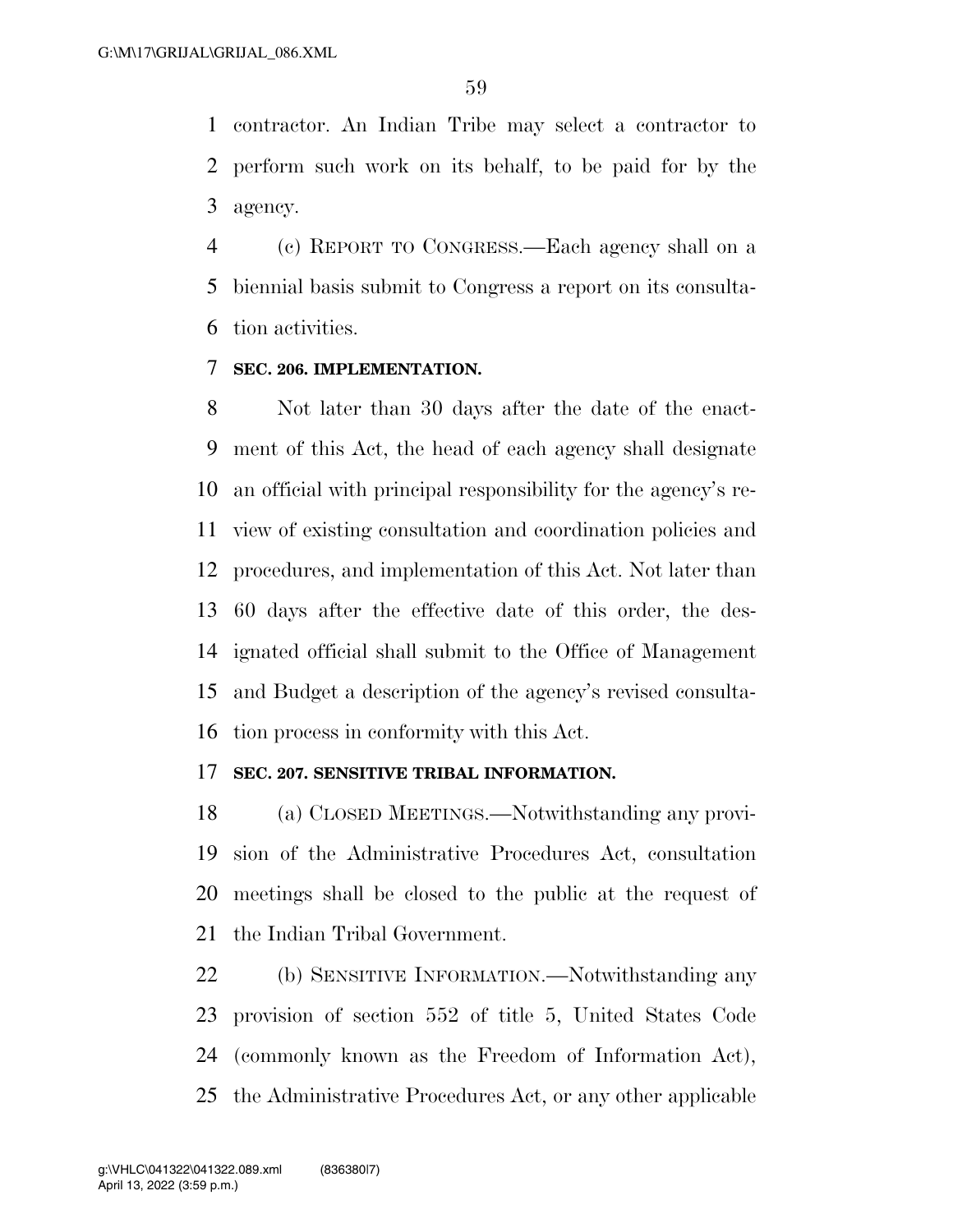laws or regulations, all information designated by the In- dian Tribe as sensitive, such as the location of sacred sites or other details of cultural or religious practices, shall be deleted from any public publication made as part of the consultation process or in the process of carrying out the activity.

 (c) LIMITED INFORMATION ACCESS.—The agency, in consultation with the Indian Tribe or such Tribe's des- ignee, shall determine who may have access to the infor- mation for the purposes of carrying out the mineral activ-ity.

 (d) INDIVIDUAL ALLOTMENTS.—Instances where sa- cred sites are located on individual allotments or public domain allotments shall be addressed on a case-by-case basis and shall involve the allottees.

 (e) SACRED SITES.—The location and uses of a sa- cred site shall be protected in accordance with this provi-sion and section 111.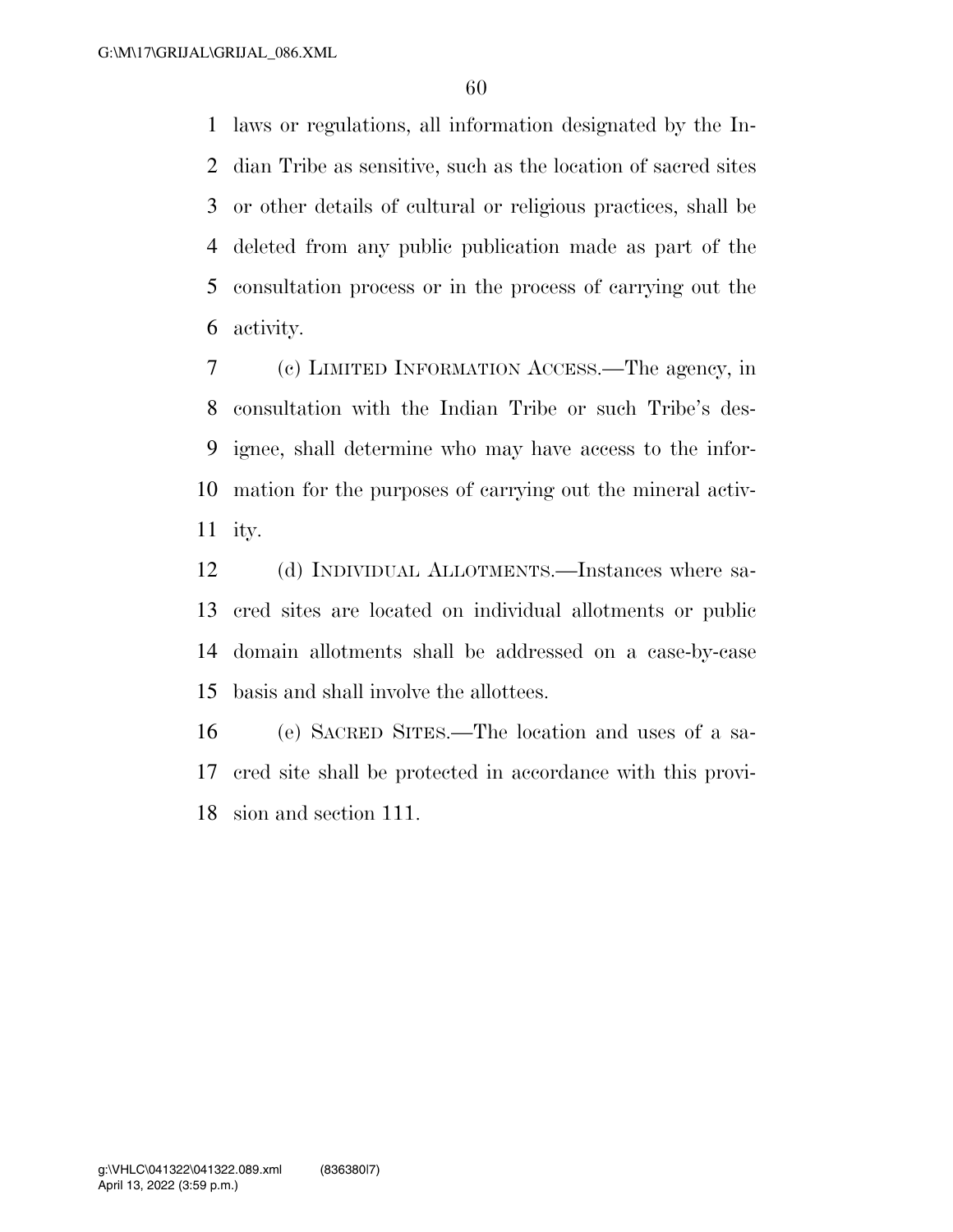# **TITLE III—ENVIRONMENTAL CONSIDERATIONS OF MIN- ERAL EXPLORATION AND DE-VELOPMENT**

## **SEC. 301. GENERAL STANDARD FOR HARDROCK MINING ON FEDERAL LAND.**

 Notwithstanding section 302(b) of the Federal Land Policy and Management Act of 1976 (43 U.S.C. 1732(b)), the first section of the Act of June 4, 1897 (chapter 2; 30 Stat. 36; 16 U.S.C. 478), and the National Forest Management Act of 1976 (16 U.S.C. 1600 et seq.), and in accordance with this title and applicable law, unless ex- pressly stated otherwise in this Act, the Secretary shall ensure that mineral activities on any Federal land that is subject to a mining claim, millsite claim, tunnel site claim, or any authorization issued under title I of this Act are carefully controlled to prevent undue degradation of public lands and resources.

#### **SEC. 302. PERMITS.**

 (a) PERMITS REQUIRED.—No person may engage in mineral activities on Federal land that may cause a dis- turbance of surface resources, including land, air, ground water and surface water, and fish and wildlife, unless a permit was issued to such person under this title author-izing such activities.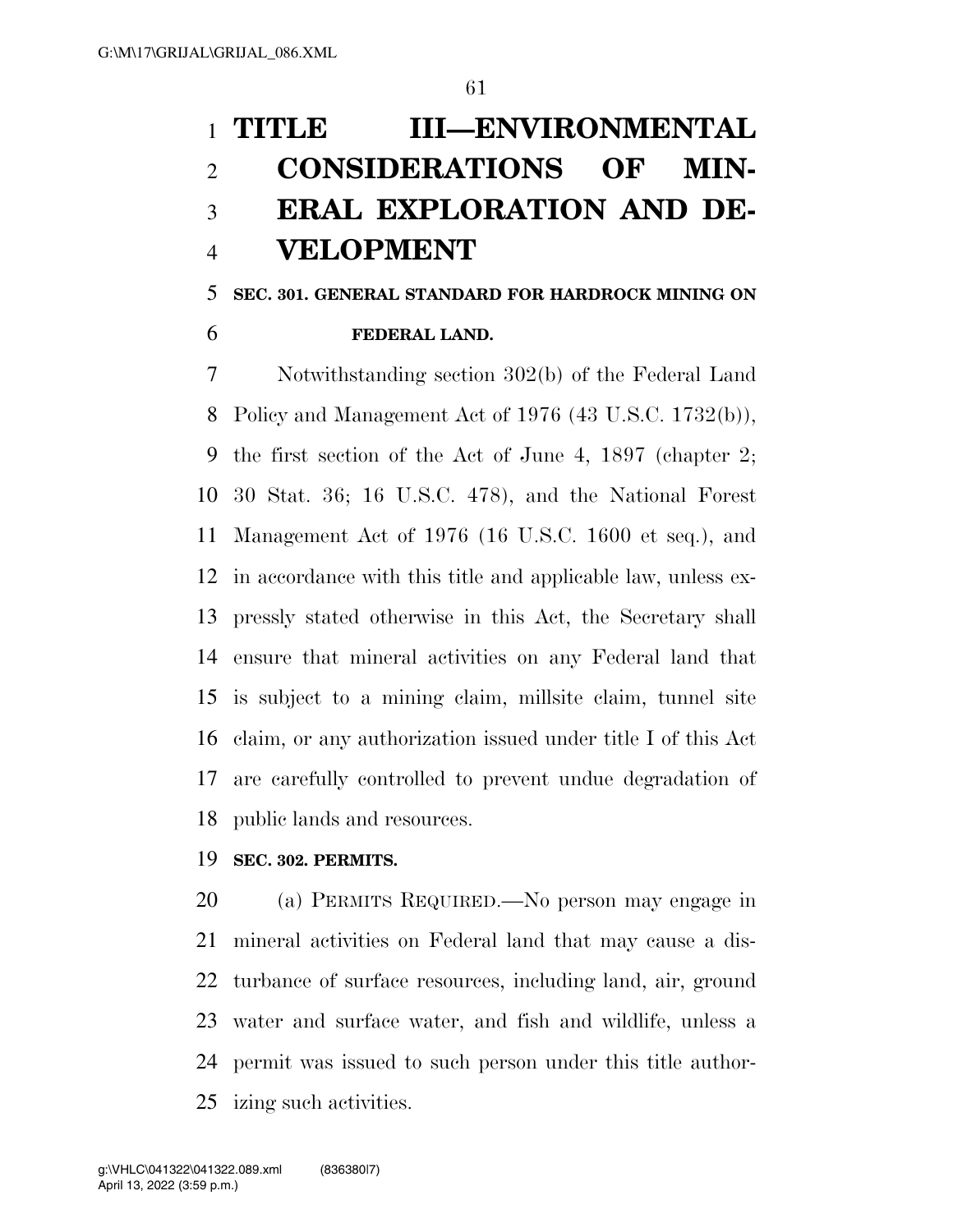(b) NEGLIGIBLE DISTURBANCE.—Notwithstanding subsection (a), a permit under this title shall not be re- quired for mineral activities that are a casual use of the Federal land.

 (c) COORDINATION WITH NATIONAL ENVIRON- MENTAL POLICY ACT PROCESS.—The Secretary and the Secretary of Agriculture shall conduct the permit proc- esses under this Act in accordance with the timing and other requirements under section 102 of the National En- vironmental Policy Act of 1969 (42 U.S.C. 4332). To the extent practicable, the Secretary and Secretary of Agri-culture shall coordinate the permit process.

#### **SEC. 303. EXPLORATION PERMIT.**

 (a) AUTHORIZED EXPLORATION ACTIVITY.—Any ap- plicant may apply for an exploration permit for any min- ing claim, license, or lease authorizing the applicant to re- move a reasonable amount of the hardrock minerals, as defined in the license or lease or established in such regu- lations as the Secretary shall promulgate, from the area that is subject to the claim, license, or lease, respectively, for analysis, study, and testing. Such permit shall not au- thorize the applicant to remove any mineral for sale nor to conduct any activities other than those required for ex-ploration for hardrock minerals and reclamation.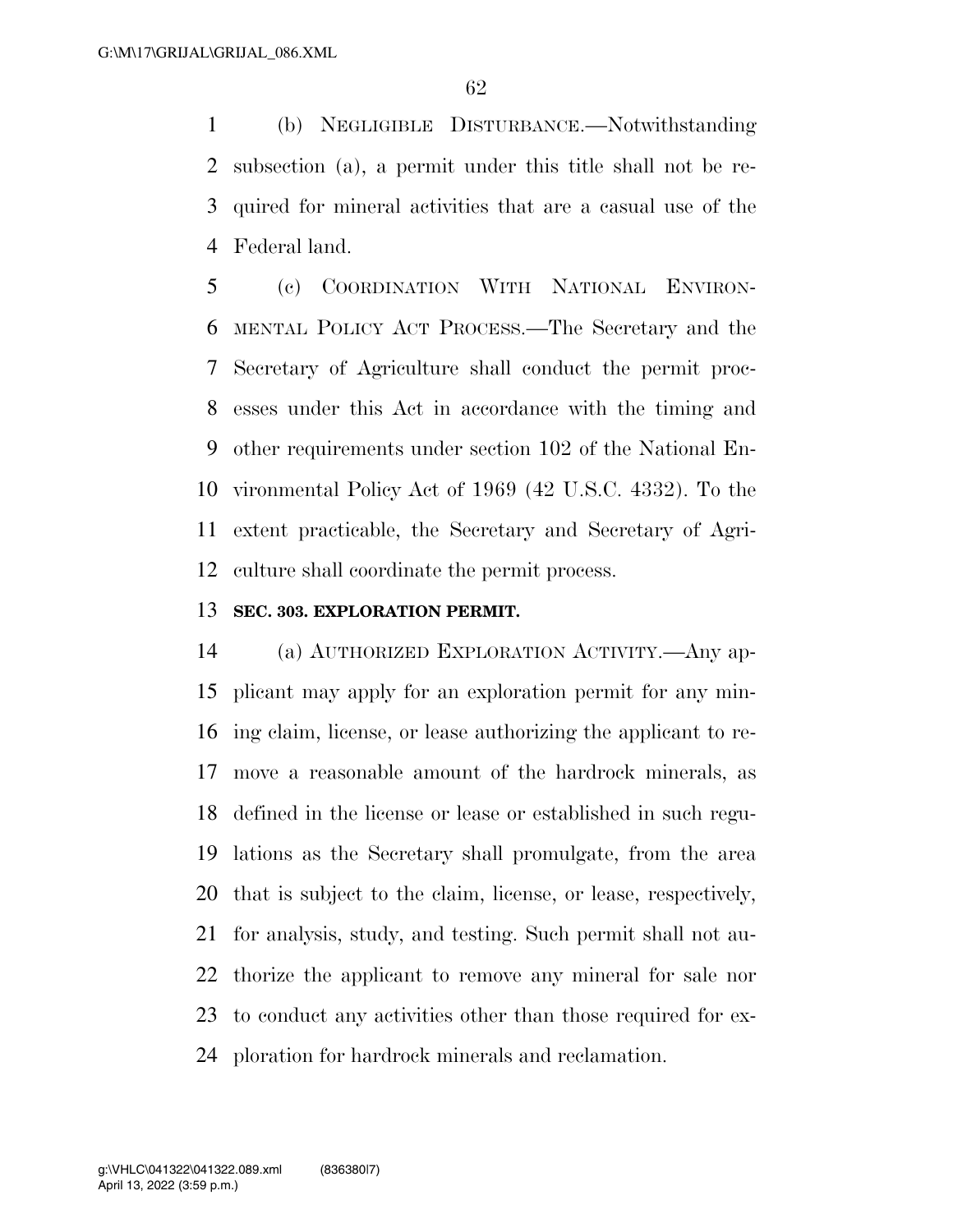(b) PERMIT APPLICATION REQUIREMENTS.—An ap- plication for an exploration permit under this section shall be submitted in a manner satisfactory to the Secretary concerned, and shall contain an exploration plan, a rec- lamation plan for the proposed exploration, and such docu- mentation as necessary to ensure compliance with applica-ble Federal and State environmental laws and regulations.

 (c) RECLAMATION PLAN REQUIREMENTS.—The rec- lamation plan required to be included in a permit applica- tion under subsection (b) shall include such provisions as may be jointly prescribed by the Secretary and the Sec- retary of Agriculture by regulations. Such regulations shall, at a minimum, require the following:

- (1) The applicant has demonstrated that pro-posed reclamation can be accomplished.
- (2) The proposed exploration activities and con- dition of the land after the completion of exploration activities and final reclamation will conform with the land use plan applicable to the area subject to min-eral activities.
- (3) The area subject to the proposed permit is not included within an area listed in section 111.
- (4) The applicant has demonstrated that the exploration plan and reclamation plan will be in compliance with the requirements of this Act and all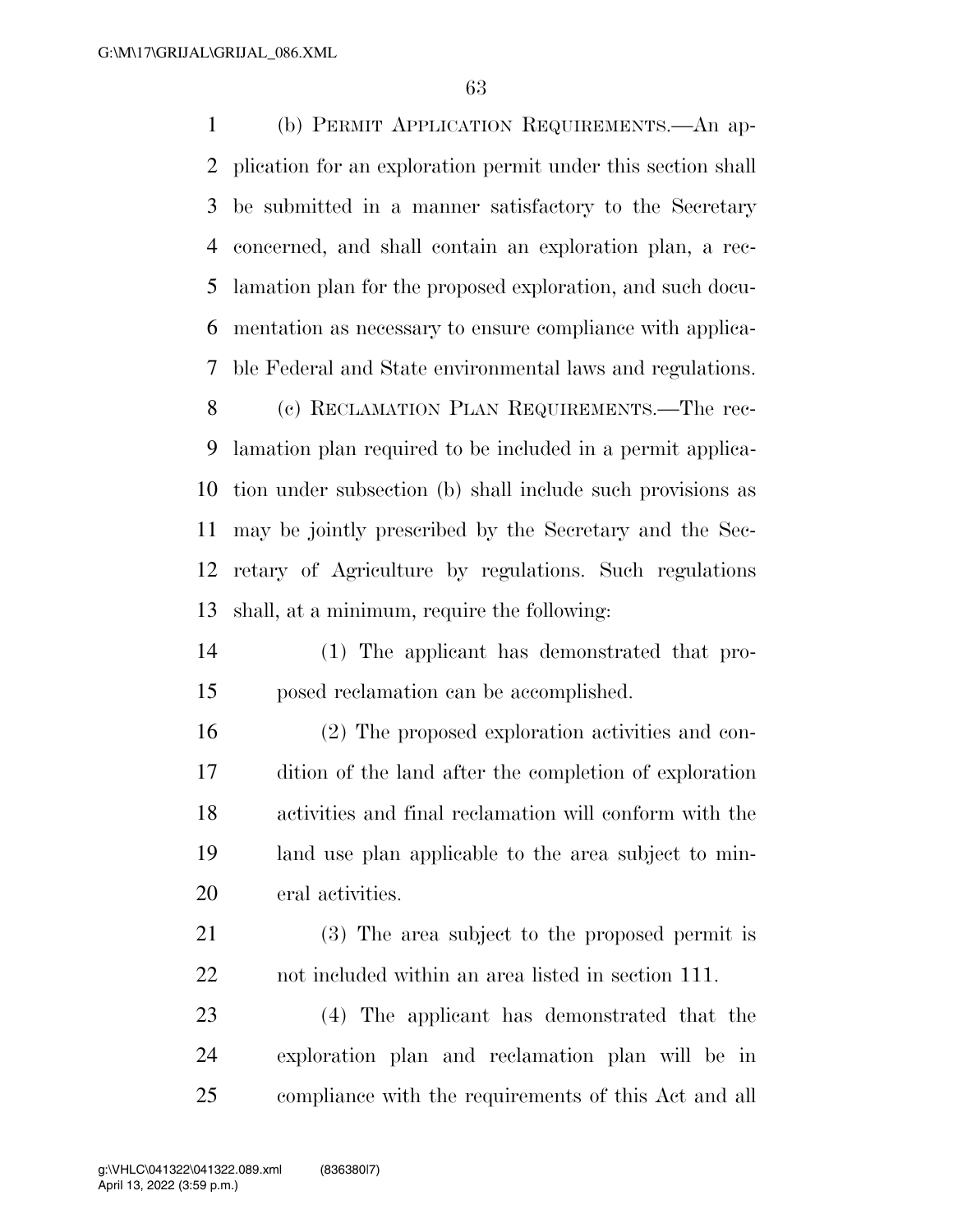other applicable Federal requirements, and any State requirements agreed to by the Secretary con-cerned.

 (5) The applicant has demonstrated that the re-quirements of section 306 will be met.

 (6) The applicant is eligible to receive a permit under section 305.

 (d) TERM OF PERMIT.—An exploration permit shall be for a stated term. The term shall be no greater than that necessary to accomplish the proposed exploration, and in no case for more than 10 years.

 (e) PERMIT MODIFICATION.—During the term of an exploration permit the permit holder may submit an appli- cation to modify the permit. To approve a proposed modi- fication to the permit, the Secretary concerned shall make the same determinations as are required in the case of an original permit, except that the Secretary and the Sec- retary of Agriculture may specify by joint rule the extent to which requirements for initial exploration permits under this section shall apply to applications to modify an explo- ration permit based on whether such modifications are deemed significant or minor.

23 (f) TRANSFER, ASSIGNMENT, OR SALE OF RIGHTS.— (1) PRIOR WRITTEN APPROVAL.—No transfer, assignment, or sale of rights granted by a permit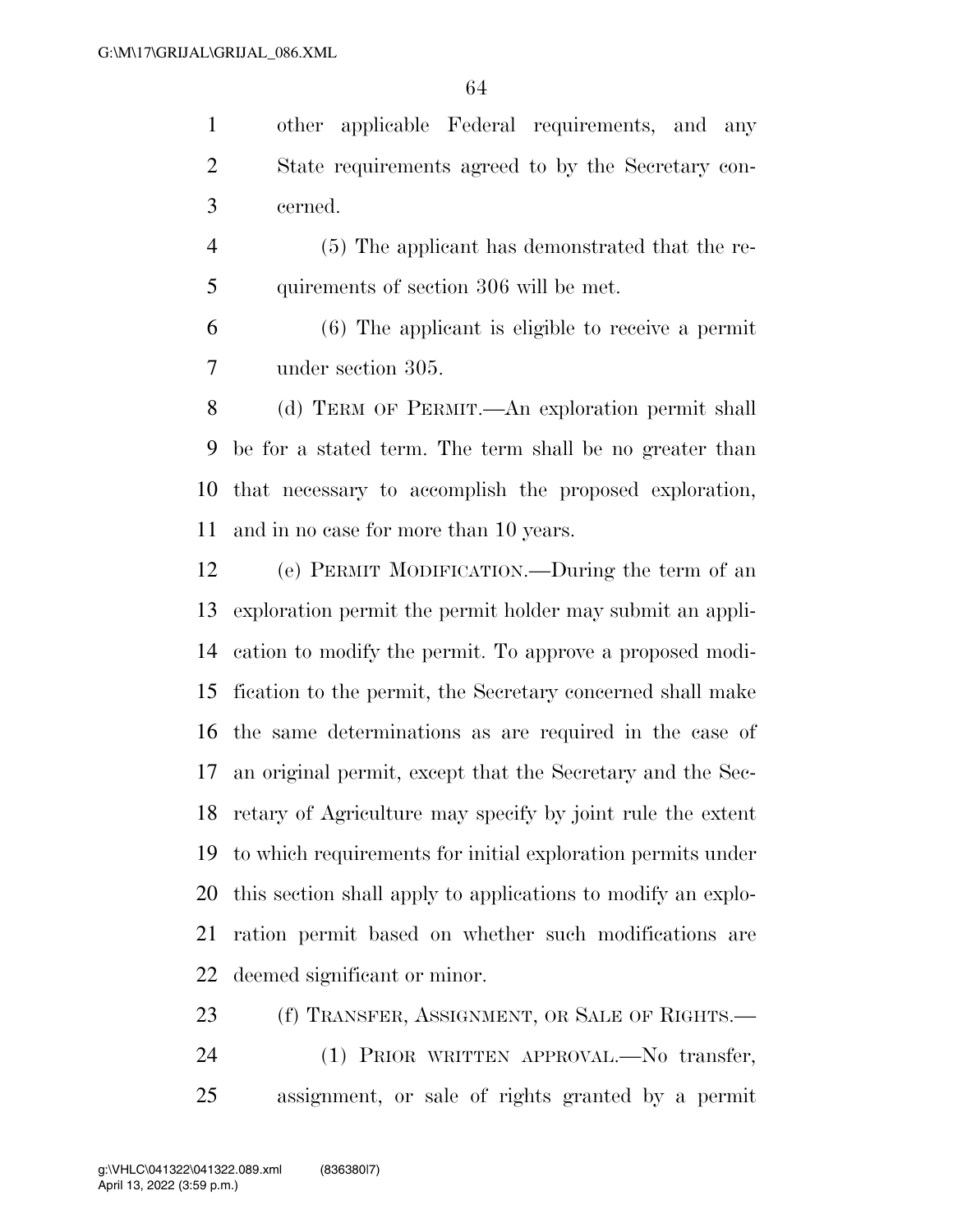| $\mathbf{1}$   | issued under this section shall be made without the    |
|----------------|--------------------------------------------------------|
| $\overline{2}$ | prior written approval of the Secretary concerned.     |
| 3              | (2) APPROVAL.—Such Secretary shall allow a             |
| $\overline{4}$ | person holding a permit to transfer, assign, or sell   |
| 5              | rights under the permit to a successor, if the Sec-    |
| 6              | retary finds in writing that the successor—            |
| 7              | $(A)$ is eligible to receive a permit under            |
| 8              | section 304;                                           |
| 9              | (B) has submitted evidence of financial as-            |
| 10             | surance satisfactory under section 306; and            |
| 11             | (C) meets any other requirements specified             |
| 12             | by the Secretary.                                      |
| 13             | (3) ASSUMED LIABILITY.—The successor in in-            |
| 14             | terest shall assume the liability and reclamation re-  |
| 15             | sponsibilities established by the existing permit and  |
| 16             | shall conduct the mineral activities in full compli-   |
| 17             | ance with this Act, and the terms and conditions of    |
| 18             | the permit as in effect at the time of transfer, as-   |
| 19             | signment, or sale.                                     |
| 20             | (4) FEE.—Each application for approval of a            |
| 21             | permit transfer, assignment, or sale pursuant to this  |
| 22             | subsection shall be accompanied by a fee payable to    |
| 23             | the Secretary of the Interior in such amount as may    |
| 24             | be established by such Secretary. Such amount shall    |
| 25             | be equal to the actual or anticipated cost to the Sec- |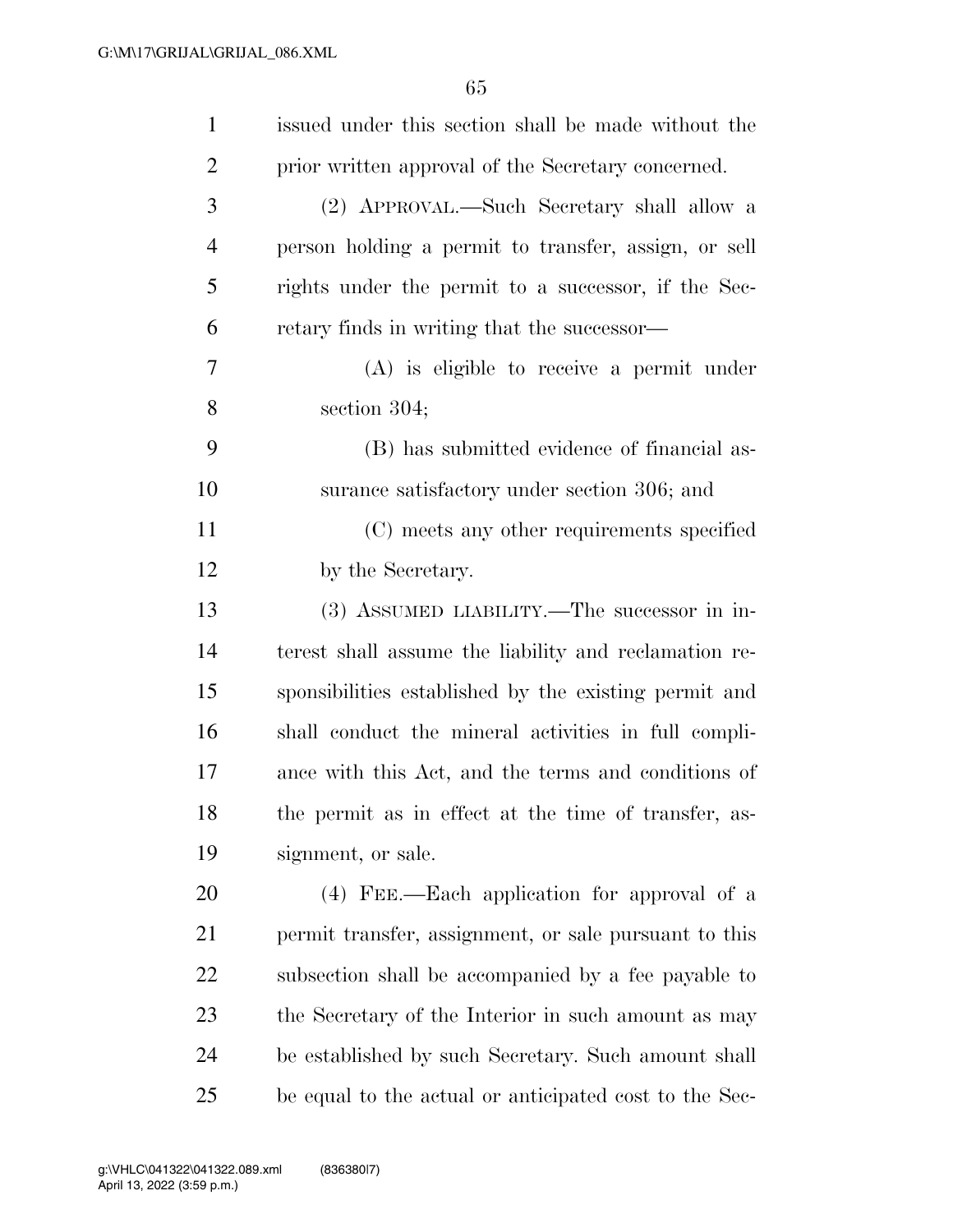retary or the Secretary of Agriculture, as appro- priate, of reviewing and approving or disapproving such transfer, assignment, or sale, as determined by the Secretary of the Interior.

#### **SEC. 304. OPERATIONS PERMIT.**

6 (a) OPERATIONS PERMIT.—(1) Any applicant that is in compliance with all provisions of this Act may apply to the Secretary concerned for an operations permit au- thorizing the applicant to carry out mineral activities, other than casual use, on—

 (A) any valid mining claim, valid millsite claim, valid tunnel site claim, or lease issued under this Act; and

 (B) such additional Federal land as the Sec- retary may determine is necessary to conduct the proposed mineral activities, if the operator obtains a right-of-way permit for use of such additional lands under title V of the Federal Land Policy and Man- agement Act of 1976 (43 U.S.C. 1761 et seq.) and agrees to pay all fees required under that title for 21 the permit under that title.

 (2) If the Secretary decides to issue such permit, the permit shall include such terms and conditions as pre-scribed by such Secretary to carry out this title.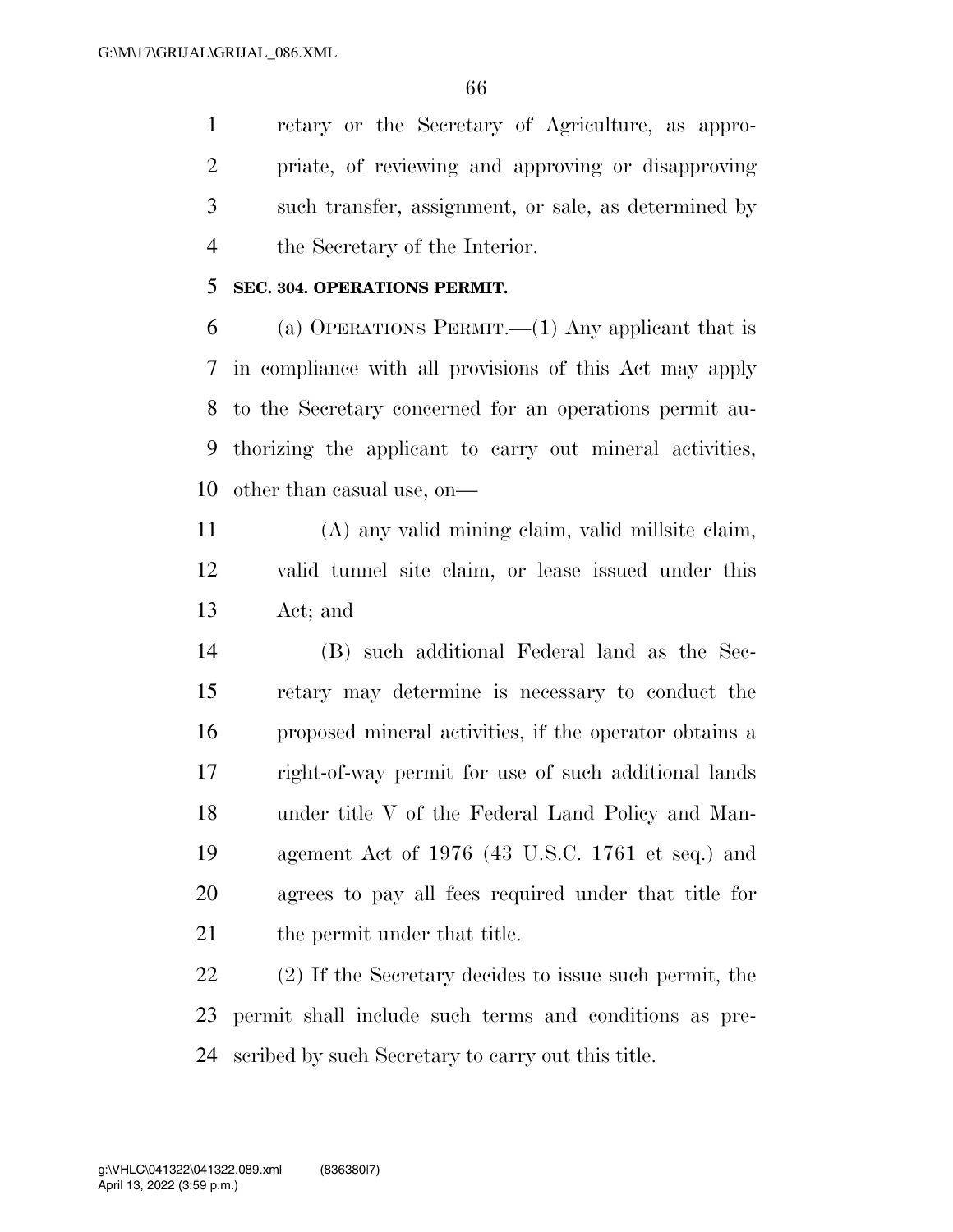(b) PERMIT APPLICATION REQUIREMENTS.—An ap- plication for an operations permit under this section shall be submitted in a manner satisfactory to the Secretary concerned and shall contain site characterization data, an operations plan, a reclamation plan, monitoring plans, long-term maintenance plans, to the extent necessary, and such documentation as necessary to ensure compliance with applicable Federal and State environmental laws and regulations. If the proposed mineral activities will be car- ried out in conjunction with mineral activities on adjacent non-Federal lands, information on the location and nature of such operations may be required by the Secretary.

 (c) PERMIT ISSUANCE OR DENIAL.—(1) After pro- viding for public participation pursuant to subsection (i), the Secretary concerned shall issue an operations permit if such Secretary makes each of the following determina- tions in writing, and shall deny a permit if such Secretary finds that the application and applicant do not fully meet the following requirements:

 (A) The permit application, including the site characterization data, operations plan, and reclama- tion plan, are complete and accurate and sufficient for developing a good understanding of the antici- pated impacts of the mineral activities and the effec-tiveness of proposed mitigation and control.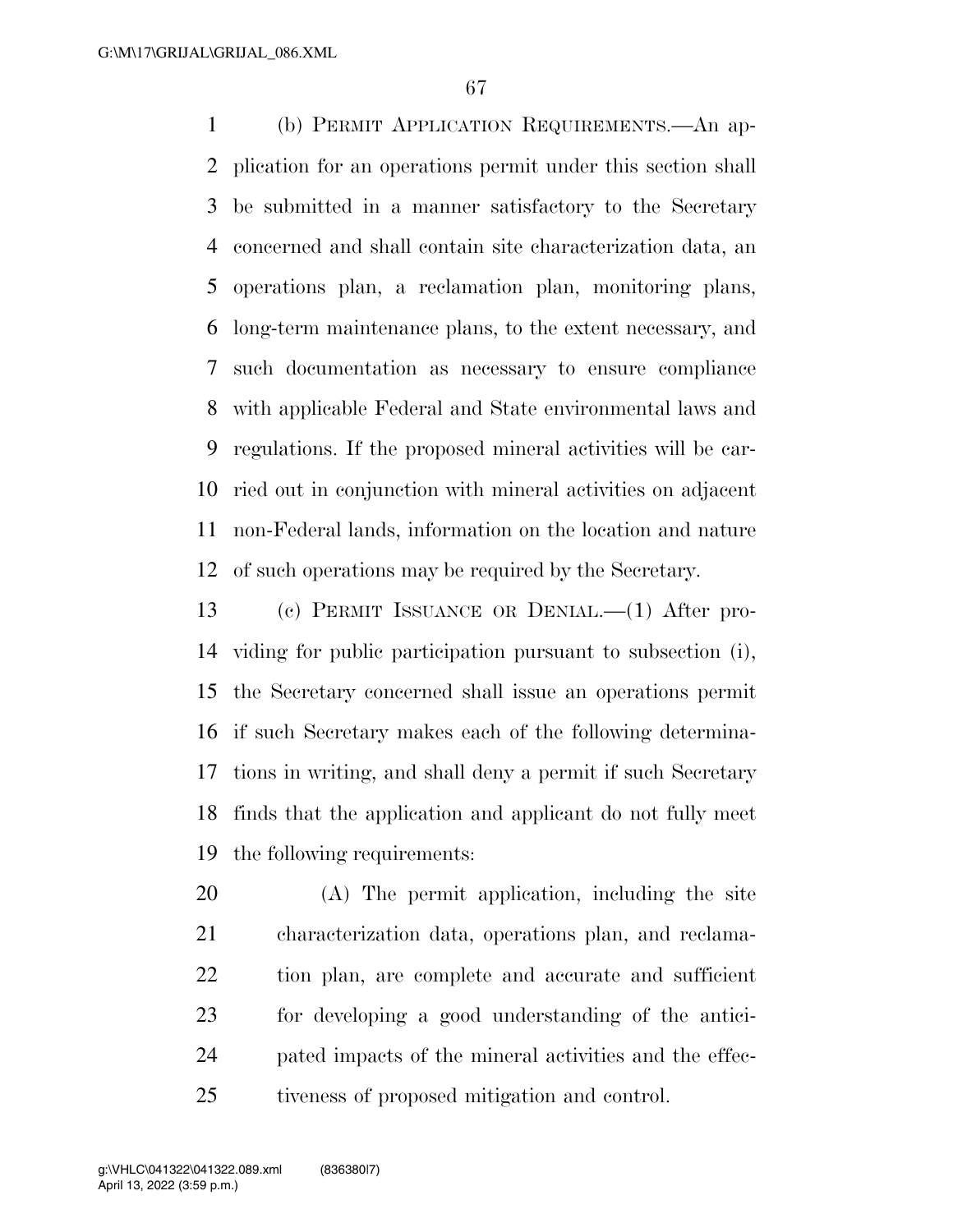| $\mathbf{1}$   | (B) The applicant has demonstrated that the             |
|----------------|---------------------------------------------------------|
| $\overline{2}$ | proposed reclamation in the operation and reclama-      |
| 3              | tion plan can be and is likely to be accomplished by    |
| $\overline{4}$ | the applicant and will not cause undue degradation.     |
| 5              | (C) The condition of the land, including the fish       |
| 6              | and wildlife resources and habitat contained thereon,   |
| 7              | will be restored after the completion of mineral ac-    |
| 8              | tivities.                                               |
| 9              | (D) The area subject to the proposed plan is            |
| 10             | not listed in section 111 or otherwise ineligible for   |
| 11             | mineral activities.                                     |
| 12             | (E) The proposed operation has been designed            |
| 13             | to prevent material damage to the hydrologic bal-       |
| 14             | ance outside the permit area.                           |
| 15             | (F) The applicant will fully comply with the re-        |
| 16             | quirements of section 306 prior to the initiation of    |
| 17             | operations.                                             |
| 18             | (G) Neither the applicant nor operator, nor any         |
| 19             | subsidiary, affiliate, or person controlled by or under |
| 20             | common control with the applicant or operator, is in-   |
| 21             | eligible to receive a permit under section 305.         |
| 22             | (H) The reclamation plan demonstrates that 10           |
| 23             | years following mine closure, no treatment of surface   |
| 24             | or ground water for carcinogens or toxins will be re-   |
|                |                                                         |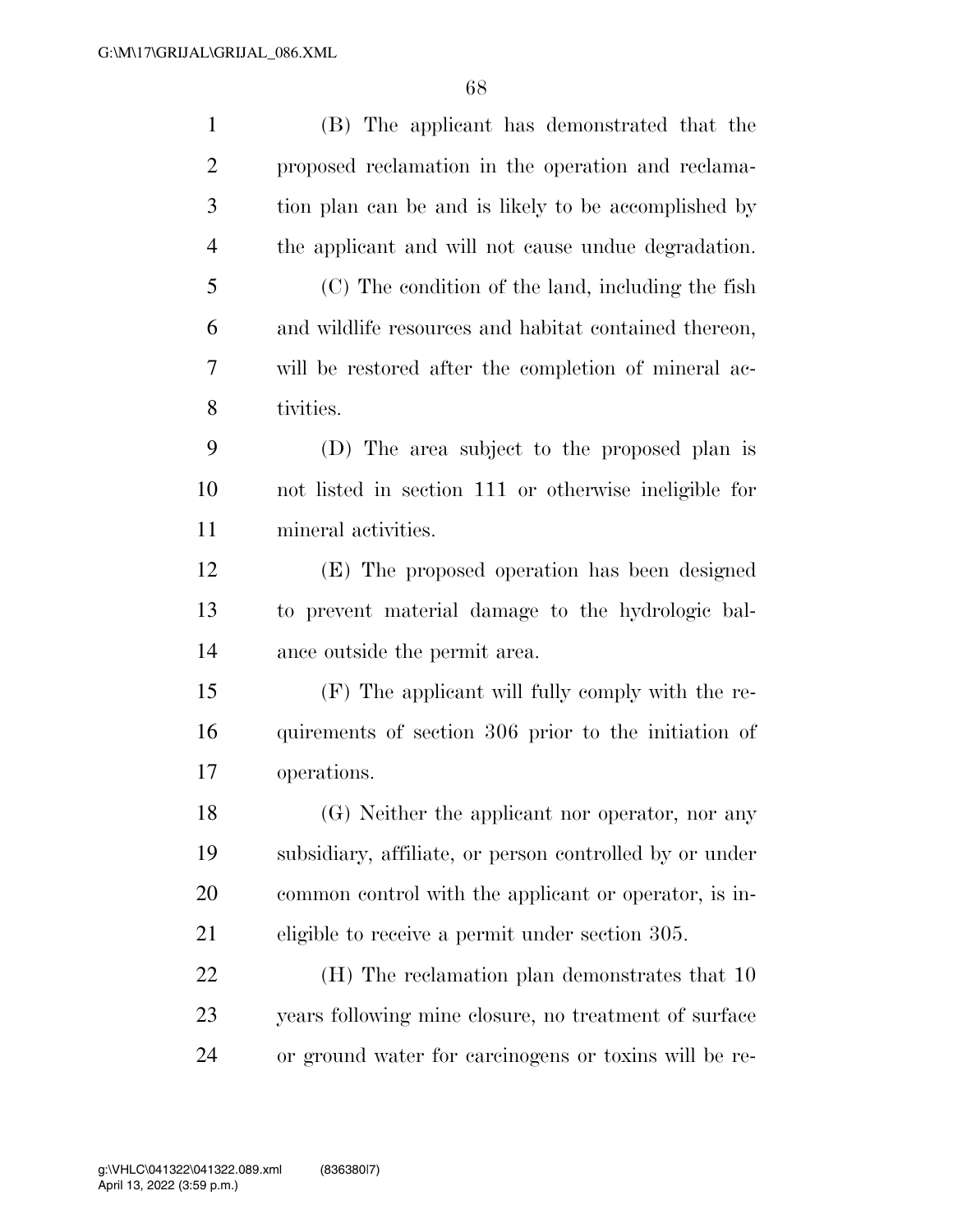quired to meet water quality standards at the point of discharge.

 (2) With respect to any activities specified in the rec- lamation plan referred to in subsection (b) that constitute a removal or remedial action under section 101 of the Comprehensive Environmental Response, Compensation, and Liability Act of 1980 (42 U.S.C. 9601), the Secretary shall consult with the Administrator of the Environmental Protection Agency prior to the issuance of an operations permit. The Administrator of the Environmental Protec- tion Agency shall ensure that the reclamation plan does not require activities that would increase the costs or like- lihood of removal or remedial actions under the Com- prehensive Environmental Response, Compensation, and Liability Act of 1980 (42 U.S.C. 9601 et seq.) or correc- tive actions under the Solid Waste Disposal Act (42 U.S.C. 6901 et seq.).

18 (d) TERM OF PERMIT; RENEWAL.—

- (1) IN GENERAL.—An operations permit—
- (A) shall be for an initial term not longer 21 than the shorter of—
- (i) the period necessary to accomplish the proposed mineral activities subject to 24 the permit; and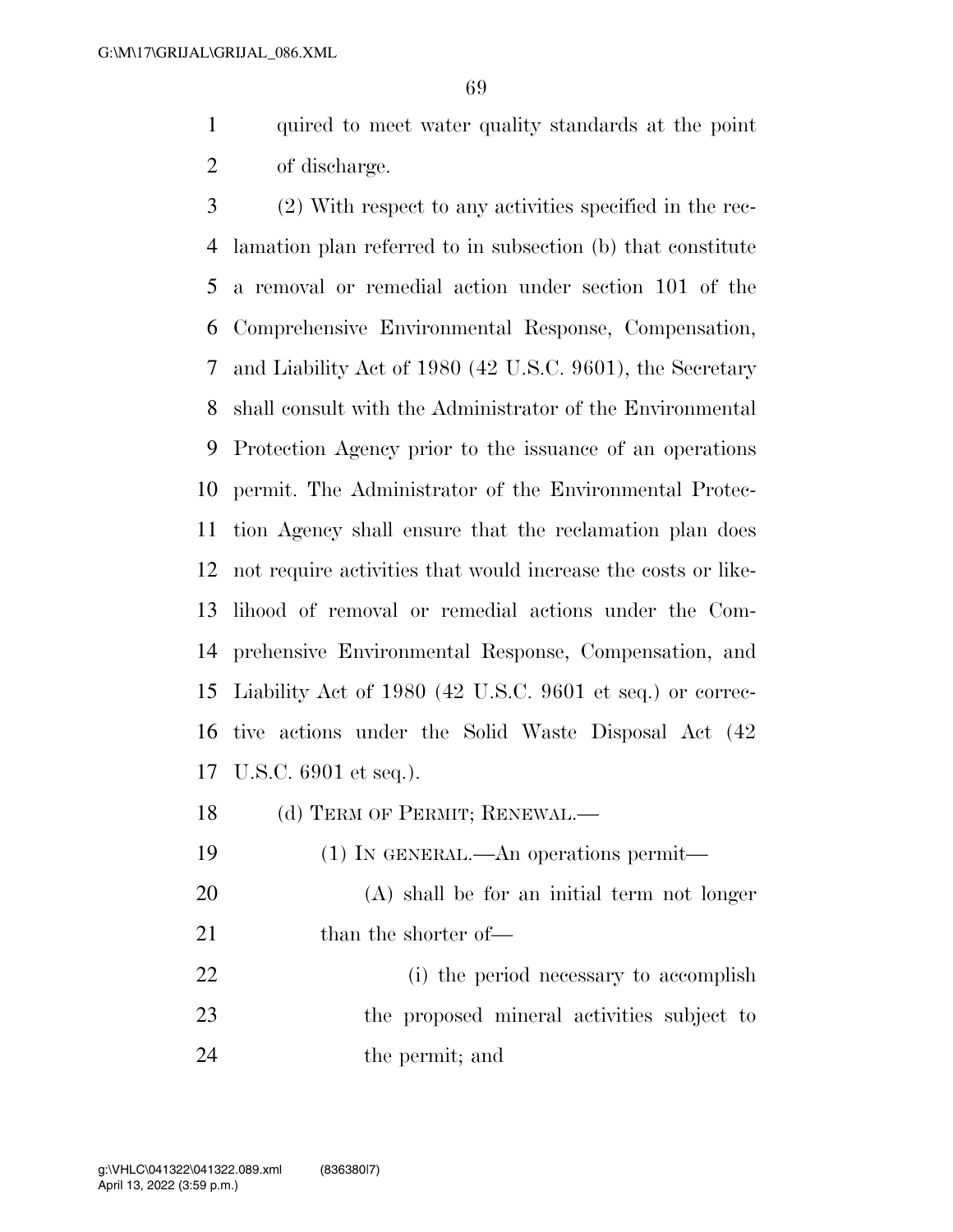| $\mathbf{1}$   | (ii) the length of time remaining on                  |
|----------------|-------------------------------------------------------|
| $\overline{2}$ | the applicant's hardrock mining lease;                |
| 3              | (B) shall be renewed for an additional 10-            |
| $\overline{4}$ | year period if the operation is in compliance         |
| 5              | with the requirements of this Act and other ap-       |
| 6              | plicable law; and                                     |
| 7              | (C) shall expire 5 years following the com-           |
| 8              | mencement of a temporary cessation unless,            |
| 9              | prior to the expiration of the 5 years, the mine      |
| 10             | operator has filed with the Secretary a request       |
| 11             | for approval to resume operations.                    |
| 12             | (2) FAILURE TO COMMENCE MINERAL ACTIVI-               |
| 13             | TIES.—Failure by the operator to commence mineral     |
| 14             | activities within 2 years of the date scheduled in an |
| 15             | operations permit shall require a modification of the |
| 16             | permit if the Secretary concerned determines that     |
| 17             | modifications are necessary to comply with section    |
| 18             | 111.                                                  |
| 19             | (e) PERMIT MODIFICATION.                              |
| 20             | (1) APPLICATION.—During the term of an op-            |
| 21             | erations permit the operator may submit an applica-   |
| 22             | tion to modify the permit (including the operations   |
| 23             | plan or reclamation plan).                            |
| 24             | MODIFICATION BY THE SECRETARY CON-<br>(2)             |
| 25             | CERNED.—The Secretary concerned may, at any           |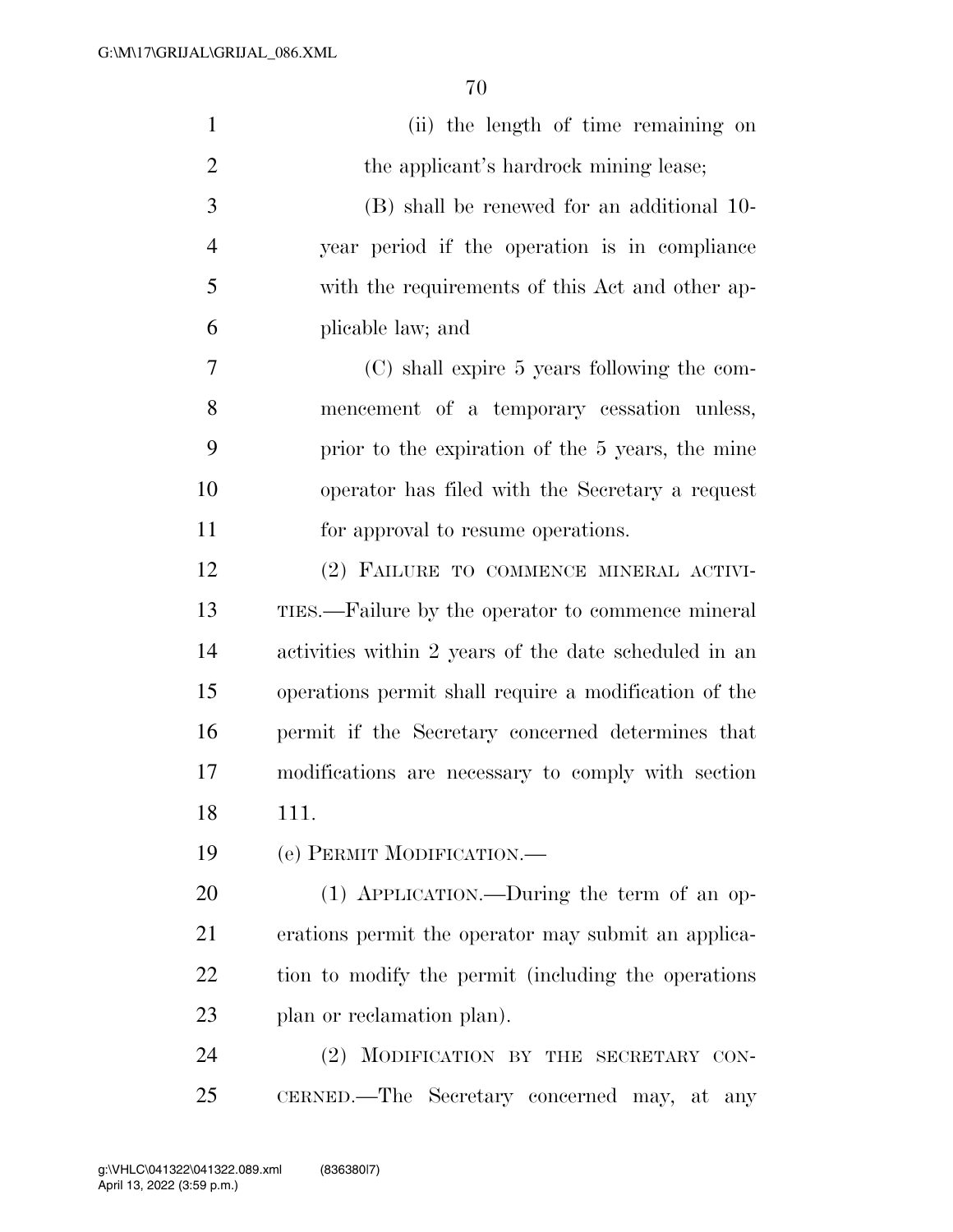| $\mathbf{1}$   | time, require reasonable modification to any oper-     |
|----------------|--------------------------------------------------------|
| $\overline{2}$ | ations plan or reclamation plan upon a determina-      |
| 3              | tion that the requirements of this Act cannot be met   |
| $\overline{4}$ | if the plan is followed as approved. Such determina-   |
| 5              | tion shall be based on a written finding and subject   |
| 6              | to public notice and hearing requirements estab-       |
| 7              | lished by the Secretary concerned.                     |
| 8              | <b>(3)</b><br>UNANTICIPATED EVENTS<br>CONDI-<br>OR     |
| 9              | TIONS.—A permit modification is required before        |
| 10             | changes are made to the approved plan of oper-         |
| 11             | ations, or if unanticipated events or conditions exist |
| 12             | on the mine site, including in the case of—            |
| 13             | (A) development of acid or toxic drainage;             |
| 14             | (B) loss of springs or water supplies;                 |
| 15             | (C) water quantity, water quality, or other            |
| 16             | resulting water impacts that are significantly         |
| 17             | different than those predicted in the applica-         |
| 18             | tion;                                                  |
| 19             | (D) the need for long-term water treat-                |
| 20             | ment;                                                  |
| 21             | (E) significant reclamation difficulties or            |
| 22             | reclamation failure;                                   |
| 23             | $(F)$ the discovery of significant scientific or       |
| 24             | biological resources that were not addressed in        |
| 25             | the original plan;                                     |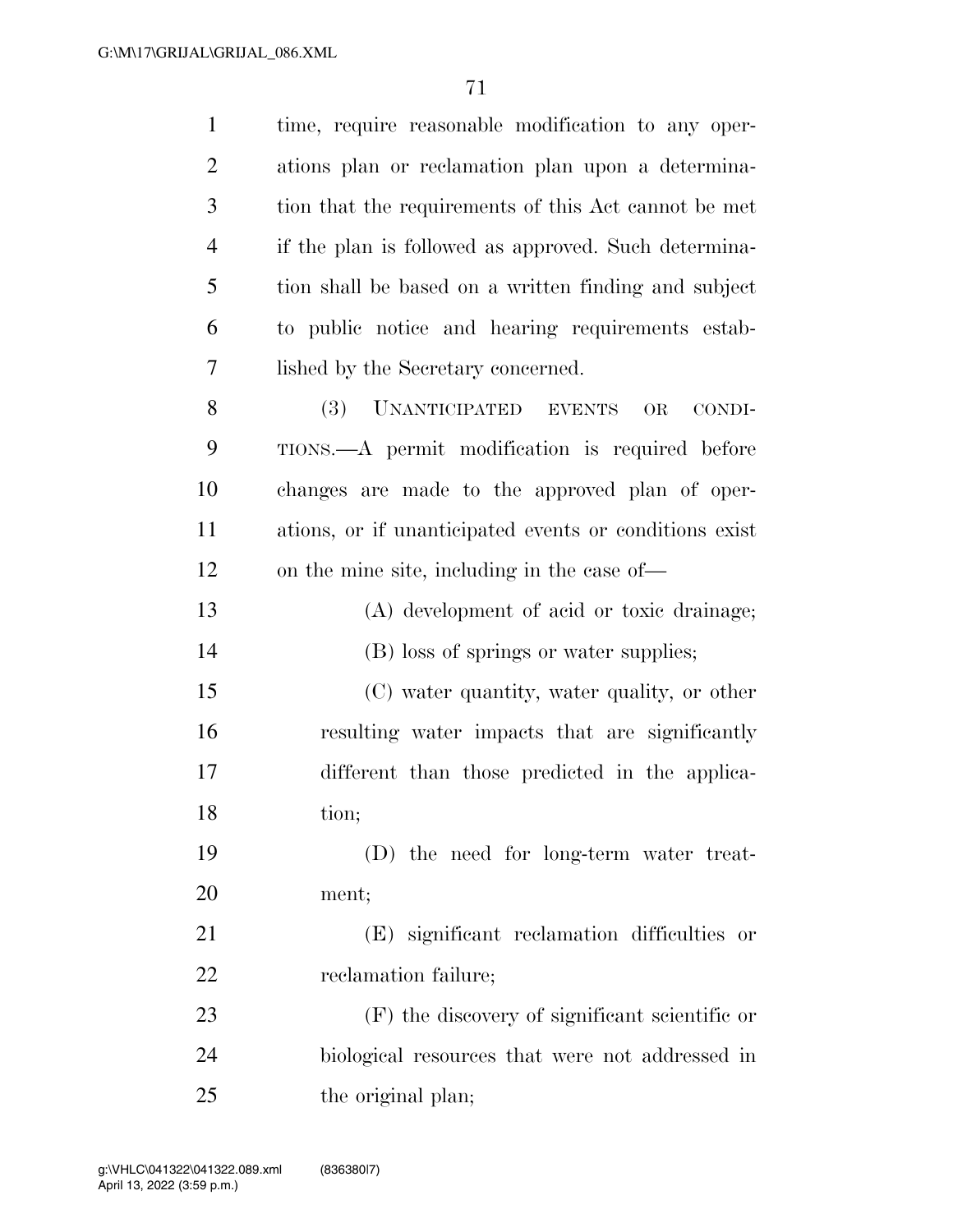(G) the discovery of a properties eligible for listing on the National Register of Historic Places; or

 (H) the discovery of hazards to public safe-ty.

#### (f) TEMPORARY CESSATION OF OPERATIONS.—

 (1) SECRETARIAL APPROVAL REQUIRED.—An operator conducting mineral activities under an op- erations permit in effect under this title may not temporarily cease mineral activities for a period greater than 180 days unless the Secretary con- cerned has approved such temporary cessation or unless the temporary cessation is permitted under the original permit.

 (2) PREVIOUSLY ISSUED OPERATIONS PER- MITS.—Any operator temporarily ceasing mineral ac- tivities for a period greater than 90 days under an operations permit issued before the date of the en- actment of this Act shall submit, before the expira- tion of such 90-day period, a complete application for temporary cessation of operations to the Sec- retary concerned for approval unless the temporary cessation is permitted under the original permit.

 (3) REQUIRED INFORMATION.—An application for approval of temporary cessation of operations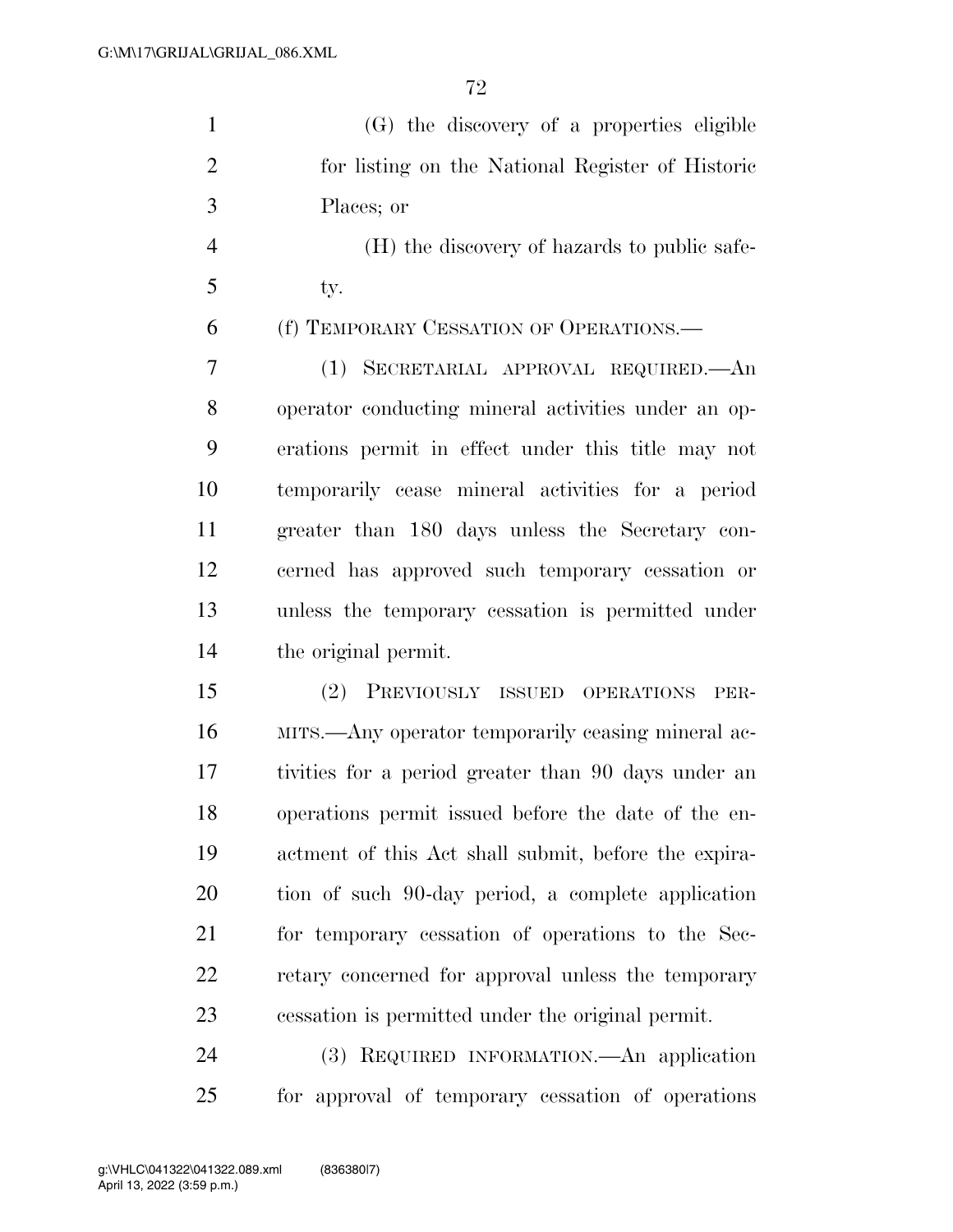shall include such information required under sub- section (b) and any other provisions prescribed by the Secretary concerned to minimize impacts on human health, the environment, or properties eligible for listing on the National Register of Historic Places. After receipt of a complete application for temporary cessation of operations such Secretary shall conduct an inspection of the area for which temporary cessation of operations has been re- quested. (4) CONDITIONS FOR APPROVAL.—To approve an application for temporary cessation of operations, the Secretary concerned shall make each of the fol- lowing determinations: (A) A determination that the methods for securing surface facilities and restricting access to the permit area, or relevant portions thereof, will effectively protect against hazards to the health and safety of the public and fish and wildlife or damage to properties eligible for list-21 ing on the National Register of Historic Places. (B) A determination that reclamation is in compliance with the approved reclamation plan, except in those areas specifically designated in

the application for temporary cessation of oper-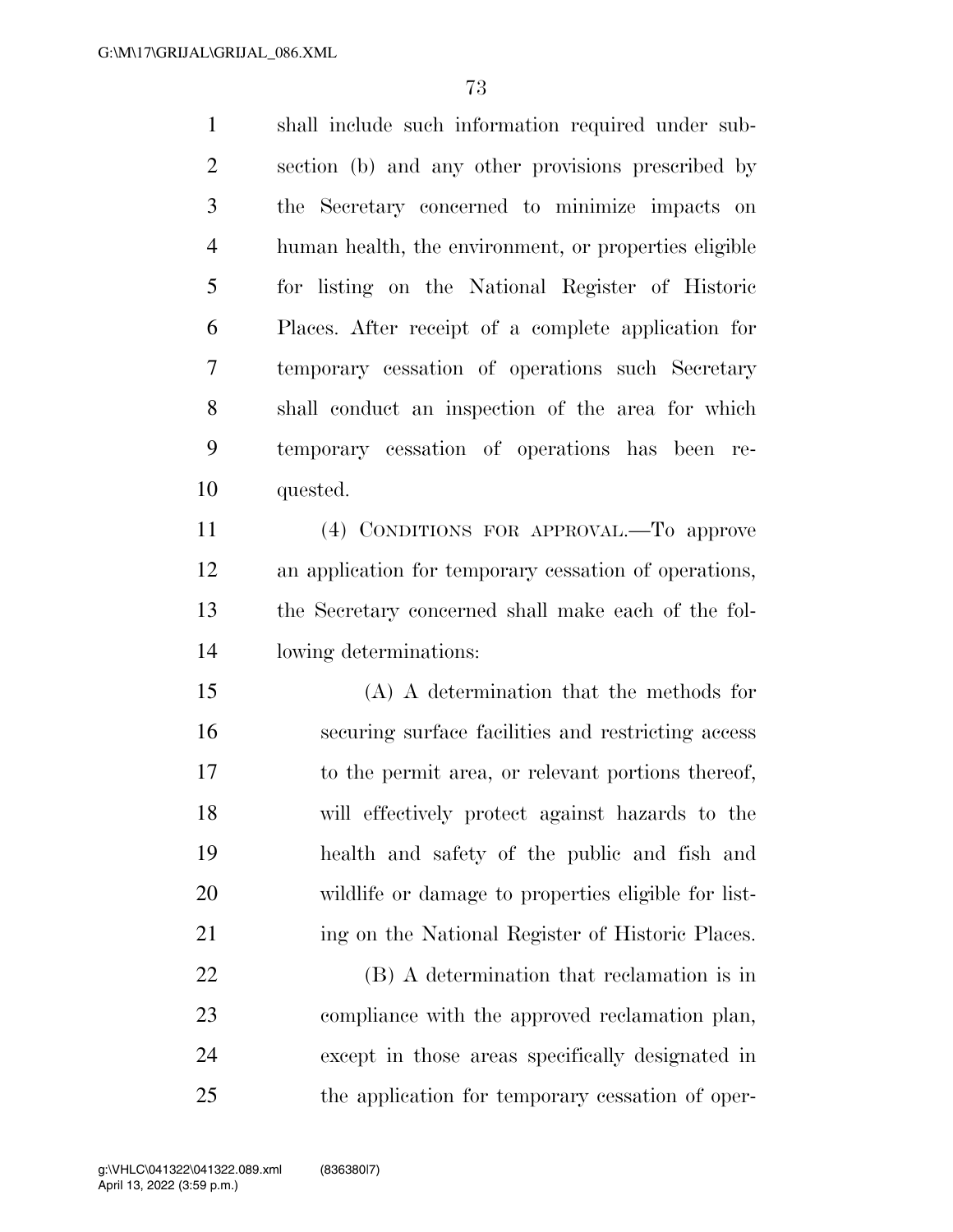ations for which a delay in meeting such stand- ards is necessary to facilitate the resumption of operations.

 (C) A determination that the amount of fi- nancial assurance filed with the permit applica- tion is sufficient to assure completion of the reclamation activities identified in the approved reclamation plan in the event of forfeiture.

 (D) A determination that any outstanding notices of violation and cessation orders in- curred in connection with the plan for which temporary cessation is being requested are ei- ther stayed pursuant to an administrative or ju- dicial appeal proceeding or are in the process of being abated to the satisfaction of the Secretary concerned.

 (g) PERMIT REVIEWS.—The Secretary concerned shall review each permit issued under this section every 10 years during the term of such permit, and before ap- proving the resumption of operations under subsection (f), such Secretary shall require the operator to take such ac- tions as the Secretary deems necessary to assure that min- eral activities conform to the permit, including adjustment of financial assurance requirements.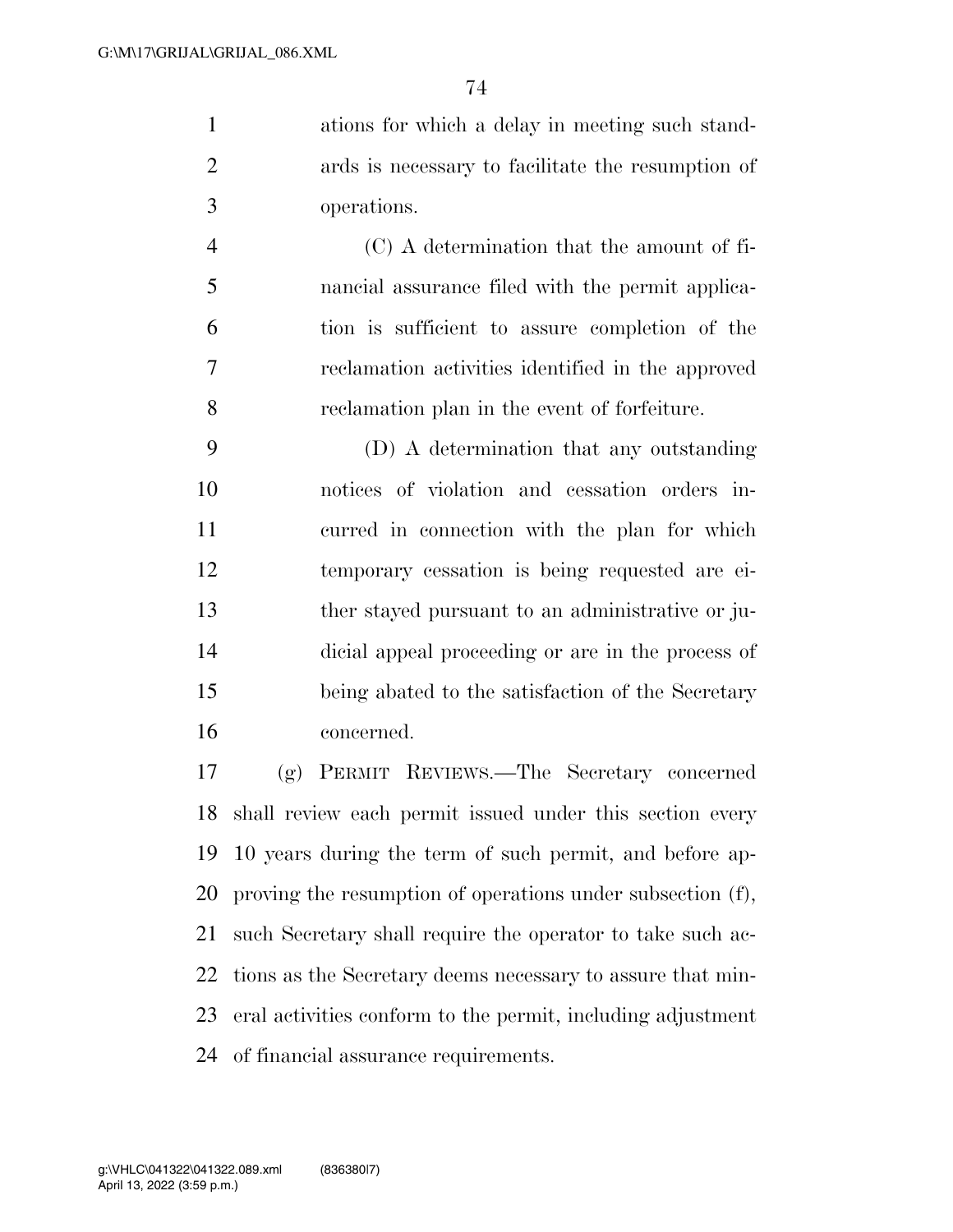(h) TRANSFER, ASSIGNMENT, OR SALE OF RIGHTS.—

 (1) WRITTEN APPROVAL.—No transfer, assign- ment, or sale of rights granted by a permit under this section shall be made without the prior written approval of the Secretary concerned. (2) CONDITIONS OF APPROVAL.—The Secretary concerned may allow a person holding a permit to transfer, assign, or sell rights under the permit to a successor, if such Secretary finds, in writing, that the successor— (A) has submitted all required information and is eligible to receive a permit in accordance with section 305; (B) has submitted evidence of financial as- surance satisfactory under section 306; and (C) meets any other requirements specified by such Secretary. (3) ASSUMED LIABILITY.—The successor in in- terest shall assume the liability and reclamation re- sponsibilities established by the existing permit and shall conduct the mineral activities in full compli- ance with this Act, and the terms and conditions of the permit as in effect at the time of transfer, as-

signment, or sale.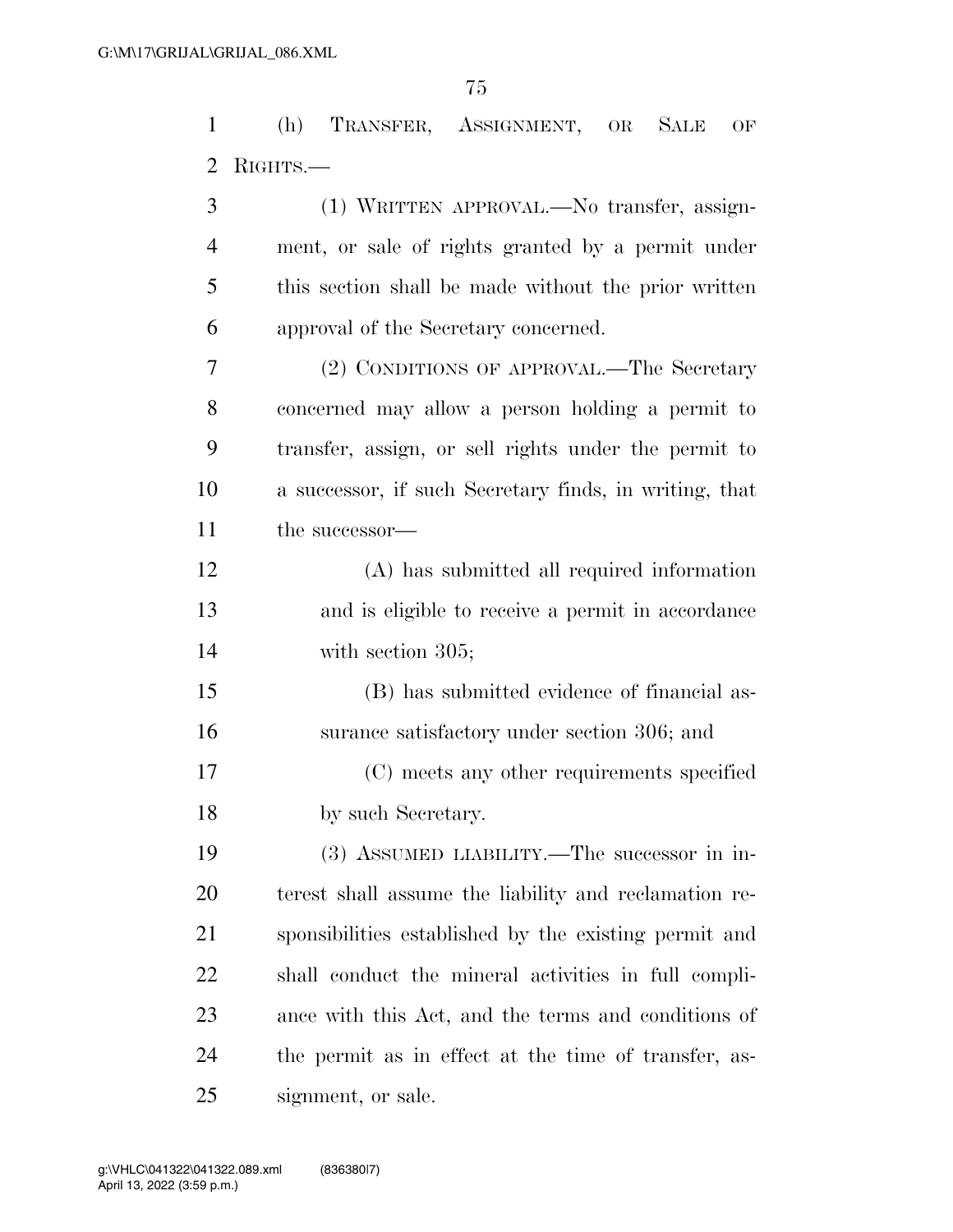(4) FEE.—Each application for approval of a permit transfer, assignment, or sale pursuant to this subsection shall be accompanied by a fee payable to the Secretary concerned in such amount as may be established by such Secretary. Such amount shall be equal to the actual or anticipated cost of reviewing and approving or disapproving such transfer, assign-ment, or sale, as determined by such Secretary.

 (i) PUBLIC PARTICIPATION.—The Secretary of the Interior and the Secretary of Agriculture shall jointly pro- mulgate regulations to ensure transparency and public participation in permit decisions required under this Act, consistent with any requirements that apply to such deci- sions under section 102 of the National Environmental Policy Act of 1969 (42 U.S.C. 4332).

### **SEC. 305. PERSONS INELIGIBLE FOR PERMITS.**

 (a) CURRENT VIOLATIONS.—Unless corrective action has been taken in accordance with subsection (c), no per- mit under this title shall be issued or transferred to an applicant if the applicant or any agent of the applicant, the operator (if different than the applicant), any claim, license, or lease holder (if different than the applicant) of the claim, license, or lease concerned, or any affiliate or officer or director of the applicant is currently in violation of any of the following: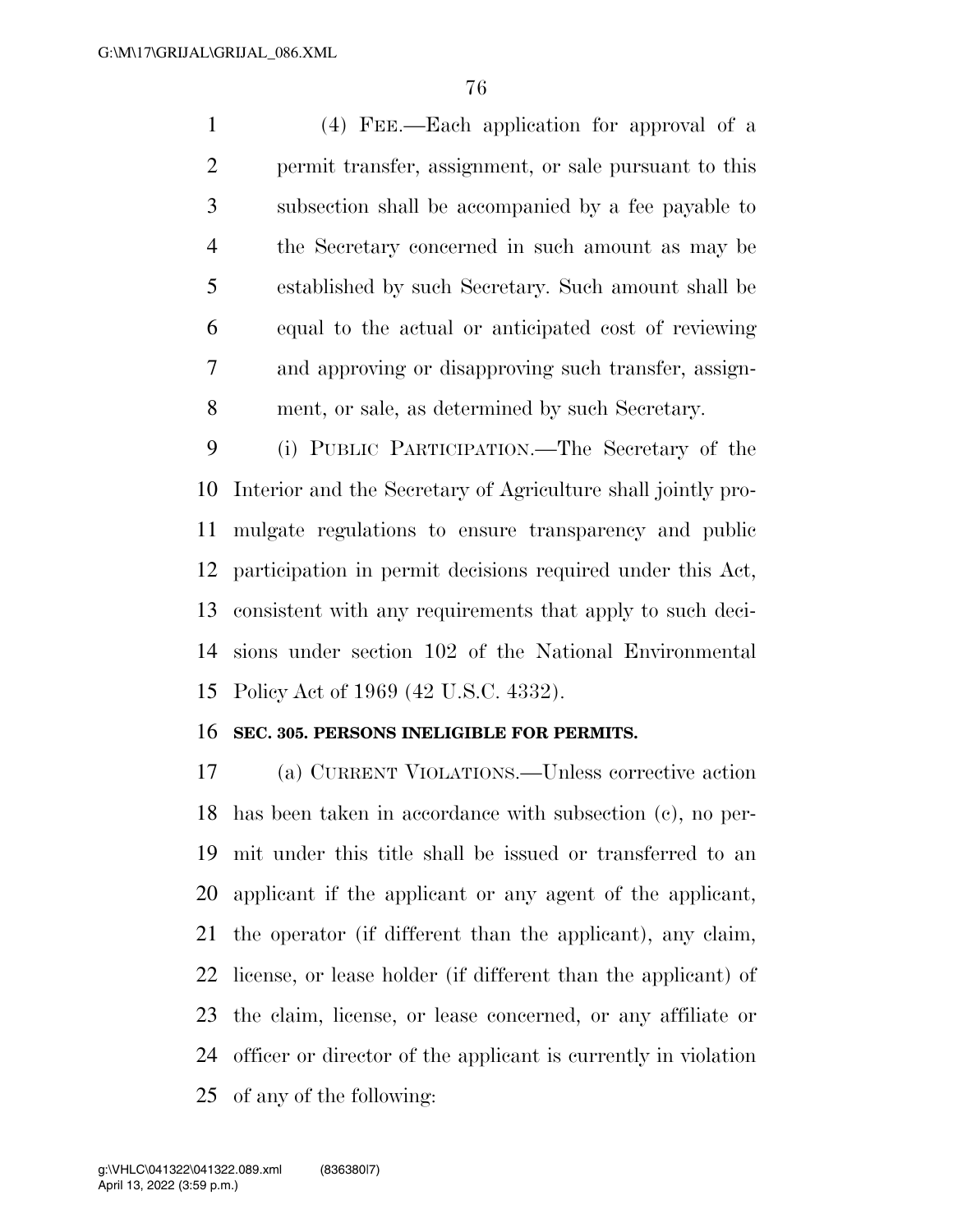(1) A provision of this Act or any regulation under this Act.

 (2) An applicable State or Federal toxic sub- stance, solid waste, air, water quality, or fish and wildlife conservation law or regulation at any site where mining, beneficiation, or processing activities are occurring or have occurred.

 (3) The Surface Mining Control and Reclama- tion Act of 1977 (30 U.S.C. 1201 et seq.) or any regulation implementing that Act at any site where surface coal mining operations have occurred or are occurring.

 (b) SUSPENSION.—The Secretary concerned shall suspend an operations permit, in whole or in part, if such Secretary determines that any of the entities described in subsection (a) were in violation of any requirement listed in subsection (a) at the time the permit was issued.

(c) CORRECTION.—

 (1) REINSTATEMENT.—The Secretary con- cerned may issue or reinstate a permit under this 21 title if the applicant submits proof that the violation referred to in subsection (a) or (b) has been cor- rected or is in the process of being corrected to the satisfaction of such Secretary and the regulatory au-thority involved or if the applicant submits proof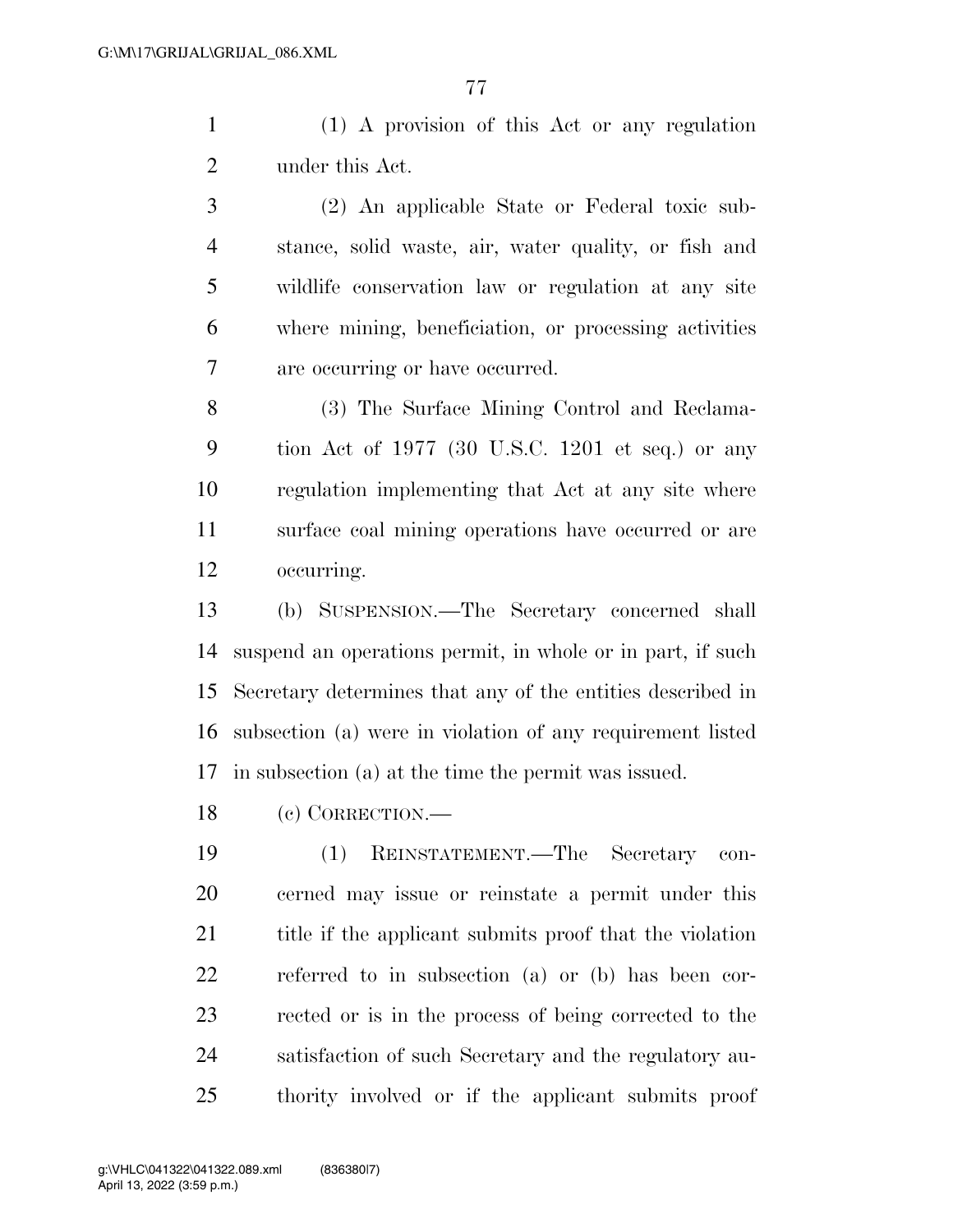that the violator has filed and is presently pursuing, a direct administrative or judicial appeal to contest the existence of the violation. For purposes of this section, an appeal of any applicant's relationship to an affiliate shall not constitute a direct administra- tive or judicial appeal to contest the existence of the violation.

 (2) CONDITIONAL APPROVAL.—Any permit which is issued or reinstated based upon proof sub- mitted under this subsection shall be conditionally approved or conditionally reinstated, as the case may be. If the violation is not successfully abated or the violation is upheld on appeal, the permit shall be suspended or revoked.

 (d) PATTERN OF WILLFUL VIOLATIONS.—No permit may be issued under this Act to any applicant if there is a demonstrated pattern of willful violations of the envi- ronmental protection requirements of this Act by the ap- plicant, any affiliate of the applicant, or the operator or claim, license, or lease holder if different than the appli-cant.

# **SEC. 306. FINANCIAL ASSURANCE.**

23 (a) FINANCIAL ASSURANCE REQUIRED.—

 (1) FORM OF ASSURANCE.—After a permit is issued under this title and before any exploration or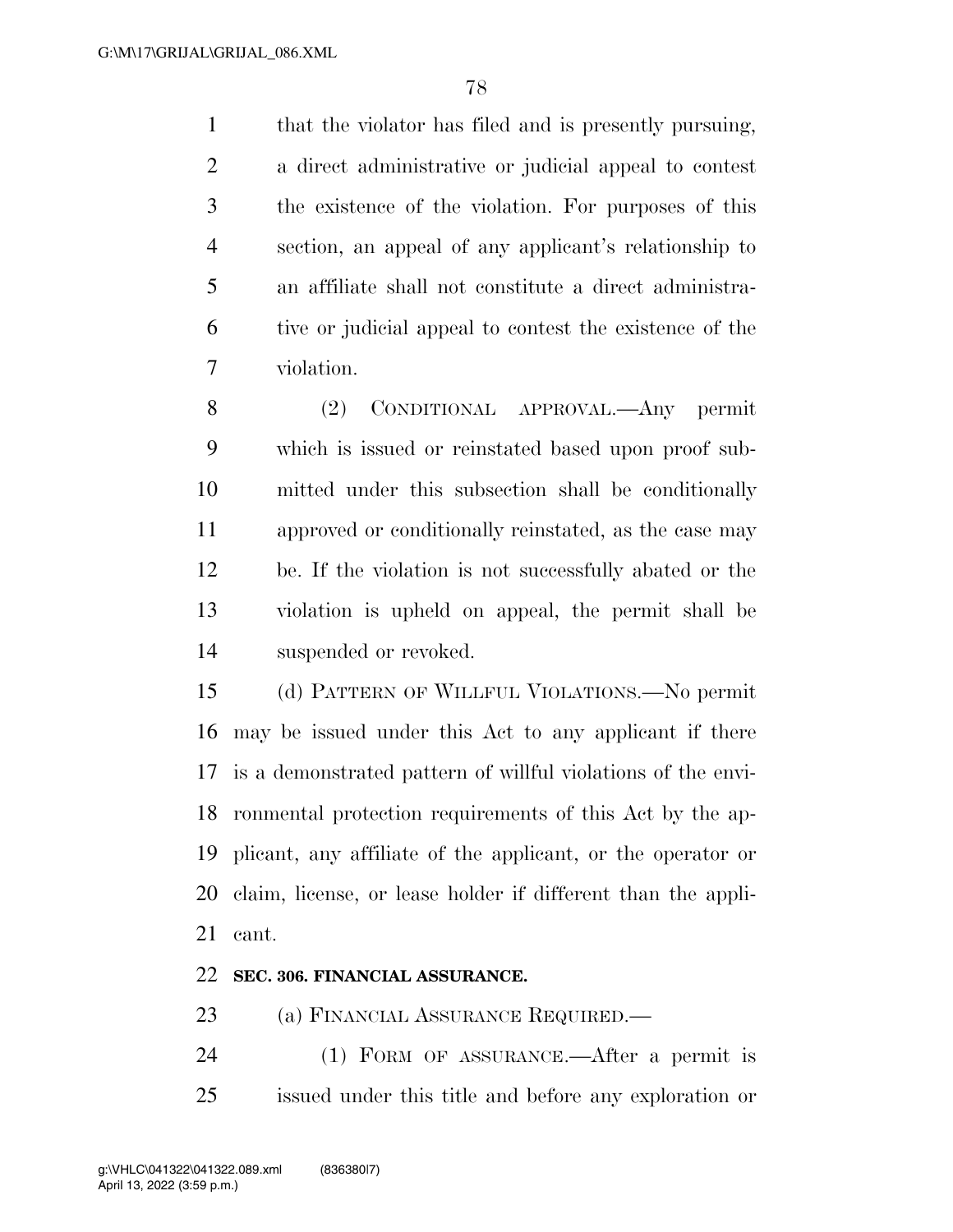operations begin under the permit, the operator shall file with the Secretary concerned evidence of finan- cial assurance payable to the United States. The fi- nancial assurance shall be provided in the form of a surety bond, letters of credit, certificates of deposit, or cash.

 (2) COVERED ACTIVITIES.—The financial assur- ance shall cover all lands within the initial permit area and all affected waters that may require res- toration, treatment, or other management as a re- sult of mineral activities, and shall be extended to cover all lands and waters added pursuant to any permit modification made under section 303(e) or section 304(e), or affected by mineral activities.

 (b) AMOUNT.—The amount of the financial assur- ance required under this section shall be sufficient to as- sure the completion of reclamation and restoration satis- fying the requirements of this Act if the work were to be performed by the Secretary concerned in the event of for- feiture, including the construction and maintenance costs for any treatment facilities necessary to meet Federal and State environmental requirements. The calculation of such amount shall take into account the maximum level of fi-nancial exposure which shall arise during the mineral ac-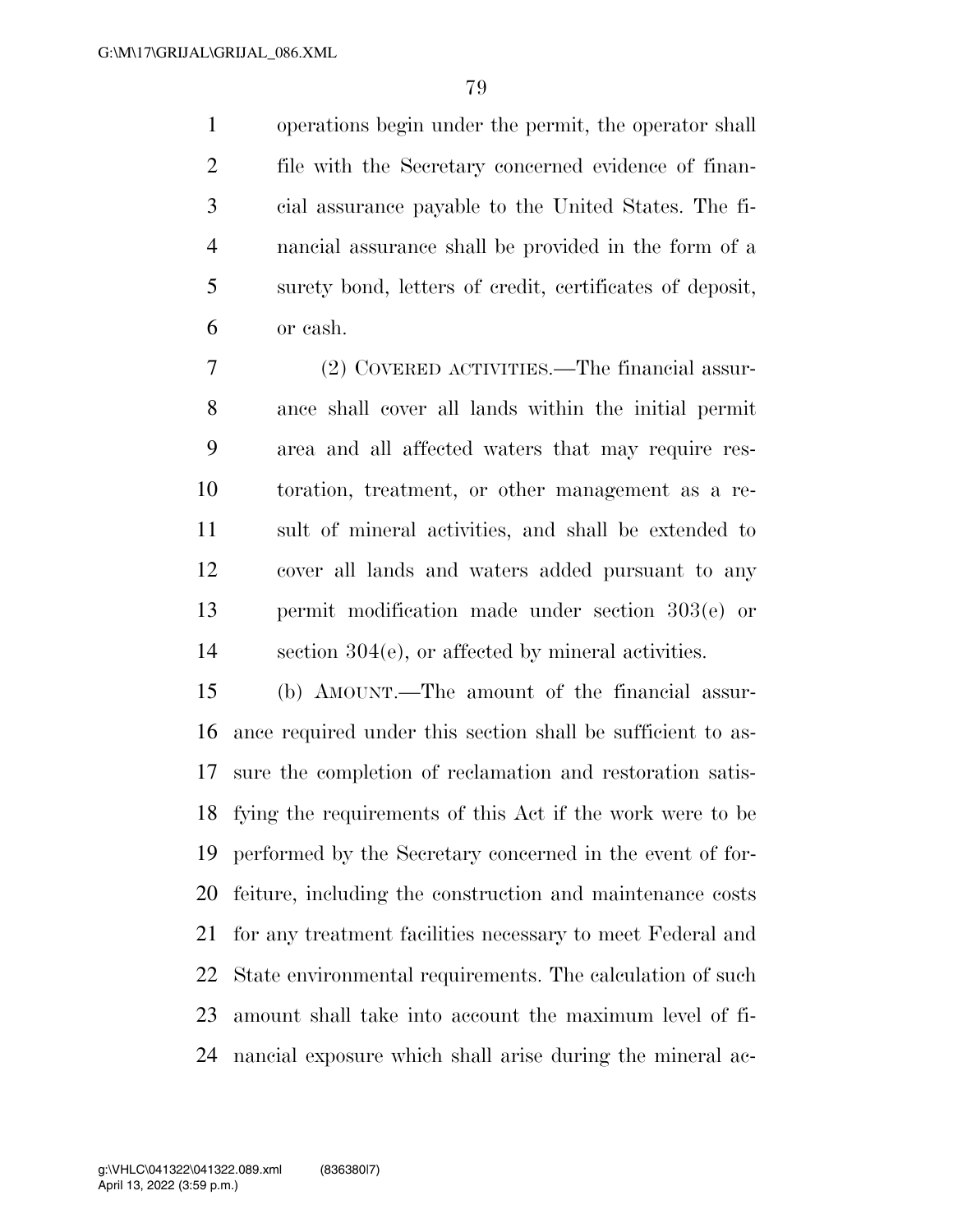tivity and administrative costs associated with a govern-ment agency reclaiming the site.

 (c) DURATION.—The financial assurance required under this section shall be held for the duration of the mineral activities and for an additional period to cover the operator's responsibility for reclamation, restoration, and long-term maintenance, and effluent treatment as speci-fied in subsection (g).

 (d) ADJUSTMENTS.—The amount of the financial as- surance and the terms of the acceptance of the assurance may be adjusted by the Secretary concerned from time to time as the area requiring coverage is increased or de- creased, or where the costs of reclamation or treatment change, or pursuant to section 304(f), but the financial assurance shall otherwise be in compliance with this sec- tion. The Secretary concerned shall review the financial guarantee every 3 years and as part of the permit applica-18 tion review under section  $304(g)$ .

 (e) RELEASE.—Upon request, and after notice and opportunity for public comment, and after inspection by the Secretary concerned, such Secretary may, after con- sultation with the Administrator of the Environmental Protection Agency, release in whole or in part the financial assurance required under this section if the Secretary makes both of the following determinations: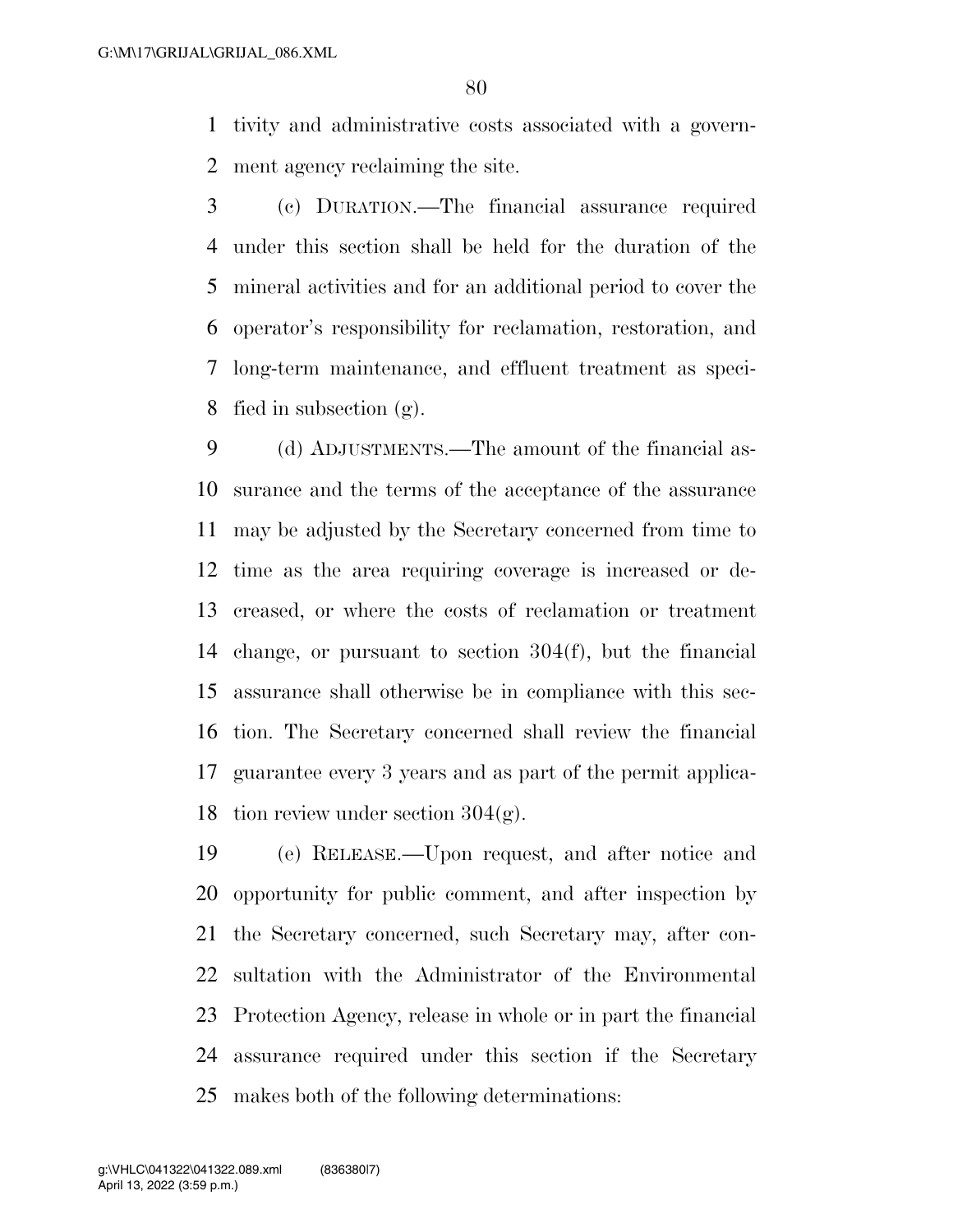(1) A determination that reclamation or res- toration covered by the financial assurance has been accomplished as required by this Act.

 (2) A determination that the terms and condi- tions of any other applicable Federal requirements, and State requirements applicable pursuant to coop- erative agreements under section 308, have been ful-filled.

 (f) RELEASE SCHEDULE.—The release referred to in subsection (e) shall be according to the following schedule:

 (1) After the operator has completed any re- quired backfilling, regrading, and drainage control of an area subject to mineral activities and covered by the financial assurance, and has commenced revege- tation on the regraded areas subject to mineral ac- tivities in accordance with the approved plan, that portion of the total financial assurance secured for the area subject to mineral activities attributable to the completed activities may be released except that sufficient assurance must be retained to address other required reclamation and restoration needs and to assure the long-term success of the revegeta-tion.

 (2) After the operator has completed success-fully all remaining mineral activities and reclamation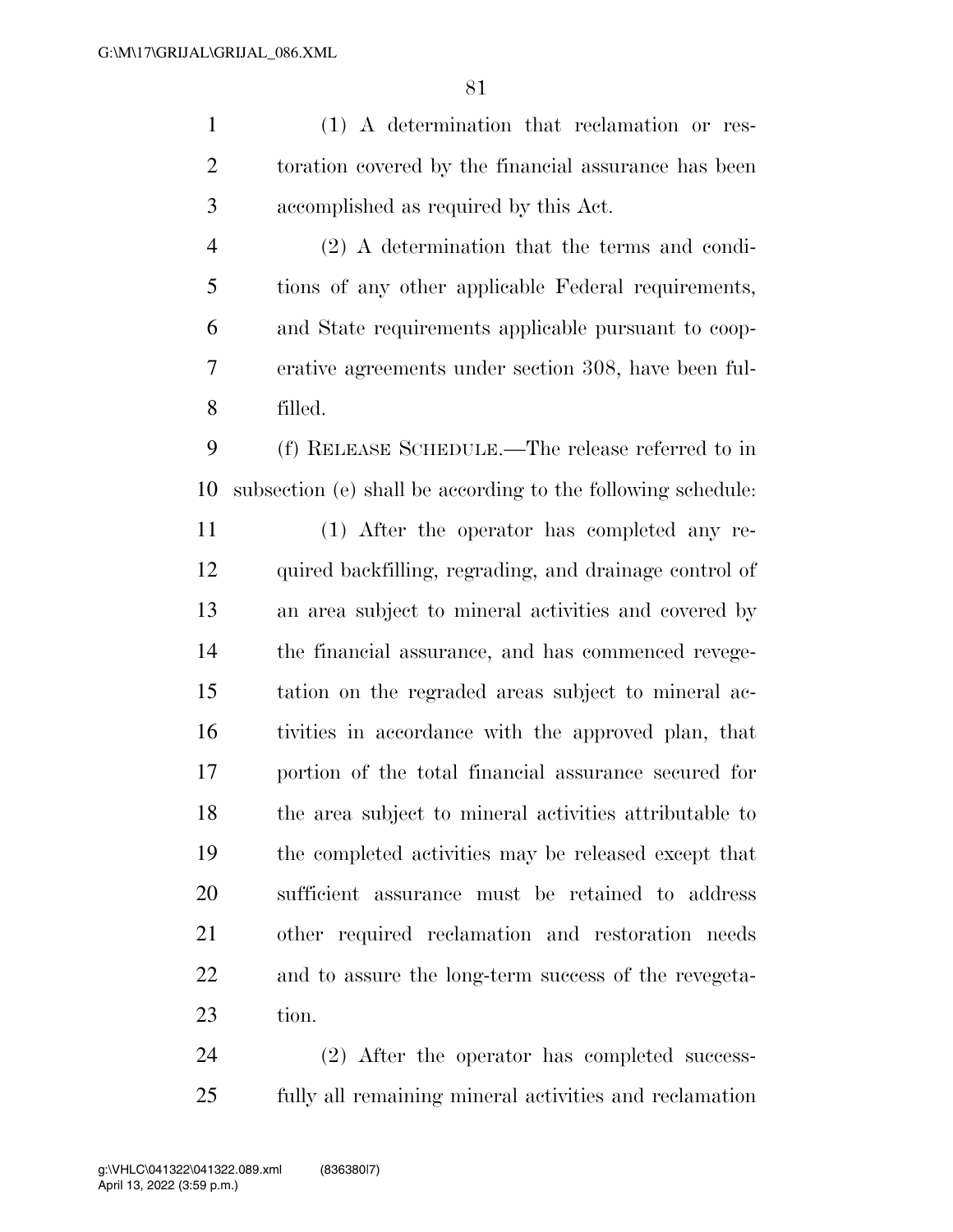activities and all requirements of the operations plan and the reclamation plan, and all other requirements of this Act have been fully met, the remaining por-tion of the financial assurance may be released.

 During the period following release of the financial assur- ance as specified in paragraph (1), until the remaining portion of the financial assurance is released as provided in paragraph (2), the operator shall be required to comply with the permit issued under this title.

10 (g) EFFLUENT.—Notwithstanding section  $307(b)(4)$ , where any discharge or other water-related condition re- sulting from the mineral activities requires treatment in order to meet the applicable effluent limitations and water quality standards, the financial assurance shall include the estimated cost of maintaining such treatment for the pro- jected period that will be needed after the cessation of mineral activities. The portion of the financial assurance attributable to such estimated cost of treatment shall not be released until the discharge has ceased for a period of 5 years, as determined by ongoing monitoring and testing, or, if the discharge continues, until the operator has met all applicable effluent limitations and water quality stand-ards for 5 full years without treatment.

 (h) ENVIRONMENTAL HAZARDS.—If the Secretary concerned determines, after final release of financial as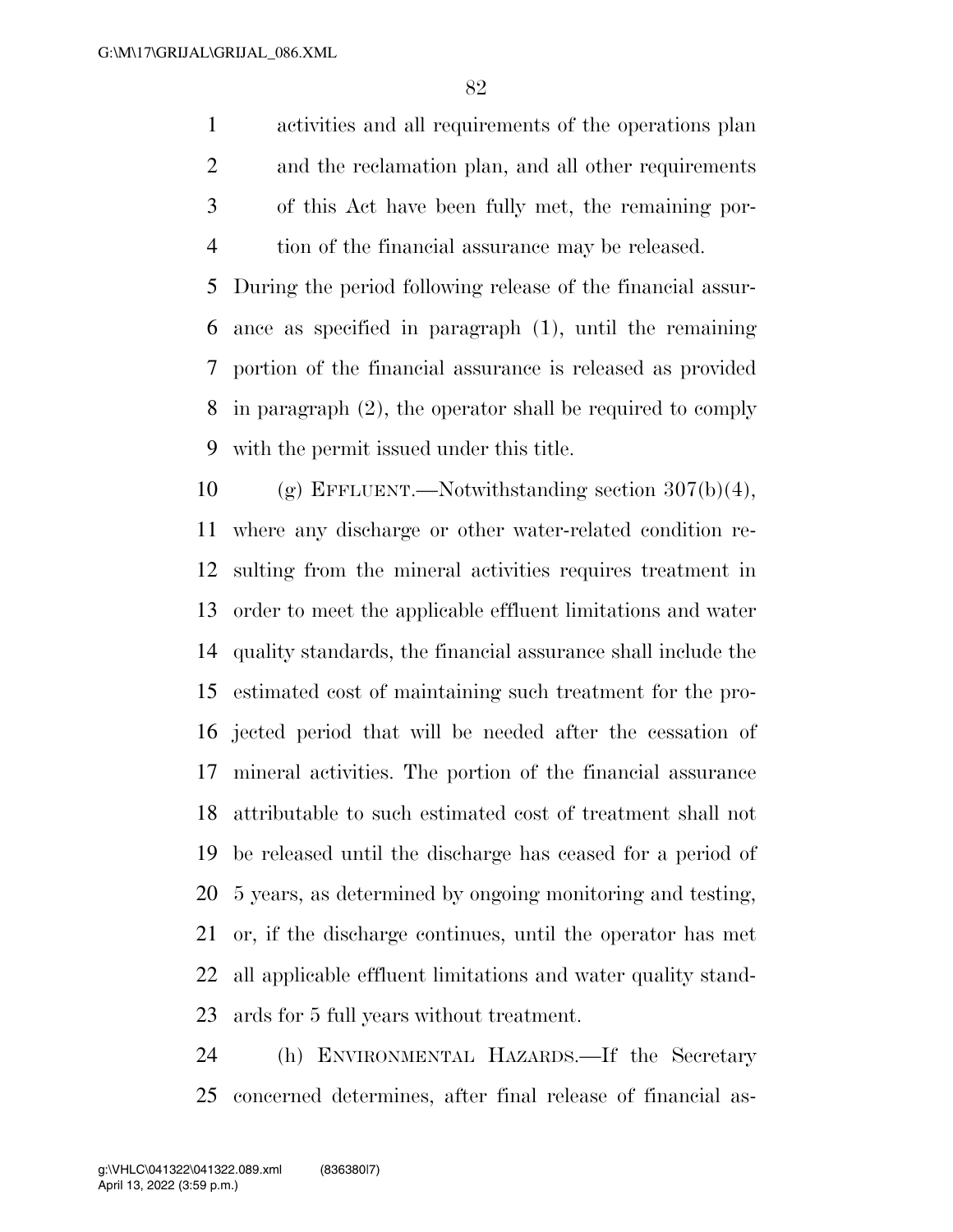surance, that an environmental hazard resulting from the mineral activities exists, or the terms and conditions of the explorations or operations permit of this Act were not fulfilled in fact at the time of release, such Secretary shall issue an order under section 507 requiring the claim hold- er or operator (or any person who controls the claim hold- er or operator) to correct the condition such that applica- ble laws and regulations and any conditions from the plan of operations are met.

### **SEC. 307. OPERATION AND RECLAMATION.**

 (a) GENERAL RULE.—(1) The operator shall restore lands subject to mineral activities carried out under a per- mit issued under this title to a condition capable of sup-porting—

 (A) the uses which such lands were capable of supporting prior to surface disturbance by the oper-ator; or

 (B) other beneficial uses which conform to ap- plicable land use plans as determined by the Sec-retary concerned.

 (2) Reclamation shall proceed as contemporaneously as practicable with the conduct of mineral activities. In the case of a cessation of mineral activities beyond that provided for as a temporary cessation under this Act, rec-lamation activities shall begin immediately.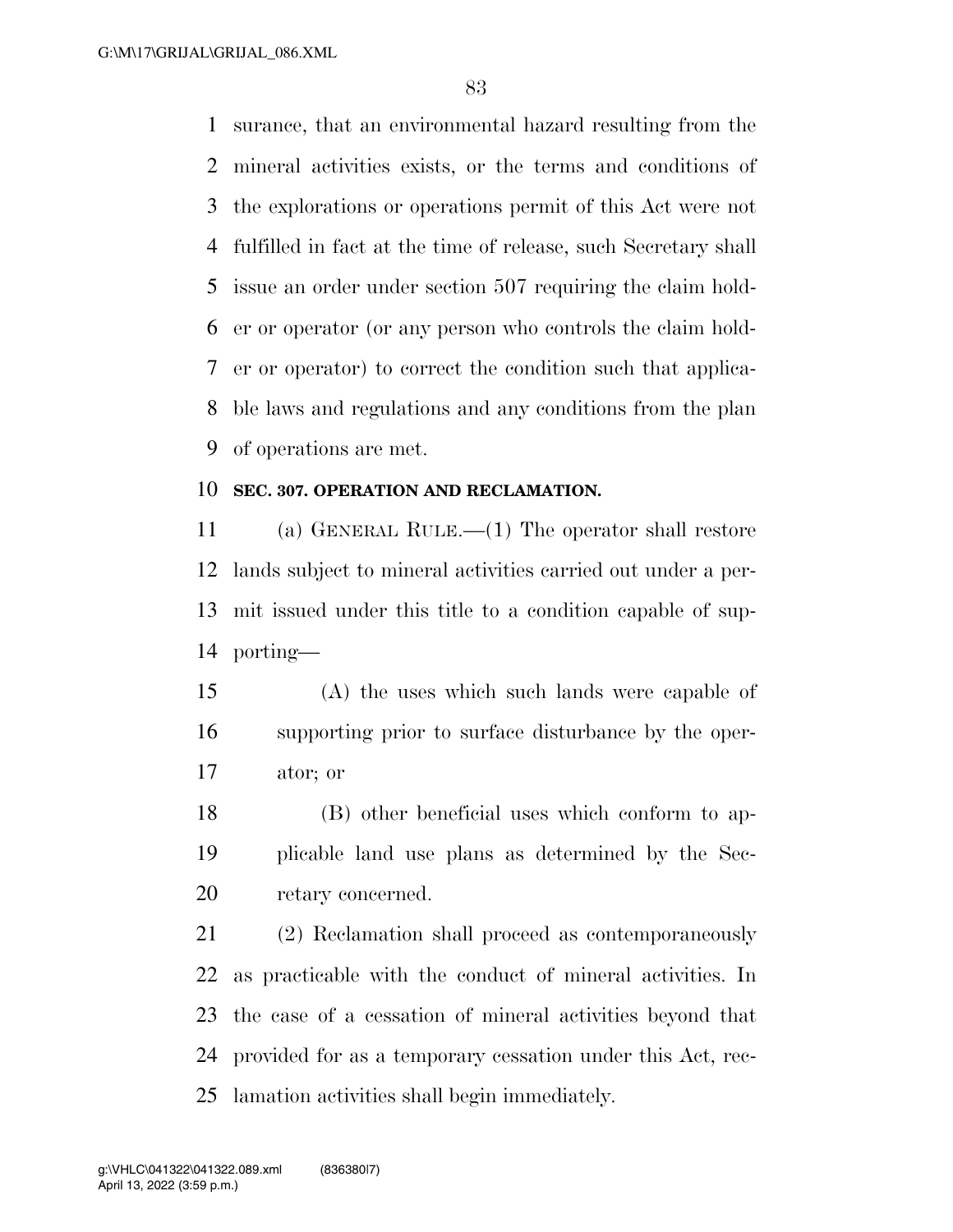| $\mathbf{1}$   | (b) OPERATION AND RECLAMATION STANDARDS.-                   |
|----------------|-------------------------------------------------------------|
| $\overline{2}$ | The Secretary of the Interior and the Secretary of Agri-    |
| 3              | culture shall jointly promulgate regulations that establish |
| 4              | operation and reclamation standards for mineral activities  |
| 5              | permitted under this Act. The Secretaries may determine     |
| 6              | whether outcome-based performance standards or tech-        |
| 7              | nology-based design standards are most appropriate. The     |
| 8              | regulations shall address the following:                    |
| 9              | (1) Segregation, protection, and replacement of             |
| 10             | topsoil or other suitable growth medium, and the            |
| 11             | prevention, where possible, of soil contamination.          |
| 12             | (2) Maintenance of the stability of all surface             |
| 13             | areas.                                                      |
| 14             | (3) Control of sediments to prevent erosion and             |
| 15             | manage drainage.                                            |
| 16             | (4) Minimization of the formation and migra-                |
| 17             | tion of acidic, alkaline, metal-bearing, or other dele-     |
| 18             | terious leachate.                                           |
| 19             | (5) Reduction of the visual impact of mineral               |
| 20             | activities to the surrounding topography, including         |
| 21             | as necessary pit backfill.                                  |
| 22             | (6) Establishment of a diverse, effective, and              |
| 23             | permanent vegetative cover of the same seasonal va-         |
| 24             | riety native to the area affected by mineral activities,    |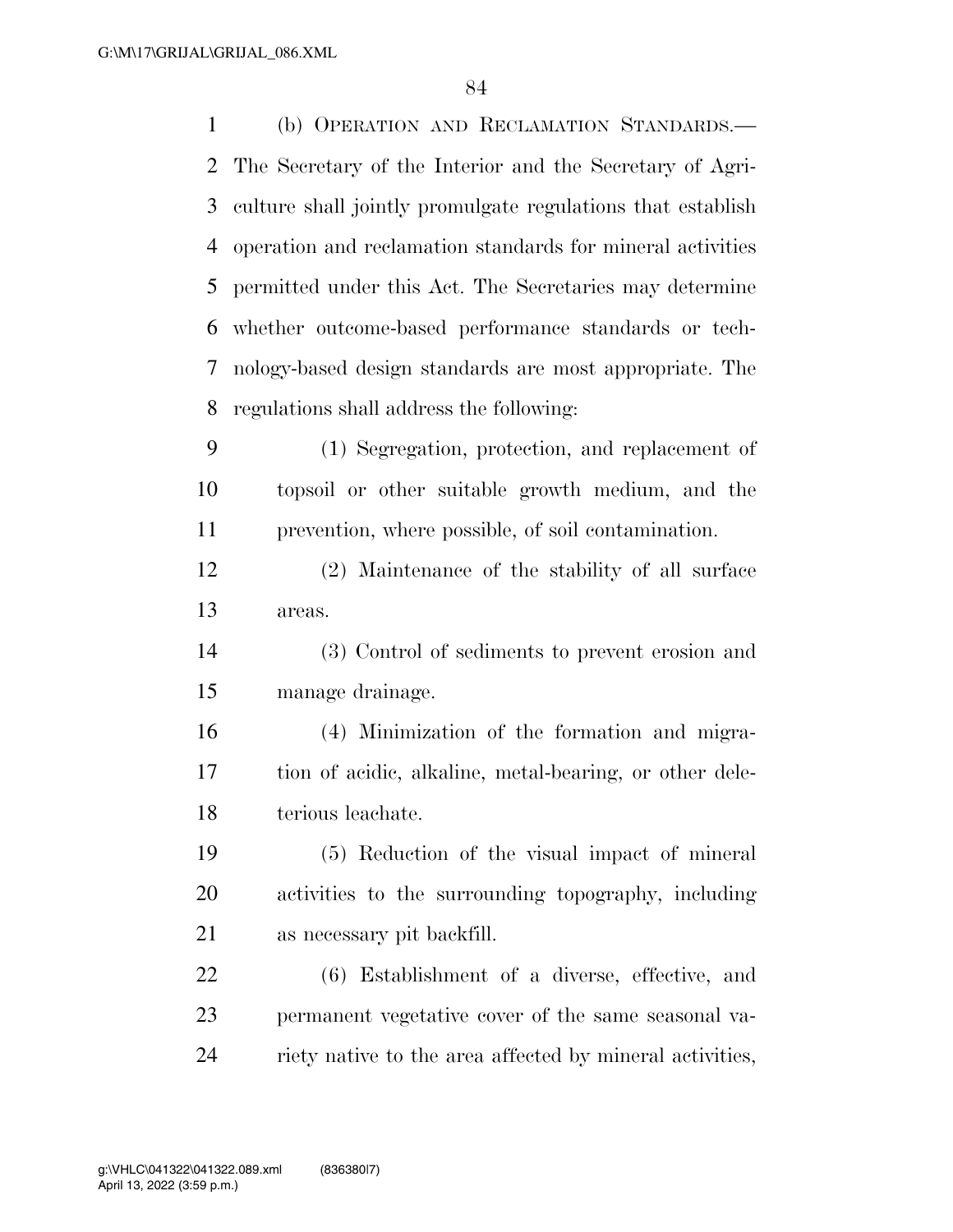| $\mathbf{1}$   | and equal in extent of cover to the natural vegeta-          |
|----------------|--------------------------------------------------------------|
| $\overline{c}$ | tion of the area.                                            |
| 3              | (7) Design and maintenance of leach oper-                    |
| $\overline{4}$ | ations, impoundments, and excess waste according to          |
| 5              | standard engineering standards to achieve and main-          |
| 6              | tain stability and reclamation of the site.                  |
| 7              | (8) Removal of structures and roads and seal-                |
| 8              | ing of drill holes.                                          |
| 9              | (9) Restoration of, or mitigation for, fish and              |
| 10             | wildlife habitat disturbed by mineral activities.            |
| 11             | (10) Preservation of cultural, paleontological,              |
| 12             | and cave resources.                                          |
| 13             | (11) Prevention and suppression of fire within               |
| 14             | the leased area.                                             |
| 15             | (c) SURFACE OR GROUND WATER WITHDRAWALS.—                    |
| 16             | The Secretary concerned shall work with State and local      |
| 17             | governments with authority over the allocation and use of    |
| 18             | surface and ground water in the area around the mine         |
| 19             | site as necessary to ensure that any surface or ground       |
| 20             | water withdrawals made as a result of mining activities      |
| 21             | approved under this section do not cause undue degrada-      |
| 22             | tion.                                                        |
| 23             | (d) SPECIAL RULE.—Reclamation activities for a               |
| 24             | mining claim, license, or lease that has been forfeited, re- |

linquished, or lapsed, or a plan that has expired or been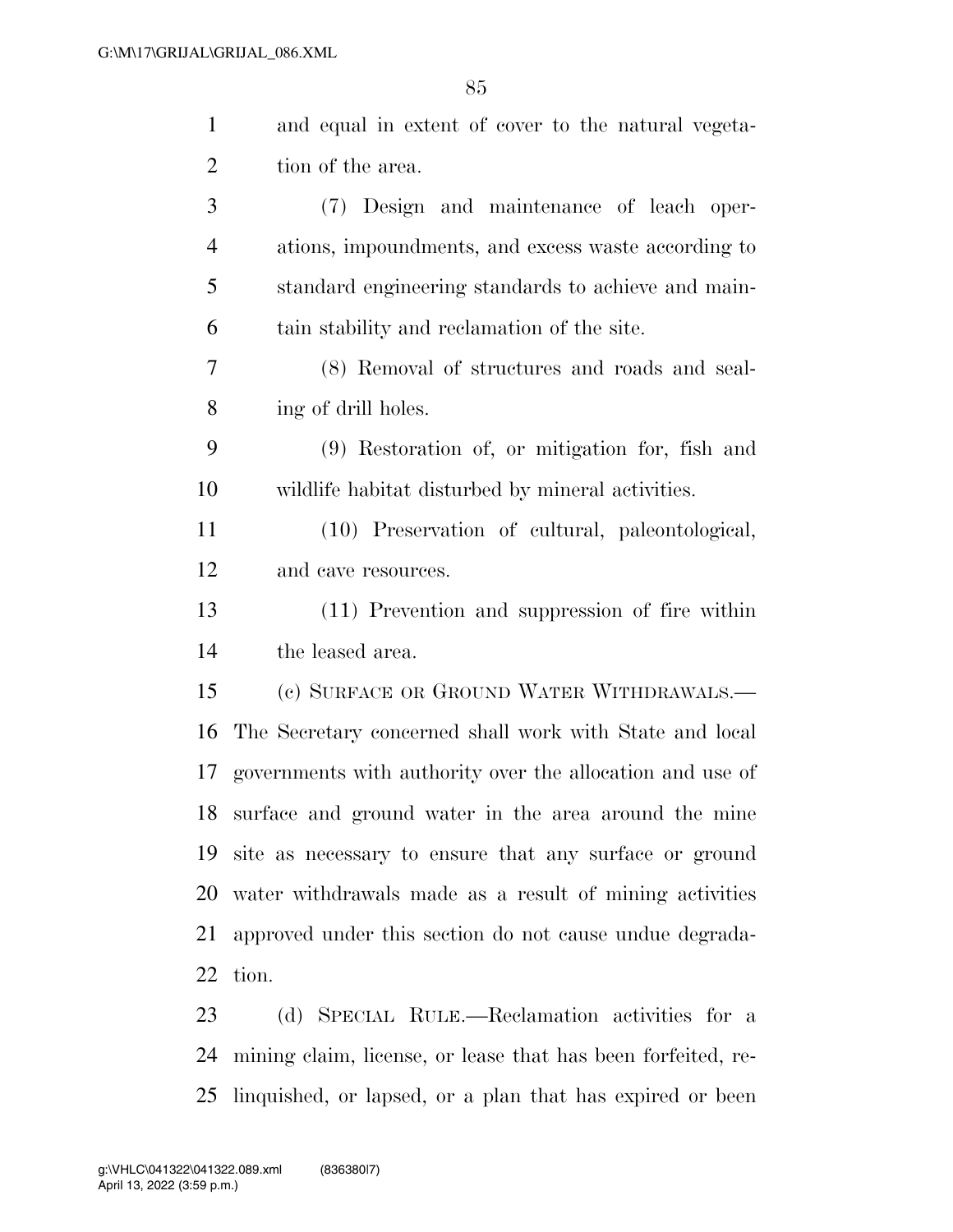revoked or suspended, shall continue subject to review and approval by the Secretary concerned.

### **SEC. 308. STATE LAW AND REGULATION.**

(a) STATE LAW.—

 (1) RECLAMATION, LAND USE, ENVIRON- MENTAL, AND PUBLIC HEALTH STANDARDS.—Any reclamation, land use, environmental, or public health protection standard or requirement in State law or regulation that meets or exceeds the require- ments of this Act shall not be construed to be incon-sistent with any such standard.

 (2) BONDING REQUIREMENTS.—Any bonding standard or requirement in State law or regulation that meets or exceeds the requirements of this Act shall not be construed to be inconsistent with such requirements.

 (3) INSPECTION STANDARDS.—Any inspection standard or requirement in State law or regulation that meets or exceeds the requirements of this Act shall not be construed to be inconsistent with such requirements.

 (b) APPLICABILITY OF OTHER STATE REQUIRE-MENTS.—

 (1) ENVIRONMENTAL STANDARDS.—Nothing in this Act shall be construed as affecting any toxic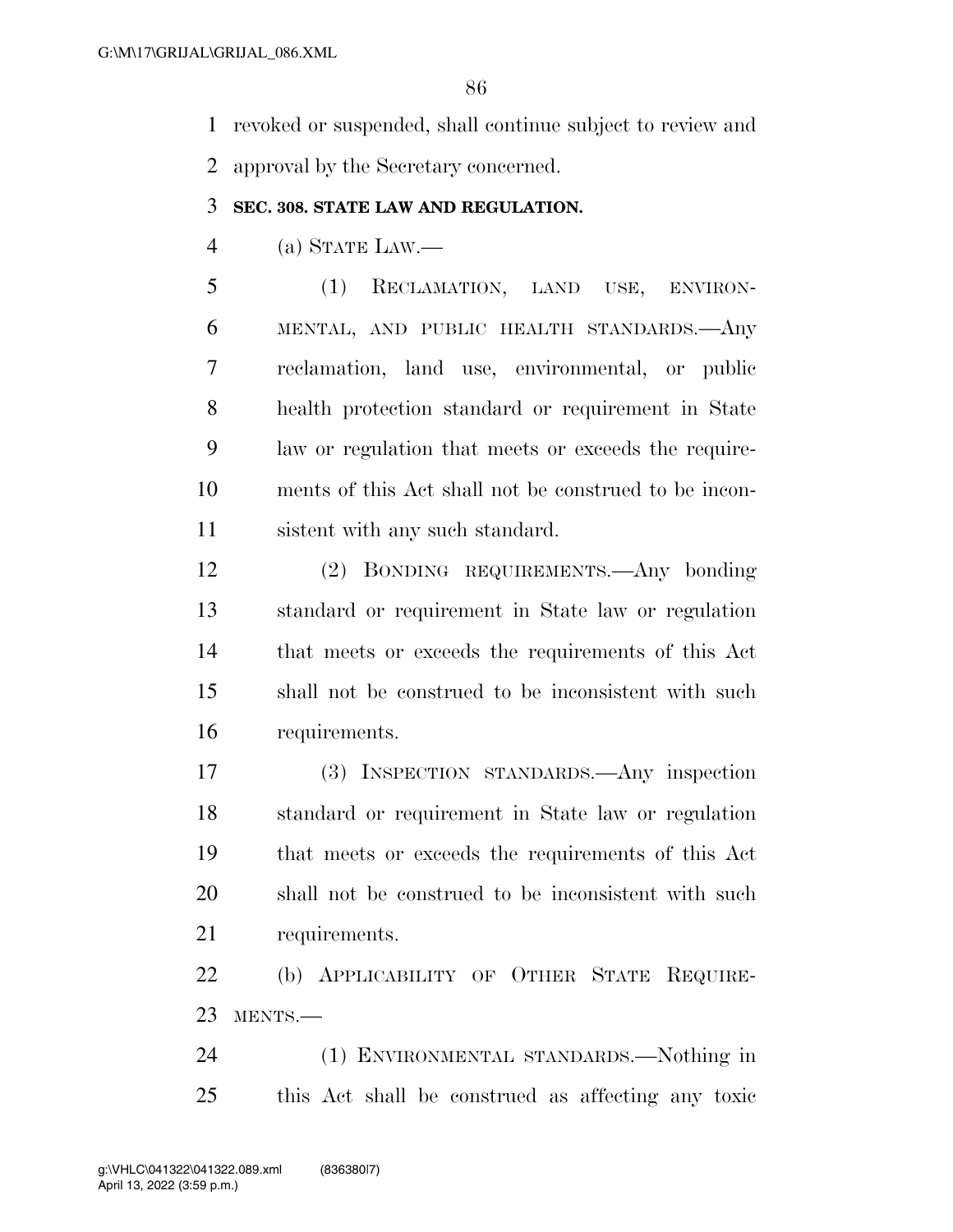substance, solid waste, or air or water quality, standard or requirement of any State, county, local, or Tribal law or regulation, which may be applicable to mineral activities on lands subject to this Act.

 (2) WATER RESOURCES.—Nothing in this Act shall be construed as affecting in any way the right of any person to enforce or protect, under applicable law, such person's interest in water resources af- fected by mineral activities on lands subject to this Act.

11 (c) COOPERATIVE AGREEMENTS.—

 (1) IN GENERAL.—Any State may enter into a cooperative agreement with the Secretary concerned for the purposes of such Secretary applying such standards and requirements referred to in subsection (a) and subsection (b) to mineral activities or rec-lamation on lands subject to this Act.

 (2) COMMON REGULATORY FRAMEWORK.—In such instances where the proposed mineral activities would affect lands not subject to this Act in addition to lands subject to this Act, in order to approve a plan of operations the Secretary concerned shall enter into a cooperative agreement with the State that sets forth a common regulatory framework con-sistent with the requirements of this Act for the pur-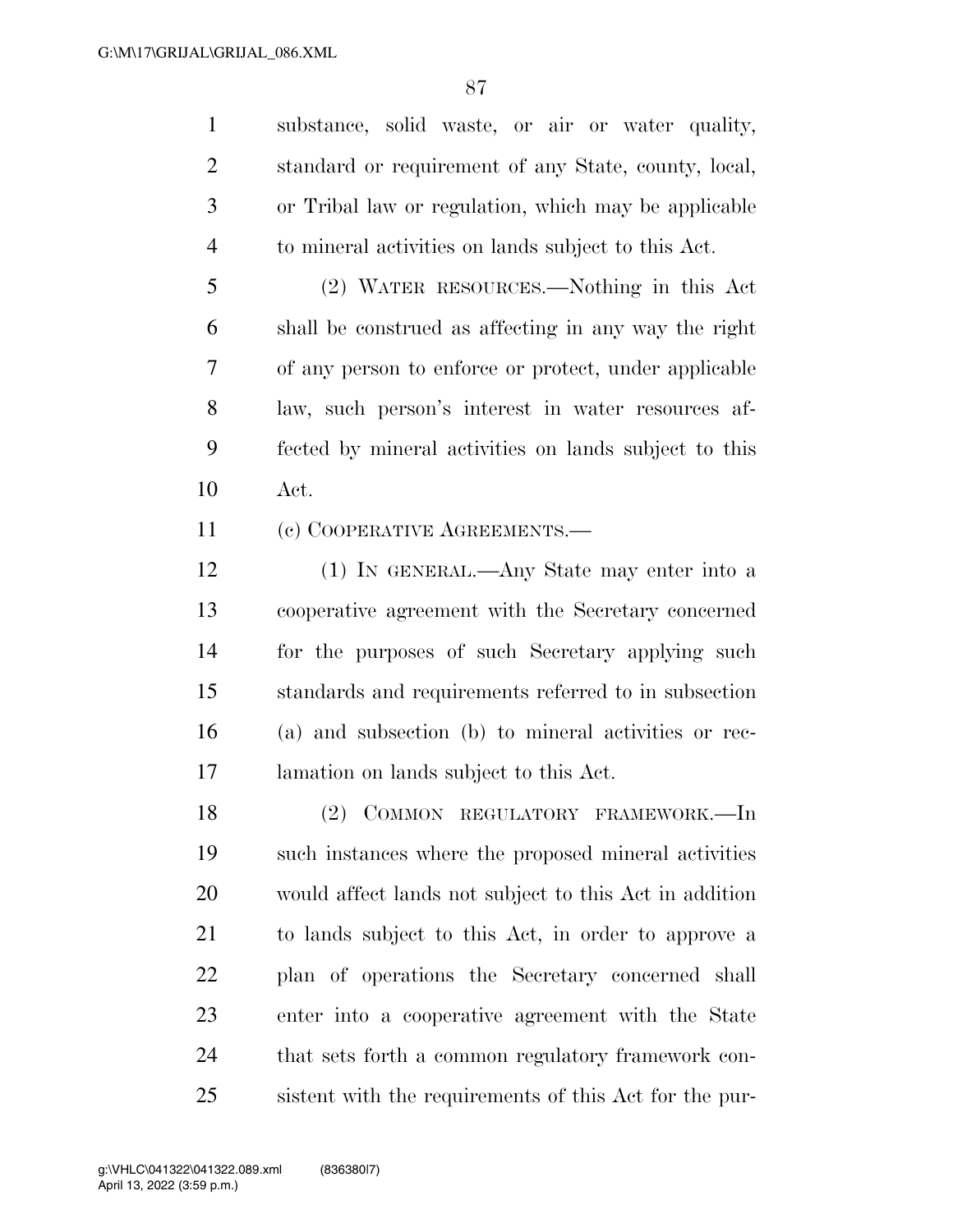poses of such plan of operations. Any such common regulatory framework shall not negate the authority of the Federal Government to independently inspect mines and operations and bring enforcement actions for violations.

 (3) NOTICE AND PUBLIC COMMENT.—The Sec- retary concerned shall not enter into a cooperative agreement with any State under this section until after notice in the Federal Register and opportunity for public comment and hearing.

 (d) PRIOR AGREEMENTS.—Any cooperative agree- ment or such other understanding between the Secretary concerned and any State, or political subdivision thereof, relating to the management of mineral activities on lands subject to this Act that was in existence on the date of enactment of this Act may only continue in force until 1 year after the date of enactment of this Act. During such 1-year period, the State and the Secretary shall review the terms of the agreement and make changes that are nec-essary to be consistent with this Act.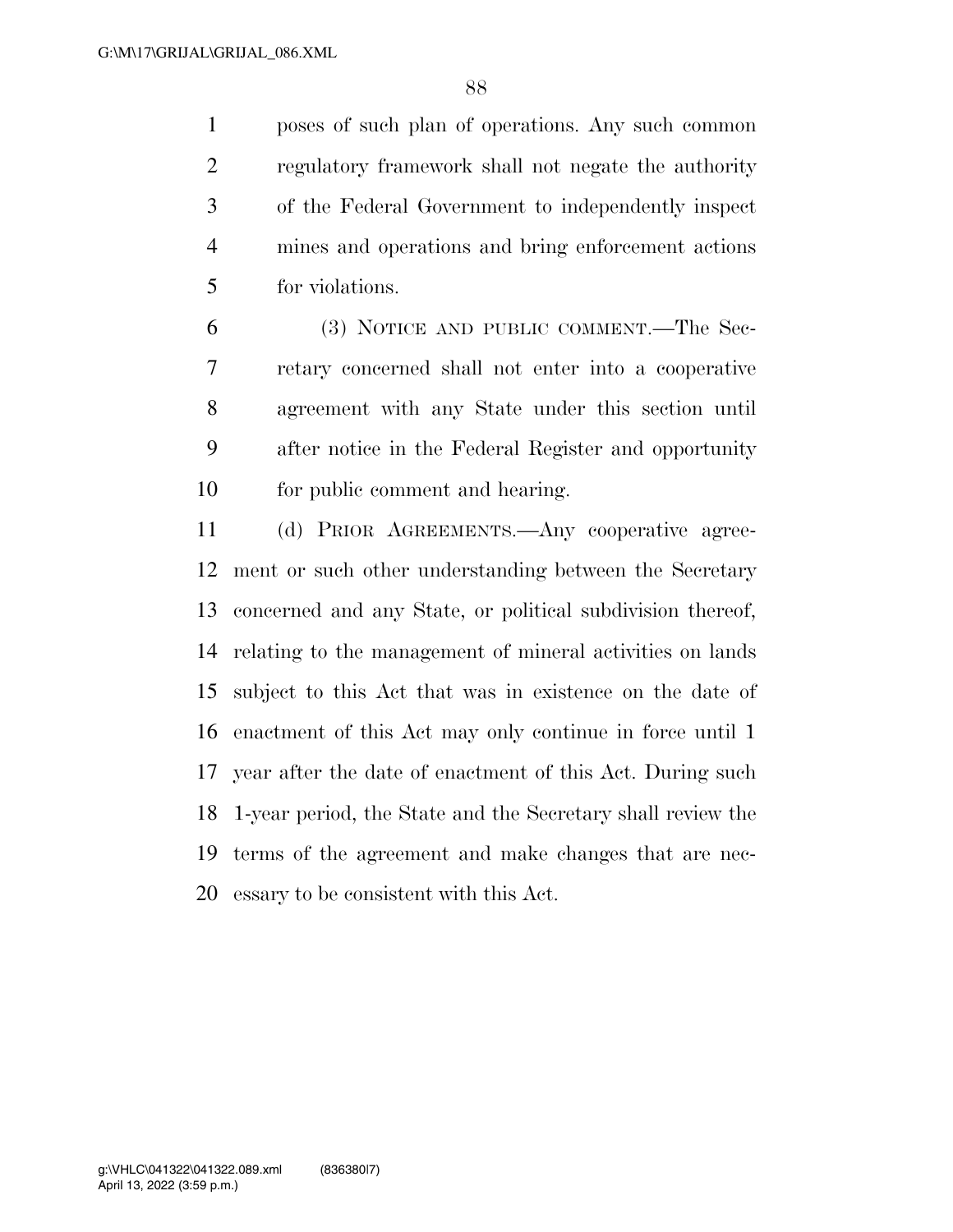# **TITLE IV—ABANDONED HARDROCK MINE RECLAMATION**

### **SEC. 401. ESTABLISHMENT OF FUND.**

 (a) ESTABLISHMENT.—There is established in the Department of the Treasury a separate account to be known as the Hardrock Minerals Reclamation Fund.

 (b) INVESTMENT.—The Secretary shall notify the Secretary of the Treasury as to what portion of the Fund is not, in the Secretary's judgment, required to meet cur- rent withdrawals. The Secretary of the Treasury shall in- vest such portion of the Fund in public debt securities with maturities suitable for the needs of such Fund and bearing interest at rates determined by the Secretary of the Treasury, taking into consideration current market yields on outstanding marketplace obligations of the United States of comparable maturities.

 (c) ADMINISTRATION.—In addition to other uses au- thorized by this title, the Secretary may use amounts in the Fund as necessary for the administrative expenses of the United States, Indian Tribes, and the States to imple-ment this title.

### **SEC. 402. CONTENTS OF FUND.**

 (a) IN GENERAL.—The following amounts shall be credited to the Fund: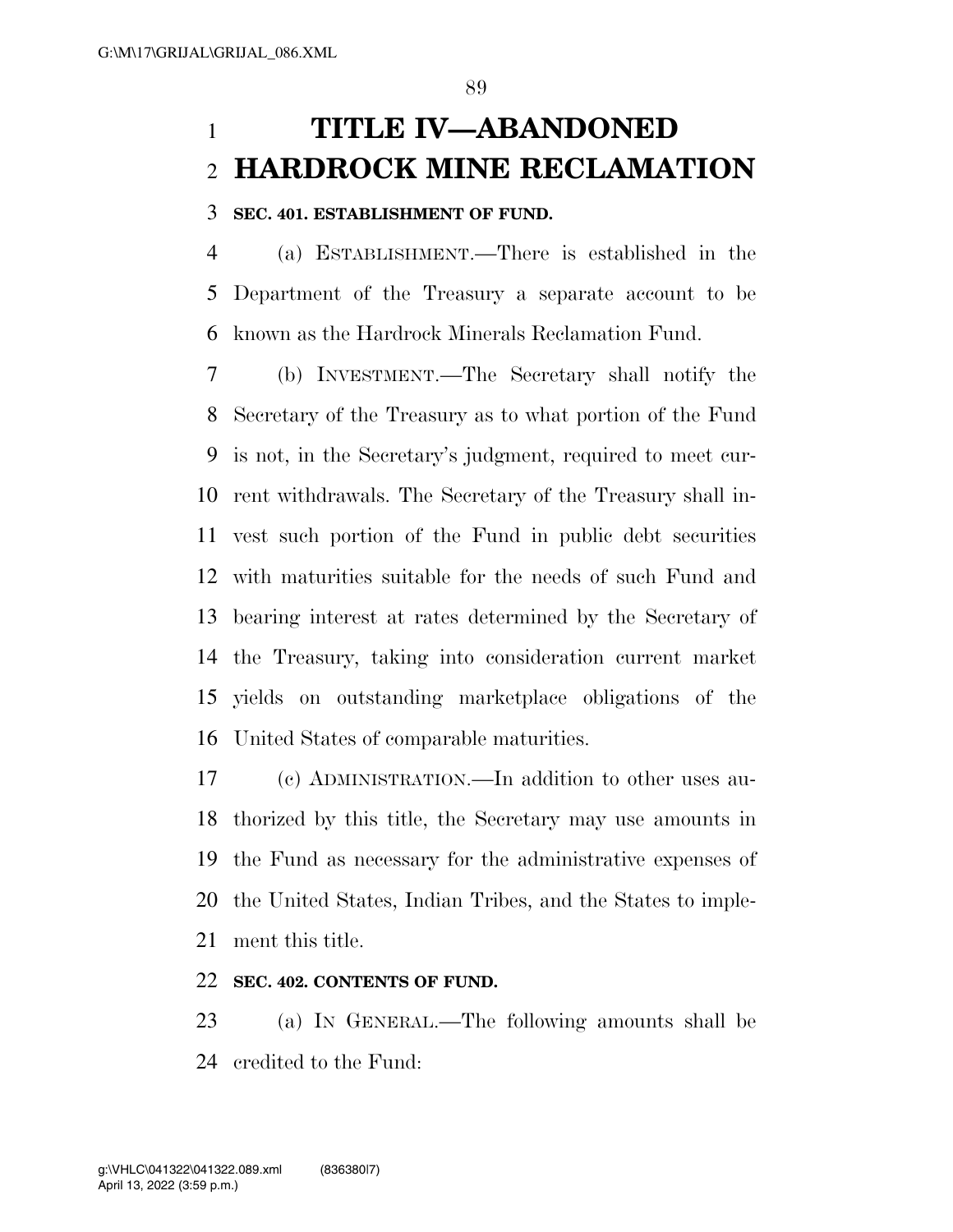| $\mathbf{1}$   | (1) All moneys collected pursuant to section               |
|----------------|------------------------------------------------------------|
| $\overline{2}$ | $502$ and section $506$ .                                  |
| 3              | All fees received under<br>(2)<br>section                  |
| $\overline{4}$ | $304(a)(1)(B)$ .                                           |
| 5              | (3) All donations by persons, corporations, as-            |
| 6              | sociations, and foundations for the purposes of this       |
| 7              | title.                                                     |
| 8              | (4) All amounts deposited in the Fund under                |
| 9              | title I.                                                   |
| 10             | (5) All income on investments under section                |
| <sup>11</sup>  | $401(b)$ .                                                 |
| 12             | (6) All amounts deposited in the Fund under                |
| 13             | section 403.                                               |
| 14             | (b) DONATIONS.—The Secretary may accept for the            |
| 15             | Government a gift of money to be deposited into the Fund.  |
| 16             | The Secretary may reject a gift to the Fund if such rejec- |
| 17             | tion is in the interest of the Government.                 |
| 18             | SEC. 403. DISPLACED MATERIAL RECLAMATION FEE.              |
| 19             | (a) IMPOSITION OF FEE.—Except as provided in sub-          |
| 20             | section (g), each operator conducting hardrock mineral ac- |
| 21             | tivities shall pay to the Secretary, for deposit in the    |
| 22             | Hardrock Minerals Fund established by section 401, a dis-  |
| 23             | placed material reclamation fee of 7 cents per ton of dis- |
| 24             | placed material.                                           |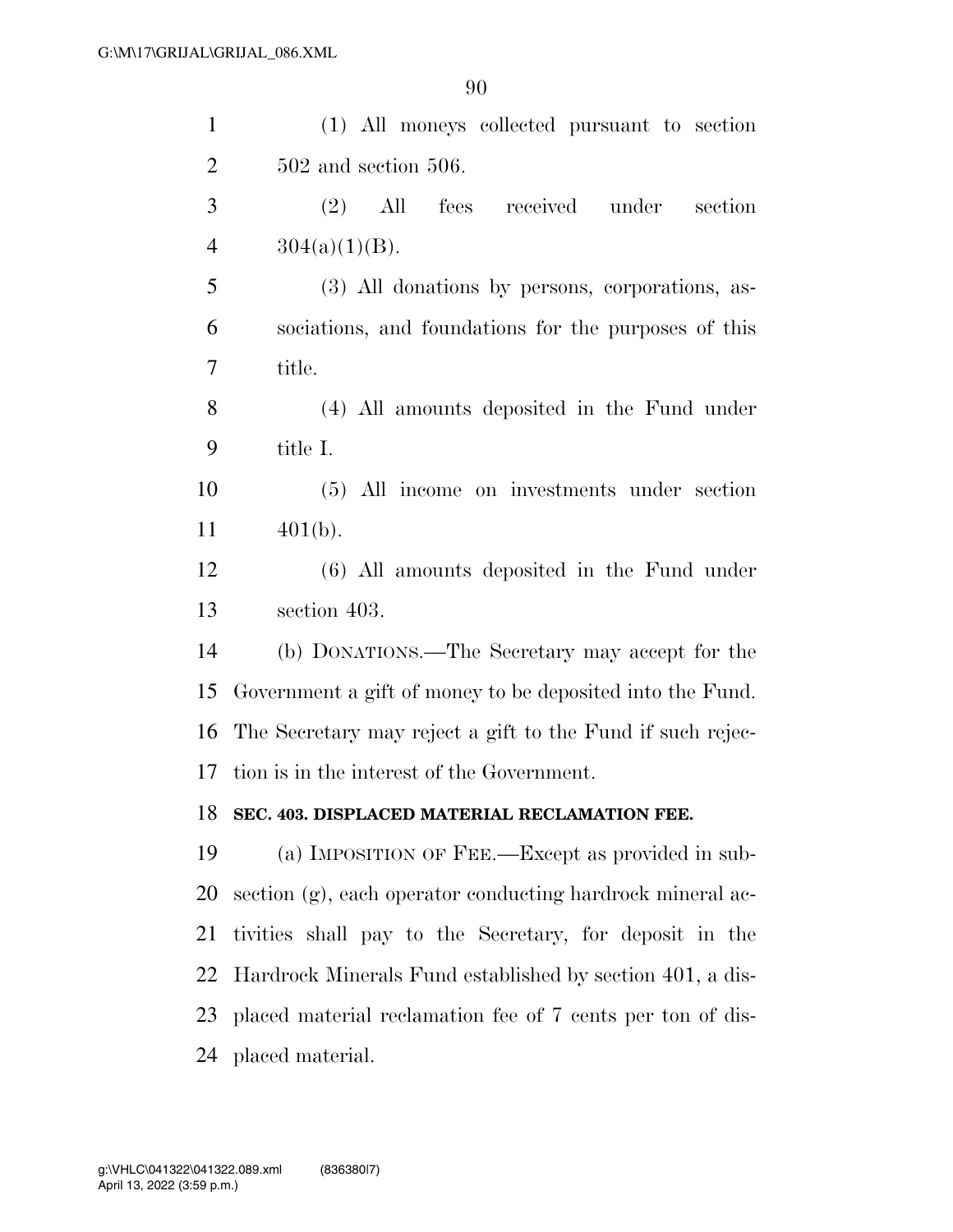(b) PAYMENT DEADLINE.—Such reclamation fee shall be paid not later than 60 days after the end of each calendar year beginning with the first calendar year occur-ring after the date of enactment of this Act.

 (c) SUBMISSION OF STATEMENT.—Together with such reclamation fee, all operators conducting hardrock mineral activities shall submit to the Secretary a state- ment of the amount of displaced material produced during mineral activities during the previous calendar year, the accuracy of which shall be sworn to by the operator and notarized.

 (d) PENALTY.—Any corporate officer, agent, or di- rector of a person conducting hardrock mineral activities, and any other person acting on behalf of such a person, who knowingly makes any false statement, representation, or certification, or knowingly fails to make any statement, representation, or certification, required under this section with respect to such operation shall, upon conviction, be punished by a fine of not more than \$10,000.

 (e) CIVIL ACTION TO RECOVER FEE.—Any portion of such reclamation fee not properly or promptly paid pur- suant to this section shall be recoverable, with statutory interest, from the hardrock mineral activities operator, in any court of competent jurisdiction in any action at law to compel payment of debts.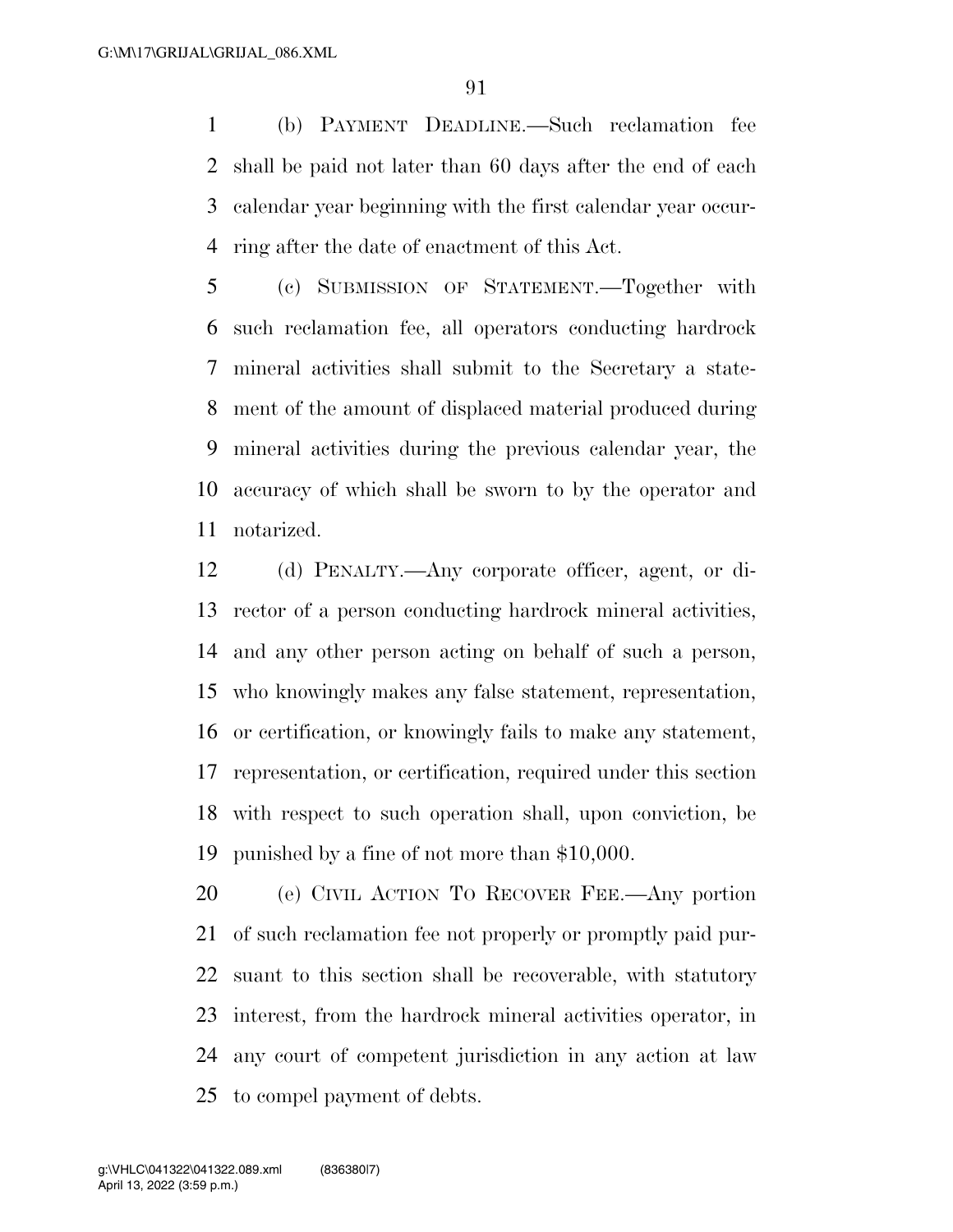(f) EFFECT.—Nothing in this section requires a re- duction in, or otherwise affects, any similar fee required under any law (including regulations) of any State.

 (g) EXEMPTION.—The fee under this section shall not apply for small miners.

### **SEC. 404. USE OF THE FUND.**

 Subject to the availability of appropriations, the Sec- retary shall use moneys in the Fund to carry out section 40704 of the Infrastructure Investment and Jobs Act (30 U.S.C. 1245).

# **TITLE V—ADDITIONAL PROVISIONS**

# **SEC. 501. POLICY FUNCTIONS.**

 (a) MINERALS POLICY.—Section 101 of the Mining and Minerals Policy Act of 1970 (30 U.S.C. 21a) is amended—

 (1) by inserting ''and to ensure that mineral ex- traction and processing not cause undue degradation of the natural and cultural resources of the public lands'' after ''activities''; and

 (2) by adding at the end the following: ''It shall also be the responsibility of the Secretary of Agri- culture to carry out the policy provisions of clauses (1) and (2) of the first paragraph of this section.''.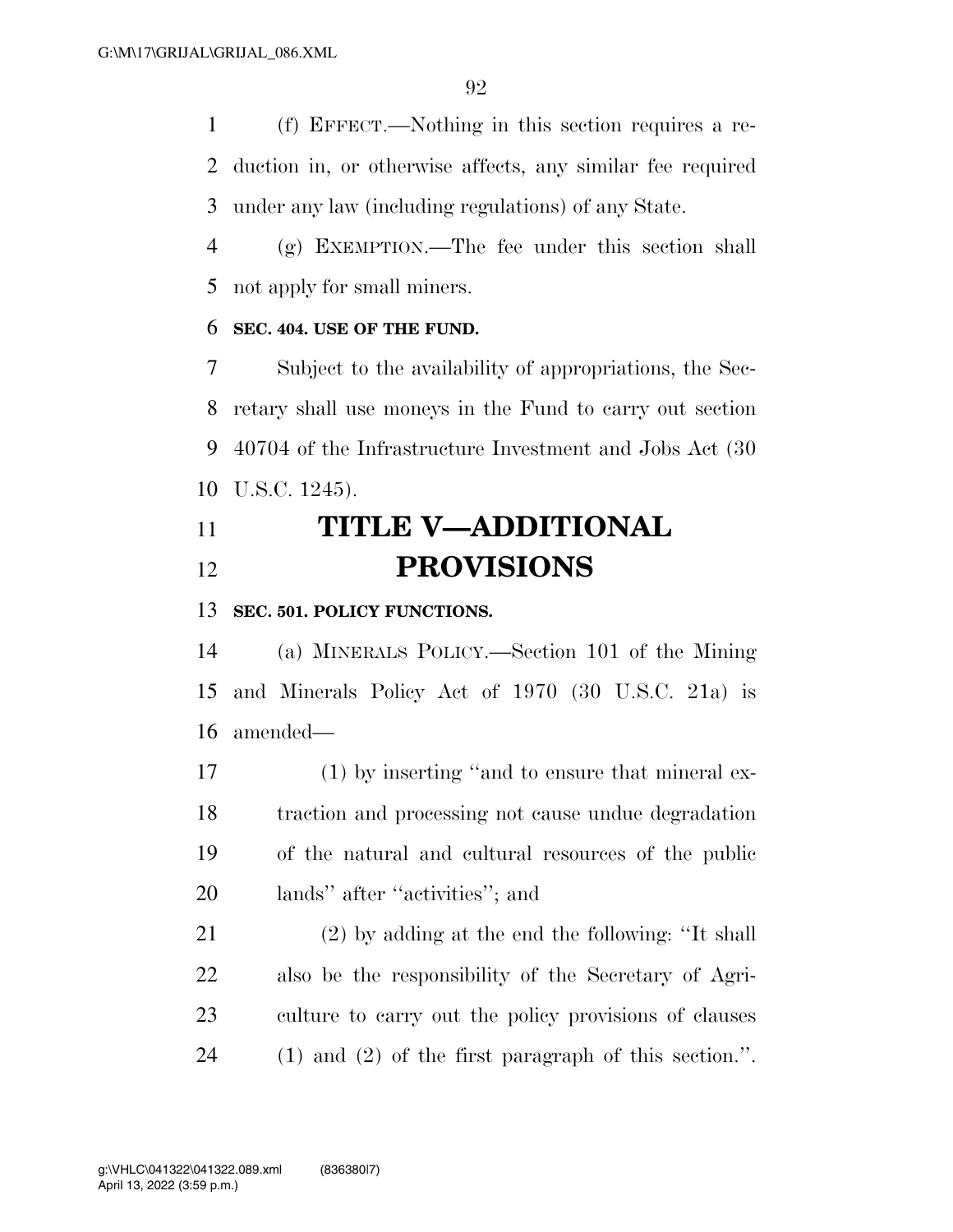(b) MINERAL DATA.—Section 5(e)(3) of the National Materials and Minerals Policy, Research and Development Act of 1980 (30 U.S.C. 1604(e)(3)) is amended by insert- ing before the period the following: '', except that for Na- tional Forest System lands the Secretary of Agriculture shall promptly initiate actions to improve the availability and analysis of mineral data in public land use decision-making''.

### **SEC. 502. USER FEES AND INFLATION ADJUSTMENT.**

(a) IN GENERAL.—

 (1) The Secretary and the Secretary of Agri- culture may each establish and collect from persons subject to the requirements of this Act such user fees as may be necessary to reimburse the United States for the expenses incurred in administering such requirements. Fees may be assessed and col- lected under this section only in such manner as may reasonably be expected to result in an aggre- gate amount of the fees collected during any fiscal year which does not exceed the aggregate amount of administrative expenses referred to in this section.

(b) ADJUSTMENT.—

 (1) INFLATION.—The Secretary shall adjust the fees required by this section, and all claim mainte-nance fees, rental rates, penalty amounts, and other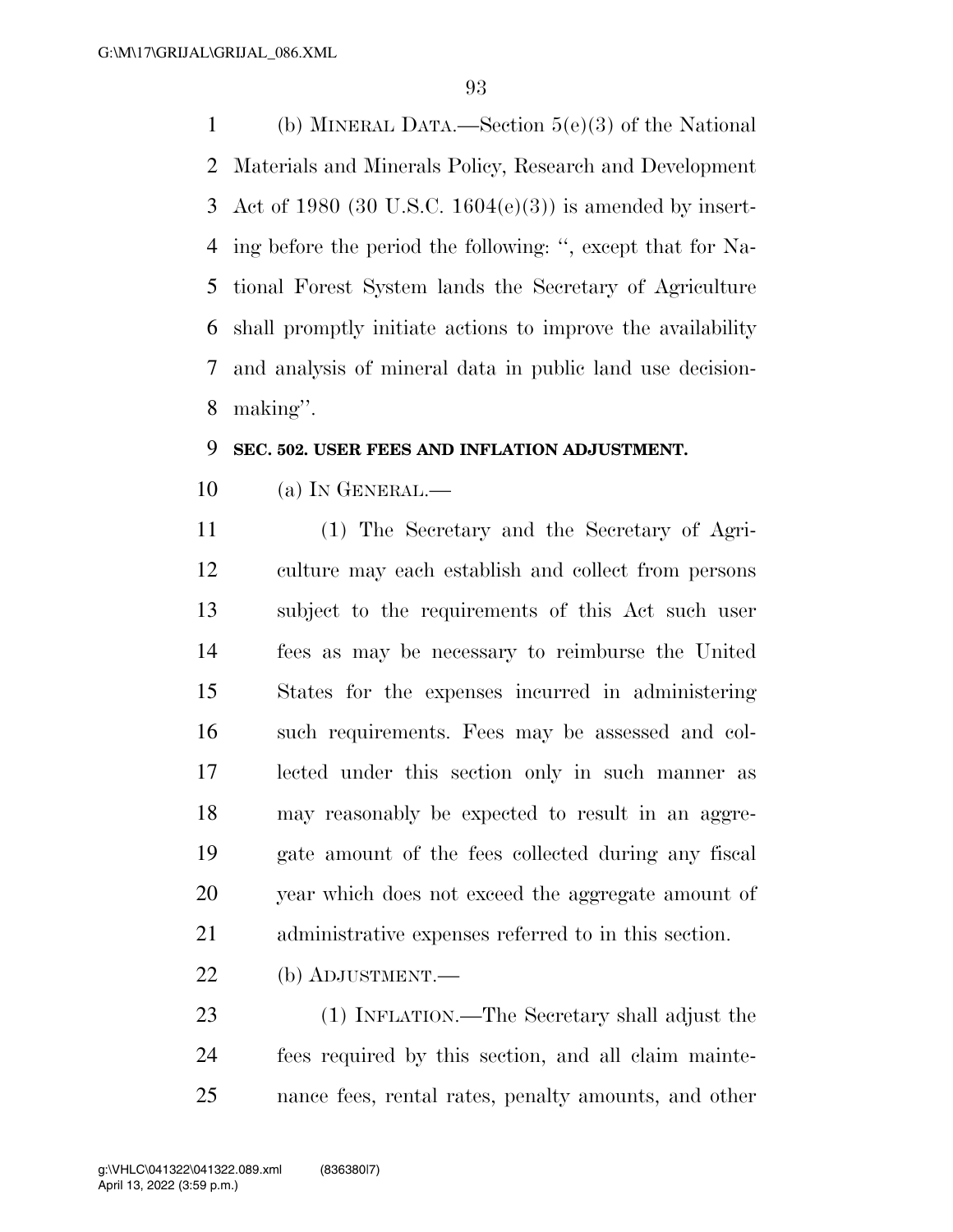| $\mathbf{1}$   | dollar amounts established in this Act, to reflect      |
|----------------|---------------------------------------------------------|
| $\overline{2}$ | changes in the Consumer Price Index published by        |
| 3              | the Bureau of Labor Statistics of the Department of     |
| $\overline{4}$ | Labor every 3 years after the date of enactment of      |
| 5              | this Act, or more frequently if the Secretary deter-    |
| 6              | mines an adjustment to be reasonable.                   |
| 7              | (2) NOTICE.—The Secretary shall<br><i>provide</i>       |
| 8              | claimants, license holders, and lease holders notice of |
| 9              | any adjustment made under this subsection not later     |
| 10             | than July 1 of any year in which the adjustment is      |
| 11             | made.                                                   |
| 12             | $(3)$ APPLICABILITY.—A fee adjustment under             |
| 13             | this subsection shall begin to apply the calendar year  |
| 14             | following the calendar year in which it is made.        |
|                |                                                         |
| 15             | SEC. 503. INSPECTION AND MONITORING.                    |
| 16             | (a) INSPECTIONS.—                                       |
| 17             | (1) IN GENERAL.—The Secretary concerned                 |
| 18             | shall make inspections of mineral activities so as to   |
| 19             | ensure compliance with the requirements of this Act.    |
| 20             | FREQUENCY.—The Secretary concerned<br>(2)               |
| 21             | shall establish a frequency of inspections for mineral  |
| 22             | activities conducted under a permit issued under        |
| 23             | title III, but in no event shall such inspection fre-   |
| 24             | quency be less than one complete inspection per cal-    |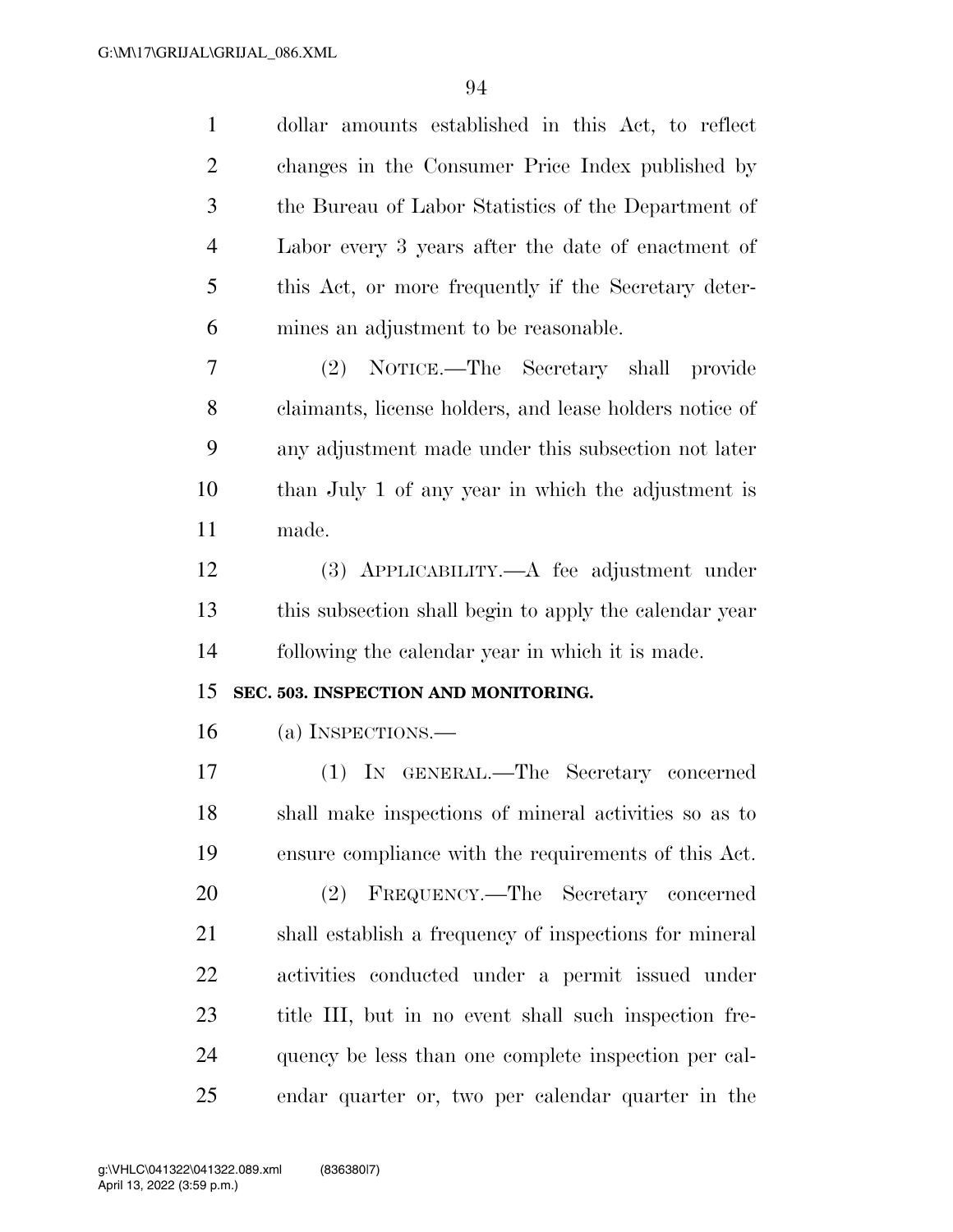| $\mathbf{1}$   | case of a permit for which the Secretary concerned      |
|----------------|---------------------------------------------------------|
| $\overline{2}$ | approves an application under section $304(f)$ . After  |
| 3              | revegetation has been established in accordance with    |
| $\overline{4}$ | a reclamation plan, such Secretary shall conduct 2      |
| 5              | complete inspections annually. Such Secretary shall     |
| 6              | have the discretion to modify the inspection fre-       |
| 7              | quency for mineral activities that are conducted on     |
| 8              | a seasonal basis. Inspections shall continue under      |
| 9              | this subsection until final release of financial assur- |
| 10             | ance.                                                   |
| 11             | $(3)$ BY REQUEST.—                                      |
| 12             | (A) IN GENERAL.—Any person who has                      |
| 13             | reason to believe he or she is or may be ad-            |
| 14             | versely affected by mineral activities due to any       |
| 15             | violation of the requirements of a permit ap-           |
| 16             | proved under this Act may request an inspec-            |
| 17             | tion.                                                   |
| 18             | (B) REVIEW PERIOD.—The Secretary con-                   |
| 19             | cerned shall determine within 10 working days           |
| 20             | of receipt of the request whether the request           |
| 21             | states a reason to believe that a violation exists.     |
| 22             | (C) IMMINENT THREAT.—If the person al-                  |
| 23             | leges and provides reason to believe that an im-        |
| 24             | minent threat to the environment or danger to           |
| 25             | the health or safety of the public exists, the 10-      |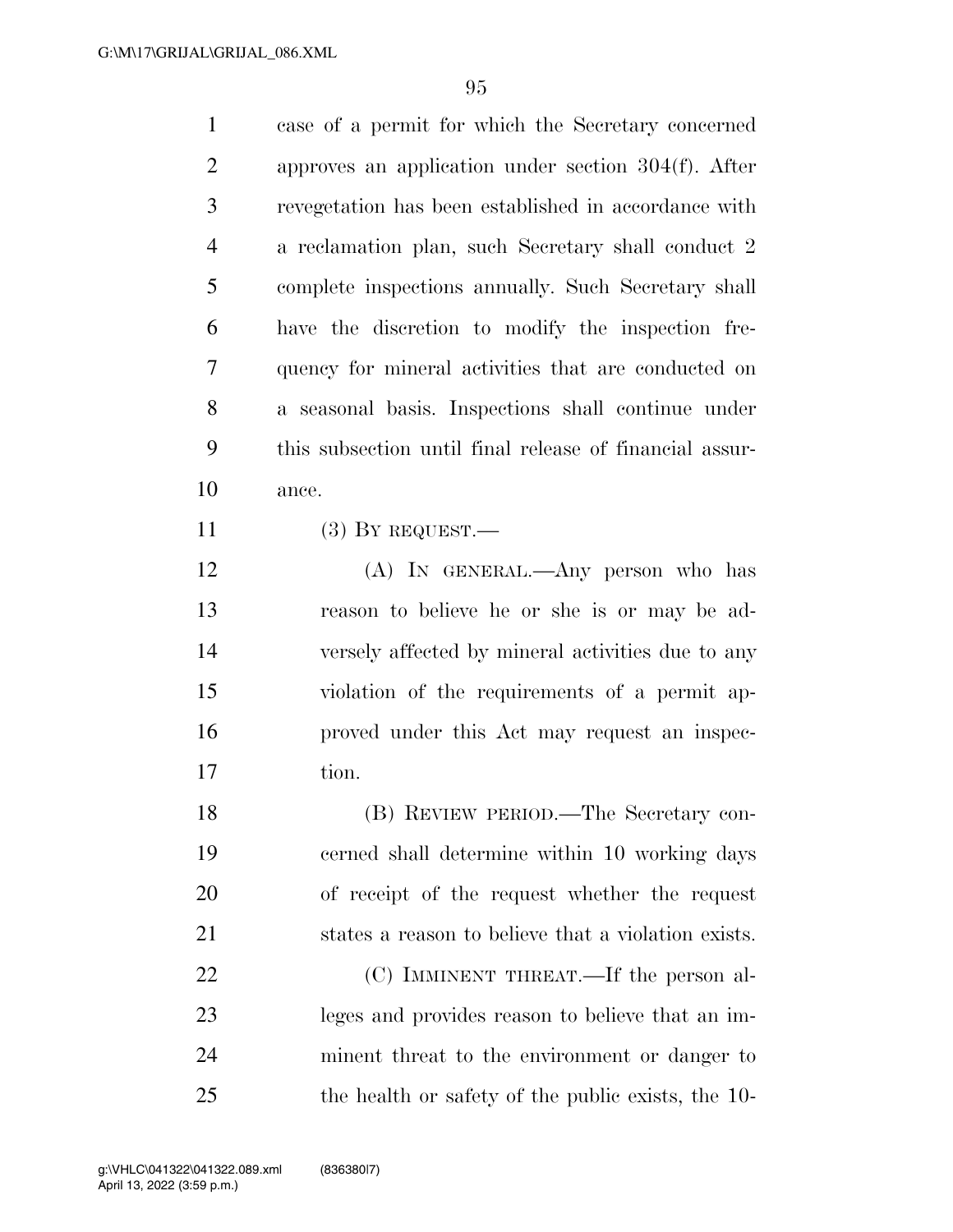| $\mathbf{1}$   | day period shall be waived and the inspection      |
|----------------|----------------------------------------------------|
| $\overline{2}$ | shall be conducted immediately.                    |
| 3              | (D) NOTIFICATION.—When an inspection               |
| $\overline{4}$ | is conducted under this paragraph, the Sec-        |
| 5              | retary concerned shall notify the person re-       |
| 6              | questing the inspection, and such person shall     |
| 7              | be allowed to accompany the Secretary con-         |
| 8              | cerned or the Secretary's authorized representa-   |
| 9              | tive during the inspection.                        |
| 10             | (E) LIABILITY.—The Secretary shall not             |
| 11             | incur any liability for allowing such person to    |
| 12             | accompany an authorized representative.            |
| 13             | (F) ANONYMITY.—The identity of the per-            |
| 14             | son supplying information to the Secretary re-     |
| 15             | lating to a possible violation or imminent dan-    |
| 16             | ger or harm shall remain confidential with the     |
| 17             | Secretary if so requested by that person, unless   |
| 18             | that person elects to accompany an authorized      |
| 19             | representative on the inspection.                  |
| 20             | (G) PROCEDURES.—The Secretaries shall,             |
| 21             | by joint rule, establish procedures for the review |
| 22             | $of$ —                                             |

 (i) any decision by an authorized rep-resentative not to inspect; or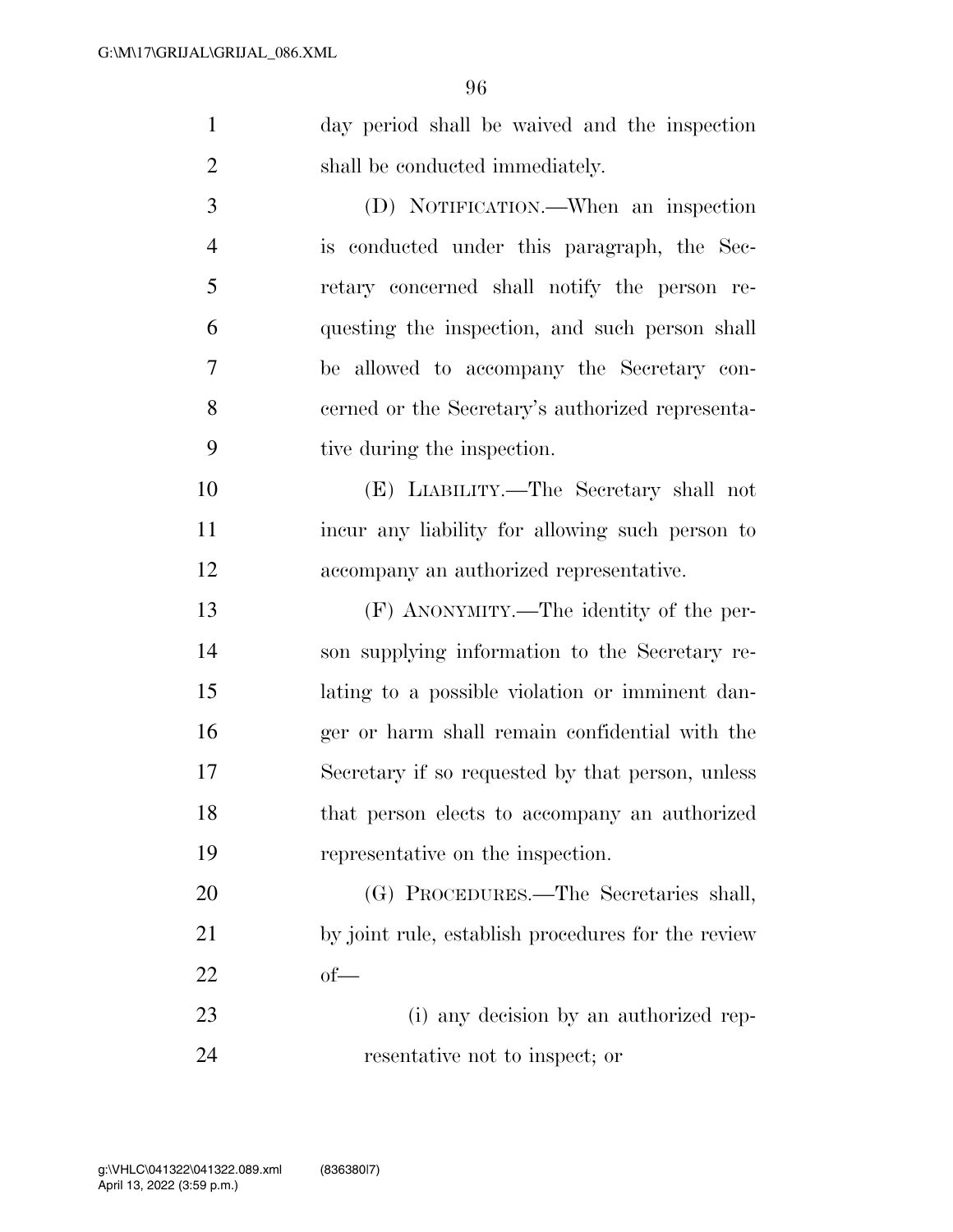| $\mathbf{1}$   | (ii) any refusal by such representative              |
|----------------|------------------------------------------------------|
| $\overline{2}$ | to ensure that remedial actions are taken            |
| 3              | with respect to any alleged violation.               |
| $\overline{4}$ | WRITTEN STATEMENT.—The<br>(H)<br>– Sec-              |
| 5              | retary concerned shall furnish a person request-     |
| 6              | ing a review a written statement of the reasons      |
| 7              | for the Secretary's final disposition of the case.   |
| 8              | (b) MONITORING.—                                     |
| 9              | (1) MONITORING SYSTEM.—The Secretary con-            |
| 10             | cerned shall require all operators to develop and    |
| 11             | maintain a monitoring and evaluation system that     |
| 12             | shall identify compliance with all requirements of a |
| 13             | permit approved under this Act. The Secretary con-   |
| 14             | cerned may require additional monitoring to be con-  |
| 15             | ducted as necessary to assure compliance with the    |
| 16             | reclamation and other environmental standards of     |
| 17             | this Act. Such plan must be reviewed and approved    |
| 18             | by the Secretary and shall become a part of the ex-  |
| 19             | plorations or operations permit.                     |

 (2) REPORTING REQUIREMENTS.—The operator shall file reports with the Secretary concerned, on a frequency determined by the Secretary concerned, on the results of the monitoring and evaluation process, except that if the monitoring and evaluation show a violation of the requirements of a permit approved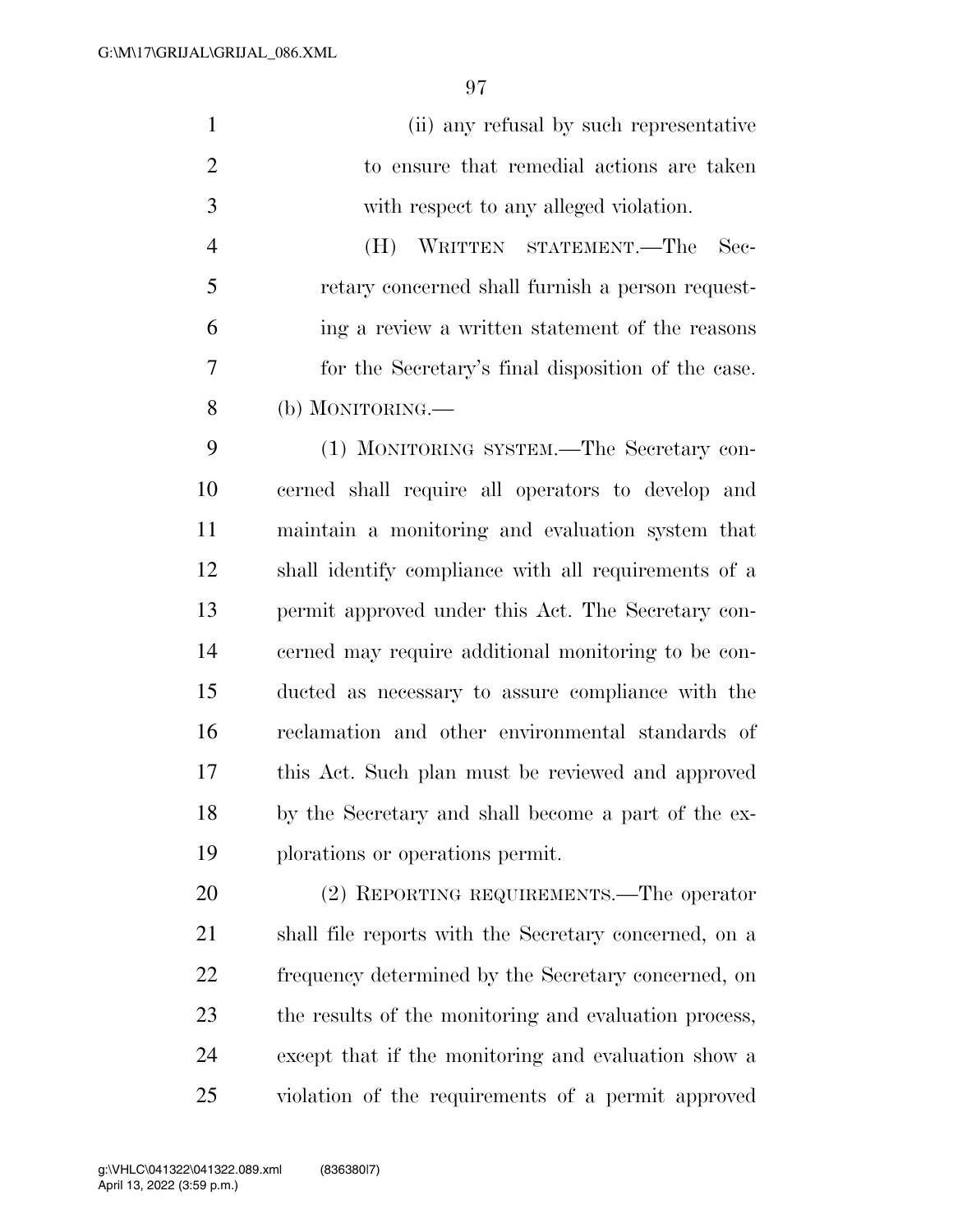under this Act, it shall be reported immediately to the Secretary concerned. The Secretary shall evalu- ate the reports submitted pursuant to this para- graph, and based on those reports and any necessary inspection shall take enforcement action pursuant to this section. Such reports shall be maintained by the operator and by the Secretary and shall be made available to the public.

 (3) FAILURE TO REPORT.—The Secretary con- cerned shall determine what information shall be re- ported by the operator pursuant to paragraph (2). A failure to report as required by the Secretary con- cerned shall constitute a violation of this Act and subject the operator to enforcement action pursuant to section 506.

### **SEC. 504. CITIZENS SUITS.**

 (a) IN GENERAL.—Except as provided in subsection (c), any person may commence a civil action on his or her own behalf to compel compliance—

 (1) against any person (including the Secretary or the Secretary of Agriculture) who is alleged to be in violation of any of the provisions of this Act or any regulation promulgated pursuant to this Act or any term or condition of any lease, license, or permit issued under this Act; or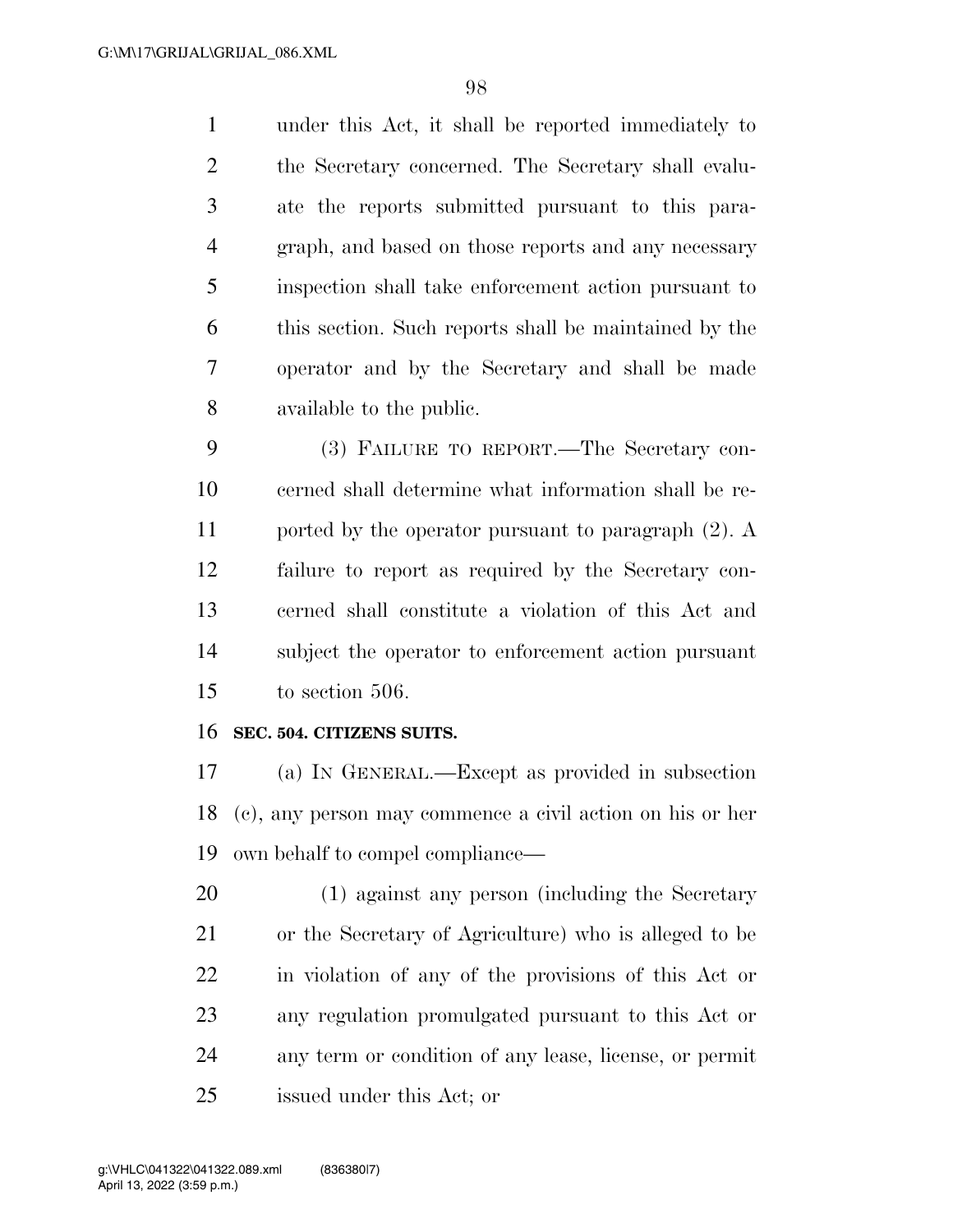(2) against the Secretary or the Secretary of Agriculture where there is alleged a failure of such Secretary to perform any act or duty under this Act, or to promulgate any regulation under this Act, which is not within the discretion of the Secretary concerned.

 (b) DISTRICT COURT JURISDICTION.—The United States district courts shall have jurisdiction over actions brought under this section, without regard to the amount in controversy or the citizenship of the parties, including actions brought to apply any civil penalty under this Act. The district courts of the United States shall have juris- diction to compel agency action unreasonably delayed, ex- cept that an action to compel agency action reviewable under section 505 may only be filed in a United States district court within the circuit in which such action would be reviewable under section 505.

(c) EXCEPTIONS.—

 (1) NOTICE.—No action may be commenced under subsection (a) before the end of the 60-day period beginning on the date the plaintiff has given notice in writing of such alleged violation to the al- leged violator and the Secretary concerned, except that any such action may be brought immediately after such notification if the violation complained of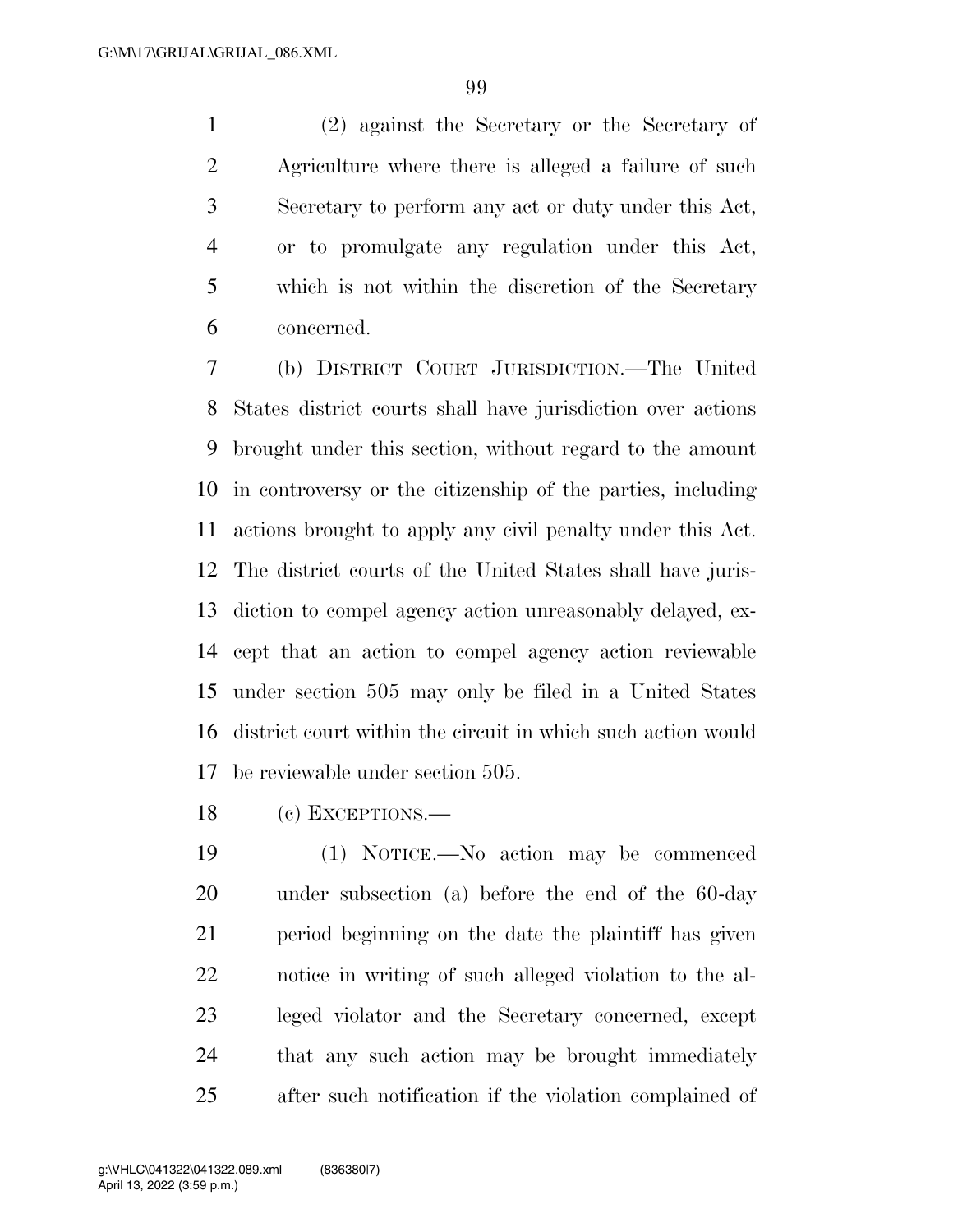constitutes an imminent threat to the environment or to the health or safety of the public or to prop- erties eligible for listing on the National Register of Historic Places.

 (2) ON-GOING LITIGATION.—No action may be brought against any person other than the Secretary or the Secretary of Agriculture under subsection (a)(1) if such Secretary has commenced and is dili- gently prosecuting a civil or criminal action in a court of the United States to require compliance.

 (3) EXCEPTION.—No action may be commenced under subsection (a)(2) against either Secretary to review any rule promulgated by, or to any permit issued or denied by such Secretary if such rule or permit issuance or denial is judicially reviewable under section 505 or under any other provision of law at any time after such promulgation, issuance, or denial is final.

 (d) VENUE.—Venue of all actions brought under this section shall be determined in accordance with section 1391 of title 28, United States Code.

 (e) COSTS.—The court, in issuing any final order in any action brought pursuant to this section may award costs of litigation (including attorney and expert witness fees) to any party whenever the court determines such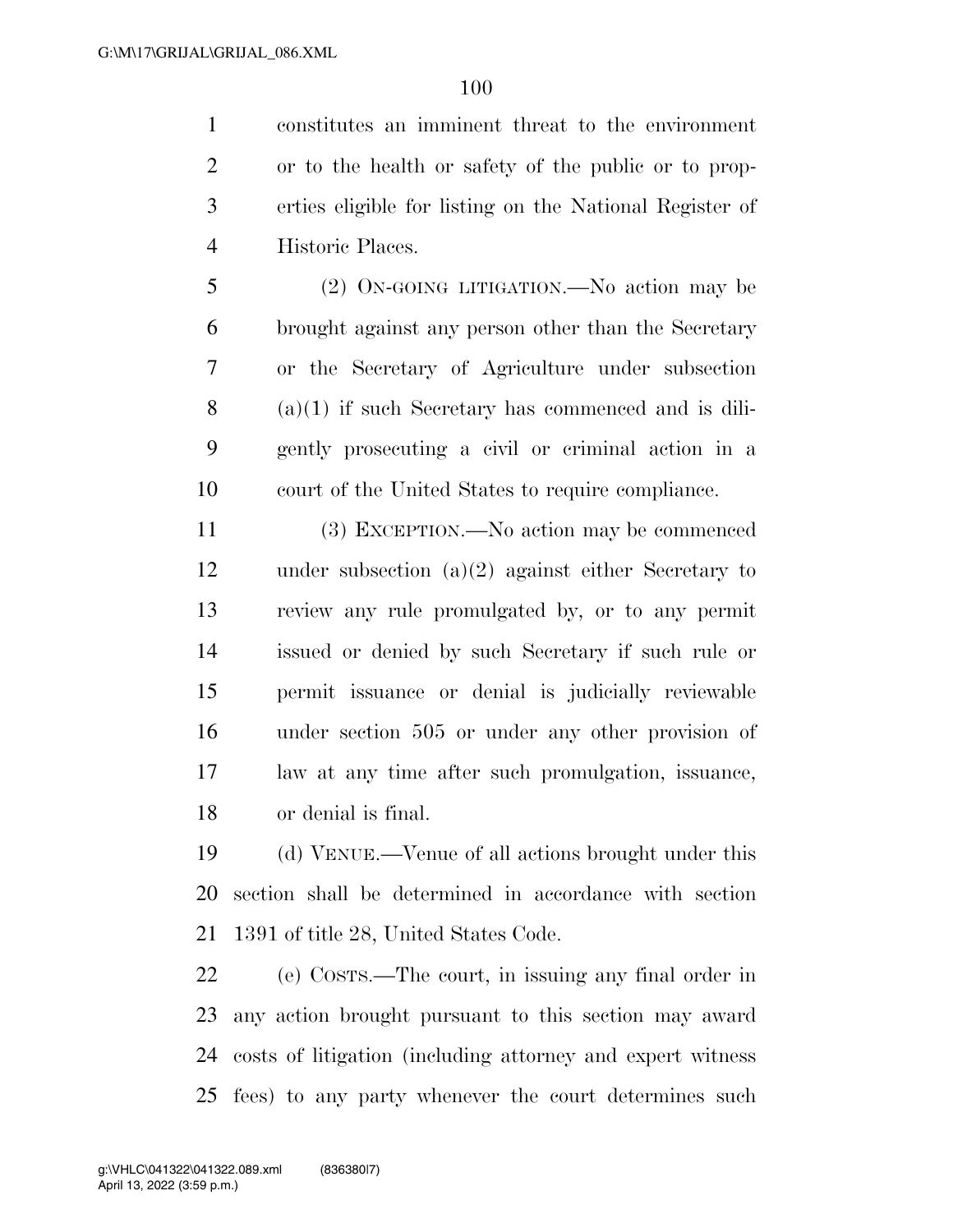award is appropriate. The court may, if a temporary re- straining order or preliminary injunction is sought, require the filing of a bond or equivalent security in accordance with the Federal Rules of Civil Procedure.

 (f) SAVINGS CLAUSE.—Nothing in this section shall restrict any right which any person (or class of persons) may have under chapter 7 of title 5, United States Code, under this section, or under any other statute or common law to bring an action to seek any relief against the Sec- retary or the Secretary of Agriculture or against any other person, including any action for any violation of this Act or of any regulation or permit issued under this Act or for any failure to act as required by law. Nothing in this section shall affect the jurisdiction of any court under any provision of title 28, United States Code, including any action for any violation of this Act or of any regulation or permit issued under this Act or for any failure to act as required by law.

### **SEC. 505. ADMINISTRATIVE AND JUDICIAL REVIEW.**

(a) REVIEW BY SECRETARY.—

 (1) NOTICE OF VIOLATION.—Any person issued a notice of violation or cessation order under section 507, or any person having an interest which is or may be adversely affected by such notice or order, may apply to the Secretary concerned for review of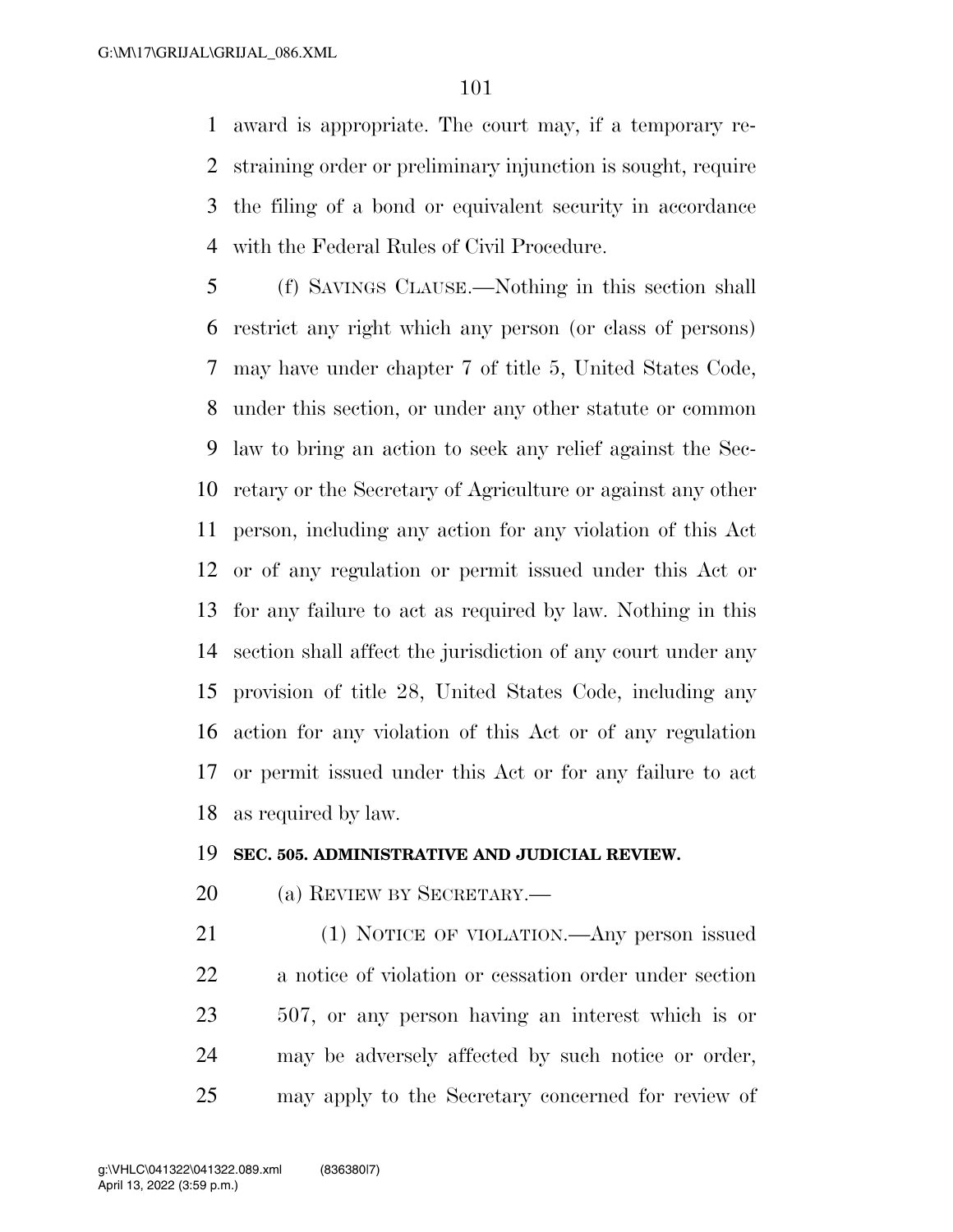the notice or order within 30 days after receipt

2 thereof, or as the case may be, within 30 days after such notice or order is modified, vacated, or termi- nated. (2) REVIEW OF PENALTY.—Any person who is subject to a penalty assessed under section 507 may apply to the Secretary concerned for review of the assessment within 45 days of notification of such penalty. (3) THIRD PARTY REQUESTS.—Any person may apply to the Secretary concerned for review of a de- cision under this subsection within 30 days after such decision is issued. (4) STAYS PENDING REVIEW.—Pending a re- view by the Secretary or resolution of an administra- tive appeal, final decisions (except enforcement ac- tions under section 507) shall be stayed. (5) PUBLIC HEARING.—The Secretary con- cerned shall provide an opportunity for a public hearing at the request of any party to the pro- ceeding as specified in paragraph (1). The filing of an application for review under this subsection shall not operate as a stay of any order or notice issued under section 506.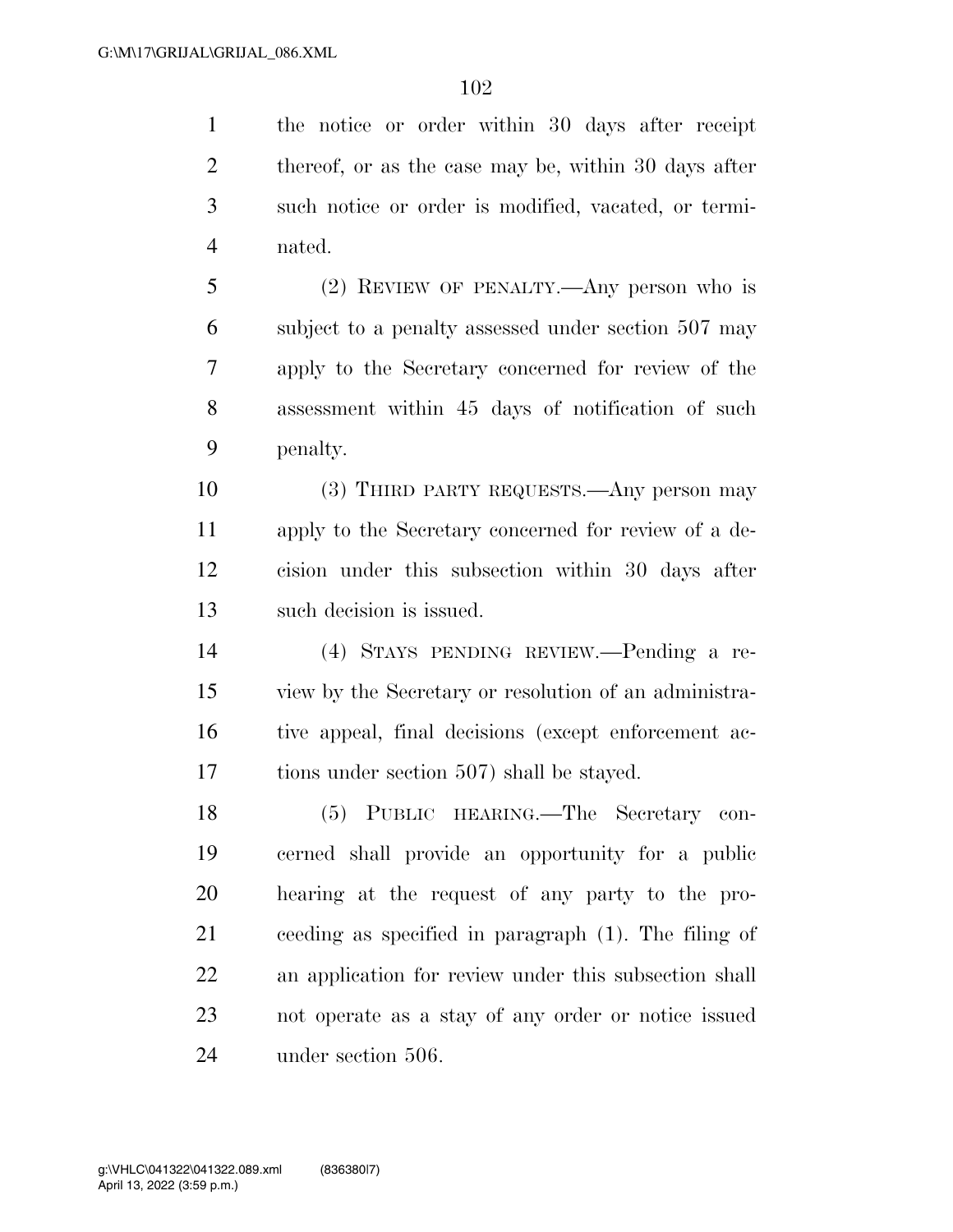(6) WRITTEN DECISION.—For any review pro- ceeding under this subsection, the Secretary con- cerned shall make findings of fact and shall issue a written decision incorporating therein an order vacating, affirming, modifying, or terminating the notice, order, or decision, or with respect to an as- sessment, the amount of penalty that is warranted. Where the application for review concerns a ces- sation order issued under section 506 the Secretary concerned shall issue the written decision within 30 days of the receipt of the application for review or within 30 days after the conclusion of any hearing referred to in paragraph (5), whichever is later, un- less temporary relief has been granted by the Sec-retary concerned under paragraph (7).

 (7) TEMPORARY RELIEF.—Pending completion of any review proceedings under this subsection, the applicant may file with the Secretary concerned a written request that the Secretary grant temporary relief from any order issued under section 506 to- gether with a detailed statement giving reasons for such relief. The Secretary concerned shall expedi- tiously issue an order or decision granting or deny- ing such relief. The Secretary concerned may grant such relief under such conditions as he or she may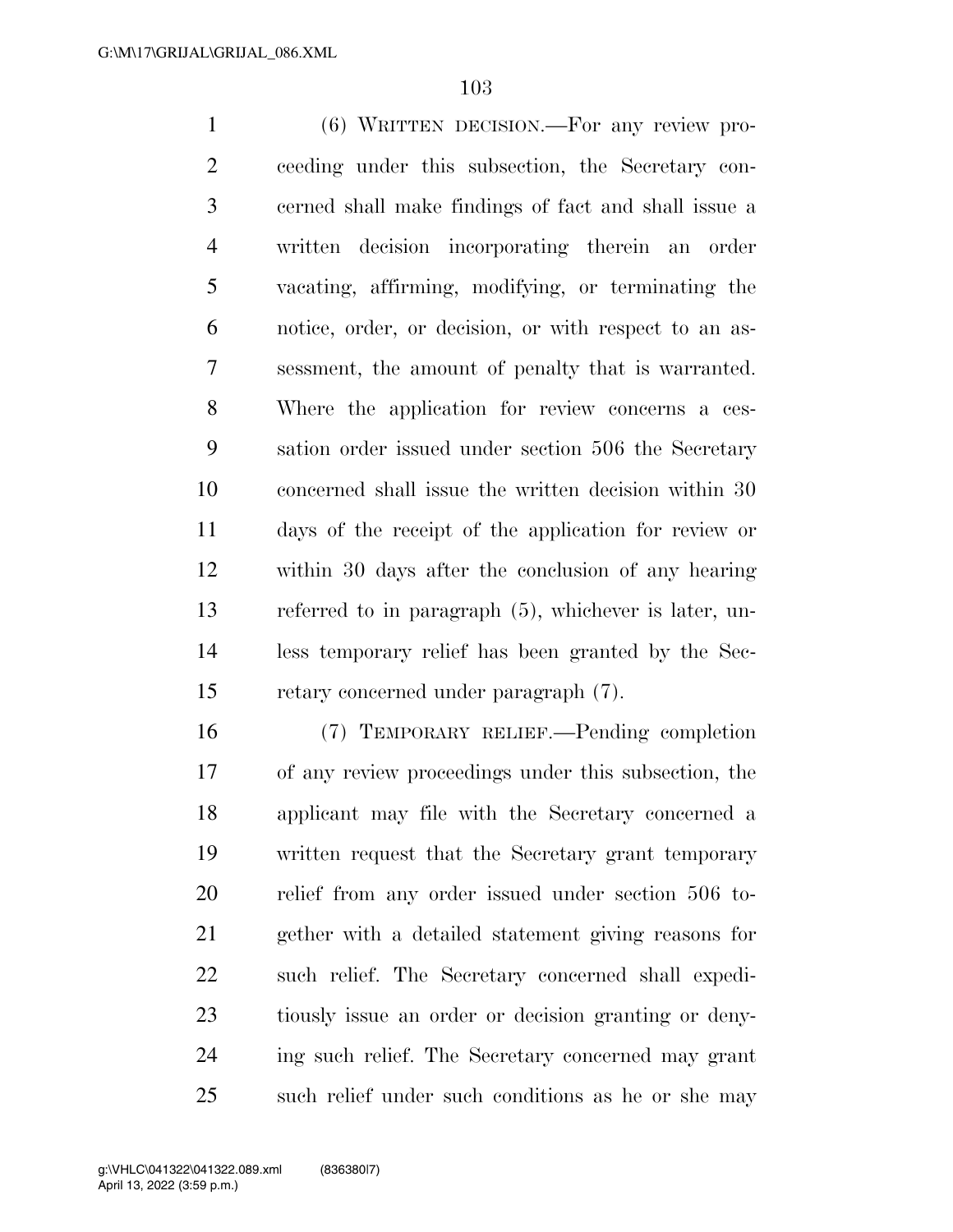prescribe only if such relief shall not adversely affect the health or safety of the public or cause imminent environmental harm to land, air, or water resources. (8) SAVINGS CLAUSE.—The availability of re- view under this subsection shall not be construed to limit the operation of rights under section 504. (b) JUDICIAL REVIEW.— 8 (1) COURT OF APPEALS FOR THE DISTRICT OF COLUMBIA.—Any final action by the Secretaries of the Interior and Agriculture in promulgating regula- tions to implement this Act, or any other final ac- tions constituting rulemaking to implement this Act, shall be subject to judicial review only in a United States Court of Appeals for a circuit in which an af- fected State is located or within the District of Co- lumbia. Any action subject to judicial review under this subsection shall be affirmed unless the court concludes that such action is arbitrary, capricious, or otherwise inconsistent with law. A petition for re- view of any action subject to judicial review under 21 this subsection shall be filed within 60 days from the date of such action, or after such date if the petition is based solely on grounds arising after the 60th day. Any such petition may be made by any person who commented or otherwise participated in the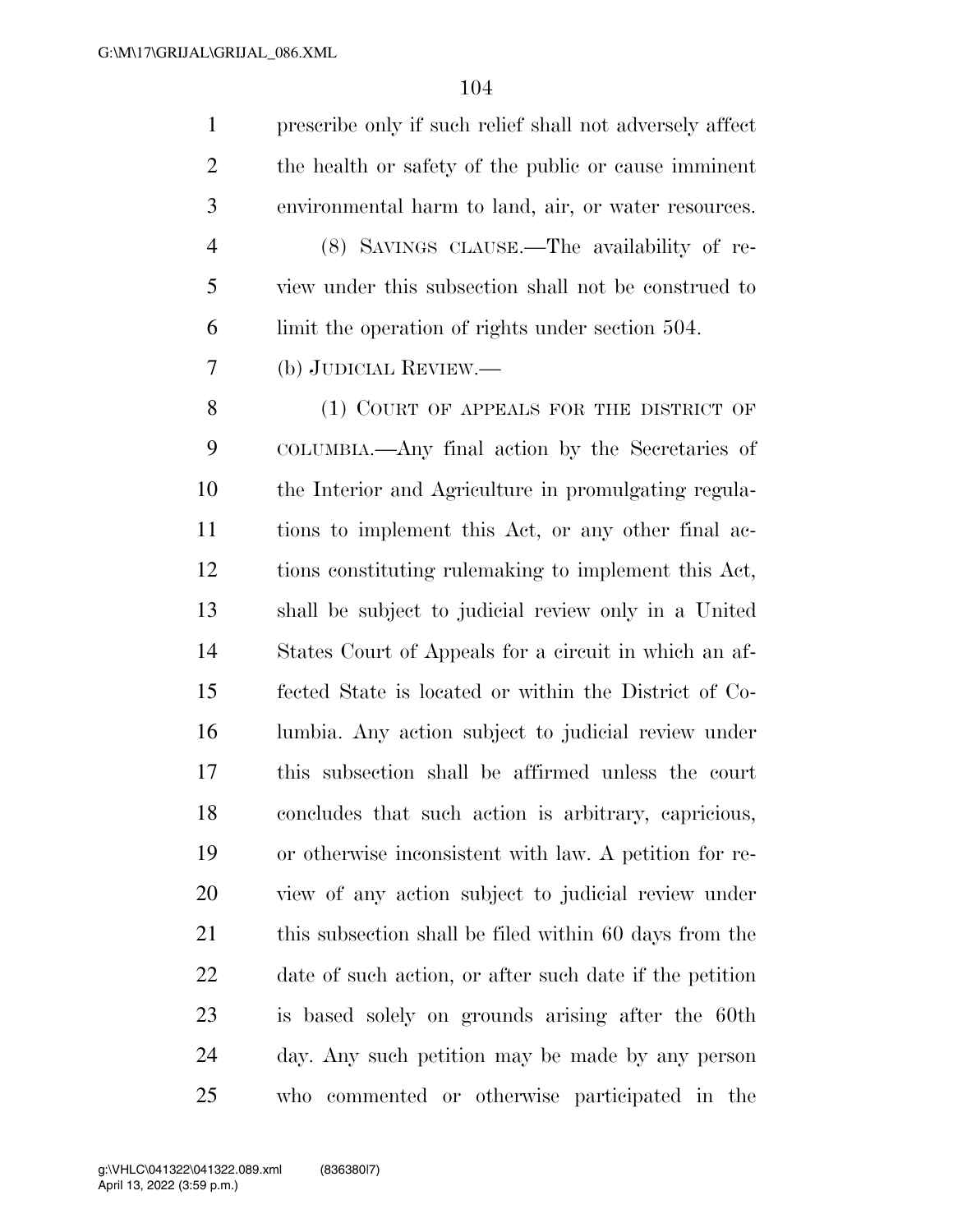rulemaking or any person who may be adversely af-fected by the action of the Secretaries.

 (2) STANDARD OF REVIEW.—Final agency ac- tion under this subsection, including such final ac- tion on those matters described under subsection (a), shall be subject to judicial review in accordance with paragraph (4) and pursuant to section 1391 of title 28, United States Code, on or before 60 days from the date of such final action. Any action sub- ject to judicial review under this subsection shall be affirmed unless the court concludes that such action is arbitrary, capricious, or otherwise inconsistent with law.

 (3) SAVINGS CLAUSE.—The availability of judi- cial review established in this subsection shall not be construed to limit the operations of rights under sec-tion 504.

 (4) RECORD.—The court shall hear any petition or complaint filed under this subsection solely on the record made before the Secretary or Secretaries con- cerned. The court may affirm or vacate any order or decision or may remand the proceedings to the Sec- retary or Secretaries for such further action as it may direct.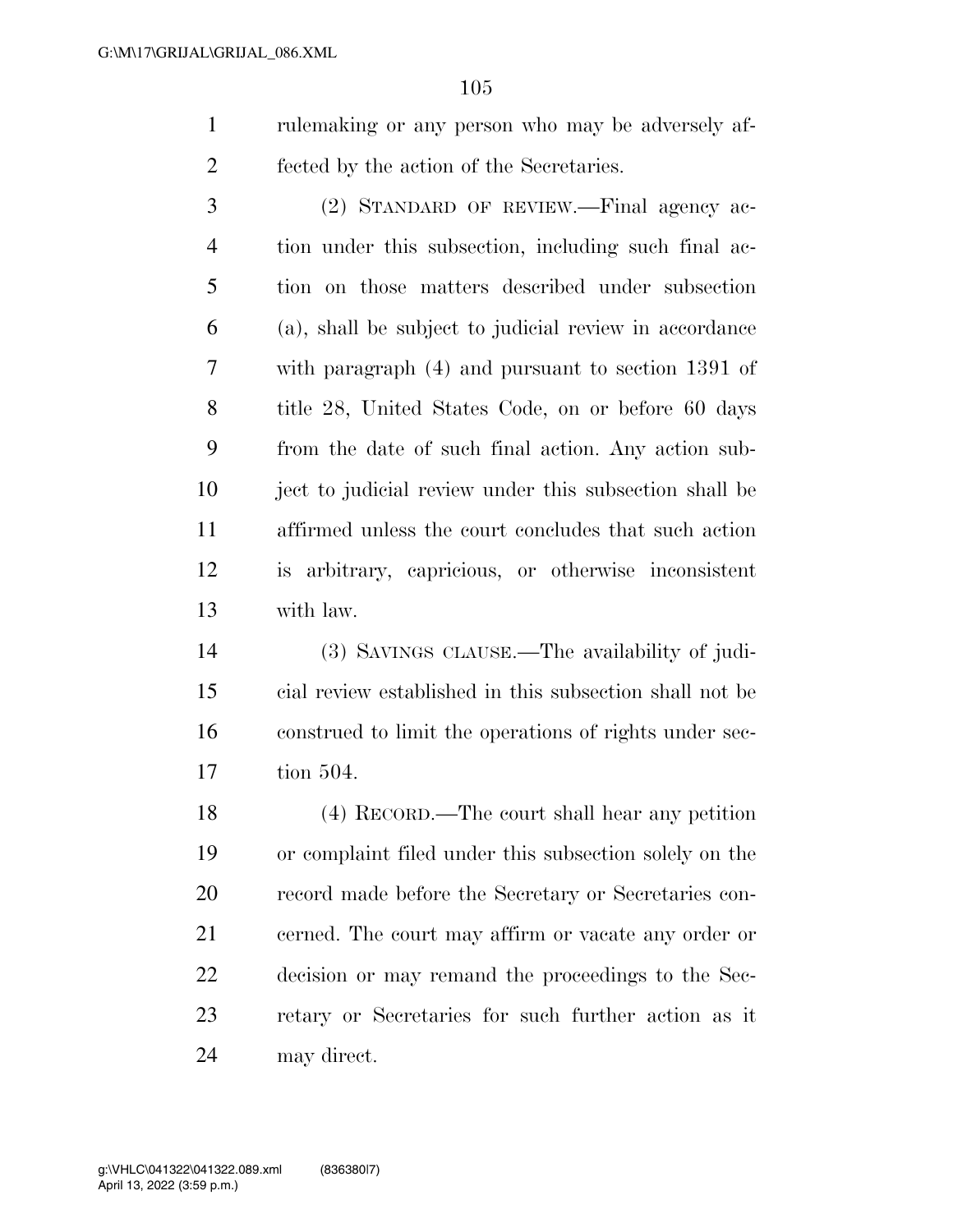(5) COMMENCE OF A PROCEEDING NOT A STAY.—The commencement of a proceeding under this section shall not, unless specifically ordered by the court, operate as a stay of the action, order, or decision of the Secretary or Secretaries concerned.

 (c) COSTS.—Whenever a proceeding occurs under subsection (a) or (b), at the request of any person, a sum equal to the aggregate amount of all costs and expenses (including attorney fees) as determined by the Secretary or Secretaries concerned or the court to have been reason- ably incurred by such person for or in connection with par- ticipation in such proceedings, including any judicial re- view of the proceeding, may be assessed against either party as the court, in the case of judicial review, or the Secretary or Secretaries concerned in the case of adminis- trative proceedings, deems appropriate if it is determined that such party prevailed in whole or in part, achieving some success on the merits, and that such party made a substantial contribution to a full and fair determination of the issues.

### **SEC. 506. REPORTING REQUIREMENTS.**

 (a) REPORT TO SECRETARY.—An operator engaging in any mineral activities located on Federal land or on In- dian land shall submit to the Secretary an annual report, in a time and manner prescribed by the Secretary, describ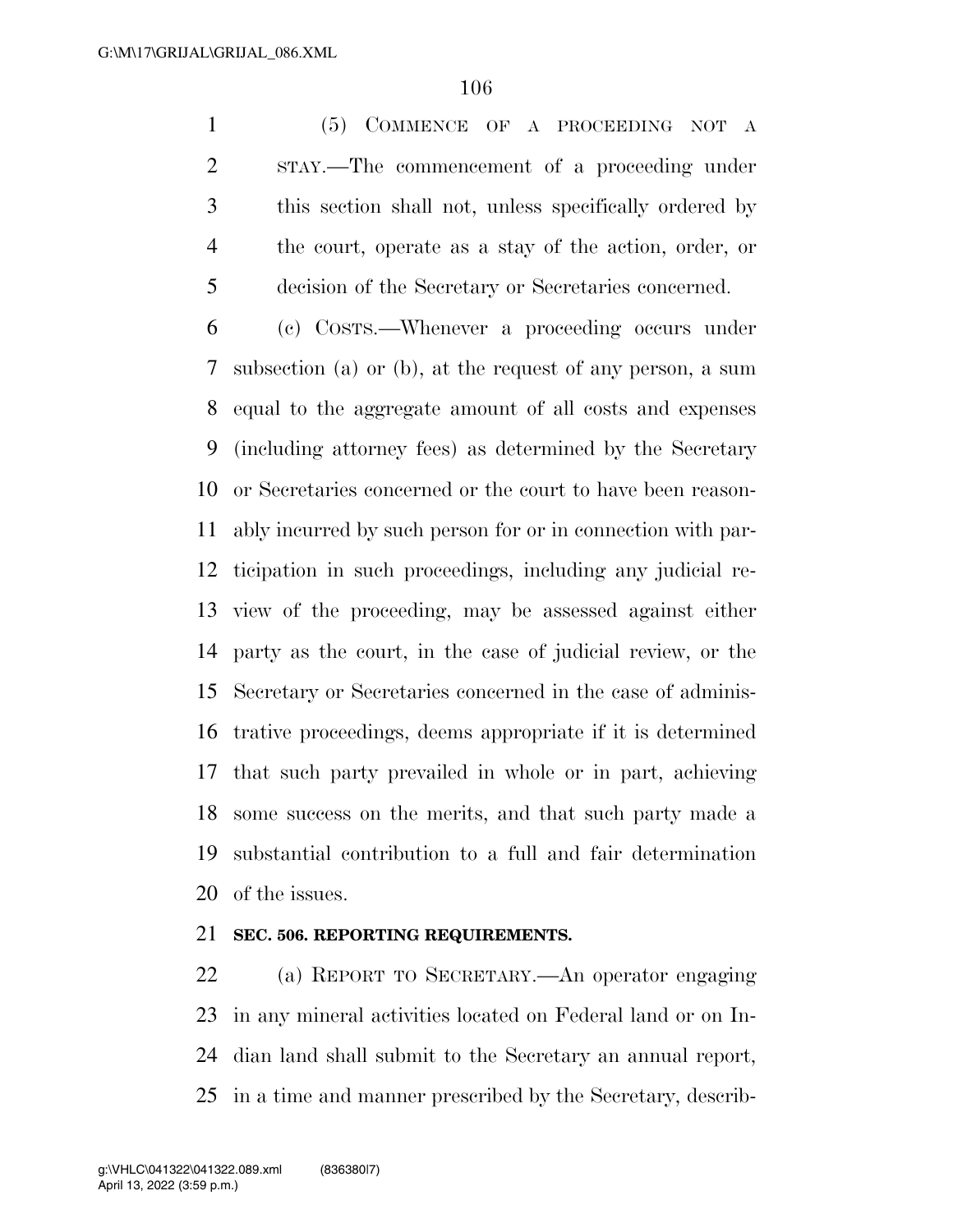ing the total amount (in metric tons) and value of hardrock minerals produced through such mineral activi- ties, including the total amount and value of any minerals produced from a mine partially located on either Federal land or Indian land, disaggregated by mineral and by per- centage extracted from Federal land and percentage ex-tracted from Indian land.

 (b) FAILURE TO REPORT.—Any person who fails to comply with the requirements of subsection (a) shall be subject to a civil penalty not to exceed \$25,000 per day during which such failure continues, which may be as-sessed by the Secretary.

 (c) REPORT TO CONGRESS.—The Secretary shall submit an annual report to Congress providing the fol- lowing information for each hardrock mine located on Federal land or on Indian land:

- (1) The data submitted for such mine under subsection (a).
- (2) The name of the mine operator.
- (3) The State in which such mine is located.

 (4) The Bureau of Land Management Field Of-fice with jurisdiction over such mine.

 (5) Whether such mine is located on Federal land.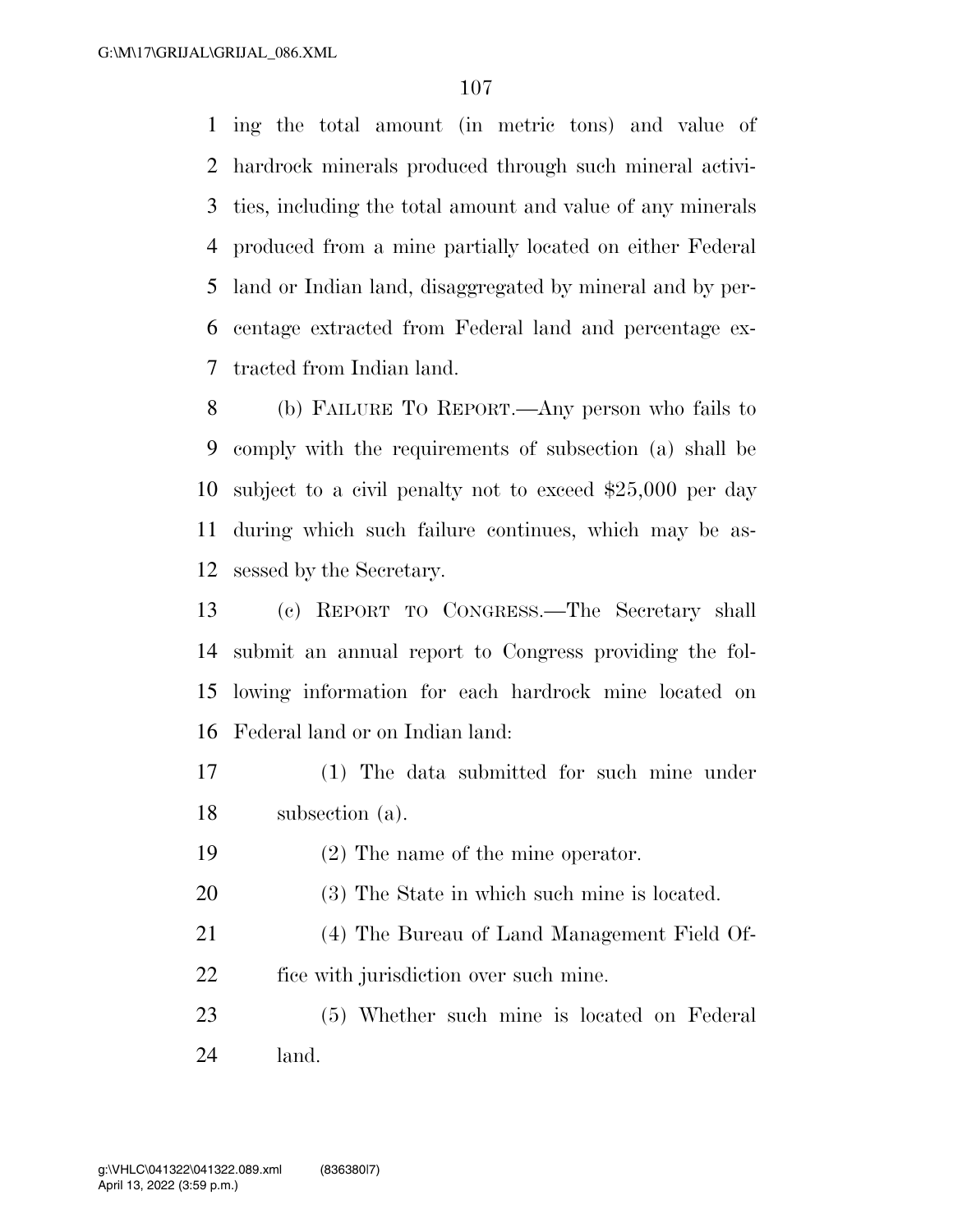(6) Whether such mine is located on Indian land.

 (d) REGULATIONS.—The Secretary shall promulgate such regulations as are necessary to carry out this section not later than 180 days after the date of the enactment of this Act.

### **SEC. 507. ENFORCEMENT.**

(a) ORDERS.—

 (1) NOTICE OF VIOLATION.—If the Secretary concerned, or an authorized representative of such Secretary, determines that any person is in violation of any environmental protection requirement or any regulation issued by the Secretaries to implement this Act, such Secretary or authorized representative shall issue to such person a notice of violation de- scribing the violation and the corrective measures to be taken. The Secretary concerned, or the author- ized representative of such Secretary, shall provide such person with a period of time not to exceed 30 days to abate the violation. Such period of time may be extended by the Secretary concerned upon a showing of good cause by such person. If, upon the expiration of time provided for such abatement, the Secretary concerned, or the authorized representa-tive of such Secretary, finds that the violation has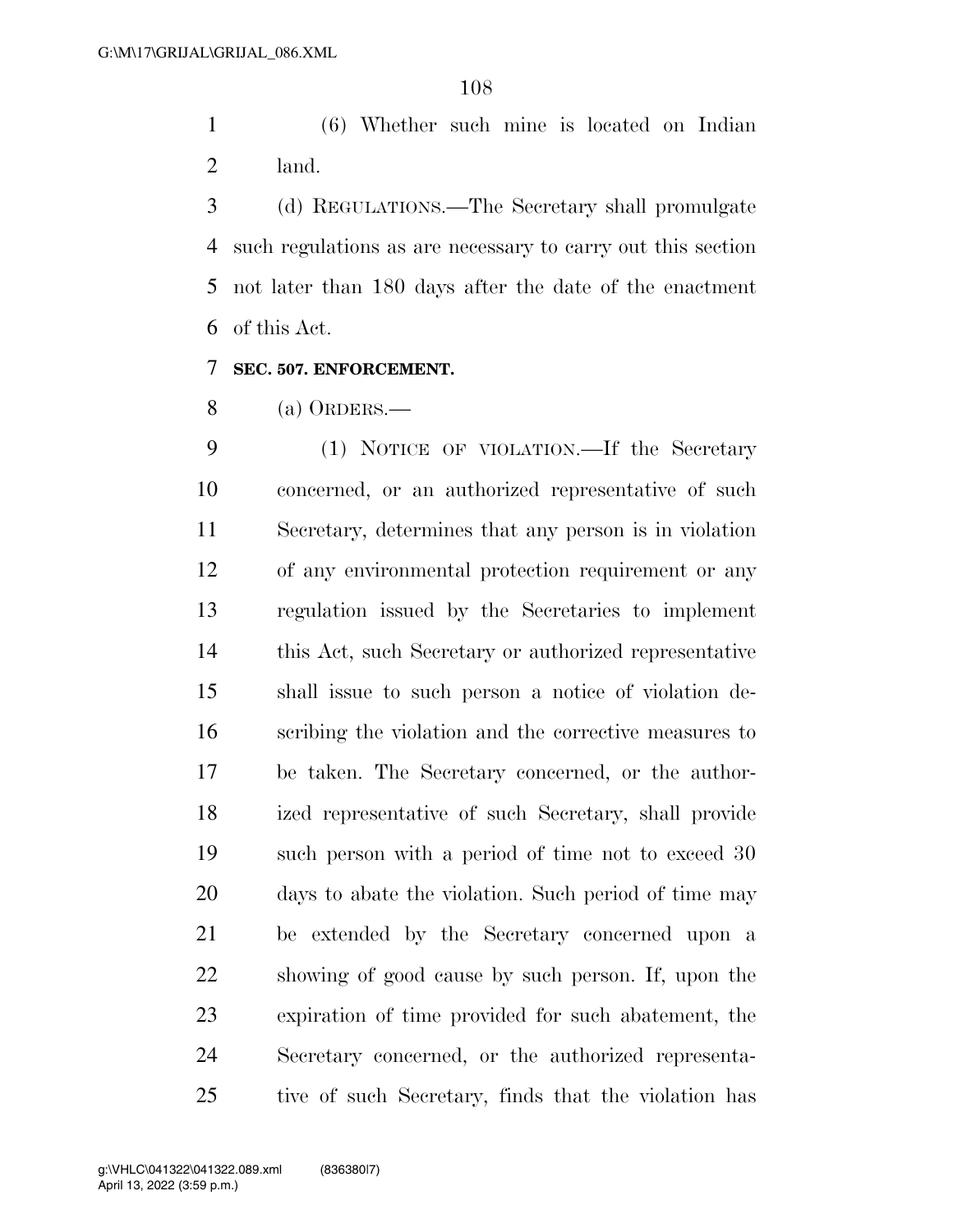not been abated he or she shall immediately order a cessation of all mineral activities or the portion thereof relevant to the violation.

 (2) ORDER FOR IMMEDIATE CESSATION.—If the Secretary concerned, or the authorized representa- tive of the Secretary concerned, determines that any condition or practice exists, or that any person is in violation of any requirement under a permit ap- proved under this Act, and such condition, practice or violation is causing, or can reasonably be expected to cause either of the following, such Secretary or authorized representative shall immediately order a cessation of mineral activities or the portion thereof relevant to the condition, practice, or violation:

 (A) An imminent danger to the health or safety of the public.

 (B) Significant, imminent environmental harm to land, air, water, or fish or wildlife re-sources.

(3) DURATION.—

 (A) TERMINATION.—A cessation order pursuant to paragraph (1) or (2) shall remain in effect until such Secretary, or authorized representative, determines that the condition, practice, or violation has been abated, or until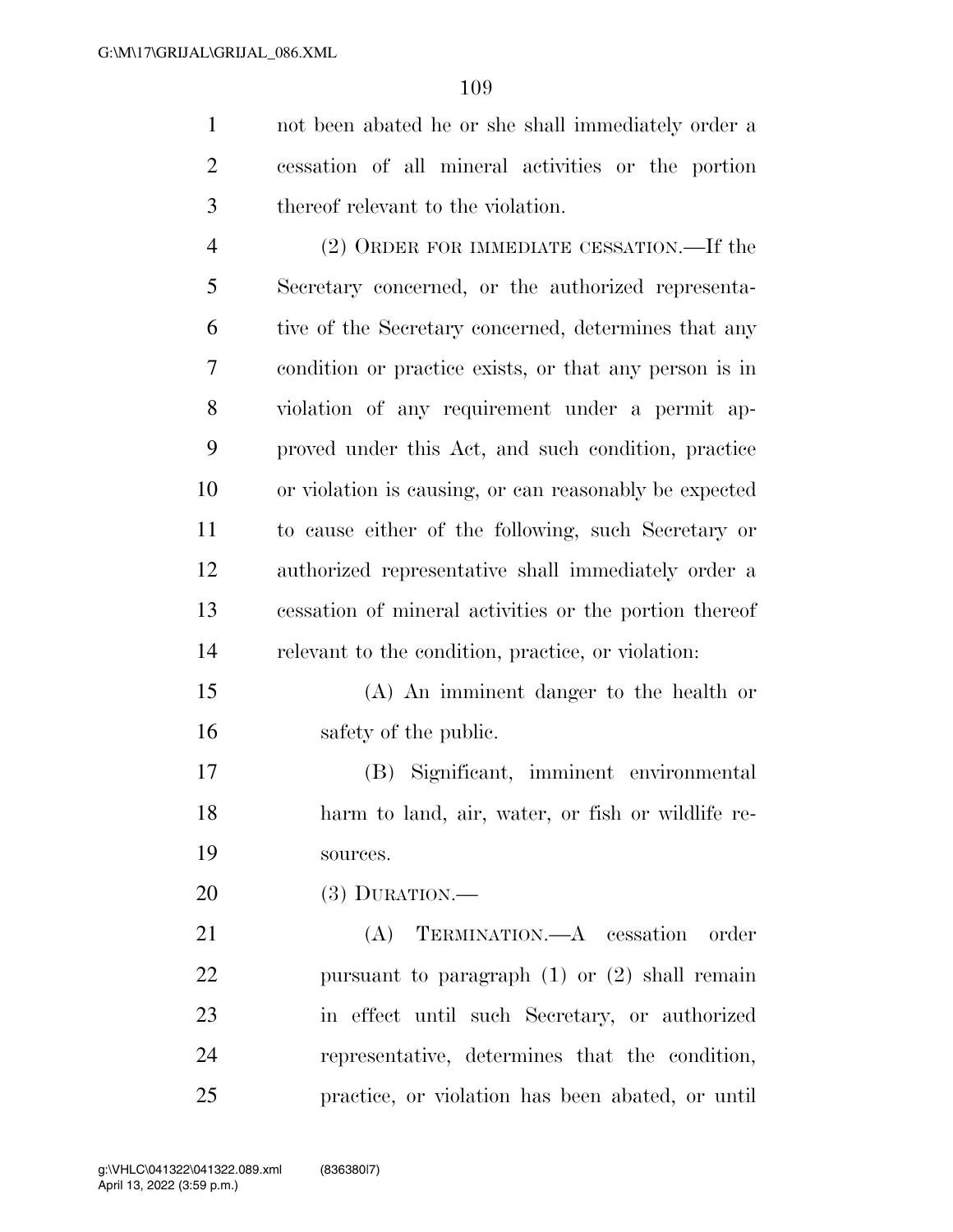modified, vacated or terminated by the Sec- retary or authorized representative. In any such order, the Secretary or authorized representa- tive shall determine the steps necessary to abate the violation in the most expeditious manner possible and shall include the necessary meas- ures in the order. (B) FINANCIAL ASSURANCES.—The Sec-

 retary concerned shall require appropriate fi- nancial assurances to ensure that the abate- ment obligations are met when issuing an order under this section.

13 (C) AUTHORITY OF THE SECRETARY.— Any notice or order issued pursuant to para- graph (1) or (2) may be modified, vacated, or terminated by the Secretary concerned or an authorized representative of such Secretary. Any person to whom any such notice or order is issued shall be entitled to a hearing on the record.

 (4) ALTERNATIVE ENFORCEMENT ACTION.—If, after 30 days of the date of the order referred to in subsection (a) the required abatement has not oc- curred, the Secretary concerned shall take such al-ternative enforcement action against the claim hold-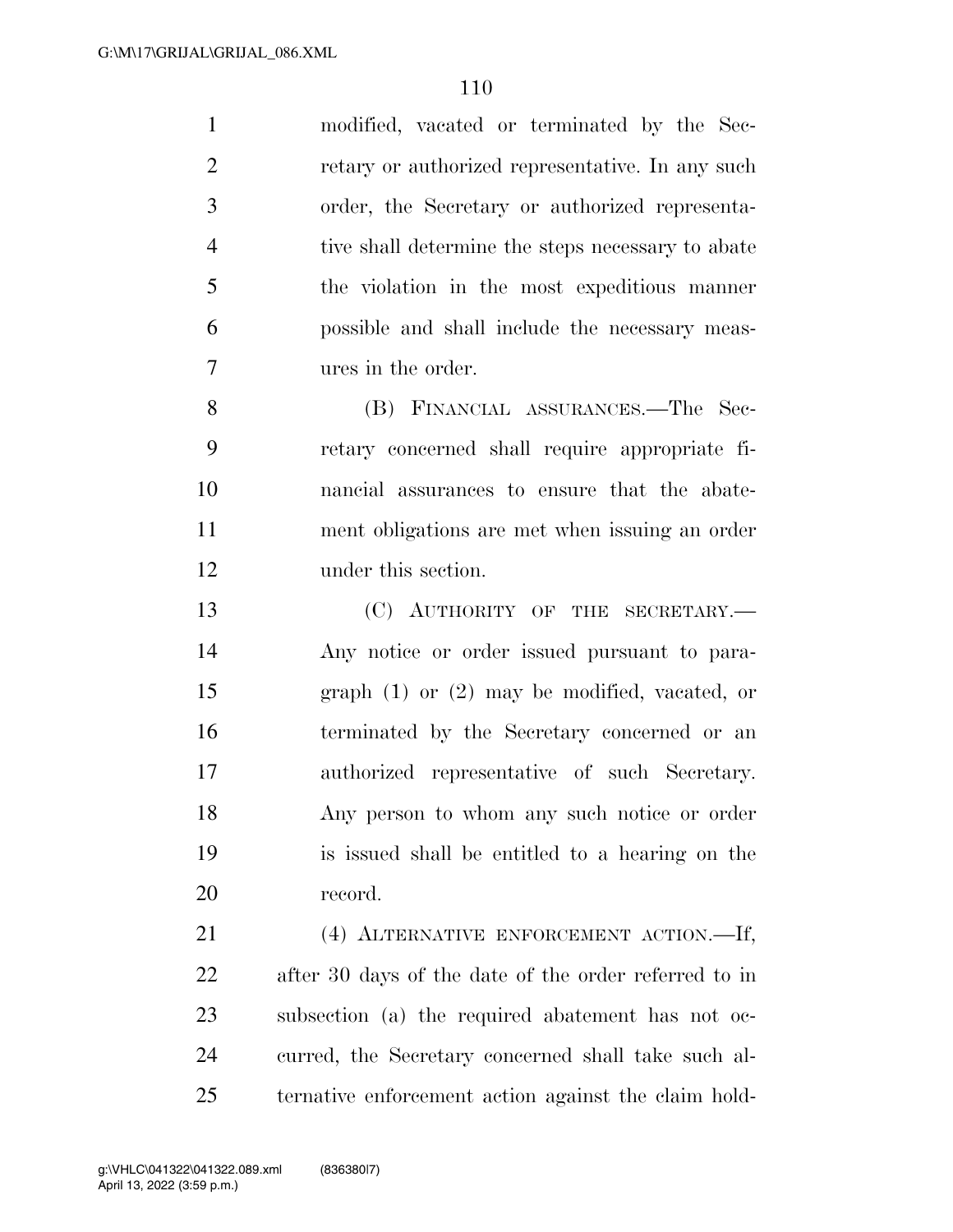er, license holder, lease holder, or operator (or any person who controls the claim holder, license holder, lease holder, or operator) as will most likely bring about abatement in the most expeditious manner possible. Such alternative enforcement action may include seeking appropriate injunctive relief to bring about abatement. Nothing in this paragraph shall preclude the Secretary concerned from taking alter- native enforcement action prior to the expiration of 30 days.

 (5) FAILURE OR DEFAULT.—If a claim holder, 12 license holder, lease holder, or operator (or any per- son who controls the claim holder, license holder, lease holder, or operator) fails to abate a violation or defaults on the terms of the permit, the Secretary concerned shall forfeit the financial assurance for the plan as necessary to ensure abatement and rec- lamation under this Act. The Secretary concerned may prescribe conditions under which a surety may perform reclamation in accordance with the ap-proved plan in lieu of forfeiture.

 (6) PENDING REVIEW.—The Secretary con- cerned shall not cause forfeiture of the financial as- surance while administrative or judicial review is pending.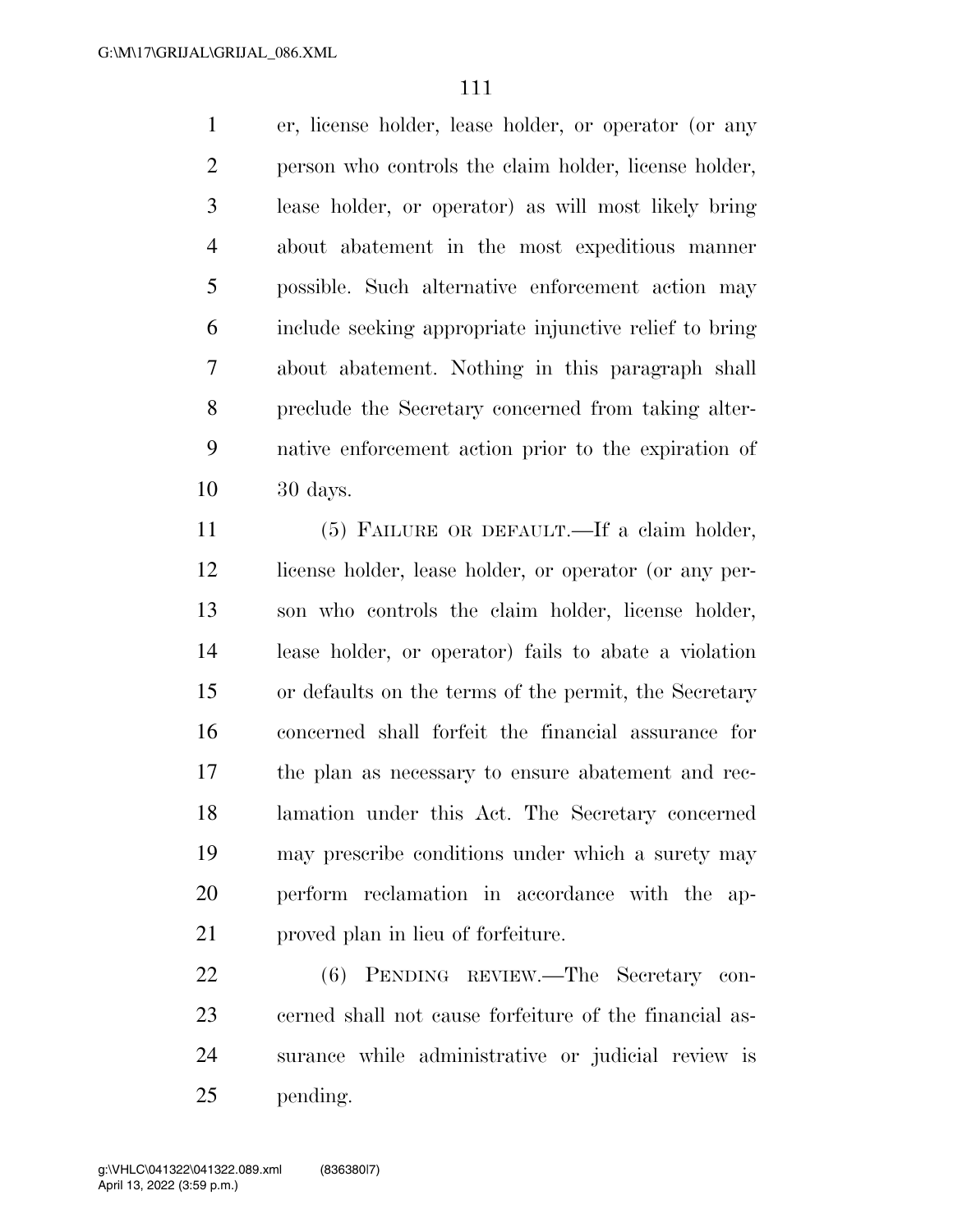(7) LIABILITY IN THE EVENT OF FOR- FEITURE.—In the event of forfeiture, the claim hold- er, license holder, lease holder, operator, or any affil- iate thereof, as appropriate as determined by the Secretary by rule, shall be jointly and severally liable for any remaining reclamation obligations under this Act.

 (b) COMPLIANCE.—The Secretary concerned may re- quest the Attorney General to institute a civil action for relief, including a permanent or temporary injunction or restraining order, or any other appropriate enforcement order, including the imposition of civil penalties, in the dis- trict court of the United States for the district in which the mineral activities are located whenever a person—

 (1) violates, fails, or refuses to comply with any order issued by the Secretary concerned under sub-section (a); or

 (2) interferes with, hinders, or delays the Sec- retary concerned in carrying out an inspection under section 503.

 Such court shall have jurisdiction to provide such relief as may be appropriate. Any relief granted by the court to enforce an order under paragraph (1) shall continue in effect until the completion or final termination of all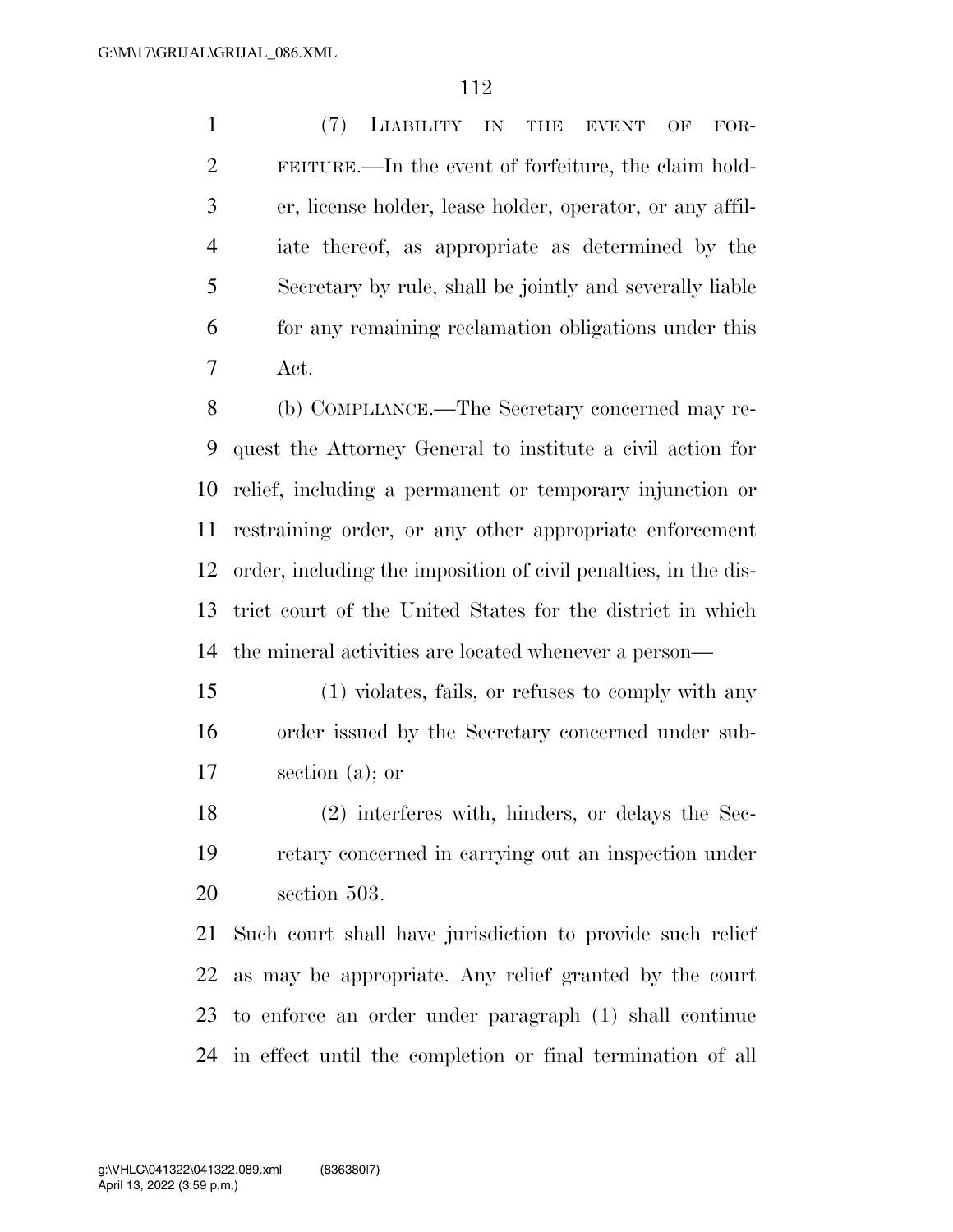proceedings for review of such order unless the district court granting such relief sets it aside.

 (c) DELEGATION.—Notwithstanding any other provi- sion of law, the Secretary may utilize personnel of the Of- fice of Surface Mining Reclamation and Enforcement to ensure compliance with the requirements of this Act.

(d) PENALTIES.—

8 (1) FAILURE TO COMPLY WITH REQUIREMENTS OF A PERMIT.—Any person who fails to comply with any requirement of a permit approved under this Act or any regulation issued by the Secretaries to implement this Act shall be liable for a penalty of not more than \$25,000 per violation. Each day of violation may be deemed a separate violation for purposes of penalty assessments.

 (2) FAILURE TO COMPLY WITH A CESSATION ORDER.—A person who fails to correct a violation for which a cessation order has been issued under subsection (a) within the period permitted for its correction shall be assessed a civil penalty of not less 21 than \$1,000 per violation for each day during which such failure continues.

 (3) PENALTIES FOR DIRECTORS, OFFICERS, AND AGENTS.—Whenever a corporation is in viola-tion of a requirement of a permit approved under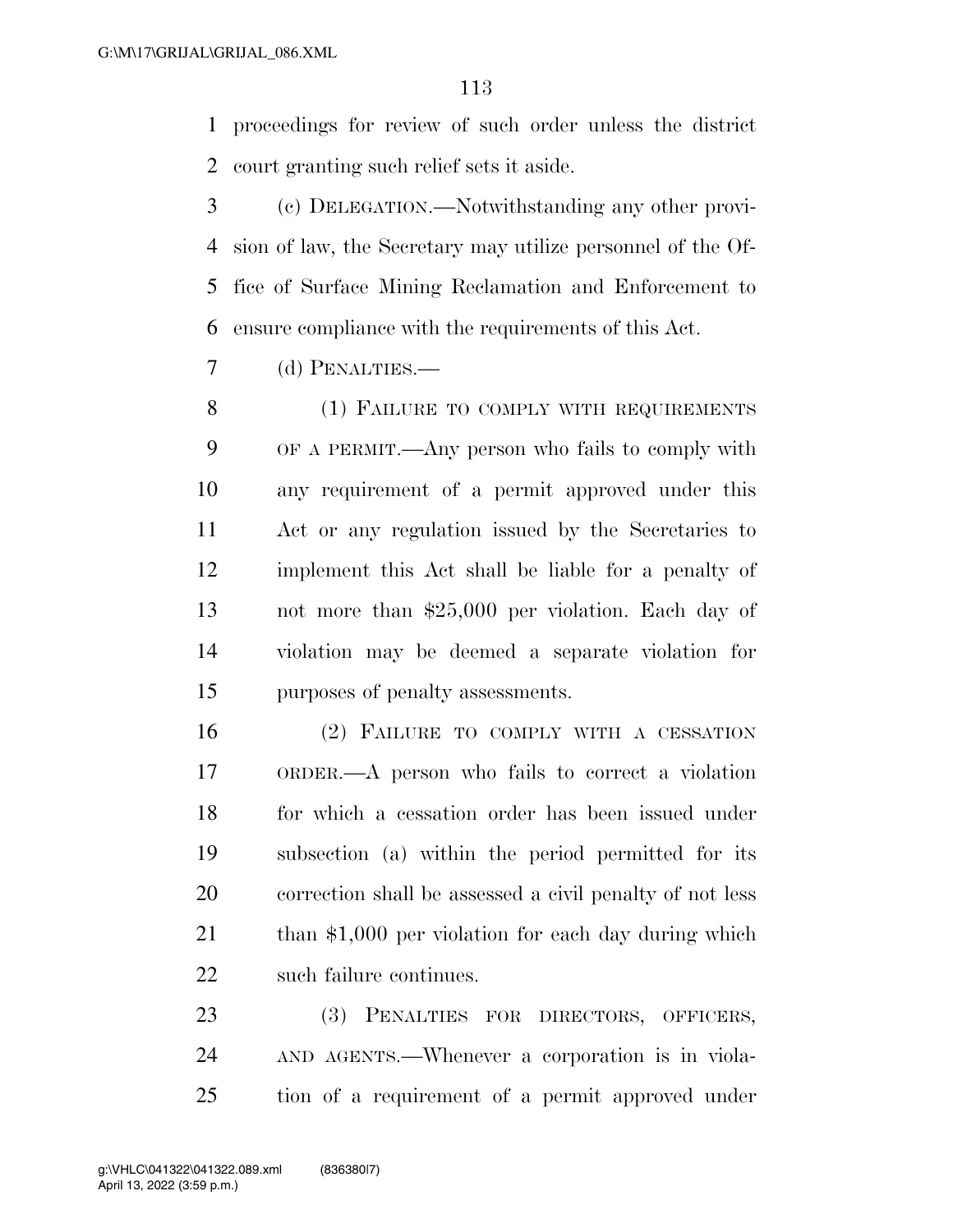| $\mathbf{1}$   | this Act or any regulation issued by the Secretaries    |
|----------------|---------------------------------------------------------|
| $\mathfrak{2}$ | to implement this Act or fails or refuses to comply     |
| 3              | with an order issued under subsection (a), any direc-   |
| $\overline{4}$ | tor, officer, or agent of such corporation who know-    |
| 5              | ingly authorized, ordered, or carried out such viola-   |
| 6              | tion, failure, or refusal shall be subject to the same  |
| 7              | penalties as may be imposed upon the person re-         |
| 8              | ferred to in paragraph $(1)$ .                          |
| 9              | (e) SUSPENSIONS OR REVOCATIONS.—The Secretary           |
| 10             | concerned shall suspend or revoke a permit issued under |
| 11             | title II, in whole or in part, if the operator—         |
| 12             | (1) knowingly made or knowingly makes any               |
| 13             | false, inaccurate, or misleading material statement     |
| 14             | in any mining claim, notice of location, application,   |
| 15             | record, report, plan, or other document filed or re-    |
| 16             | quired to be maintained under this Act;                 |
| 17             | $(2)$ fails to abate a violation covered by a ces-      |
| 18             | sation order issued under subsection (a);               |
| 19             | (3) fails to comply with an order of the Sec-           |
| 20             | retary concerned;                                       |
| 21             | (4) refuses to permit an audit pursuant to this         |
| 22             | Act;                                                    |
| 23             | (5) fails to maintain an adequate financial as-         |
| 24             | surance under section 306;                              |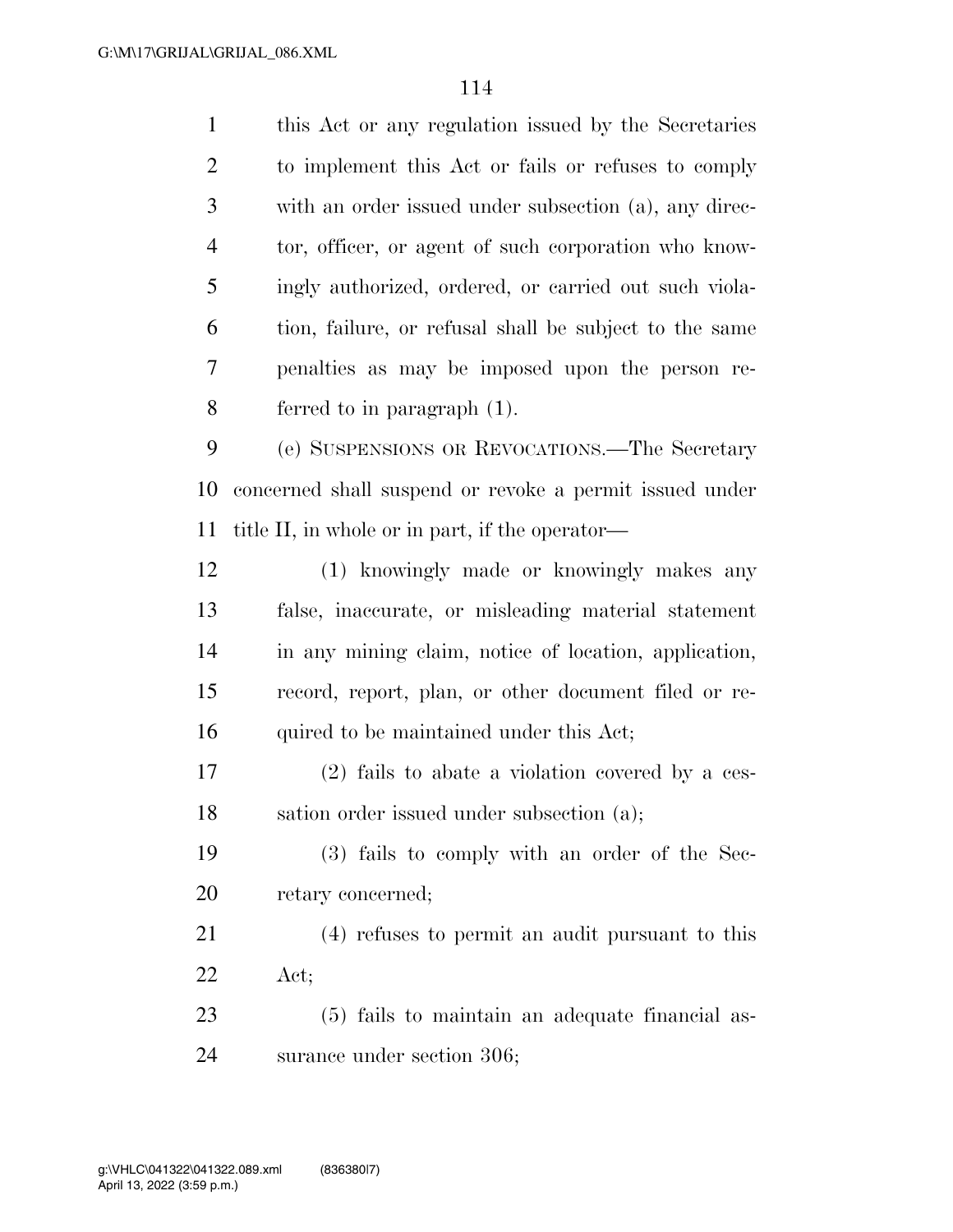(6) fails to pay claim maintenance fees, rentals, or other moneys due and owing under this Act; or (7) with regard to plans conditionally approved 4 under section  $305(c)(2)$ , fails to abate a violation to the satisfaction of the Secretary concerned, or if the validity of the violation is upheld on the appeal which formed the basis for the conditional approval. (f) FALSE STATEMENTS; TAMPERING.—Any person who knowingly— (1) makes any false material statement, rep- resentation, or certification in, or omits or conceals material information from, or unlawfully alters, any mining claim, notice of location, application, record, report, plan, or other documents filed or required to be maintained under this Act; or (2) falsifies, tampers with, renders inaccurate, or fails to install any monitoring device or method required to be maintained under this Act, shall upon conviction, be punished by a fine of not more

 than \$10,000, or by imprisonment for not more than 2 years, or by both. If a conviction of a person is for a viola- tion committed after a first conviction of such person under this subsection, punishment shall be by a fine of not more than \$20,000 per day of violation, or by impris-onment of not more than 4 years, or both. Each day of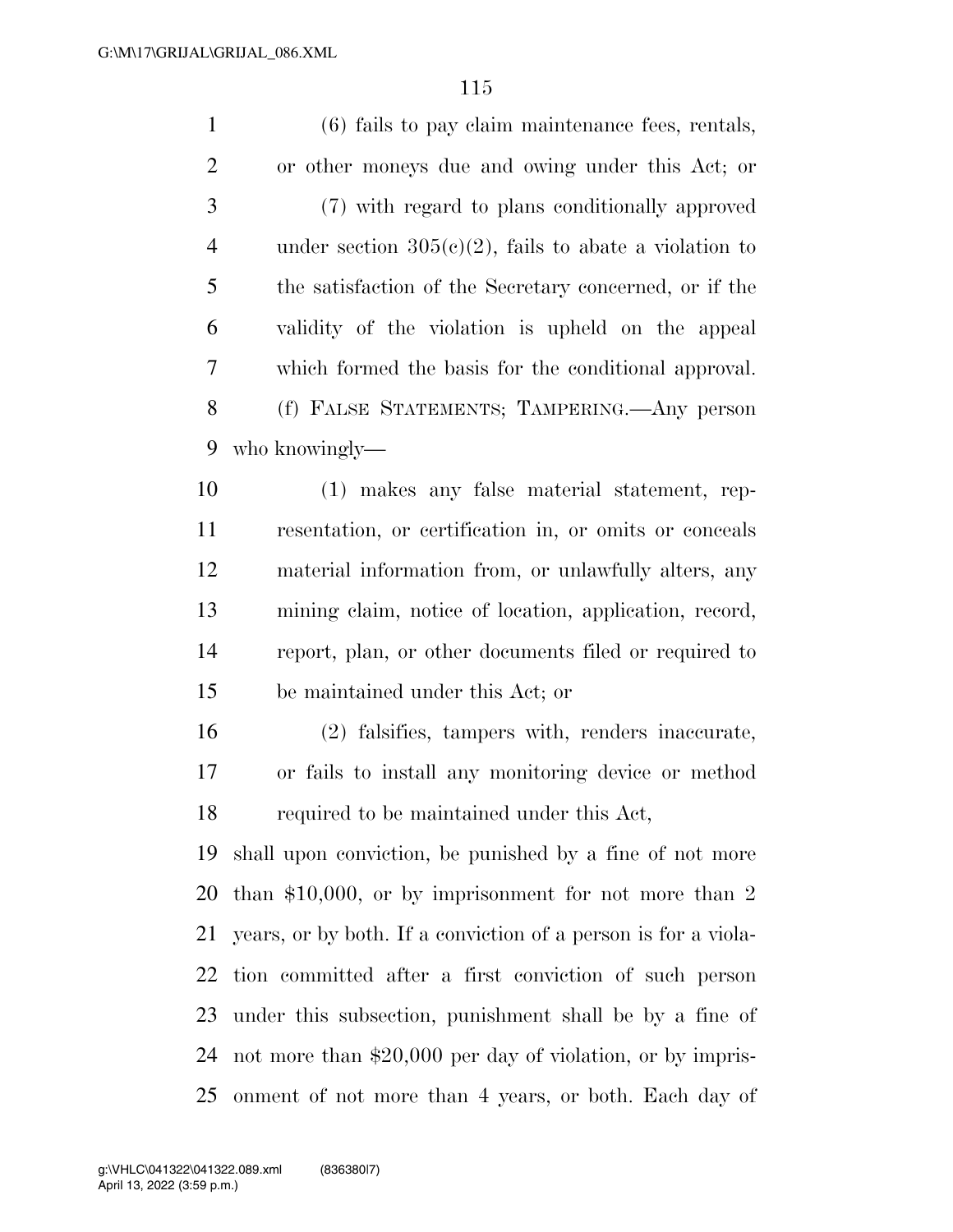continuing violation may be deemed a separate violation for purposes of penalty assessments.

 (g) KNOWING VIOLATIONS.—Any person who know-ingly—

 (1) engages in mineral activities without a per-mit required under title II; or

 (2) violates any other requirement of a permit issued under this Act, or any condition or limitation thereof,

 shall upon conviction be punished by a fine of not less than \$5,000 nor more than \$50,000 per day of violation, or by imprisonment for not more than 3 years, or both. If a conviction of a person is for a violation committed after the first conviction of such person under this sub- section, punishment shall be a fine of not less than \$10,000 per day of violation, or by imprisonment of not more than 6 years, or both.

 (h) KNOWING AND WILLFUL VIOLATIONS.—Any per- son who knowingly and willfully commits an act for which a civil penalty is provided in paragraph (1) of subsection (g) shall, upon conviction, be punished by a fine of not more than \$50,000, or by imprisonment for not more than 2 years, or both.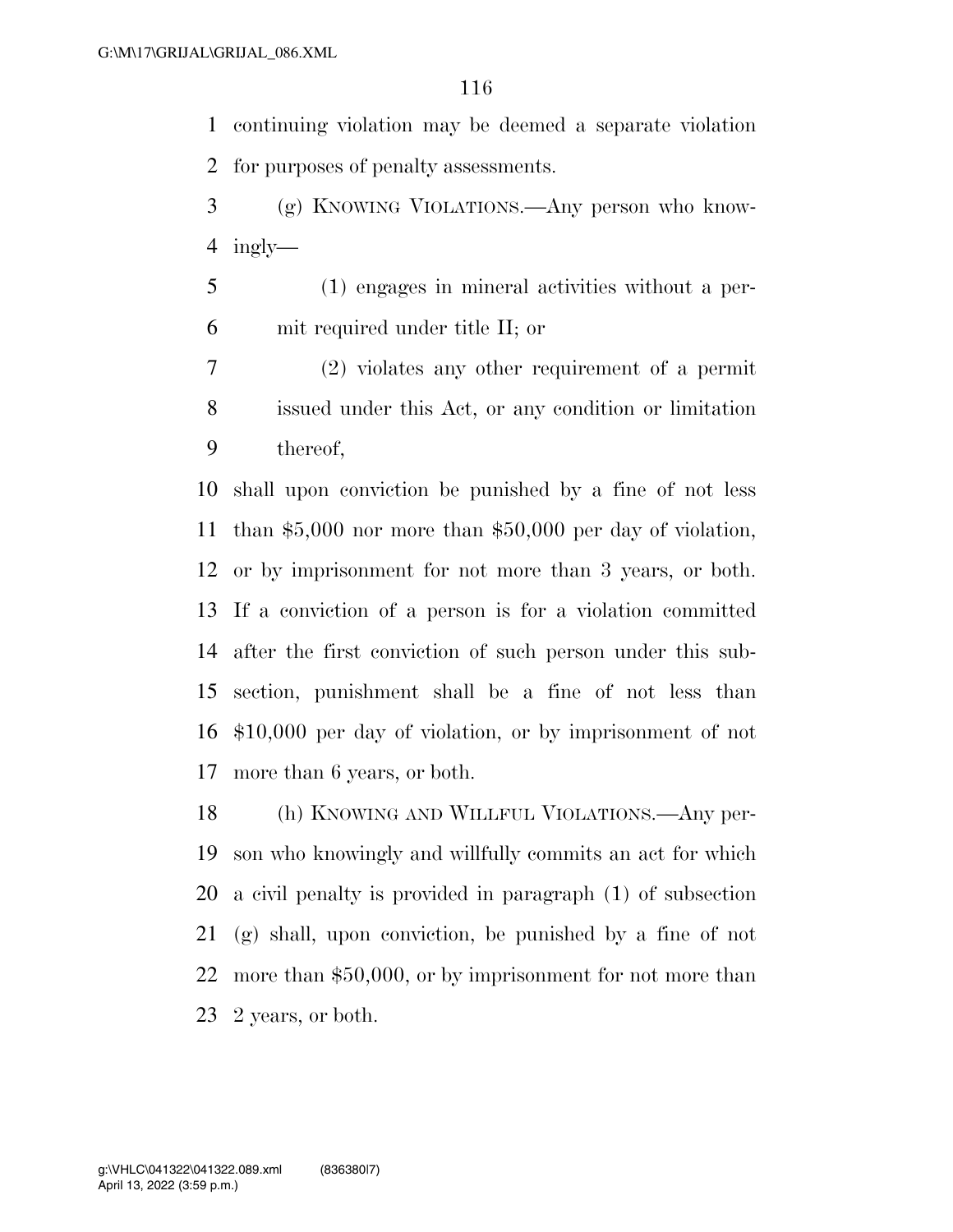(i) DEFINITION.—For purposes of this section, the term ''person'' includes any officer, agent, or employee of a person.

### **SEC. 508. REGULATIONS.**

 The Secretary and the Secretary of Agriculture shall issue such regulations as are necessary to implement this Act. The regulations implementing titles II and III and this title that affect the Forest Service shall be joint regu- lations issued by both Secretaries, and shall be issued not later than 180 days after the date of enactment of this Act.

### **SEC. 509. OIL SHALE CLAIMS.**

 Section 2511(f) of the Energy Policy Act of 1992 (30 U.S.C. 242(f); Public Law 102–486) is amended—

 (1) by striking ''as prescribed by the Sec-retary''; and

 (2) by inserting before the period the following: ''in the same manner as required by title II of the Clean Energy Minerals Reform Act of 2022''.

## **SEC. 510. SAVINGS CLAUSE.**

 (a) SPECIAL APPLICATION OF MINING LAWS.—Noth- ing in this Act shall be construed as repealing or modi- fying any Federal law, regulation, order, or land use plan, in effect prior to the date of enactment of this Act that prohibits or restricts the application of the general mining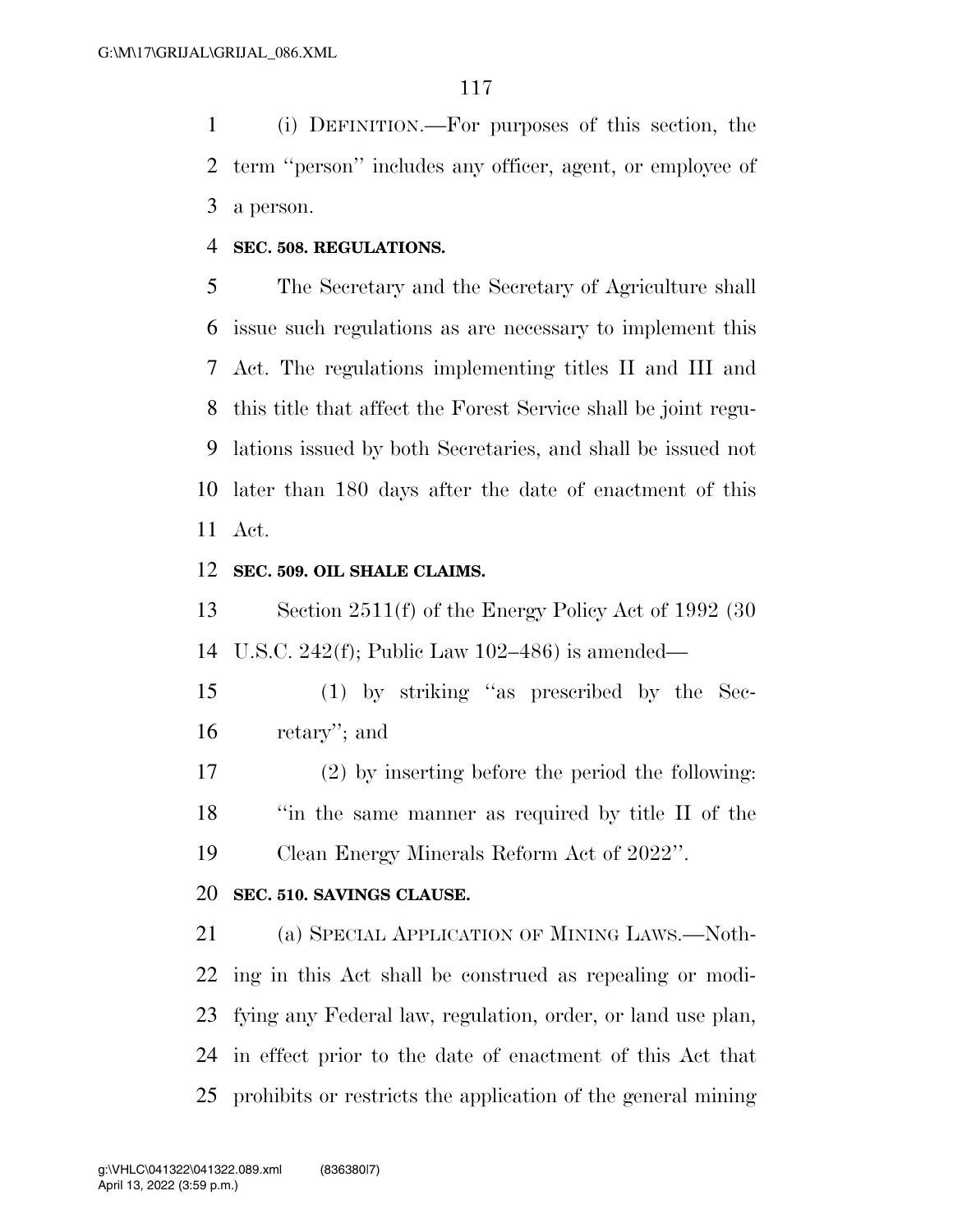laws, including laws that provide for special management criteria for operations under the general mining laws as in effect prior to the date of enactment of this Act, to the extent such laws provide for protection of natural and cultural resources and the environment greater than re- quired under this Act, and any such prior law shall remain in force and effect with respect to claims converted to leases under this Act. Nothing in this Act shall be con- strued as applying to or limiting mineral investigations, studies, or other mineral activities conducted by any Fed- eral or State agency acting in its governmental capacity pursuant to other authority. Nothing in this Act shall af- fect or limit any assessment, investigation, evaluation, or listing pursuant to the Comprehensive Environmental Re- sponse, Compensation, and Liability Act of 1980 (42 U.S.C. 9601 et seq.), or the Solid Waste Disposal Act (42 U.S.C. 3251 et seq.).

(b) EFFECT ON OTHER FEDERAL LAWS.—

 (1) GENERAL MINING LAWS.—The provisions of this Act shall supersede the general mining laws.

21 (2) OTHER LAWS.—Except for the general min- ing laws, nothing in this Act shall be construed as superseding, modifying, amending, or repealing any provision of Federal law not expressly superseded, modified, amended, or repealed by this Act.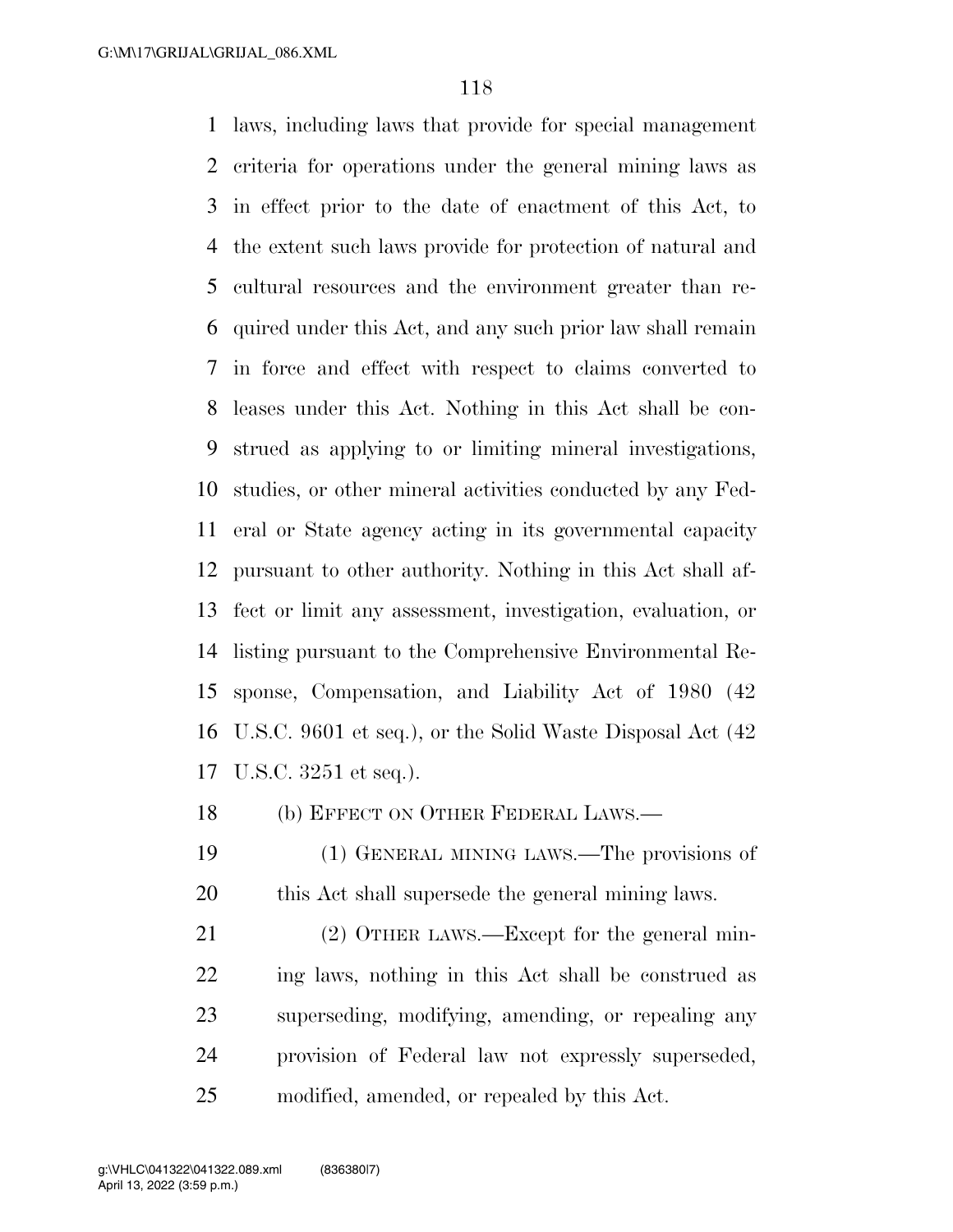| $\mathbf{1}$   | (3) ENVIRONMENTAL LAWS.—Nothing in this                      |
|----------------|--------------------------------------------------------------|
| $\overline{2}$ | Act shall be construed as altering, affecting, amend-        |
| 3              | ing, modifying, or changing, directly or indirectly,         |
| $\overline{4}$ | any law which refers to and provides authorities or          |
| 5              | responsibilities for, or is administered by, the Envi-       |
| 6              | ronmental Protection Agency or the Administrator             |
| 7              | of the Environmental Protection Agency, includ-              |
| 8              | $ing$ —                                                      |
| 9              | (A) the Federal Water Pollution Control                      |
| 10             | Act (33 U.S.C. 1251 et seq.);                                |
| 11             | (B) The National Environmental Policy                        |
| 12             | Act of 1969 (42 U.S.C. 4321 et seq.);                        |
| 13             | (C) title XIV of the Public Health Service                   |
| 14             | Act (the Safe Drinking Water Act) (42 U.S.C.                 |
| 15             | $300f$ et seq.);                                             |
| 16             | (D) the Clean Air Act $(42 \text{ U.S.C. } 7401 \text{ et }$ |
| 17             | $seq.$ ;                                                     |
| 18             | (E) the Pollution Prevention Act of 1990                     |
| 19             | $(42 \text{ U.S.C. } 13101 \text{ et seq.});$                |
| 20             | (F) the Toxic Substances Control Act (15                     |
| 21             | U.S.C. $2601$ et seq.);                                      |
| 22             | (G) the Federal Insecticide, Fungicide, and                  |
| 23             | Rodenticide Act (7 U.S.C. 136 et seq.;                       |
| 24             | (H) the Federal Food, Drug, and Cosmetic                     |
| 25             | Act (21 U.S.C. 301 et seq.);                                 |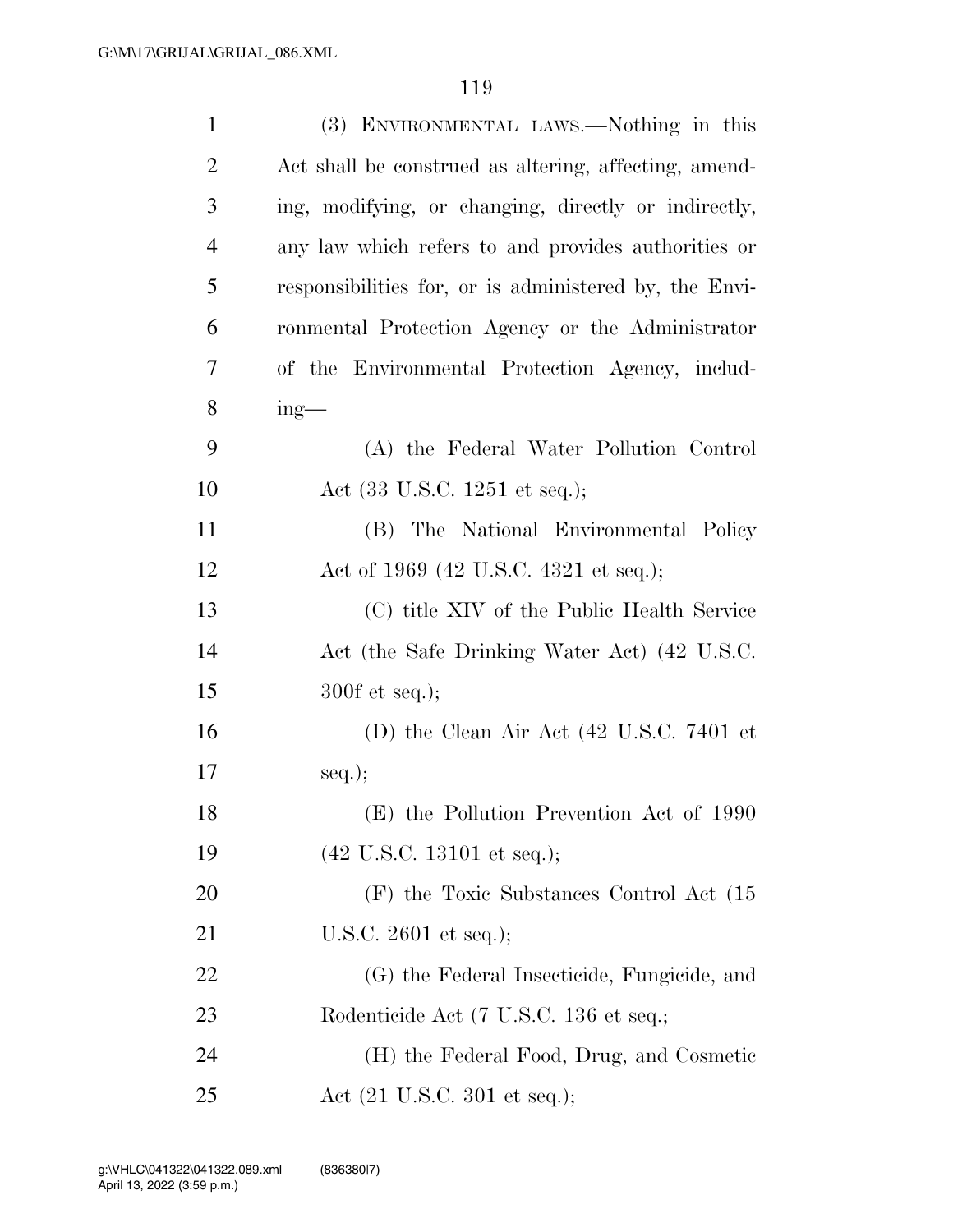| $\mathbf{1}$   | (I) the Motor Vehicle Information and                                 |
|----------------|-----------------------------------------------------------------------|
| $\overline{2}$ | Cost Savings Act (15 U.S.C. 1901 et seq.);                            |
| 3              | (J) the Federal Hazardous Substances Act                              |
| $\overline{4}$ | $(15 \text{ U.S.C. } 1261 \text{ et seq.});$                          |
| 5              | (K) the Endangered Species Act of 1973                                |
| 6              | (16 U.S.C. 1540);                                                     |
| 7              | (L) the Atomic Energy Act of $1954$ (42)                              |
| 8              | U.S.C. $2011$ et seq.);                                               |
| 9              | (M) the Noise Control Act of $1972$ (42)                              |
| 10             | U.S.C. $4901$ et seq.);                                               |
| 11             | (N) the Solid Waste Disposal Act (42)                                 |
| 12             | U.S.C. $6901$ et seq.);                                               |
| 13             | (O) the Comprehensive Environmental Re-                               |
| 14             | sponse, Compensation, and Liability Act of                            |
| 15             | 1980 (42 U.S.C. 9601 et seq.);                                        |
| 16             | (P) the Superfund Amendments and Reau-                                |
| 17             | thorization Act of 1986 (Public Law $99-499$ ;                        |
| 18             | 100 Stat. 1613);                                                      |
| 19             | $(Q)$ the Ocean Dumping Act $(33 \text{ U.S.C.})$                     |
| 20             | 1401 et seq.);                                                        |
| 21             | (R) the Environmental Research, Develop-                              |
| 22             | ment, and Demonstration Authorization Act of                          |
| 23             | 1978 (42 U.S.C. 4365);                                                |
| 24             | (S) the Pollution Prosecution Act of 1990                             |
| 25             | $(42 \text{ U.S.C. } 4321 \text{ note}; \text{Public Law } 101-593);$ |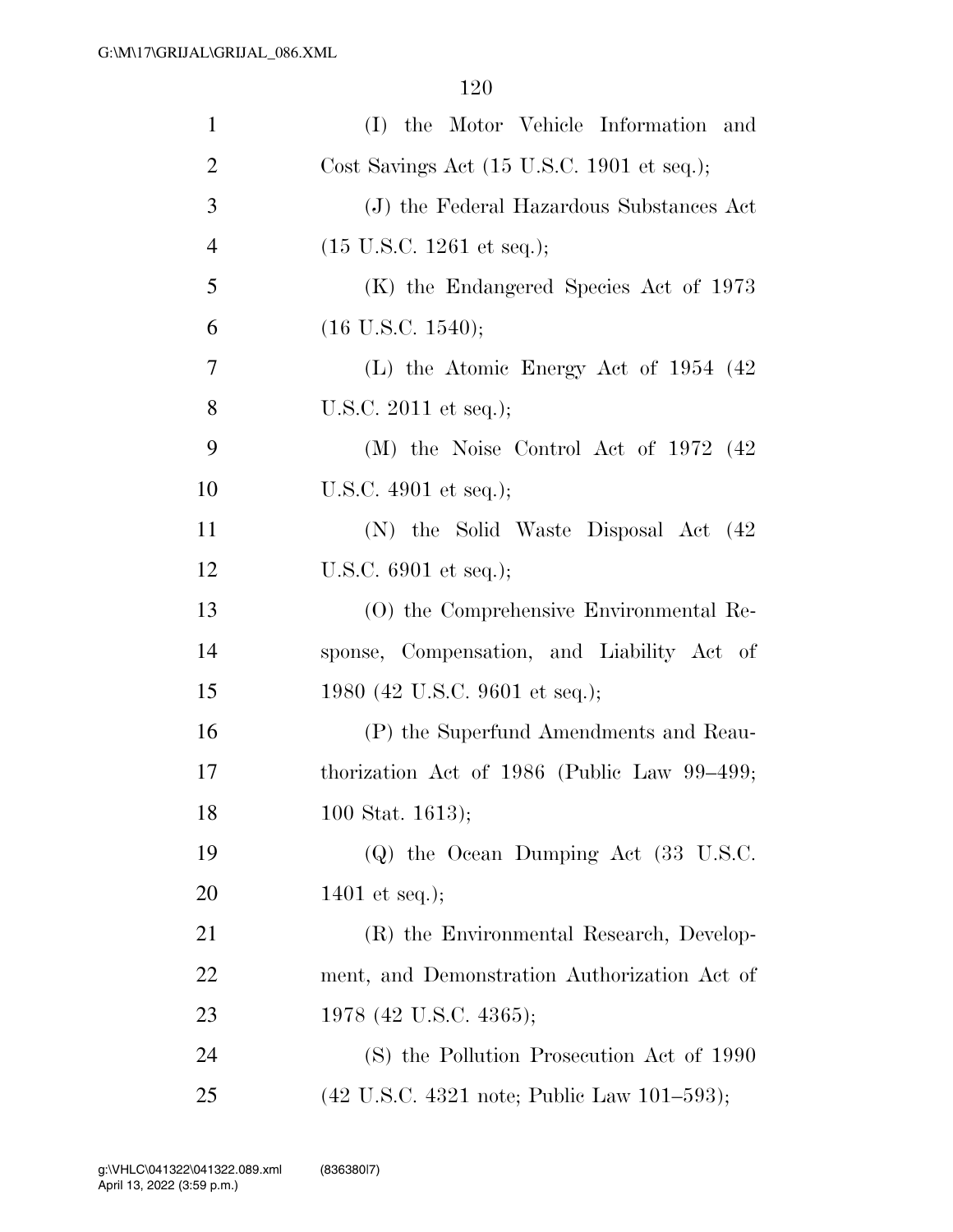| $\mathbf{1}$   | (T) the Federal Facilities Compliance Act                 |
|----------------|-----------------------------------------------------------|
| $\overline{2}$ | of 1992 (Public Law 102–386; 106<br>Stat.                 |
| 3              | $1505$ ; and                                              |
| $\overline{4}$ | (U) any statute containing an amendment                   |
| 5              | to any of such Acts.                                      |
| 6              | (4) FEDERAL INDIAN LAW.—Nothing in this                   |
| 7              | Act shall be construed as modifying or affecting any      |
| 8              | provision of-                                             |
| 9              | (A) the Native American Graves Protection                 |
| 10             | and Repatriation Act (25 U.S.C. 3001 et seq.);            |
| 11             | (B) American Indian Religious Freedom                     |
| 12             | Act (42 U.S.C. 1996);                                     |
| 13             | (C) the National Historic Preservation Act                |
| 14             | $(16 \text{ U.S.C. } 470 \text{ et seq.});$               |
| 15             | (D) the Religious Freedom Restoration Act                 |
| 16             | of 1993 (42 U.S.C. 2000bb et seq.); or                    |
| 17             | (E) the Archaeological Resources Protec-                  |
| 18             | tion Act of 1979 (16 U.S.C. 470aa et seq.).               |
| 19             | (c) SOVEREIGN IMMUNITY OF INDIAN TRIBES.                  |
| 20             | Nothing in this section shall be construed so as to waive |
| 21             | the sovereign immunity of any Indian Tribe.               |
| 22             | SEC. 511. AVAILABILITY OF PUBLIC RECORDS.                 |
| 23             | Copies of records, reports, inspection materials, or in-  |
| 24             | formation obtained by the Secretary or the Secretary of   |
| 25             | Agriculture under this Act shall be made immediately      |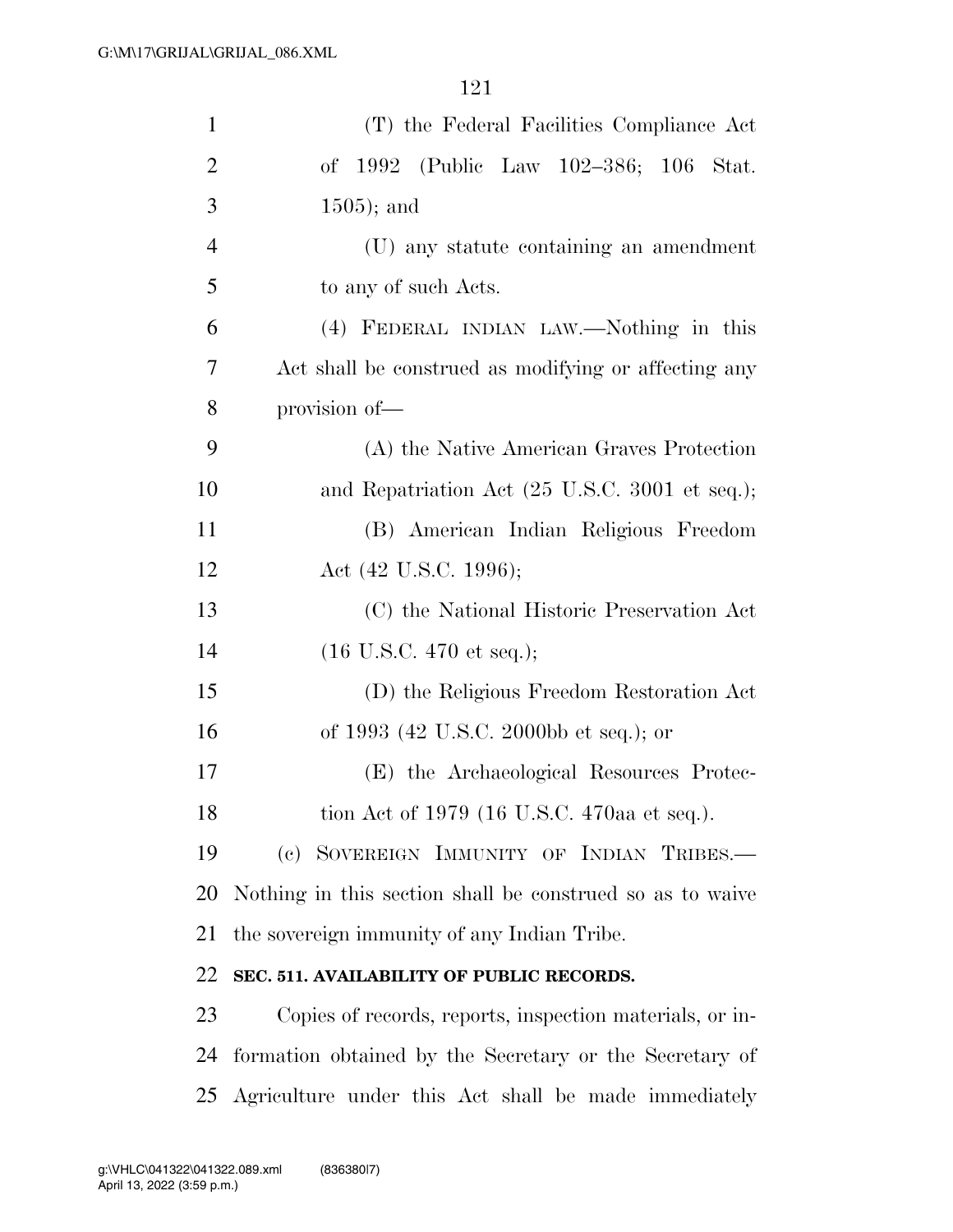available to the public, consistent with section 552 of title 5, United States Code, in central and sufficient locations in the county, multicounty, and State area of mineral ac- tivities or reclamation so that such items are conveniently available to residents in the area proposed or approved for mineral activities and on the internet.

### **SEC. 512. MISCELLANEOUS POWERS.**

 (a) IN GENERAL.—In carrying out his or her duties under this Act, the Secretary concerned may conduct any investigation, inspection, or other inquiry necessary and appropriate and may conduct, after notice, any hearing or audit, necessary and appropriate to carrying out his or her duties.

 (b) ANCILLARY POWERS.—In connection with any hearing, inquiry, investigation, or audit under this Act, the Secretary, or for National Forest System lands the Sec- retary of Agriculture, is authorized to take any of the fol-lowing actions:

 (1) Require, by special or general order, any person to submit in writing such affidavits and an- swers to questions as the Secretary concerned may reasonably prescribe, which submission shall be made within such reasonable period and under oath or otherwise, as may be necessary.

(2) Administer oaths.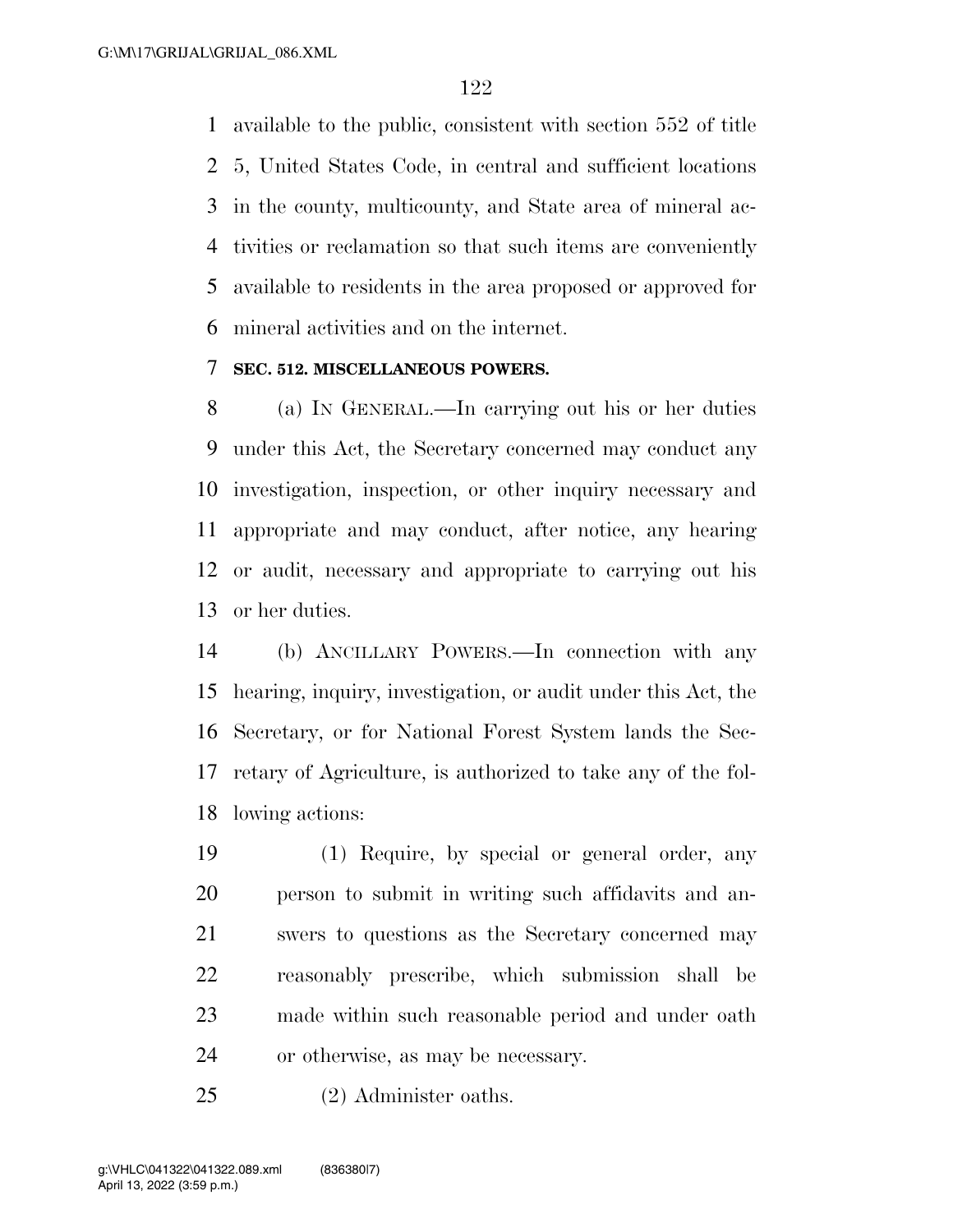(3) Require by subpoena the attendance and testimony of witnesses and the production of all books, papers, records, documents, matter, and ma-terials, as such Secretary may request.

 (4) Order testimony to be taken by deposition before any person who is designated by such Sec- retary and who has the power to administer oaths, and to compel testimony and the production of evi- dence in the same manner as authorized under para-graph (3) of this subsection.

 (5) Pay witnesses the same fees and mileage as are paid in like circumstances in the courts of the United States.

 (c) ENFORCEMENT.—In cases of refusal to obey a subpoena served upon any person under this section, the district court of the United States for any district in which such person is found, resides, or transacts business, upon application by the Attorney General at the request of the Secretary concerned and after notice to such person, shall have jurisdiction to issue an order requiring such person to appear and produce documents before the Secretary concerned. Any failure to obey such order of the court may be punished by such court as contempt thereof and subject to a penalty of up to \$10,000 a day.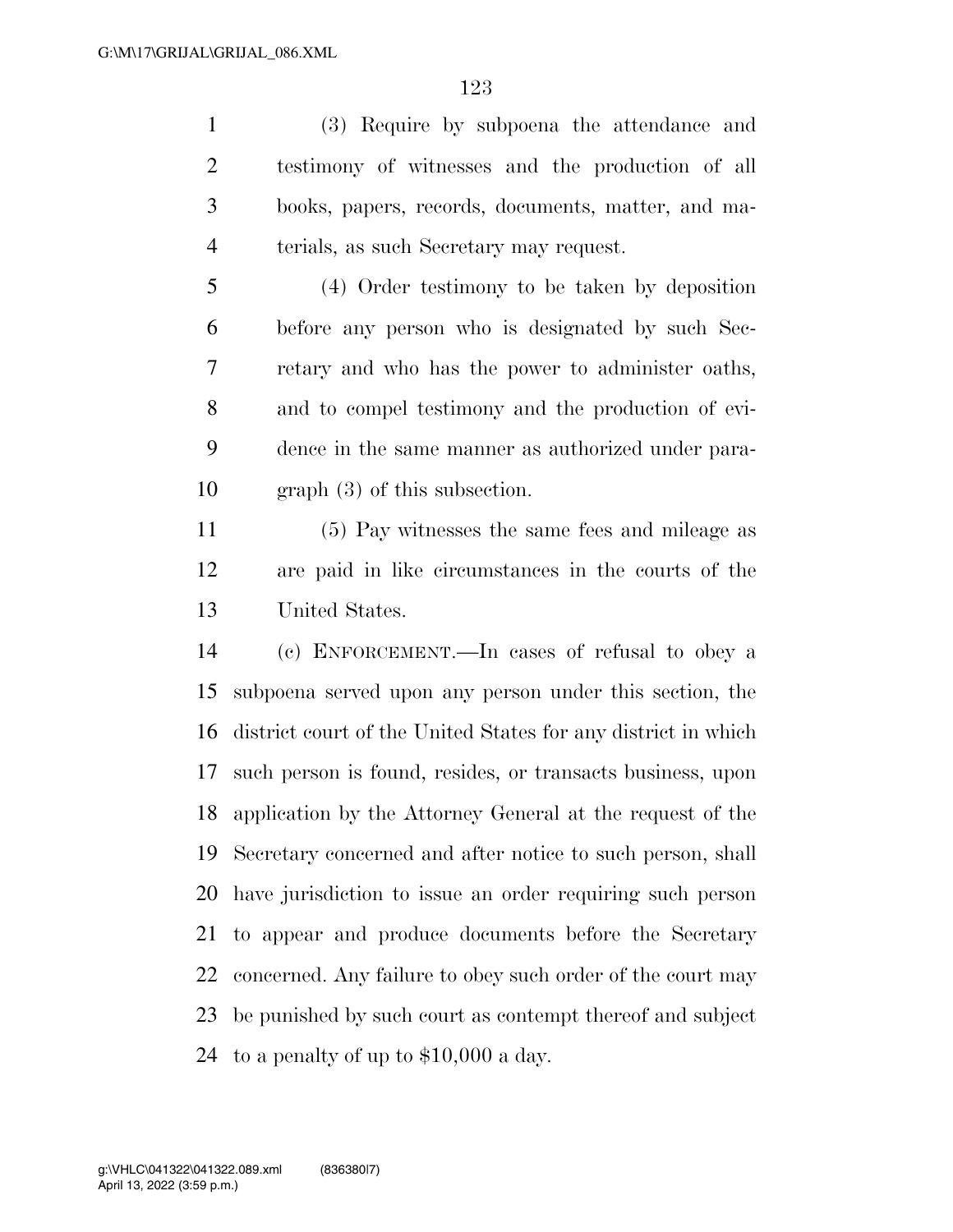(d) ENTRY AND ACCESS.—Without advance notice and upon presentation of appropriate credentials, the Sec- retary concerned or any authorized representative there-4 of  $-$ 

 (1) shall have the right of entry to, upon, or through the site of any claim, license, lease, mineral activities, or any premises in which any records re- quired to be maintained under this Act are located; (2) may at reasonable times, and without delay, have access to records, inspect any monitoring equipment, or review any method of operation re-

quired under this Act;

 (3) may engage in any work and do all things necessary or expedient to implement and administer the provisions of this Act;

 (4) may, on any mining claim, license, or lease maintained in compliance with this Act, and without advance notice, stop and inspect any motorized form of transportation that such Secretary has probable cause to believe is carrying hardrock minerals, con- centrates, or products derived therefrom from a claim site for the purpose of determining whether the operator of such vehicle has documentation re-lated to such hardrock minerals, concentrates, or

April 13, 2022 (3:59 p.m.) g:\VHLC\041322\041322.089.xml (836380|7)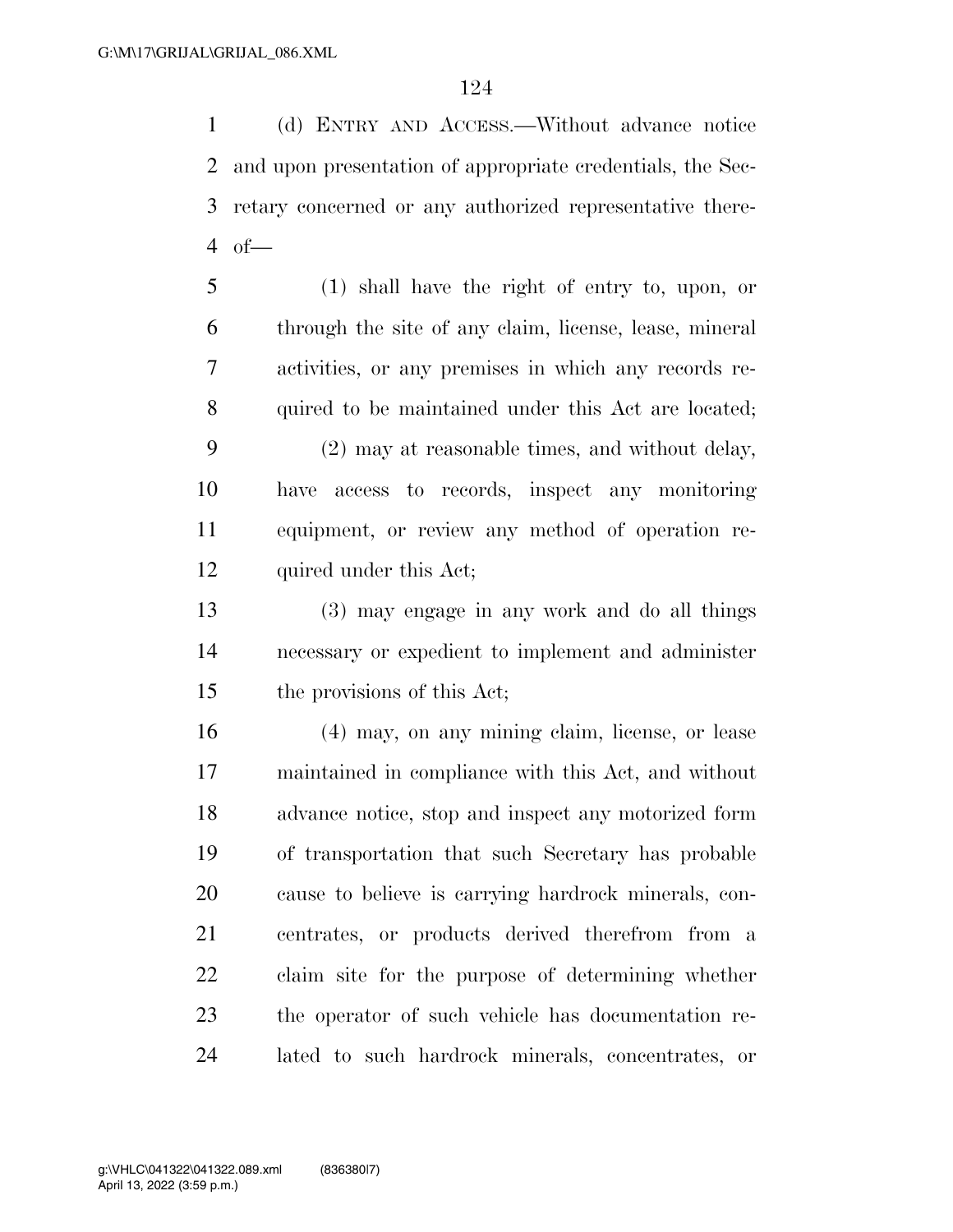products derived therefrom as required by law, if such documentation is required under this Act; and (5) may, if accompanied by any appropriate law enforcement officer, or an appropriate law enforce- ment officer alone, stop and inspect any motorized form of transportation which is not on a claim site if he or she has probable cause to believe such vehi- cle is carrying hardrock minerals, concentrates, or products derived therefrom from a claim site, li- cense, or lease on Federal lands or allocated to such claim site, license, or lease. Such inspection shall be for the purpose of determining whether the operator of such vehicle has the documentation required by law, if such documentation is required under this Act. **SEC. 513. MINERAL MATERIALS.**  (a) DETERMINATIONS.—Section 3 of the Act of July 23, 1955 (30 U.S.C. 611), is amended—

 (1) in the heading, by striking ''**OR CINDERS**'' and inserting ''**CINDERS, AND CLAY**'';

21 (2) by striking "No" and inserting "(a)  $\text{No}$ ";

 (3) by inserting ''mineral materials, including'' 23 after "varieties of";

 (4) by striking ''or cinders'' and inserting ''cin-ders, and clay''; and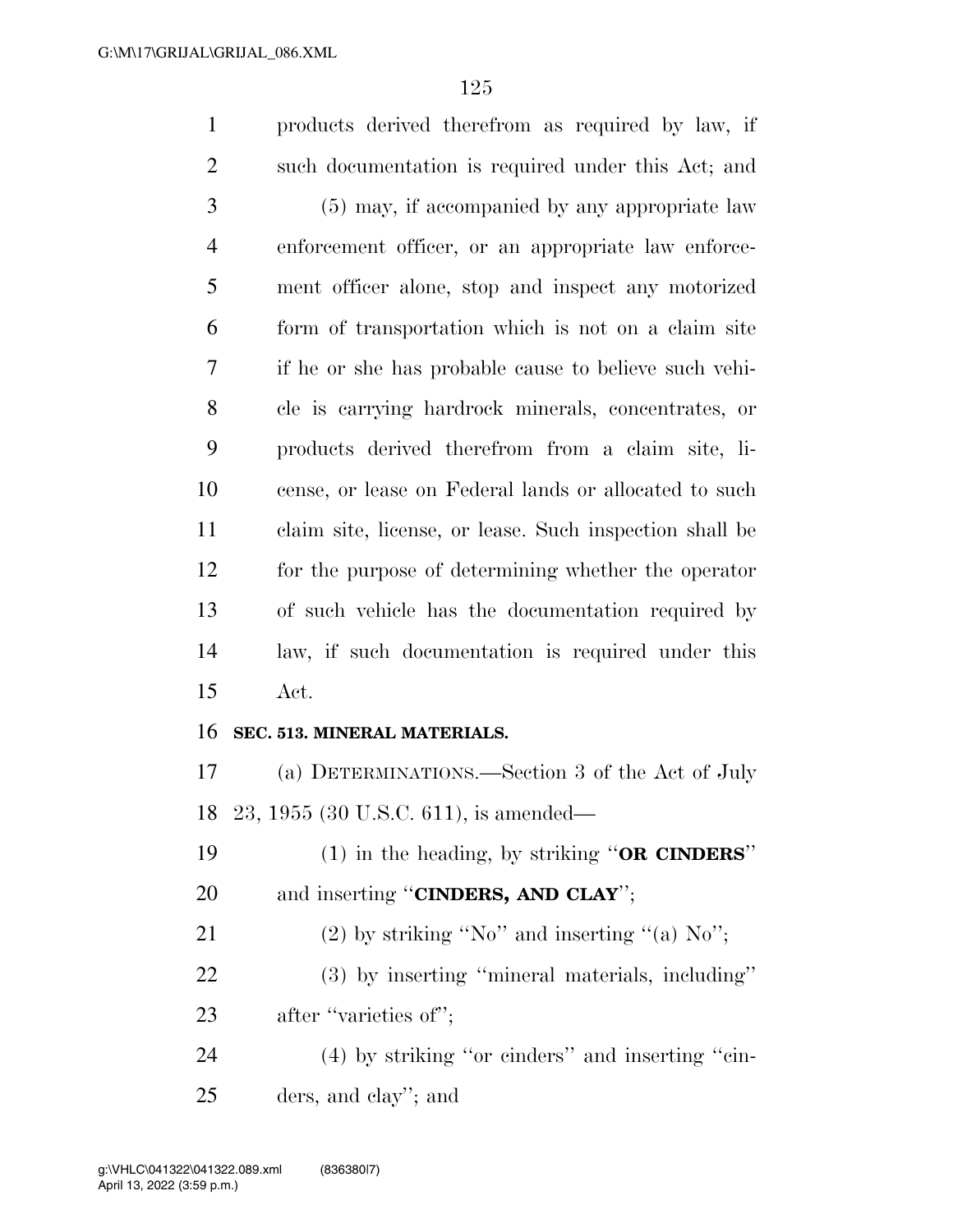(5) by adding at the end the following:

 ''(b)(1) Subject to valid existing rights, after the date of enactment of the Clean Energy Minerals Reform Act of 2022, notwithstanding the reference to common vari- eties in subsection (a) and to the exception to such term relating to a deposit of materials with some property giv- ing it distinct and special value, all deposits of mineral materials referred to in such subsection, including the block pumice referred to in such subsection, shall be sub- ject to disposal only under the terms and conditions of the Materials Act of 1947 (30 U.S.C. 601–603).

 ''(2) For purposes of paragraph (1), the term 'valid existing rights' means that a mining claim located for any such mineral material—

 ''(A) had and still has some property giving it the distinct and special value referred to in sub- section (a), or as the case may be, met the definition of block pumice referred to in such subsection;

 ''(B) was properly located and maintained under the general mining laws prior to the date of enactment of the Clean Energy Minerals Reform Act of 2022; and

23  $\langle ^{\prime}(C) \rangle$  was supported by a discovery of a valuable mineral deposit within the meaning of the general mining laws as in effect immediately prior to the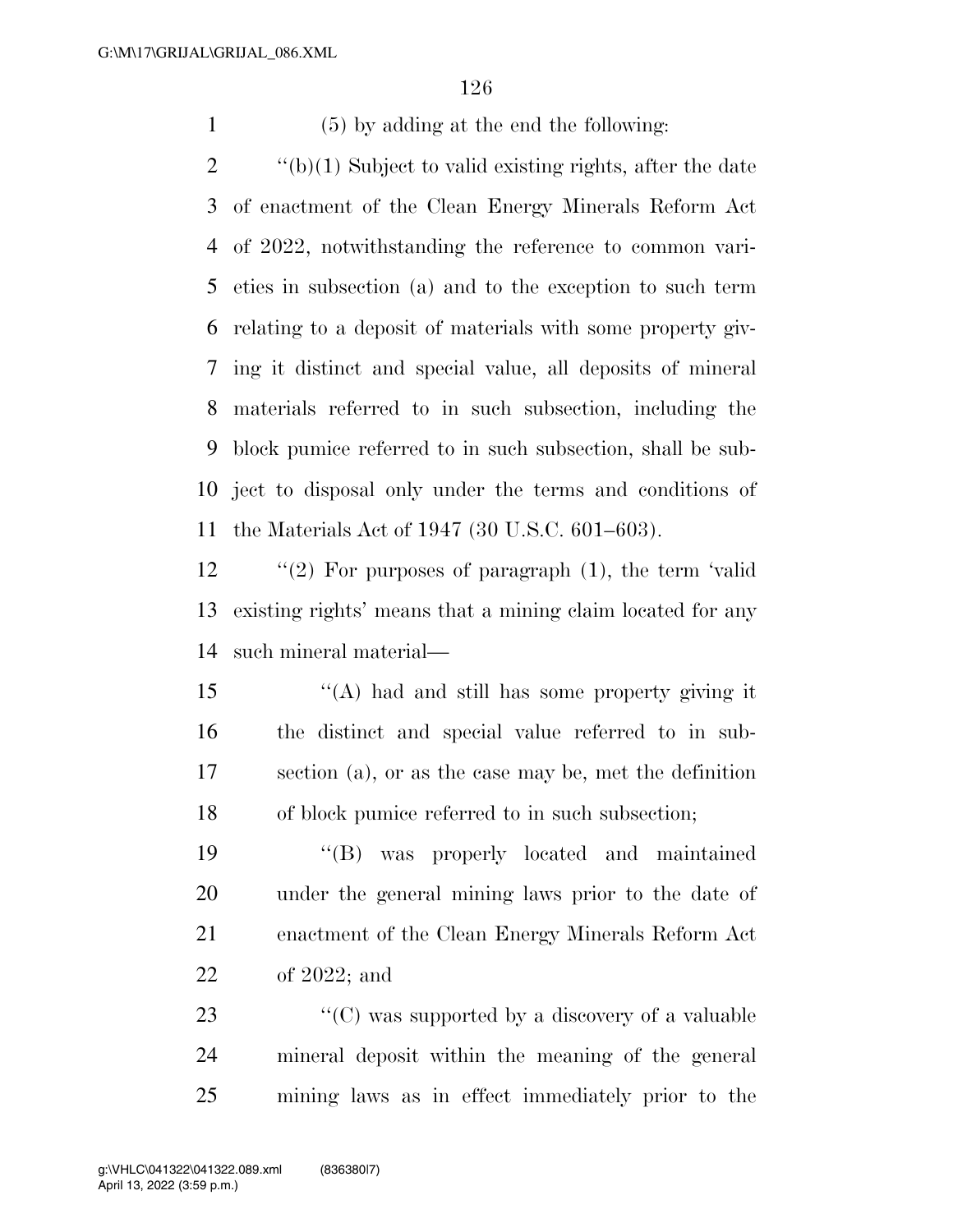date of enactment of the Clean Energy Minerals Re- form Act of 2022.''. (b) MINERAL MATERIALS DISPOSAL CLARIFICA- TION.—Section 4 of the Act of July 23, 1955 (30 U.S.C. 612), is amended— (1) in subsection (b) by inserting ''and mineral material'' after ''vegetative''; and (2) in subsection (c) by inserting ''and mineral material'' after ''vegetative''. (c) CONFORMING AMENDMENT.—Section 1 of the Act of July 31, 1947, entitled ''An Act to provide for the disposal of materials on the public lands of the United States'' (30 U.S.C. 601 et seq.) is amended by striking ''common varieties of'' in the first sentence. (d) SHORT TITLES.— (1) SURFACE RESOURCES.—The Act of July 23, 1955, is amended by inserting after section 7 the following new section: ''SEC. 8. This Act may be cited as the 'Surface Re- sources Act of 1955'.''. 21 (2) MINERAL MATERIALS.—The Act of July 31, 1947, entitled ''An Act to provide for the disposal of materials on the public lands of the United States'' (30 U.S.C. 601 et seq.) is amended by inserting after section 4 the following new section: